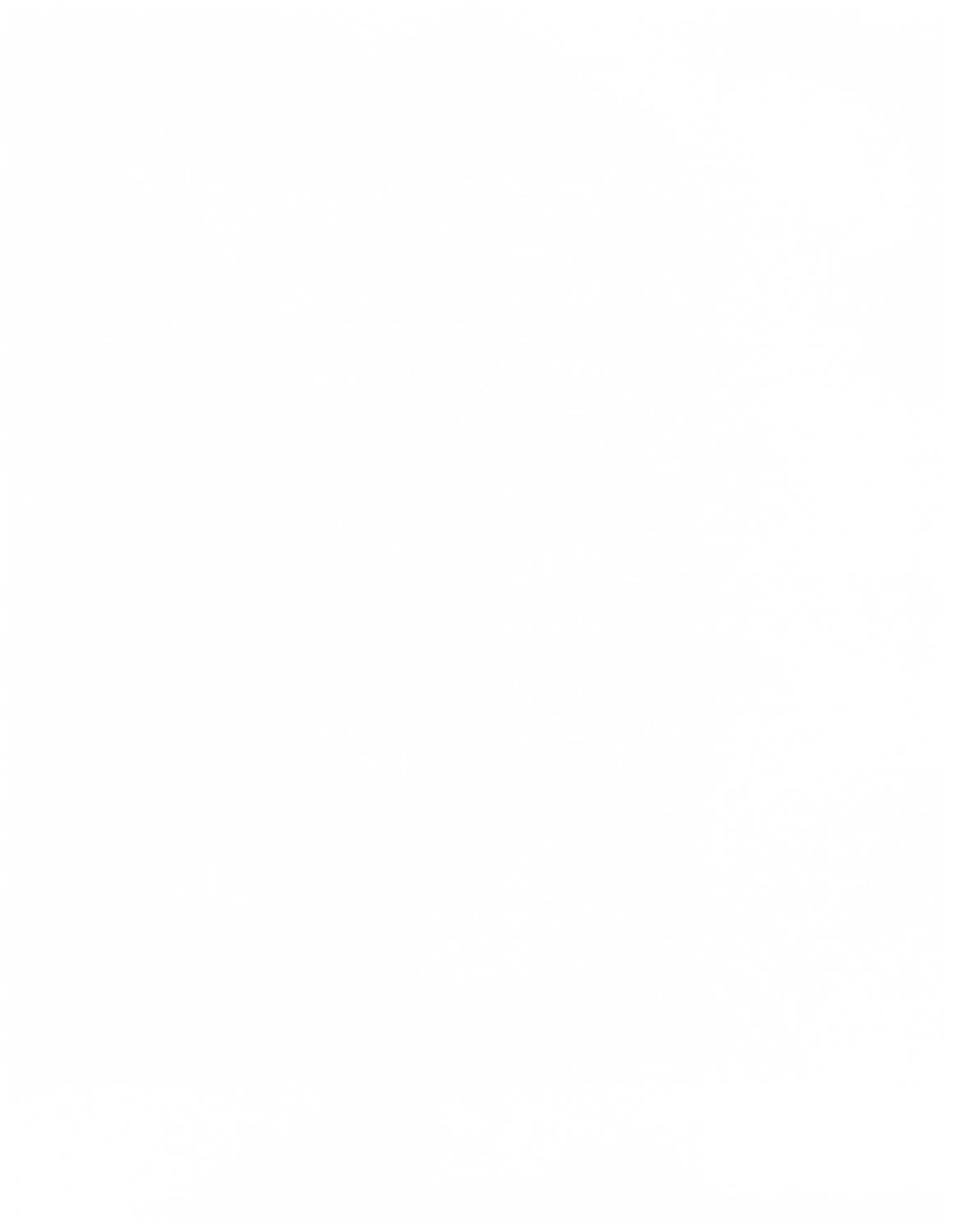

# FISHER COUNTY

## State of Financial Condition

# November 7, 2019

### COUNTY JUDGE

KEN HOLT

#### COMMISSIONERS

| PRECINCT#1 | GORDON PIPPIN  |
|------------|----------------|
| PRECINCT#2 | DEXTER ELROD   |
| PRECINCT#3 | PRESTON MARTIN |
| PRECINCT#4 | KEVIN STUART   |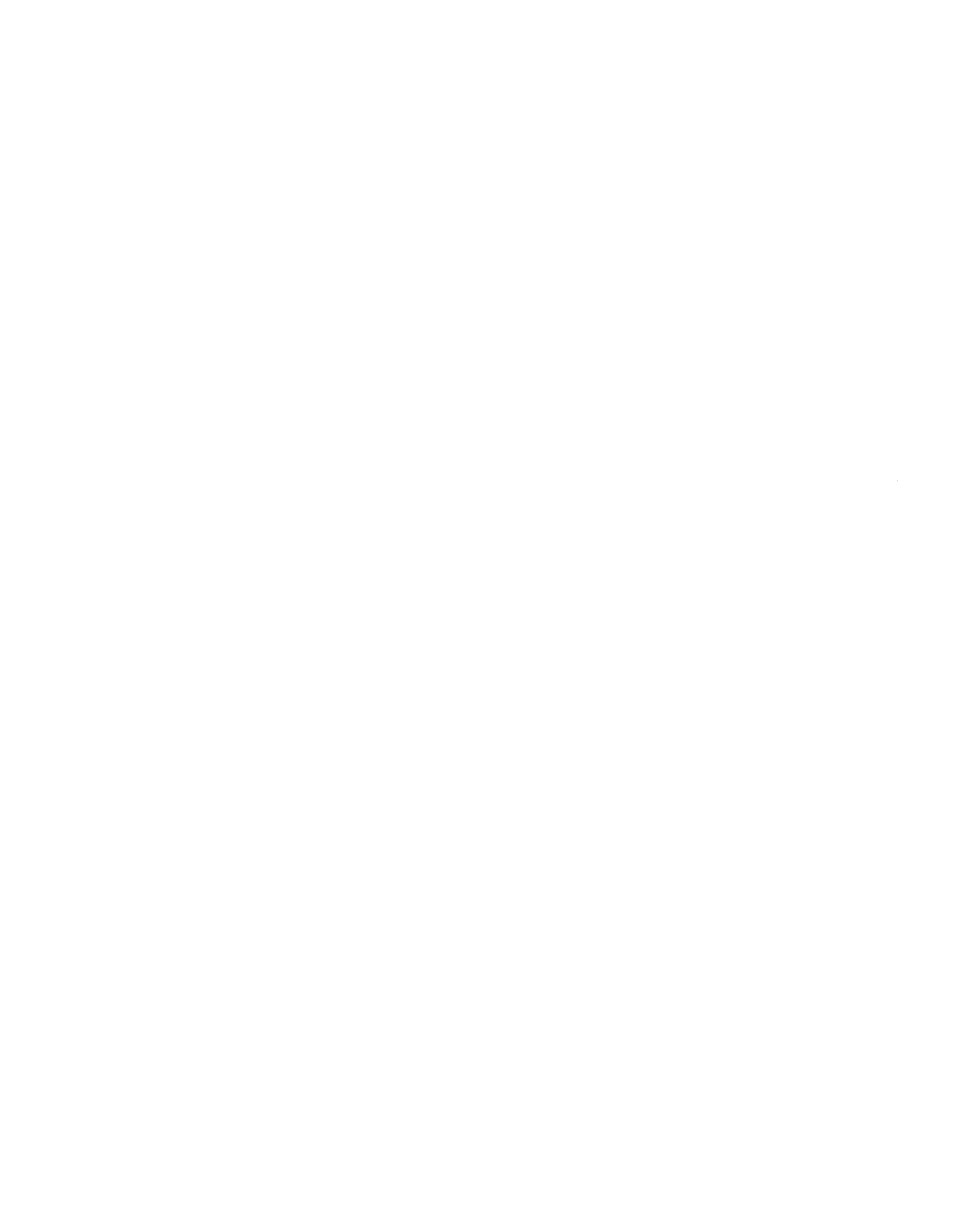|                     | ACCOUNT NO ACCOUNT-TITLE THE BUDGET-AMOUNT BUDGET-AMOUNT YEAR-TO-DATE YEAR-TO-DATE MONTH-TO-DATE | ORIGINAL     | AMENDED                   | ENCUMBERED | ACTIVITY       | ACTIVITY   | CURRENT USED<br>BALANCE PCT               |                       |
|---------------------|--------------------------------------------------------------------------------------------------|--------------|---------------------------|------------|----------------|------------|-------------------------------------------|-----------------------|
|                     | REPORTING FUND: 0010 GENERAL FUND                                                                |              |                           |            |                |            | EFFECTIVE MONTH - 11                      |                       |
| 0100 CASH ACCOUNTS  |                                                                                                  |              |                           |            |                |            |                                           |                       |
|                     |                                                                                                  |              |                           |            |                |            |                                           |                       |
|                     | 10-100-100 CFC: GENERAL FUND                                                                     |              |                           |            |                |            | 116, 702.84 - 47, 862.03 - 1, 389, 311.05 |                       |
|                     | 10-100-130 MONEY MARKET CHECKING                                                                 |              |                           |            | 246.77         | 0.00       | 230,789.15                                |                       |
|                     | 10-100-140 GRANT FUND CHECKING                                                                   |              |                           |            | 0.00           | 0.00       | 0.40                                      |                       |
|                     | 10-100-185 DUE FROM I&S FUND                                                                     |              |                           |            | 0.00           | 0.00       | 158,971.44                                |                       |
|                     | 10-100-201 CERTIFICATE OF DEPOSIT - 1                                                            |              |                           |            | 190.71         | 0.00       | 154,878.80                                |                       |
|                     | 10-100-202 CERTIFICATE OF DEPOSIT - 2                                                            |              |                           |            | 190.71         | 0.00       | 154,878.80                                |                       |
|                     | 10-100-203 CERTIFICATE OF DEPOSIT - 3                                                            |              |                           |            | 190.71         | 0.00       | 154,878.80                                |                       |
|                     | 10-100-204 CERTIFICATE OF DEPOSIT - 4                                                            |              |                           |            | 190.71         | 0.00       | 154,878.80                                |                       |
|                     | 10-100-205 CERTIFICATE OF DEPOSIT - 5                                                            |              |                           |            | 190.71         | 0.00       | 154,878.80                                |                       |
|                     | 10-100-206 CERTIFICATE OF DEPOSIT - 6                                                            |              |                           |            | 314.91         | 0.00       | 255,743.55                                |                       |
|                     | 10-100-211 REIMBURSEMENT CLEARING                                                                |              |                           |            | 0.00           | 0.00       | 4.00                                      |                       |
|                     | 10-100-230 DISTRICT CLERK EFILE                                                                  |              |                           |            | $3,332.84-$    | 191.00     | 3,550.02-                                 |                       |
|                     | 10-100-231 COUNTY CLERK EFILE                                                                    |              |                           |            | 3,873.87-      | 304.57     | 2,276.04-                                 |                       |
|                     | 10-100-232 JP CREDIT CARD                                                                        |              |                           |            | $20, 210.09 -$ | 1,517.65   | 13,224.43-                                |                       |
|                     | 10-100-280 DELINQUENT TAXES RECEIVABLE                                                           |              |                           |            | 0.00           | 0.00       | 117,265.36                                |                       |
|                     | 10-100-285 ALLOWANCE-UNCOLLETABLE TAXES                                                          |              |                           |            | 0.00           | 0.00       | 29,314.33-                                |                       |
|                     | 10-100-290 DUE FROM APPRAISAL DISTRICT                                                           |              |                           |            | 0.00           | 0.00       | 0.00                                      |                       |
|                     |                                                                                                  |              |                           |            |                |            | -------------                             |                       |
|                     | CASH ACCOUNTS                                                                                    |              |                           |            |                |            | 142,604.41- 45,848.81- 2,878,114.13       |                       |
|                     | 0300 GENERAL REVENUE ACCOUNTS                                                                    |              |                           |            |                |            |                                           |                       |
|                     | 10-300-100 ADVALOREM TAXES                                                                       |              | 2,418,322.00 2,418,322.00 |            | 32,249.49      | 0.00       | 2,386,072.51 01                           |                       |
|                     | 10-300-105 DELINQUENT ADVALOREM TAXES                                                            | 0.00         | 0.00                      |            | 0.00           | 0.00       | 0.00                                      |                       |
|                     | 10-300-106 DC EFILE CLEARING ACCOUNT                                                             | 0.00         | 0.00                      |            | 4,138.35       | 0.00       | $4, 138.35+$                              |                       |
|                     | 10-300-107 CC EFILE CLEARING ACCOUNT                                                             | 0.00         | 0.00                      |            | 5,574.31       | 0.00       | 5,574.31+                                 |                       |
|                     | 10-300-108 JP C-CARD CLEARING ACCOUNT                                                            | 0.00         | 0.00                      |            | 26,798.49      | 0.00       | 26,798.49+                                |                       |
| $10 - 300 - 109$    | CREDIT CARD INTEREST EARNED                                                                      | 0.00         | 0.00                      |            | 55.05          | 0.00       | $55.05+$                                  |                       |
|                     | 10-300-149 APPRAISAL DIST EXCESS REFUND                                                          | 0.00         | 0.00                      |            | 0.00           | 0.00       | 0.00                                      |                       |
|                     | 10-300-150 OTHER INCOME                                                                          | 800.00       | 800.00                    |            | 0.00           | 0.00       | 800.00                                    | 00                    |
|                     | 10-300-151 TAX COLLECTOR ANNUAL SALES TAX COMM 7,200.00                                          |              | 7,200.00                  |            | 0.00           | 0.00       | 7,200.00                                  | 00                    |
|                     | 10-300-152 MISC REIMBURSEMENTS                                                                   | 300.00       | 300.00                    |            | 0.00           | 0.00       | 300.00                                    | 00                    |
| $10 - 300 - 153$    | DPS REIMBURSEMENTS/PHONE& INTERNET                                                               | 0.00         | 0.00                      |            | 1,686.14       | 1,686.14   | $1,686.14+$                               |                       |
| $10 - 300 - 155$    | DRUG FOR REIMBURSING GF JAIL ASSIST                                                              | 0.00         | 0.00                      |            | 0.00           | 0.00       | 0.00                                      |                       |
| $10 - 300 - 156$    | DRUG FOR REIMBURSING FICA                                                                        |              |                           |            | 0.00           |            |                                           |                       |
|                     |                                                                                                  | 0.00<br>0.00 | 0.00                      |            |                | 0.00       | 0.00                                      |                       |
| $10 - 300 - 157$    | DRUG FOR REIMBURSING RETIREMENT                                                                  |              | 0.00                      |            | 0.00           | 0.00       | 0.00                                      |                       |
| $10 - 300 - 180$    | INTEREST EARNED                                                                                  | 28,000.00    | 28,000.00                 |            | 2,720.61       | 0.00       | 25, 279.39                                | 10                    |
| $10 - 300 - 185$    | INSURANCE PROCEEDS                                                                               | 0.00         | 0.00                      |            | 0.00           | 0.00       | 0.00                                      |                       |
| 10-300-190          | INTEREST EARNED CD'S                                                                             | 10,400.00    | 10,400.00                 |            | 1,268.46       | 0.00       | 9,131.54                                  | 12                    |
| $10 - 300 - 195$    | INSURANCE REMIBURSEMENTS                                                                         | 0.00         | 0.00                      |            | 0.00           | 0.00       | 0.00                                      |                       |
| $10 - 300 - 200$    | COUNTY RESTITUTION INCOME                                                                        | 1,600.00     | 1,600.00                  |            | 30.19          | 0.00       | 1,569.81                                  | 02                    |
| $10 - 300 - 202$    | DRUG PROG CCP - 10% COUNTY                                                                       | 176.00       | 176.00                    |            | 20.20          | 0.00       | 155.80                                    | 11                    |
| $10 - 300 - 204$    | OIL & GAS INCOME                                                                                 | 700.00       | 700.00                    |            | 28.22          | 0.00       | 671.78                                    | 04                    |
| $10 - 300 - 205$    | GAS PIPELINE INCOME                                                                              | 0.00         | 0.00                      |            | 0.00           | 0.00       | 0.00                                      |                       |
| $10 - 300 - 206$    | NSF INCOME                                                                                       | 0.00         | 0.00                      |            | 0.00           | 0.00       | 0.00                                      |                       |
| 10-300-212          | HEALTHY COUNTY INCOME                                                                            |              | 0.00                      |            | 0.00           | 0.00       | 0.00                                      |                       |
|                     | 10-300-214 COURT APPT ATTY - C & D CLERK                                                         | 1,400.00     | 1,400.00                  |            | 120.00         | 0.00       | 1,280.00                                  | 09                    |
| $10 - 300 - 216$    | JUROR REIMBURSEMENT                                                                              | 0.00         | 0.00                      |            | 0.00           | 0.00       | 0.00                                      |                       |
|                     | 10-300-218 TX-TF-IND DEFENSE GRANT 2019                                                          | 7,000.00     | 7,000.00                  |            | 0.00           | 0.00       | 7,000.00                                  | 00                    |
|                     | 10-300-222 AD LITEM TAX SUIT T REES                                                              | 0.00         | 0.00                      |            | 0.00           | 0.00       | 0.00                                      |                       |
|                     | 10-300-224 OUT OF COUNTY SHERIFF CITATIONS                                                       | 0.00         | 0.00                      |            | 0.00           | 0.00       | 0.00                                      |                       |
|                     | 10-300-225 OUT OF COUNTY SHERIFF SERVICE                                                         | 400.00       | 400.00                    |            | 100.00         | 0.00       | 300.00                                    | 25                    |
| $10 - 300 - 226$    | INSURANCE BUILDING REPAIRS                                                                       | 400.00       | 400.00                    |            | 0.00           | 0.00       | 400.00                                    | 00                    |
|                     | 10-300-228 UNCLAIMED PROPERTY REFUND                                                             | 0.00         | 0.00                      |            | 0.00           | 0.00       | 0.00                                      |                       |
|                     | 10-300-229 VOL FIRE DEPT REIMBURSEMENTS                                                          | 0.00         | 0.00                      |            | 0.00           | 0.00       | 0.00                                      |                       |
|                     | 10-300-230 TOBACCO SETTLEMENT INCOME                                                             | 50.00        | 50.00                     |            | 0.00           | 0.00       | 50.00                                     | 00                    |
|                     | 10-300-231 FISHER COUNTY SHERIFF'S POSSE                                                         | 1.00         | 1.00                      |            | 0.00           | 0.00       | 1.00                                      | 00                    |
|                     | 10-300-232 WIND FARM TAX ABATEMENTS                                                              | 0.00         | 0.00                      |            | 0.00           | 0.00       | 0.00                                      |                       |
|                     | 10-300-234 SHERIFF - DRUG FORF REIMBURSEMENT                                                     | 0.00         | 0.00                      |            | 0.00           | 0.00       | 0.00                                      |                       |
|                     | 10-300-236 SHERIFF - MISC INCOME                                                                 | 14,500.00    | 14,500.00                 |            | 6,291.80       | 6,291.80   | 8,208.20                                  | 43                    |
|                     | 10-300-237 SHERIFF BODY ARMOR GRANT                                                              | 0.00         | 0.00                      |            | 0.00           | 0.00       | 0.00                                      |                       |
|                     | 10-300-239 SB1849 PRISONER SAFETY FUND GRANT                                                     | 0.00         | 0.00                      |            | 0.00           | 0.00       | 0.00                                      |                       |
|                     | 10-300-241 SHERIFF SALE INCOME                                                                   | 0.00         | 0.00                      |            | 4.00           | 0.00       | $4.00+$                                   |                       |
|                     | 10-300-242 EXTENSION AGENT REIMBURSEMENTS                                                        | 0.00         | 0.00                      |            | 0.00           | 0.00       | 0.00                                      |                       |
|                     | 10-300-713 BUILDING RENT                                                                         | 10.00        | 10.00                     |            | 0.00           | 0.00       | 10.00                                     | 00                    |
|                     | GENERAL REVENUE ACCOUNTS 2,491,259.00 2,491,259.00 0.00                                          |              |                           |            | 81,085.31      | ---------- | -------------<br>7,977.94 2,410,173.69 03 | $\qquad \qquad - - -$ |
| 0310 FEES OF OFFICE |                                                                                                  |              |                           |            |                |            |                                           |                       |
|                     |                                                                                                  |              |                           |            |                |            |                                           |                       |
|                     | 10-310-400 FEES - COUNTY JUDGE                                                                   | 200.00       | 200.00                    |            | 0.00           | 0.00       | 200.00                                    | 00                    |
|                     | 10-310-410 FEES - COUNTY CLERK                                                                   | 63,000.00    | 63,000.00                 |            | 7,690.49       | 909.14     | 55,309.51                                 | 12                    |
|                     | 10-310-420 FEES - COUNTY & DISTRICT COURT                                                        | 1,000.00     | 1,000.00                  |            | 145.00         | 40.00      | 855.00                                    | 15                    |
|                     | 10-310-425 FEES - DISTRICT CLERK                                                                 | 10,000.00    | 10,000.00                 |            | 736.49         | 143.00     | 9,263.51                                  | 07                    |
|                     | 10-310-426 FEES - DIST CLERK TAX RESEARCH                                                        | 700.00       | 700.00                    |            | 0.00           | 0.00       | 700.00                                    | 00                    |

11-07-2019\*\*BUDGET ANALYSIS USAGE REPORT \*\* ASSET, INCOME, & EXPENSE ACCOUNTS PAGE 1

TIME:02:22 PM - EFFECTIVE MONTH:11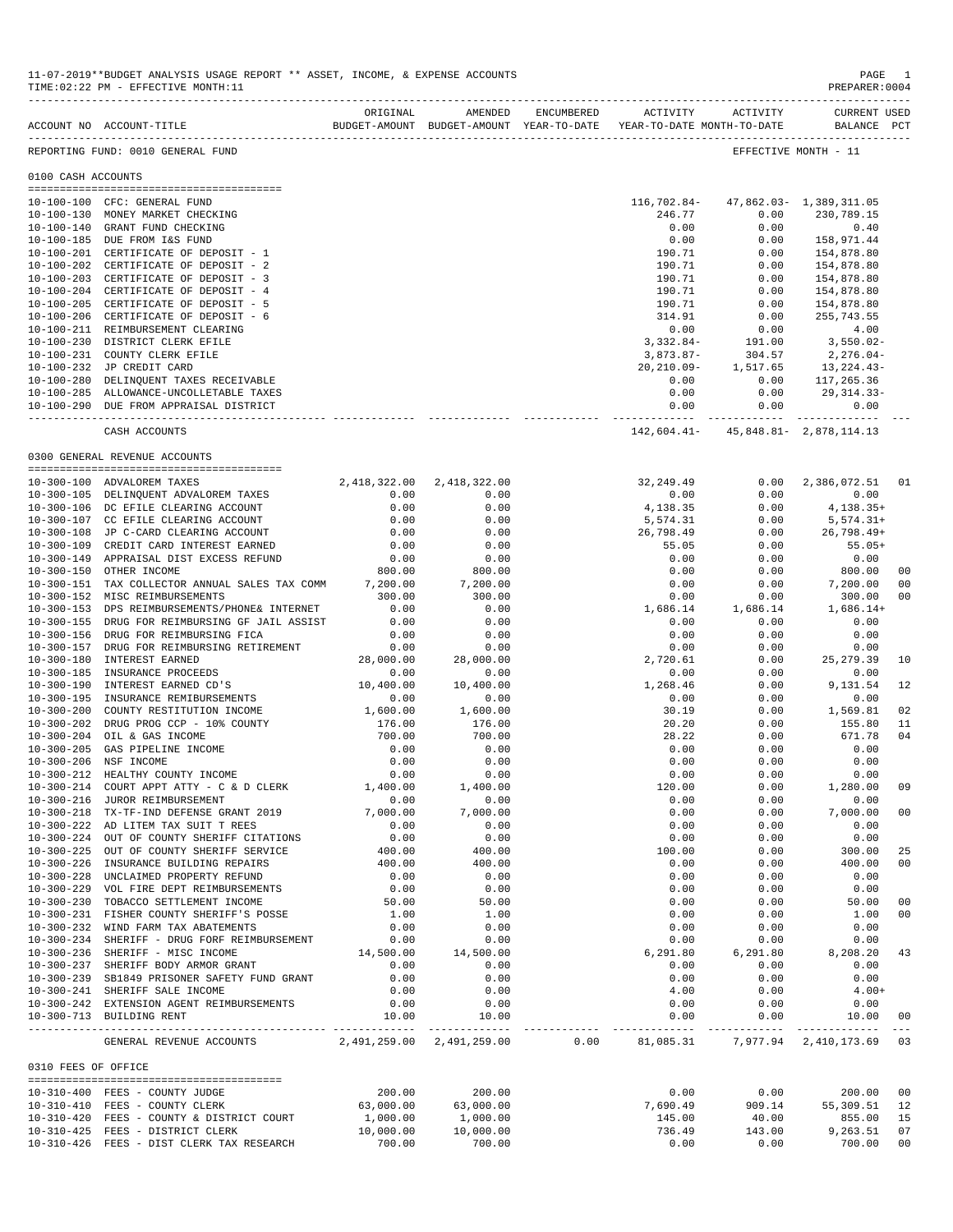|                     | 11-07-2019**BUDGET ANALYSIS USAGE REPORT ** ASSET, INCOME, & EXPENSE ACCOUNTS<br>TIME: 02:22 PM - EFFECTIVE MONTH: 11<br>_______________________________ |                          |                           |              |                                                                                 |                        | PAGE 2<br>PREPARER: 0004           |                |
|---------------------|----------------------------------------------------------------------------------------------------------------------------------------------------------|--------------------------|---------------------------|--------------|---------------------------------------------------------------------------------|------------------------|------------------------------------|----------------|
|                     | ACCOUNT NO ACCOUNT-TITLE                                                                                                                                 | ORIGINAL                 | AMENDED                   | ENCUMBERED   | ACTIVITY<br>BUDGET-AMOUNT BUDGET-AMOUNT YEAR-TO-DATE YEAR-TO-DATE MONTH-TO-DATE | ACTIVITY               | <b>CURRENT USED</b><br>BALANCE PCT |                |
|                     | REPORTING FUND: 0010 GENERAL FUND                                                                                                                        |                          |                           |              |                                                                                 |                        | EFFECTIVE MONTH - 11               |                |
|                     | 10-310-430 FEES - JP #1                                                                                                                                  | 45,000.00                | 45,000.00                 |              | 9,648.29                                                                        | 2,318.25               | 35,351.71                          | 21             |
|                     | 10-310-432 FEES -JP ATTY DELINQUENT COL                                                                                                                  | 400.00                   | 400.00                    |              | 130.50                                                                          | 0.00                   | 269.50                             | 33             |
|                     | 10-310-433 FEES - JP WRIT OF POSSESS                                                                                                                     |                          |                           |              | 0.00                                                                            | 0.00                   | $300.00 -$                         |                |
|                     | 10-310-440 FEES - COUNTY ATTORNEY                                                                                                                        | 450.00                   | 450.00                    |              | 15.89                                                                           | 0.00                   | 434.11                             | 04             |
|                     | 10-310-445 FEES - TAX COLLECTOR<br>10-310-447 FEES - TITLE                                                                                               | 8,500.00<br>2,500.00     | 8,500.00<br>2,500.00      |              | 807.35<br>285.00                                                                | 150.15<br>55.00        | 7,692.65<br>2,215.00               | 09<br>11       |
|                     | 10-310-448 FEES - LIQUOR LICENSE                                                                                                                         | 200.00                   | 200.00                    |              | 0.00                                                                            | 0.00                   | 200.00                             | 00             |
|                     | 10-310-450 FEES - FAMILY PROTECTION                                                                                                                      | 0.00                     | 0.00                      |              | 0.00                                                                            | 0.00                   | 0.00                               |                |
|                     | 10-310-451 FEES - CHILD CARE                                                                                                                             | 0.00                     | 0.00                      |              | 0.00                                                                            | 0.00                   | 0.00                               |                |
|                     | 10-310-455 FEES - SHERIFF<br>10-310-465 FEES - COUNTY COURT AT LAW JUDGE                                                                                 | 8,000.00<br>0.00         | 8,000.00<br>0.00          |              | 261.05<br>0.00                                                                  | 30.00<br>0.00          | 7,738.95<br>0.00                   | 03             |
|                     | FEES OF OFFICE                                                                                                                                           | ----------<br>139,950.00 | ----------<br>139,950.00  | 0.00         | ------------<br>19,720.06                                                       | ----------<br>3,645.54 | -----------<br>120,529.94 14       |                |
|                     | 0320 STATE SUPPLEMENTS                                                                                                                                   |                          |                           |              |                                                                                 |                        |                                    |                |
|                     | 10-320-405 SUPPLEMENT - COUNTY JUDGE                                                                                                                     | 25,200.00                | 25,200.00                 |              | 5,187.15                                                                        | 0.00                   | 20,012.85                          | 21             |
|                     | 10-320-420 SUPPLEMENT - COUNTY ATTORNEY                                                                                                                  | 23,333.00<br>__________  | 23,333.00<br>------------ |              | 0.00                                                                            | 0.00<br>----------     | 23,333.00                          | 00             |
|                     | STATE SUPPLEMENTS                                                                                                                                        | 48,533.00                | 48,533.00                 | 0.00         | 5,187.15                                                                        | 0.00                   | 43,345.85                          | - 11           |
| 0400 COUNTY JUDGE   |                                                                                                                                                          |                          |                           |              |                                                                                 |                        |                                    |                |
|                     | 10-400-100 SALARY - COUNTY JUDGE                                                                                                                         | 41,007.00                | 41,007.00                 | 0.00         | 4,731.48                                                                        | 1,577.16               | 36, 275.52                         | 12             |
|                     | 10-400-105 COUNTY JUDGE - STATE SUPPLEMENT                                                                                                               | 25,200.00                | 25,200.00                 | 0.00         | 2,907.69                                                                        | 969.23                 | 22,292.31                          | 12             |
|                     | 10-400-110 SALARY - ADMINISTRATIVE ASSISTANT                                                                                                             | 24,888.00                | 24,888.00                 | 0.00         | 2,871.66                                                                        | 957.22                 | 22,016.34                          | 12             |
|                     | 10-400-115 LONGEVITY PAY                                                                                                                                 | 600.00                   | 600.00                    | 0.00         | 0.00                                                                            | 0.00                   | 600.00                             | 00             |
|                     | 10-400-200 FICA EXPENSE<br>10-400-205 RETIREMENT                                                                                                         | 6,969.00<br>7,498.00     | 6,969.00<br>7,498.00      | 0.00<br>0.00 | 799.11<br>865.05                                                                | 266.37<br>288.35       | 6,169.89<br>6,632.95               | 11<br>12       |
|                     | 10-400-210 MEDICAL INSURANCE                                                                                                                             | 20,246.00                | 20,246.00                 | 0.00         | 2,415.42                                                                        | 805.14                 | 17,830.58                          | 12             |
|                     | 10-400-300 TRAVEL & SCHOOL                                                                                                                               | 3,000.00                 | 3,000.00                  | 531.20       | 325.00                                                                          | 0.00                   | 2,143.80                           | 29             |
| 10-400-305 SUPPLIES |                                                                                                                                                          | 2,000.00                 | 2,000.00                  | 284.87       | 0.00                                                                            | 0.00                   | 1,715.13                           | 14             |
|                     | 10-400-310 COMMUNICATIONS                                                                                                                                | 700.00                   | 700.00                    | 0.00         | 50.90                                                                           | 0.00                   | 649.10                             | 07             |
|                     | 10-400-315 BONDS & NOTARY                                                                                                                                | 1,420.00                 | 1,420.00<br>200.00        | 0.00         | 0.00                                                                            | 0.00                   | 1,420.00<br>200.00                 | 00<br>00       |
|                     | 10-400-320 COMPUTER REPAIRS & MAINTENANCE<br>10-400-325 SCHOOL & DUES                                                                                    | 200.00<br>475.00         | 475.00                    | 0.00<br>0.00 | 0.00<br>0.00                                                                    | 0.00<br>0.00           | 475.00                             | 0 <sup>0</sup> |
|                     | 10-400-333 LAST YEARS BILLS                                                                                                                              | 0.00<br>------------     | 0.00                      | 477.77       | 598.15                                                                          | 0.00                   | 1,075.92-<br>-------------         |                |
|                     | COUNTY JUDGE                                                                                                                                             | 134,203.00               | 134,203.00                | 1,293.84     | 15,564.46                                                                       |                        | 4,863.47 117,344.70                | 13             |
| 0410 COUNTY CLERK   |                                                                                                                                                          |                          |                           |              |                                                                                 |                        |                                    |                |
|                     | 10-410-100 SALARY - COUNTY CLERK                                                                                                                         | 39,007.00                | 39,007.00                 | 0.00         | 4,500.72                                                                        | 1,500.24               | 34,506.28                          | 12             |
|                     | 10-410-105 LONGEVITY PAY                                                                                                                                 | 3,000.00                 | 3,000.00                  | 0.00         | 0.00                                                                            | 0.00                   | 3,000.00                           | 00             |
|                     | 10-410-110 SALARY - ADMINISTRATIVE ASSISTANT                                                                                                             | 24,888.00                | 24,888.00                 | 0.00         | 2,871.66                                                                        | 957.22                 | 22,016.34                          | 12             |
|                     | 10-410-115 PHONE ALLOWANCE                                                                                                                               | 360.00                   | 360.00                    | 0.00         | 41.52                                                                           | 13.84                  | 318.48                             | 12             |
|                     | 10-410-200 FICA EXPENSE                                                                                                                                  | 4,986.00                 | 4,986.00                  | 0.00         | 563.88                                                                          | 187.96                 | 4,422.12 11                        |                |
|                     | 10-410-205 RETIREMENT<br>10-410-210 MEDICAL INSURANCE                                                                                                    | 5,364.00<br>20,246.00    | 5,364.00<br>20,246.00     | 0.00<br>0.00 | 610.17<br>2,406.84                                                              | 203.39<br>802.28       | 4,753.83 11<br>17,839.16 12        |                |
|                     | 10-410-300 TRAVEL & SCHOOL                                                                                                                               | 3,000.00                 | 3,000.00                  | 0.00         | 549.17                                                                          | 0.00                   | 2,450.83 18                        |                |
| 10-410-305 SUPPLIES |                                                                                                                                                          | 3,000.00                 | 3,000.00                  | 328.29       | 22.65                                                                           | 0.00                   | 2,649.06                           | 12             |
|                     | 10-410-310 COMMUNICATONS                                                                                                                                 | 1,210.00                 | 1,210.00                  | 0.00         | 99.64                                                                           | 0.00                   | 1,110.36                           | 08             |
| 10-410-315 BONDS    |                                                                                                                                                          | 400.00                   | 400.00                    | 0.00         | 0.00                                                                            | 0.00                   | 400.00                             | 00             |
|                     | 10-410-320 COPY MACHINE<br>10-410-325 ELECTION SCHOOL                                                                                                    | 3,000.00<br>1,500.00     | 3,000.00<br>1,500.00      | 0.00<br>0.00 | 219.27<br>0.00                                                                  | 0.00<br>0.00           | 2,780.73 07<br>1,500.00            | 00             |
|                     | 10-410-330 SOFTWARE MAINTENANCE                                                                                                                          | 9,100.00                 | 9,100.00                  | 845.00       | 755.00                                                                          | 0.00                   | 7,500.00                           | 18             |
|                     | 10-410-335 SUPPL GUAR FUND EXPENSE                                                                                                                       | 0.00                     | 0.00                      | 0.00         | 0.00                                                                            | 0.00                   | 0.00                               |                |
|                     | 10-410-340 RESTITUTION EXPENSE                                                                                                                           | 0.00                     | 0.00                      | 0.00         | 0.00                                                                            | 0.00                   | 0.00<br>-------------              |                |
|                     | COUNTY CLERK                                                                                                                                             | 119,061.00               | 119,061.00                | 1,173.29     | 12,640.52                                                                       | 3,664.93               | 105, 247. 19 12                    |                |
| 0420 DISTRICT CLERK |                                                                                                                                                          |                          |                           |              |                                                                                 |                        |                                    |                |
|                     | 10-420-100 SALARY - DISTRICT CLERK                                                                                                                       | 39,005.00                | 39,005.00                 | 0.00         | 4,500.72                                                                        | 1,500.24               | 34,504.28 12                       |                |
|                     | 10-420-120 SALARY - PART TIME                                                                                                                            | 10,000.00                | 10,000.00                 | 0.00         | 1,338.50                                                                        | 412.50                 | 8,661.50 13                        |                |
|                     | 10-420-200 FICA EXPENSE                                                                                                                                  | 3,749.00                 | 3,749.00                  | 0.00         | 428.21                                                                          | 143.31                 | 3,320.79                           | 11             |
|                     | 10-420-205 RETIREMENT<br>10-420-210 MEDICAL INSURANCE                                                                                                    | 4,034.00<br>10,123.00    | 4,034.00<br>10,123.00     | 0.00<br>0.00 | 470.41<br>1,207.71                                                              | 157.42<br>402.57       | 3,563.59<br>8,915.29 12            | 12             |
|                     | 10-420-300 TRAVEL/SCHOOL/TUITION/DUES                                                                                                                    | 3,000.00                 | 3,000.00                  | 773.61       | 609.61                                                                          | 0.00                   | 1,616.78                           | 46             |
| 10-420-305 SUPPLIES |                                                                                                                                                          | 2,000.00                 | 2,000.00                  | 455.92       | 46.59                                                                           | 0.00                   | 1,497.49                           | 25             |
|                     | 10-420-310 COMMUNICATIONS                                                                                                                                | 0.00                     |                           | 0.00         | 0.00                                                                            | 0.00                   | 0.00                               |                |
| 10-420-315 BONDS    |                                                                                                                                                          | 250.00                   | $0.00$<br>$250.00$        | 0.00         | 0.00                                                                            | 0.00                   | 250.00                             | 00             |
|                     | 10-420-320 COMPUTER REPAIRS & MAINTENANCE                                                                                                                | 3,960.00                 | 3,960.00                  | 330.00       | 330.00                                                                          | 0.00                   | 3,300.00 17                        |                |
|                     | 10-420-333 LAST YEARS BILLS                                                                                                                              | 0.00                     | 0.00                      | 94.25        | 134.35                                                                          | 0.00                   | $228.60 -$                         |                |
|                     | DISTRICT CLERK                                                                                                                                           | 76,121.00                | 76,121.00                 | 1,653.78     | 9,066.10                                                                        |                        | 2,616.04 65,401.12 14              |                |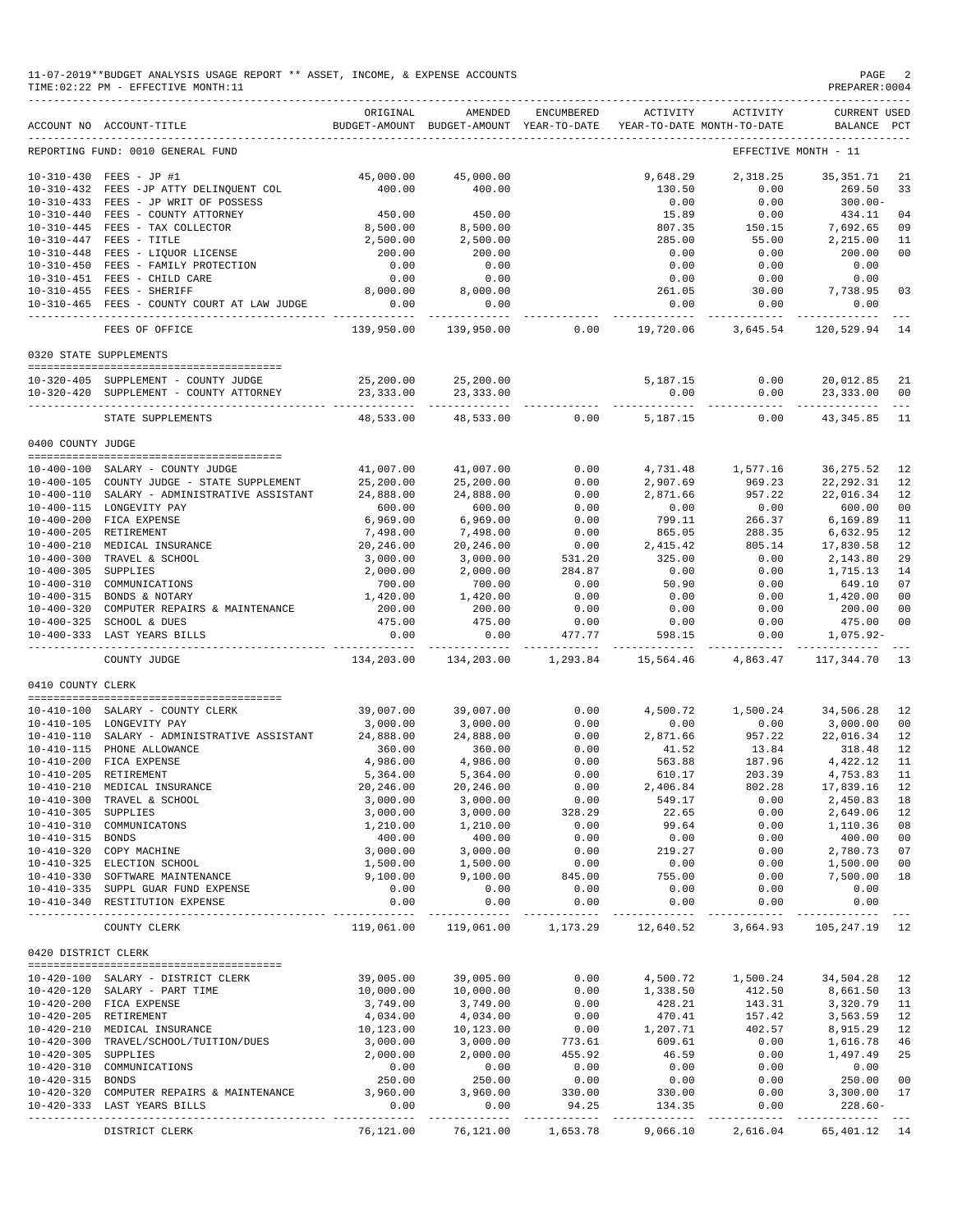|                       | 11-07-2019**BUDGET ANALYSIS USAGE REPORT ** ASSET, INCOME, & EXPENSE ACCOUNTS<br>TIME: 02:22 PM - EFFECTIVE MONTH: 11 |                            |                                                                                |                        |                           |                               | $\mathop{\mathtt{PAGE}}$<br>PREPARER:0004 | -3                               |
|-----------------------|-----------------------------------------------------------------------------------------------------------------------|----------------------------|--------------------------------------------------------------------------------|------------------------|---------------------------|-------------------------------|-------------------------------------------|----------------------------------|
|                       | ACCOUNT NO ACCOUNT-TITLE                                                                                              | ORIGINAL                   | AMENDED<br>BUDGET-AMOUNT BUDGET-AMOUNT YEAR-TO-DATE YEAR-TO-DATE MONTH-TO-DATE | ENCUMBERED             |                           | ACTIVITY ACTIVITY             | <b>CURRENT USED</b><br>BALANCE PCT        |                                  |
|                       | ------------------------------<br>REPORTING FUND: 0010 GENERAL FUND                                                   |                            |                                                                                |                        |                           |                               | EFFECTIVE MONTH - 11                      |                                  |
|                       | 0430 JUSTICE OF THE PEACE #1                                                                                          |                            |                                                                                |                        |                           |                               |                                           |                                  |
|                       | 10-430-100 SALARY - JUSTICE OF THE PEACE #1                                                                           | 39,005.00                  | 39,005.00                                                                      | 0.00                   | 4,500.72                  | 1,500.24                      | 34,504.28                                 | 12                               |
|                       | 10-430-105 LONGEVITY PAY                                                                                              | 0.00                       | 0.00                                                                           | 0.00                   | 0.00                      | 0.00                          | 0.00                                      |                                  |
|                       | 10-430-110 SALARY - ADMINISTRATIVE ASSISTANT                                                                          | 24,888.00                  | 24,888.00                                                                      | 0.00                   | 2,558.54                  | 957.22                        | 22,329.46                                 | 10                               |
|                       | 10-430-200 FICA EXPENSE                                                                                               | 4,986.00                   | 4,986.00                                                                       | 0.00                   | 536.29                    | 186.75                        | 4,449.71                                  | 11                               |
| 10-430-205 RETIREMENT |                                                                                                                       | 5,364.00                   | 5,364.00                                                                       | 0.00                   | 580.98                    | 202.25                        | 4,783.02                                  | 11<br>06                         |
|                       | 10-430-210 MEDICAL INSURANCE<br>10-430-300 TRAVEL/SCHOOL/TUITION/DUES                                                 | 20,246.00<br>3,000.00      | 20,246.00<br>3,000.00                                                          | 0.00<br>0.00           | 1,207.71<br>0.00          | 402.57<br>0.00                | 19,038.29<br>3,000.00                     | 0 <sub>0</sub>                   |
| 10-430-305 SUPPLIES   |                                                                                                                       | 2,000.00                   | 2,000.00                                                                       | 0.00                   | 0.00                      | 0.00                          | 2,000.00                                  | 0 <sub>0</sub>                   |
| $10 - 430 - 310$      | COMMUNICATIONS                                                                                                        | 0.00                       | 0.00                                                                           | 0.00                   | 0.00                      | 0.00                          | 0.00                                      |                                  |
| 10-430-315 BONDS      |                                                                                                                       | 200.00                     | 200.00                                                                         | 0.00                   | 0.00                      | 0.00                          | 200.00                                    | 0 <sub>0</sub>                   |
|                       | 10-430-320 VIDEO MAGISTRATE OR LAW BOOKS                                                                              | 4,000.00                   | 4,000.00<br>5,100.00                                                           | 0.00<br>250.00         | 0.00<br>250.00            | 0.00<br>0.00                  | 4,000.00                                  | 0 <sub>0</sub><br>10             |
|                       | 10-430-330 COMPUTER REPAIRS & MAINTENCE 5,100.00<br>10-430-333 LAST YEARS BILLS                                       | 0.00                       | 0.00                                                                           | 1,737.81               | 0.00                      | 0.00                          | 4,600.00<br>1,737.81-                     |                                  |
|                       | 10-430-350 OUT OF COUNTY SHERIFF CITATIONS                                                                            | 200.00                     | 200.00                                                                         | 0.00                   | 0.00                      | 0.00                          | 200.00                                    | 0 <sub>0</sub>                   |
|                       | 10-430-355 PERMANENT RECORDS BINDERS                                                                                  | 0.00                       | 0.00                                                                           | 0.00                   | 0.00                      | 0.00                          | 0.00                                      |                                  |
|                       | 10-430-360 JUVENILE TRUANCY REINBURSE EXPENSE<br>_________________________________                                    | 0.00                       | 0.00                                                                           | 0.00                   | 0.00                      | 0.00                          | 0.00                                      |                                  |
|                       | JUSTICE OF THE PEACE #1                                                                                               | 108,989.00                 | 108,989.00                                                                     | 1,987.81               | 9,634.24                  | 3,249.03                      | 97,366.95                                 | 11                               |
|                       | 0450 DISTRICT ATTORNEY                                                                                                |                            |                                                                                |                        |                           |                               |                                           |                                  |
|                       | 10-450-105 D.A. - STATE SUPPLEMENT                                                                                    | 2,628.00                   | 2,628.00                                                                       | 0.00                   | 303.12                    | 101.04                        | 2,324.88                                  | 12                               |
|                       | 10-450-110 SALARY - ASSISTANT D.A.                                                                                    | 7,602.00                   | 7,602.00                                                                       | 0.00                   | 877.05                    | 292.35                        | 6,724.95                                  | 12                               |
|                       | 10-450-130 SALARY - D.A. SECRETARY                                                                                    | 6,066.00                   | 6,066.00                                                                       | 0.00                   | 699.84                    | 233.28                        | 5,366.16                                  | 12                               |
|                       | 10-450-132 SALARY - ASST D.A. SECRETARY                                                                               | 6,066.00                   | 6,066.00                                                                       | 0.00                   | 699.84                    | 233.28                        | 5,366.16                                  | 12                               |
|                       | 10-450-134 SALARY - D.A. INVESTIGATOR                                                                                 | 7,264.00                   | 7,264.00                                                                       | 0.00                   | 838.14                    | 279.38                        | 6,425.86                                  | 12                               |
|                       | 10-450-200 FICA EXPENSE                                                                                               | 2,267.00                   | 2,267.00                                                                       | 0.00                   | 261.45                    | 87.15                         | 2,005.55                                  | 12                               |
|                       | 10-450-205 RETIREMENT<br>10-450-210 MEDICAL INSURANCE                                                                 | 2,438.00<br>6,300.00       | 2,438.00<br>6,300.00                                                           | 0.00<br>0.00           | 281.31<br>0.00            | 93.77<br>0.00                 | 2,156.69<br>6,300.00                      | 12<br>0 <sub>0</sub>             |
| 10-450-300 TRAVEL     |                                                                                                                       | 1,200.00                   | 1,200.00                                                                       | 0.00                   | 0.00                      | 0.00                          | 1,200.00                                  | 0 <sub>0</sub>                   |
| 10-450-305 SUPPLIES   |                                                                                                                       | 1,128.00                   | 1,128.00                                                                       | 0.00                   | 0.00                      | 0.00                          | 1,128.00                                  | 0 <sub>0</sub>                   |
|                       | 10-450-308 COURT TRANSCRIPTS                                                                                          | 0.00                       | 0.00                                                                           | 0.00                   | 0.00                      | 0.00                          | 0.00                                      |                                  |
|                       | 10-450-310 COMMUNICATIONS                                                                                             | 0.00                       | 0.00                                                                           | 0.00                   | 0.00                      | 0.00                          | 0.00                                      |                                  |
|                       | 10-450-365 CRIME VICTIMS EXPENSE<br>10-450-538 LEGAL STATEMENTS OF FACT                                               | 1,400.00<br>7,500.00       | 1,400.00<br>7,500.00                                                           | 0.00<br>0.00           | 0.00<br>0.00              | 0.00<br>0.00                  | 1,400.00<br>7,500.00                      | 0 <sup>0</sup><br>0 <sub>0</sub> |
|                       | DISTRICT ATTORNEY                                                                                                     | -------------<br>51,859.00 | 51,859.00                                                                      | 0.00                   | .<br>3,960.75             | 1,320.25                      | ------------- --------------<br>47,898.25 | $- - -$<br>08                    |
| 0460 COUNTY ATTORNEY  |                                                                                                                       |                            |                                                                                |                        |                           |                               |                                           |                                  |
|                       |                                                                                                                       |                            |                                                                                |                        |                           |                               |                                           |                                  |
|                       | 10-460-100 SALARY - COUNTY ATTORNEY                                                                                   | 39,007.00                  | 39,007.00                                                                      | 0.00                   |                           | 4,500.72 1,500.24             | 34,506.28                                 | 12                               |
|                       | 10-460-105 COUNTY ATTY - STATE SUPPLEMENT                                                                             | 23,333.00                  | 23, 333.00                                                                     | 0.00                   | 2,692.26                  | 897.42                        | 20,640.74                                 | 12                               |
|                       | 10-460-110 COUNTY ATTY ADMIN ASSISTANT<br>10-460-200 FICA EXPENSE                                                     | 10,000.00                  | 10,000.00<br>5,400.00                                                          | 0.00<br>0.00           | 1,030.00<br>621.65        | 370.00                        | 8,970.00                                  | 10<br>12                         |
| 10-460-205 RETIREMENT |                                                                                                                       | 5,400.00<br>5,954.00       | 5,954.00                                                                       | 0.00                   | 676.76                    | 209.26<br>227.78              | 4,778.35<br>5,277.24                      | 11                               |
|                       | 10-460-210 MEDICAL INSURANCE                                                                                          | 10,123.00                  | 10,123.00                                                                      | 0.00                   | 1,207.71                  | 402.57                        | 8,915.29                                  | 12                               |
|                       | 10-460-300 TRAVEL/SCHOOL/TUITION                                                                                      | 3,000.00                   | 3,000.00                                                                       | 0.00                   | 0.00                      | 0.00                          | 3,000.00                                  | 0 <sub>0</sub>                   |
| 10-460-305 SUPPLIES   |                                                                                                                       | 2,000.00                   | 2,000.00                                                                       | 54.86                  | 0.00                      | 0.00                          | 1,945.14                                  | 03                               |
|                       | 10-460-310 COMMUNICATIONS                                                                                             | 0.00                       | 0.00                                                                           | 0.00                   | 0.00                      | 0.00                          | 0.00                                      |                                  |
| 10-460-315 BONDS      | 10-460-330 COMPUTER SOFTWARE & MAINTENCE                                                                              | 250.00<br>0.00             | 250.00<br>0.00                                                                 | 0.00<br>0.00           | 0.00<br>0.00              | 0.00<br>0.00                  | 250.00<br>0.00                            | 0 <sub>0</sub>                   |
|                       | 10-460-333 LAST YEARS BILLS                                                                                           | 0.00                       | 0.00                                                                           | 162.38                 | 503.35                    | 0.00                          | 665.73-                                   |                                  |
|                       | 10-460-370 ELECTRONIC FORMS/ LEGAL RESEARCH                                                                           | 2,000.00                   | 2,000.00                                                                       | 160.00                 | 160.00                    | 0.00<br>. _ _ _ _ _ _ _ _ _ _ | 1,680.00<br>--------------                | 16                               |
|                       | COUNTY ATTORNEY                                                                                                       | 101,067.00                 | -------------<br>101,067.00                                                    | ------------<br>377.24 | 11,392.45                 | 3,607.27                      | 89, 297. 31 12                            |                                  |
|                       | 0470 MAINTENANCE - BUILDING & GROUNDS                                                                                 |                            |                                                                                |                        |                           |                               |                                           |                                  |
|                       |                                                                                                                       | 6,000.00                   | 6.000.00                                                                       |                        |                           | 0.00                          | 5,872.36                                  |                                  |
| 10-470-305 SUPPLIES   | 10-470-333 LAST YEARS BILL                                                                                            | 0.00                       | 0.00                                                                           | 127.64<br>103.68       | 0.00<br>0.00              | 0.00                          | $103.68 -$                                | 02                               |
|                       | 10-470-375 COURTHOUSE MAINTENANCE                                                                                     | 20,000.00                  | 20,000.00                                                                      | 0.00                   | 4,014.48                  | 500.00                        | 15,985.52                                 | 20                               |
|                       | 10-470-376 EXTERMINATOR SERVICES                                                                                      | 4,000.00                   | 4,000.00                                                                       | 350.00                 | 350.00                    | 0.00                          | 3,300.00                                  | 18                               |
| 10-470-380 UTILITIES  |                                                                                                                       | 35,000.00                  | 35,000.00                                                                      | 0.00                   | 2,473.81                  | 325.71                        | 32,526.19                                 | 07                               |
|                       | 10-470-385 REPAIRS - BUILDINGS                                                                                        | 8,000.00                   | 8,000.00                                                                       | 1,420.09               | 0.00                      | 0.00                          | 6,579.91                                  | 18                               |
|                       | 10-470-387 REPAIRS - AC AND HEATING<br>10-470-390 REPAIRS - FC LAW ENFORCEMENT CENTER                                 | 15,000.00<br>2,000.00      | 15,000.00<br>2,000.00                                                          | 0.00<br>0.00           | 0.00<br>0.00              | 0.00<br>0.00                  | 15,000.00<br>2,000.00                     | 0 <sub>0</sub><br>0 <sub>0</sub> |
|                       | 10-470-392 REPAIRS - EXTENSION SERVICES                                                                               | 1,000.00                   | 1,000.00                                                                       | 0.00                   | 0.00                      | 0.00                          | 1,000.00                                  | 0 <sub>0</sub>                   |
|                       | 10-470-395 REPAIRS - YARD SERVICES                                                                                    | 8,400.00                   | 8,400.00                                                                       | 150.00                 | 1,000.00                  | 500.00                        | 7,250.00                                  | 14                               |
|                       | 10-470-397 REPAIRS - HISTORICAL SOCIETY                                                                               | 2,000.00                   | 2,000.00                                                                       | 0.00                   | 0.00                      | 0.00                          | 2,000.00                                  | 0 <sub>0</sub>                   |
|                       | 10-470-398 REPAIRS TO DAMAGED ELECTRIC LINES<br>--------------------------------                                      | 0.00<br>-----------        | 0.00<br>-----------                                                            | 0.00<br>-----------    | 18,386.57<br>------------ | 0.00<br>-----------           | $18,386.57-$<br>-------------             |                                  |
|                       | MAINTENANCE - BUILDING & GROUNDS                                                                                      | 101,400.00                 | 101,400.00                                                                     | 2,151.41               | 26, 224.86                | 1,325.71                      | 73,023.73                                 | 28                               |

#### 0480 COUNTY AUDITOR

========================================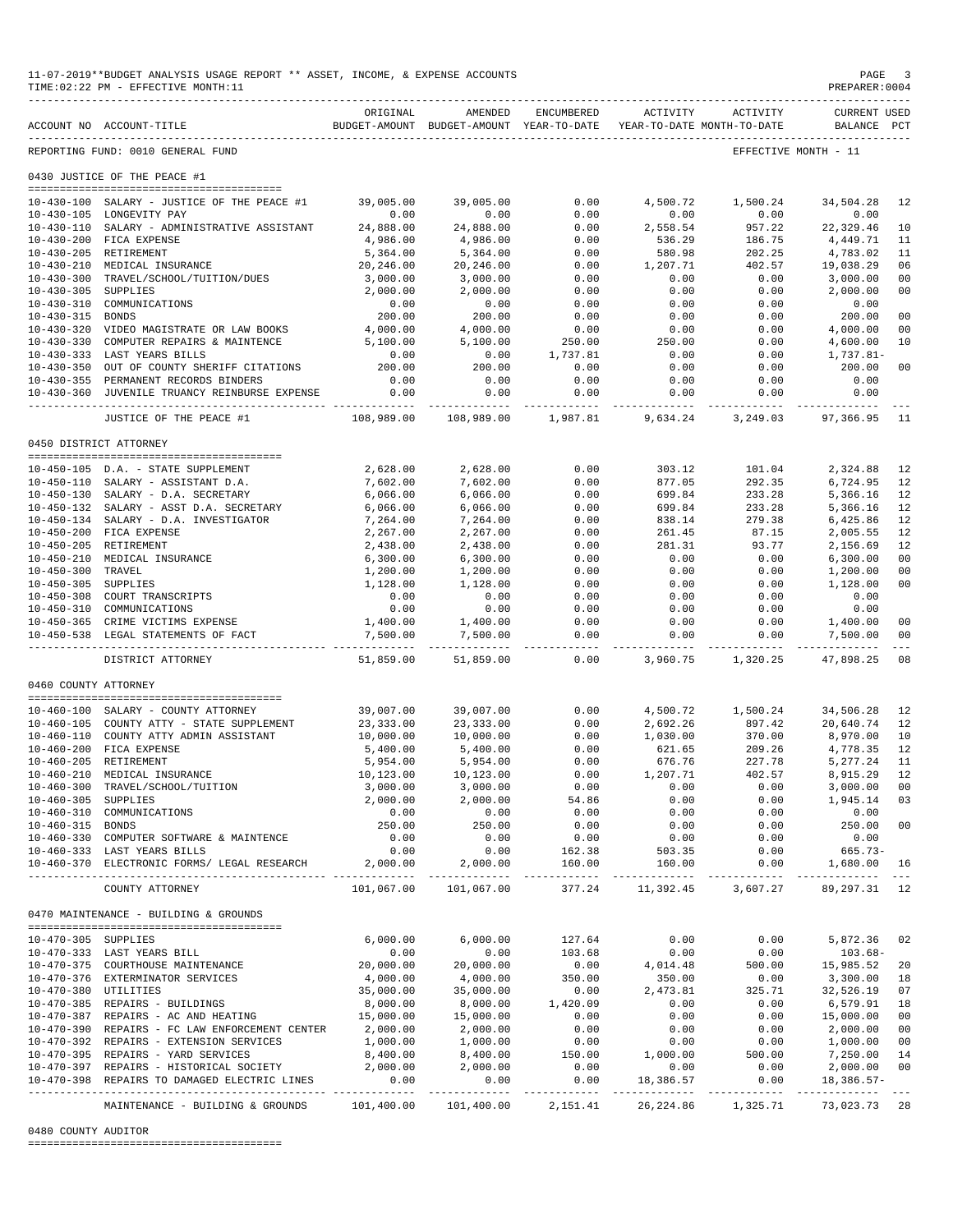|                       | 11-07-2019**BUDGET ANALYSIS USAGE REPORT ** ASSET, INCOME, & EXPENSE ACCOUNTS<br>TIME: 02:22 PM - EFFECTIVE MONTH: 11 |                        |                                                     |                          |                    |                                        | PAGE<br>PREPARER: 0004         |                     |
|-----------------------|-----------------------------------------------------------------------------------------------------------------------|------------------------|-----------------------------------------------------|--------------------------|--------------------|----------------------------------------|--------------------------------|---------------------|
|                       | ACCOUNT NO ACCOUNT-TITLE                                                                                              | ORIGINAL               | AMENDED<br>BUDGET-AMOUNT BUDGET-AMOUNT YEAR-TO-DATE | ENCUMBERED               | ACTIVITY           | ACTIVITY<br>YEAR-TO-DATE MONTH-TO-DATE | <b>CURRENT USED</b><br>BALANCE | PCT                 |
|                       | REPORTING FUND: 0010 GENERAL FUND                                                                                     |                        |                                                     |                          |                    |                                        | EFFECTIVE MONTH - 11           |                     |
|                       | 10-480-100 SALARY - COUNTY AUDITOR                                                                                    | 40,166.00              | 40,166.00                                           | 0.00                     | 4,634.46           | 1,544.82                               | 35,531.54                      | 12                  |
|                       | 10-480-105 PHONE ALLOWANCE                                                                                            | 336.00                 | 336.00                                              | 0.00                     | 41.52              | 13.84                                  | 294.48                         | 12                  |
|                       | 10-480-110 SALARY - ASSISTANT AUDITOR                                                                                 | 25,125.00              | 25,125.00                                           | 0.00                     | 2,899.02           | 966.34                                 | 22, 225.98                     | 12                  |
|                       | 10-480-115 LONGEVITY PAY                                                                                              | 0.00                   | 0.00                                                | 0.00                     | 0.00               | 0.00                                   | 0.00                           |                     |
|                       | 10-480-200 FICA EXPENSE                                                                                               | 5,023.00               | 5,023.00                                            | 0.00                     | 570.06             | 190.02                                 | 4,452.94                       | 11                  |
|                       | 10-480-205 RETIREMENT                                                                                                 | 5,403.00               | 5,403.00                                            | 0.00                     | 623.43             | 207.81                                 | 4,779.57                       | 12                  |
|                       | 10-480-210 MEDICAL INSURANCE<br>10-480-300 TRAVEL/TUITION/DUES                                                        | 20,246.00              | 20,246.00                                           | 0.00<br>364.56           | 2,415.42<br>0.00   | 805.14<br>0.00                         | 17,830.58<br>2,635.44          | 12<br>12            |
| 10-480-305 SUPPLIES   |                                                                                                                       | 3,000.00<br>2,000.00   | 3,000.00<br>2,000.00                                | 120.97                   | 81.81              | 0.00                                   | 1,797.22                       | 10                  |
|                       | 10-480-310 COMMUNICATIONS                                                                                             | 0.00                   | 0.00                                                | 0.00                     | 0.00               | 0.00                                   | 0.00                           |                     |
|                       | 10-480-315 BONDS & NOTARY                                                                                             | 300.00                 | 300.00                                              | 0.00                     | 0.00               | 0.00                                   | 300.00                         | 00                  |
|                       | 10-480-320 COMPUTER SOFTWARE & MAINTENANCE                                                                            | 5,190.00               | 5,190.00                                            | 2,700.00                 | 0.00               | 0.00                                   | 2,490.00                       | 52                  |
|                       | 10-480-333 LAST YEARS BILLS                                                                                           | 0.00                   | 0.00                                                | 718.65                   | 373.99             | 0.00                                   | $1,092.64-$                    |                     |
|                       | 10-480-400 NEW EQUIPMENT                                                                                              | 1,107.00               | 1,107.00                                            | 0.00                     | 0.00               | 0.00                                   | 1,107.00                       | 00                  |
|                       | COUNTY AUDITOR                                                                                                        | 107,896.00             | ------------<br>107,896.00                          | ------------<br>3,904.18 | 11,639.71          | 3,727.97                               | 92, 352.11                     | $\frac{1}{2}$<br>14 |
| 0490 COUNTY TREASURER |                                                                                                                       |                        |                                                     |                          |                    |                                        |                                |                     |
|                       |                                                                                                                       |                        |                                                     |                          |                    |                                        |                                |                     |
|                       | 10-490-100 SALARY - COUNTY TREASURER                                                                                  | 39,005.00              | 39,005.00                                           | 0.00                     | 4,500.72           | 1,500.24                               | 34,504.28                      | 12                  |
|                       | 10-490-105 LONGEVITY PAY                                                                                              | 0.00                   | 0.00                                                | 0.00                     | 0.00               | 0.00                                   | 0.00                           |                     |
|                       | 10-490-110 ADMINISTRATIVE ASSISTANT                                                                                   | 10,000.00              | 10,000.00                                           | 0.00                     | 1,450.00           | 435.00                                 | 8,550.00                       | 15                  |
|                       | 10-490-200 FICA EXPENSE                                                                                               | 3,699.00               | 3,699.00                                            | 0.00                     | 455.21             | 148.04                                 | 3, 243.79                      | 12                  |
|                       | 10-490-205 RETIREMENT<br>10-490-210 MEDICAL INSURANCE                                                                 | 3,979.00<br>10,123.00  | 3,979.00<br>10,123.00                               | 0.00<br>0.00             | 489.75<br>1,207.71 | 159.27<br>402.57                       | 3,489.25<br>8,915.29           | 12<br>12            |
| $10 - 490 - 300$      | TRAVEL/SCHOOL/TUITIONS/DUES                                                                                           | 3,000.00               | 3,000.00                                            | 0.00                     | 0.00               | 0.00                                   | 3,000.00                       | 00                  |
| 10-490-305 SUPPLIES   |                                                                                                                       | 2,000.00               | 2,000.00                                            | 0.00                     | 0.00               | 0.00                                   | 2,000.00                       | 00                  |
| $10 - 490 - 310$      | COMMUNICATIONS                                                                                                        | 0.00                   | 0.00                                                | 0.00                     | 0.00               | 0.00                                   | 0.00                           |                     |
| 10-490-315 BONDS      |                                                                                                                       | 200.00                 | 200.00                                              | 0.00                     | 0.00               | 0.00                                   | 200.00                         | 00                  |
|                       | 10-490-320 COMPUTER SOFTWARE & MAINTENANCE                                                                            | 5,100.00               | 5,100.00                                            | 3,066.95                 | 0.00               | 0.00                                   | 2,033.05                       | 60                  |
|                       | 10-490-333 LAST YEARS BILLS                                                                                           | 0.00                   | 0.00                                                | 43.90                    | 366.44             | 0.00                                   | $410.34-$                      |                     |
|                       | 10-490-400 NEW EQUIPMENT                                                                                              | 1,000.00               | 1,000.00<br>__________                              | 0.00<br>-------------    | 0.00               | 0.00                                   | 1,000.00<br>______________     | 00                  |
|                       | COUNTY TREASURER                                                                                                      | 78,106.00              | 78,106.00                                           | 3,110.85                 | 8,469.83           | 2,645.12                               | 66,525.32                      | 15                  |
|                       | 0500 TAX ASSESSOR/COLLECTOR                                                                                           |                        |                                                     |                          |                    |                                        |                                |                     |
|                       |                                                                                                                       |                        |                                                     |                          |                    |                                        |                                |                     |
|                       | 10-500-100 SALARY - TAX COLLECTOR                                                                                     | 39,007.00              | 39,007.00                                           | 0.00                     | 4,500.72           | 1,500.24                               | 34,506.28                      | 12                  |
|                       | 10-500-105 LONGEVITY PAY                                                                                              | 4,200.00               | 4,200.00                                            | 0.00                     | 0.00               | 0.00                                   | 4,200.00                       | 00                  |
|                       | 10-500-110 SALARY - ADMINISTRATIVE ASSISTANT<br>10-500-115 VOTER REGISTRAR                                            | 24,888.00<br>350.00    | 24,888.00<br>350.00                                 | 0.00<br>0.00             | 2,871.66<br>0.00   | 957.22<br>0.00                         | 22,016.34<br>350.00            | 12<br>00            |
|                       | 10-500-200 FICA EXPENSE                                                                                               | 5,164.00               | 5,164.00                                            | 0.00                     | 550.47             | 183.49                                 | 4,613.53                       | 11                  |
|                       | 10-500-205 RETIREMENT                                                                                                 | 5,555.00               | 5,555.00                                            | 0.00                     | 606.75             | 202.25                                 | 4,948.25                       | 11                  |
|                       | 10-500-210 MEDICAL INSURANCE                                                                                          | 20,246.00              | 20,246.00                                           | 0.00                     | 2,415.42           | 805.14                                 | 17,830.58                      | 12                  |
| $10 - 500 - 300$      | TRAVEL                                                                                                                | 3,000.00               | 3,000.00                                            | 0.00                     | 0.00               | 0.00                                   | 3,000.00                       | 00                  |
| 10-500-305 SUPPLIES   |                                                                                                                       | 1,500.00               | 1,500.00                                            | 150.00                   | 0.00               | 0.00                                   | 1,350.00                       | 10                  |
| $10 - 500 - 310$      | COMMUNICATIONS                                                                                                        | 0.00                   | 0.00                                                | 0.00                     | 0.00               | 0.00                                   | 0.00                           |                     |
| 10-500-315 BONDS      |                                                                                                                       | 450.00                 | 450.00<br>______________                            | 0.00                     | 0.00               | 0.00                                   | 450.00 00                      |                     |
|                       | TAX ASSESSOR/COLLECTOR                                                                                                | 104,360.00             | 104,360.00                                          | 150.00                   | 10,945.02          | 3,648.34                               | 93,264.98 11                   |                     |
| 0530 NON DEPARTMENTAL |                                                                                                                       |                        |                                                     |                          |                    |                                        |                                |                     |
|                       |                                                                                                                       | 0.00                   | 0.00                                                | 0.00                     | 0.00               | 0.00                                   | 0.00                           |                     |
|                       | 10-530-200 FICA EXPENSE<br>10-530-205 RETIREMENT                                                                      | 0.00                   | 0.00                                                | 0.00                     | 0.00               | 0.00                                   | 0.00                           |                     |
| 10-530-305 SUPPLIES   |                                                                                                                       | 2,500.00               | 2,500.00                                            | 490.44                   | 0.00               | 0.00                                   | 2,009.56                       | 20                  |
|                       | 10-530-310 COMMUNICATIONS                                                                                             | 31,720.00              | 31,720.00                                           | 1,311.54                 | 1,804.38           | 0.00                                   | 28,604.08                      | 10                  |
|                       | 10-530-311 SOFTWARE FOR AUDITOR & TREASURER                                                                           | 36,000.00              | 36,000.00                                           | 0.00                     | 0.00               | 0.00                                   | 36,000.00                      | 00                  |
|                       | 10-530-333 LAST YEARS BILLS                                                                                           | 0.00                   | 0.00                                                | 512.99                   | 2,064.33           | 0.00                                   | $2,577.32-$                    |                     |
|                       | 10-530-415 MISCELLANEOUS REIMBURSEMENTS                                                                               | 0.00                   | 0.00                                                |                          | $219.89 -$         | 0.00                                   | 219.89                         |                     |
|                       | 10-530-418 MISCELLANEOUS EXPENSE                                                                                      | 600.00                 | 600.00                                              | 0.00                     | 0.00               | 0.00                                   | 600.00                         | 00                  |
|                       | 10-530-419 IRS TAX PENALTY                                                                                            | 0.00                   | 0.00                                                | 0.00                     | 0.00               | 0.00                                   | 0.00                           |                     |
| $10 - 530 - 420$      | EMPLOYEE INSURANCE EXPENSE                                                                                            | 0.00                   | 0.00                                                | 0.00                     | 0.00               | 0.00                                   | 0.00                           |                     |
|                       | 10-530-425 HEALTHY COUNTY EXPENSE                                                                                     | 1,000.00               | 1,000.00                                            | 0.00                     | 0.00               | 0.00                                   | 1,000.00                       | 00                  |
|                       | 10-530-426 COUNTY RESTITUTION EXPENSE                                                                                 | 0.00                   | 0.00                                                | 0.00                     | 0.00               | 0.00                                   | 0.00                           |                     |
| 10-530-427            | TAX COLLECTOR REG FEE REFUND                                                                                          | 56.00                  | 56.00                                               | 0.00                     | 0.00               | 0.00                                   | 56.00                          | 00                  |
|                       | 10-530-430 BANK CHARGES                                                                                               | 100.00                 | 100.00                                              | 0.00                     | 12.00              | 0.00                                   | 88.00                          | 12                  |
|                       | 10-530-435 ELECTION SUPPLIES/BOXES/JUDGES                                                                             | 20,000.00              | 20,000.00                                           | $1, 141.25 -$            | 6,835.96           | 675.75                                 | 14,305.29                      | 28                  |
|                       | 10-530-436 REDISTRICTING CENUS<br>10-530-445 PAPER & POSTAGE                                                          | 10,000.00<br>10,000.00 | 10,000.00<br>10,000.00                              | 0.00<br>6.85             | 0.00<br>1,747.63   | 0.00<br>6.85                           | 10,000.00<br>8,245.52          | 00<br>18            |
|                       | 10-530-450 ANIMAL CONTROL                                                                                             | 500.00                 | 500.00                                              | 236.00                   | 0.00               | 0.00                                   | 264.00                         | 47                  |
|                       | 10-530-455 LEGAL FEES                                                                                                 | 4,500.00               | 4,500.00                                            | 0.00                     | 0.00               | 0.00                                   | 4,500.00                       | 00                  |
| $10 - 530 - 457$      | SAFETY PROGRAM                                                                                                        | 0.00                   | 0.00                                                | 0.00                     | 0.00               | 0.00                                   | 0.00                           |                     |
| $10 - 530 - 458$      | GAME WARDEN TRAINING                                                                                                  | 500.00                 | 500.00                                              | 0.00                     | 0.00               | 0.00                                   | 500.00                         | 00                  |
| $10 - 530 - 460$      | EMERGENCY MANAGEMENT COORDINATOR                                                                                      | 6,000.00               | 6,000.00                                            | 0.00                     | 0.00               | 0.00                                   | 6,000.00                       | 00                  |
|                       | 10-530-462 NSF EXPENSE                                                                                                | 300.00                 | 300.00                                              | 0.00                     | 0.00               | 0.00                                   | 300.00                         | 00                  |
| $10 - 530 - 467$      | SUPPLEMENTAL DEATH BENEFITS                                                                                           | 10,000.00              | 10,000.00                                           | 0.00                     | 0.00               | 0.00                                   | 10,000.00                      | 00                  |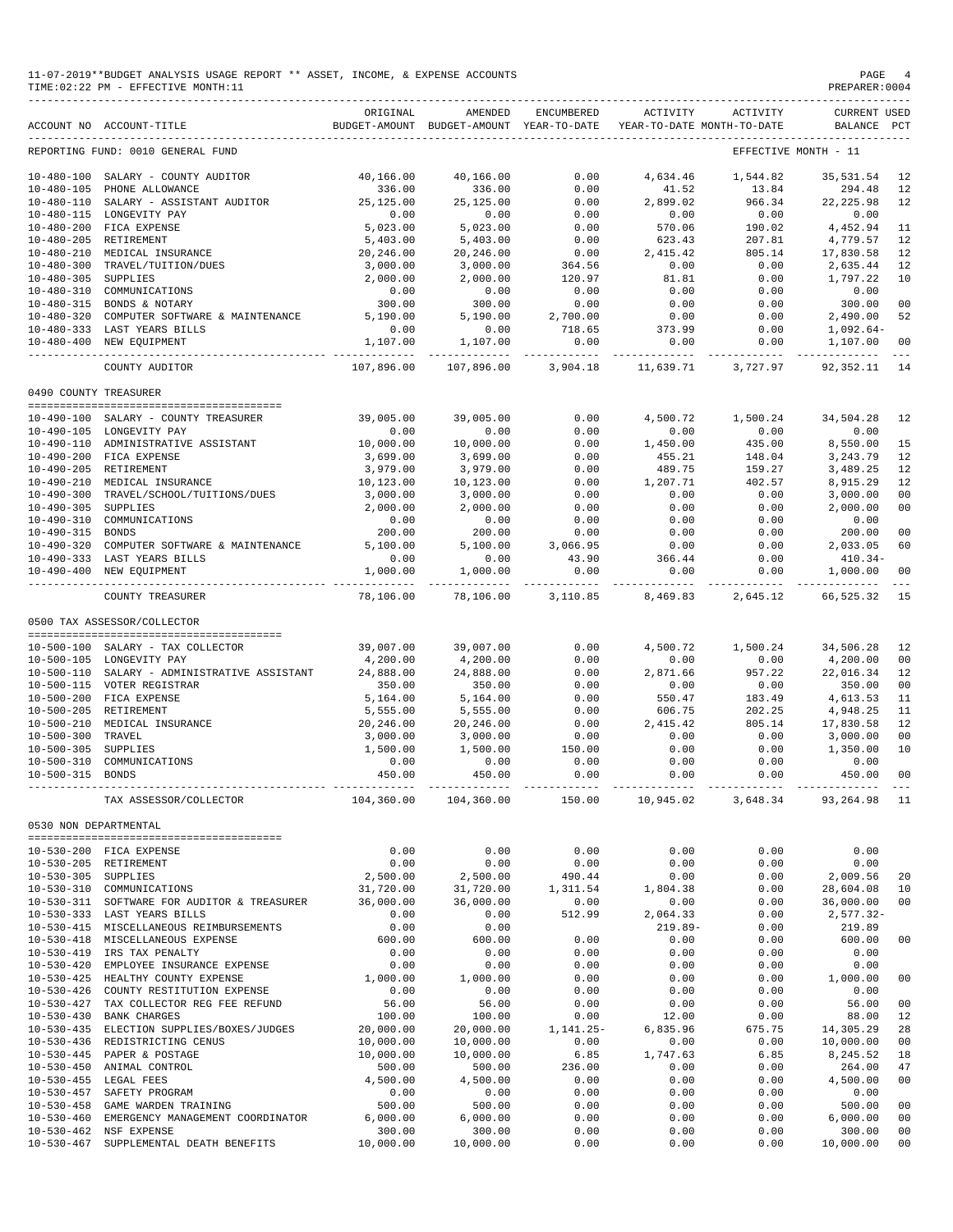|                                          | TIME:02:22 PM - EFFECTIVE MONTH:11                                                   |                        |                                                     |                    |                    |                                                 | PREPARER: 0004                     |                                  |
|------------------------------------------|--------------------------------------------------------------------------------------|------------------------|-----------------------------------------------------|--------------------|--------------------|-------------------------------------------------|------------------------------------|----------------------------------|
|                                          | ACCOUNT NO ACCOUNT-TITLE                                                             | ORIGINAL               | AMENDED<br>BUDGET-AMOUNT BUDGET-AMOUNT YEAR-TO-DATE | ENCUMBERED         |                    | ACTIVITY ACTIVITY<br>YEAR-TO-DATE MONTH-TO-DATE | <b>CURRENT USED</b><br>BALANCE PCT |                                  |
|                                          | REPORTING FUND: 0010 GENERAL FUND                                                    |                        |                                                     |                    |                    |                                                 | EFFECTIVE MONTH - 11               |                                  |
|                                          | 10-530-470 WORKERS COMP INSURANCE                                                    | 25,000.00              | 25,000.00                                           | 0.00               | 0.00               | 0.00                                            | 25,000.00                          | 00                               |
|                                          | 10-530-472 UNEMPLOYMENT INSURANCE                                                    | 5,000.00               | 5,000.00                                            | 0.00               | 77.39              | 0.00                                            | 4,922.61                           | 02                               |
|                                          | 10-530-475 COPY MACHINE/SUPPLIES/TONER                                               | 1,500.00               | 1,500.00                                            | 68.51              | 143.21             | 0.00                                            | 1,288.28                           | 14                               |
| $10 - 530 - 477$                         | OUTSIDE AUDITOR                                                                      | 25,000.00              | 25,000.00                                           | 0.00               | 0.00               | 0.00                                            | 25,000.00                          | 0 <sub>0</sub>                   |
|                                          | 10-530-480 DUES & FEES - COG MATCH                                                   | 6,000.00               | 6,000.00                                            | 0.00               | 0.00               | 0.00                                            | 6,000.00                           | 0 <sub>0</sub>                   |
|                                          | 10-530-482 LIABILITY INSURANCE<br>10-530-485 LEGAL ADS                               | 60,000.00<br>2,700.00  | 60,000.00<br>2,700.00                               | 0.00<br>92.70      | 0.00<br>0.00       | 0.00<br>0.00                                    | 60,000.00<br>2,607.30              | 0 <sub>0</sub><br>03             |
|                                          | 10-530-486 RURAL FIRE DEPT FUEL EXPENSE                                              | 2,500.00               | 2,500.00                                            | 174.51             | 133.10             | 0.00                                            | 2,192.39                           | 12                               |
|                                          | 10-530-487 RURAL FIRE EQUIPMENT                                                      | 5,000.00               | 5,000.00                                            | 0.00               | 0.00               | 0.00                                            | 5,000.00                           | 0 <sub>0</sub>                   |
|                                          | 10-530-488 RURAL FIRE SCHOOL                                                         | 2,500.00               | 2,500.00                                            | 0.00               | 0.00               | 0.00                                            | 2,500.00                           | 00                               |
|                                          | 10-530-489 RURAL FIRE INSURANCE TRUCKS                                               | 5,000.00               | 5,000.00                                            | 0.00               | 0.00               | 0.00                                            | 5,000.00                           | 0 <sub>0</sub>                   |
| $10 - 530 - 490$                         | COUNTY LIBRARIES                                                                     | 5,000.00               | 5,000.00                                            | 0.00               | 0.00               | 0.00                                            | 5,000.00                           | 00                               |
|                                          | 10-530-492 INTERLOCAL AGREEMENTS-LUBBOCK                                             | 1,000.00               | 1,000.00                                            | 0.00               | 1,000.00           | 0.00                                            | 0.00                               | 100                              |
|                                          | 10-530-495 D.A. LEGAL STATEMENT OF FACTS                                             | 5,000.00               | 5,000.00                                            | 0.00               | 0.00               | 0.00                                            | 5,000.00                           | 00                               |
| $10 - 530 - 497$                         | CASH MATCH SENIOR CITIZENS                                                           | 36,000.00<br>2,000.00  | 36,000.00<br>2,000.00                               | 2,412.85<br>130.00 | 0.00<br>130.00     | 0.00<br>0.00                                    | 33,587.15                          | 07<br>13                         |
| $10 - 530 - 500$                         | DRUG & ALCOHOL TESTING                                                               | -----------            | ______________                                      |                    |                    | ____________________________                    | 1,740.00<br>------------           | $\sim$ $  -$                     |
|                                          | NON DEPARTMENTAL                                                                     | 322,976.00             | 322,976.00                                          | 4,295.14           | 13,728.11          | 682.60                                          | 304,512.97                         | 06                               |
|                                          | 0540 COUNTY & DISTRICT COURT                                                         |                        |                                                     |                    |                    |                                                 |                                    |                                  |
|                                          | 10-540-310 COMMUNICATIONS                                                            | 0.00                   | 0.00                                                | 0.00               | 0.00               | 0.00                                            | 0.00                               |                                  |
|                                          | 10-540-502 AD LITEM TAX SUITS - T REES                                               | 1,000.00               | 1,000.00                                            | 0.00               | 0.00               | 0.00                                            | 1,000.00                           | 0 <sub>0</sub>                   |
|                                          | 10-540-504 ADULT PROBATION SUPPLIES                                                  | 200.00                 | 200.00                                              | 0.00               | 0.00               | 0.00                                            | 200.00                             | 0 <sub>0</sub>                   |
|                                          | 10-540-506 JUVENILE OFFICER EXPENSES                                                 | 19,460.00              | 19,460.00                                           | 0.00               | 0.00               | 0.00                                            | 19,460.00                          | 00                               |
|                                          | 10-540-508 GRAND JURY                                                                | 3,000.00               | 3,000.00                                            | 0.00               | 560.00             | 0.00                                            | 2,440.00                           | 19                               |
|                                          | 10-540-510 PETIT JURY                                                                | 3,000.00               | 3,000.00                                            | 0.00               | 0.00               | 0.00                                            | 3,000.00                           | 0 <sub>0</sub>                   |
|                                          | 10-540-512 J.P. JURY                                                                 | 100.00                 | 100.00                                              | 0.00               | 0.00               | 0.00                                            | 100.00                             | 0 <sub>0</sub>                   |
|                                          | 10-540-513 J.P. ATTORNEY COLLECTIONS<br>10-540-514 JURY LODGING & MEALS              | 2,000.00<br>600.00     | 2,000.00<br>600.00                                  | 0.00<br>0.00       | 291.60<br>0.00     | 0.00<br>0.00                                    | 1,708.40<br>600.00                 | 15<br>00                         |
|                                          | 10-540-516 JURY COMMISSION                                                           | 200.00                 | 200.00                                              | 0.00               | 0.00               | 0.00                                            | 200.00                             | 0 <sub>0</sub>                   |
|                                          | 10-540-517 COUNTY COURT VISTING COURT REPORTER                                       | 0.00                   | 0.00                                                | 0.00               | 0.00               | 0.00                                            | 0.00                               |                                  |
|                                          | 10-540-518 COURT APPOINTED ATTORNEY                                                  | 25,000.00              | 25,000.00                                           | 1,450.00           | 0.00               | 0.00                                            | 23,550.00                          | 06                               |
|                                          | 10-540-520 INTERPRETOR                                                               | 250.00                 | 250.00                                              | 0.00               | 0.00               | 0.00                                            | 250.00                             | 0 <sub>0</sub>                   |
|                                          | 10-540-522 PSYCHIATRIC EVALUATION                                                    | 2,500.00               | 2,500.00                                            | 0.00               | 0.00               | 0.00                                            | 2,500.00                           | 0 <sub>0</sub>                   |
|                                          | 10-540-524 JUVENILE DETENTION                                                        | 5,000.00               | 5,000.00                                            | 0.00               | 0.00               | 0.00                                            | 5,000.00                           | 00                               |
|                                          | 10-540-525 OUT OF COUNTY CITATIONS                                                   | 180.00                 | 180.00                                              | 0.00               | 0.00               | 0.00                                            | 180.00                             | 0 <sup>0</sup>                   |
|                                          | 10-540-526 DA & CA DRUG TESTING                                                      | 5,000.00<br>--------   | 5,000.00<br>-----------                             | 0.00               | 0.00<br>---------  | 0.00<br>-------                                 | 5,000.00<br>-------------          | 0 <sub>0</sub><br>$\frac{1}{2}$  |
|                                          | COUNTY & DISTRICT COURT                                                              | 67,490.00              | 67,490.00                                           | 1,450.00           | 851.60             | 0.00                                            | 65,188.40                          | 03                               |
| 0550 32ND JUDICIAL                       |                                                                                      |                        |                                                     |                    |                    |                                                 |                                    |                                  |
|                                          | 10-550-100 DIST COURT ADMINISTRATOR                                                  | 8,553.00               | 8,553.00                                            | 0.00               | 986.79             | 328.93                                          | 7,566.21                           | 12                               |
|                                          | 10-550-105 DIST JUDGE - STATE SUPPLEMENT                                             | 2,628.00               | 2,628.00                                            | 0.00               | 303.12             | 101.04                                          | 2,324.88                           | 12                               |
|                                          | 10-550-117 COURT REPORTER                                                            | 12,050.00              | 12,050.00                                           | 0.00               | 1,390.50           | 463.50                                          | 10,659.50                          | 12                               |
|                                          | 10-550-200 FICA EXPENSE                                                              | 1,778.00               | 1,778.00                                            | 0.00               | 205.05             | 68.35                                           | 1,572.95                           | 12                               |
|                                          | 10-550-205 RETIREMENT                                                                | 1,888.00               | 1,888.00                                            | 0.00               | 220.62             | 73.54                                           | 1,667.38                           | 12                               |
|                                          | 10-550-210 MEDICAL INSURANCE                                                         | 2,000.00               | 2,000.00                                            | 0.00               | 0.00               | 0.00                                            | 2,000.00                           | 00                               |
| 10-550-300 TRAVEL<br>10-550-305 SUPPLIES |                                                                                      | 1,000.00<br>1,127.00   | 1,000.00<br>1,127.00                                | 0.00<br>0.00       | 0.00<br>0.00       | 0.00<br>0.00                                    | 1,000.00<br>1,127.00               | 0 <sub>0</sub><br>0 <sub>0</sub> |
|                                          | 10-550-310 COMMUNICATIONS                                                            | 0.00                   | 0.00                                                | 0.00               | 0.00               | 0.00                                            | 0.00                               |                                  |
|                                          | 10-550-530 7TH ADM REGION ASSESSMENT                                                 | 669.00                 | 669.00                                              | 0.00               | 0.00               | 0.00                                            | 669.00                             | 0 <sub>0</sub>                   |
|                                          | 10-550-532 COURT REPORTER INSURANCE                                                  | 1,300.00               | 1,300.00                                            | 0.00               | 0.00               | 0.00                                            | 1,300.00                           | 0 <sub>0</sub>                   |
|                                          | 10-550-534 LUNACY COMMITMENT                                                         | 3,500.00               | 3,500.00                                            | 1,239.00           | 0.00               | 0.00                                            | 2,261.00                           | 35                               |
|                                          | 10-550-536 VISITING JUDGE/COURT REPORTER<br>10-550-538 D.J. LEGAL STATEMENT OF FACTS | 2,000.00               | 2,000.00<br>7,900.00                                | 0.00               | 0.00               | 0.00                                            | 2,000.00                           | 0 <sub>0</sub>                   |
|                                          | ---------------------------                                                          | 7,900.00<br>__________ | -----------                                         | 0.00<br>---------- | 0.00<br>---------- | 0.00                                            | 7,900.00                           | 0 <sub>0</sub><br>$  -$          |
|                                          | 32ND JUDICIAL                                                                        | 46,393.00              |                                                     | 46,393.00 1,239.00 | 3,106.08           | 1,035.36                                        | 42,047.92                          | 09                               |
|                                          | 0560 INDIGENT WELFARE                                                                |                        |                                                     |                    |                    |                                                 |                                    |                                  |
|                                          | 10-560-560 CHILD CARE                                                                | 500.00                 | 500.00                                              | 0.00               | 0.00               | 0.00                                            | 500.00                             | 0 <sub>0</sub>                   |
|                                          | 10-560-562 DOCTOR'S SERVICES                                                         | 2,500.00               | 2,500.00                                            | 0.00               | 0.00               | 0.00                                            | 2,500.00                           | 0 <sub>0</sub>                   |
|                                          | 10-560-563 OUT OF COUNTY COURT COST                                                  | 400.00                 | 400.00                                              | 0.00               | 0.00               | 0.00                                            | 400.00                             | 0 <sub>0</sub>                   |
| 10-560-564 BURIALS                       |                                                                                      | 2,500.00               | 2,500.00                                            | 0.00               | 0.00               | 0.00                                            | 2,500.00                           | 0 <sub>0</sub>                   |
|                                          | 10-560-566 EMERGENCY AID                                                             | 100.00                 | 100.00                                              | 0.00               | 0.00               | 0.00                                            | 100.00                             | 0 <sub>0</sub>                   |
| 10-560-568 CLOTHING                      |                                                                                      | 100.00                 | 100.00                                              | 0.00               | 0.00               | 0.00                                            | 100.00                             | 0 <sub>0</sub>                   |
| 10-560-572 HOSPITAL                      | 10-560-570 MEALS, ROOM, CARE                                                         | 100.00<br>100.00       | 100.00<br>100.00                                    | 0.00<br>0.00       | 0.00<br>0.00       | 0.00<br>0.00                                    | 100.00<br>100.00                   | 0 <sub>0</sub><br>0 <sub>0</sub> |
|                                          | 10-560-574 MEDICAL BILLS                                                             | 100.00                 | 100.00                                              | 0.00               | 0.00               | 0.00                                            | 100.00                             | 0 <sub>0</sub>                   |
|                                          | 10-560-576 MEDICAL SUPPLIES                                                          | 100.00                 | 100.00                                              | 0.00               | 0.00               | 0.00                                            | 100.00                             | 0 <sub>0</sub>                   |
|                                          | 10-560-579 AUTOPSY EXPENSE                                                           | 7,500.00               | 7,500.00                                            | 0.00               | 0.00               | 0.00                                            | 7,500.00                           | 0 <sub>0</sub>                   |
|                                          |                                                                                      |                        | -----------                                         | ------             |                    | $- - - - -$                                     | -------------                      |                                  |
|                                          | INDIGENT WELFARE                                                                     | 14,000.00              | 14,000.00                                           | 0.00               | 0.00               | 0.00                                            | 14,000.00                          | 0 <sub>0</sub>                   |

11-07-2019\*\*BUDGET ANALYSIS USAGE REPORT \*\* ASSET, INCOME, & EXPENSE ACCOUNTS PAGE 5

0580 COUNTY SHERIFF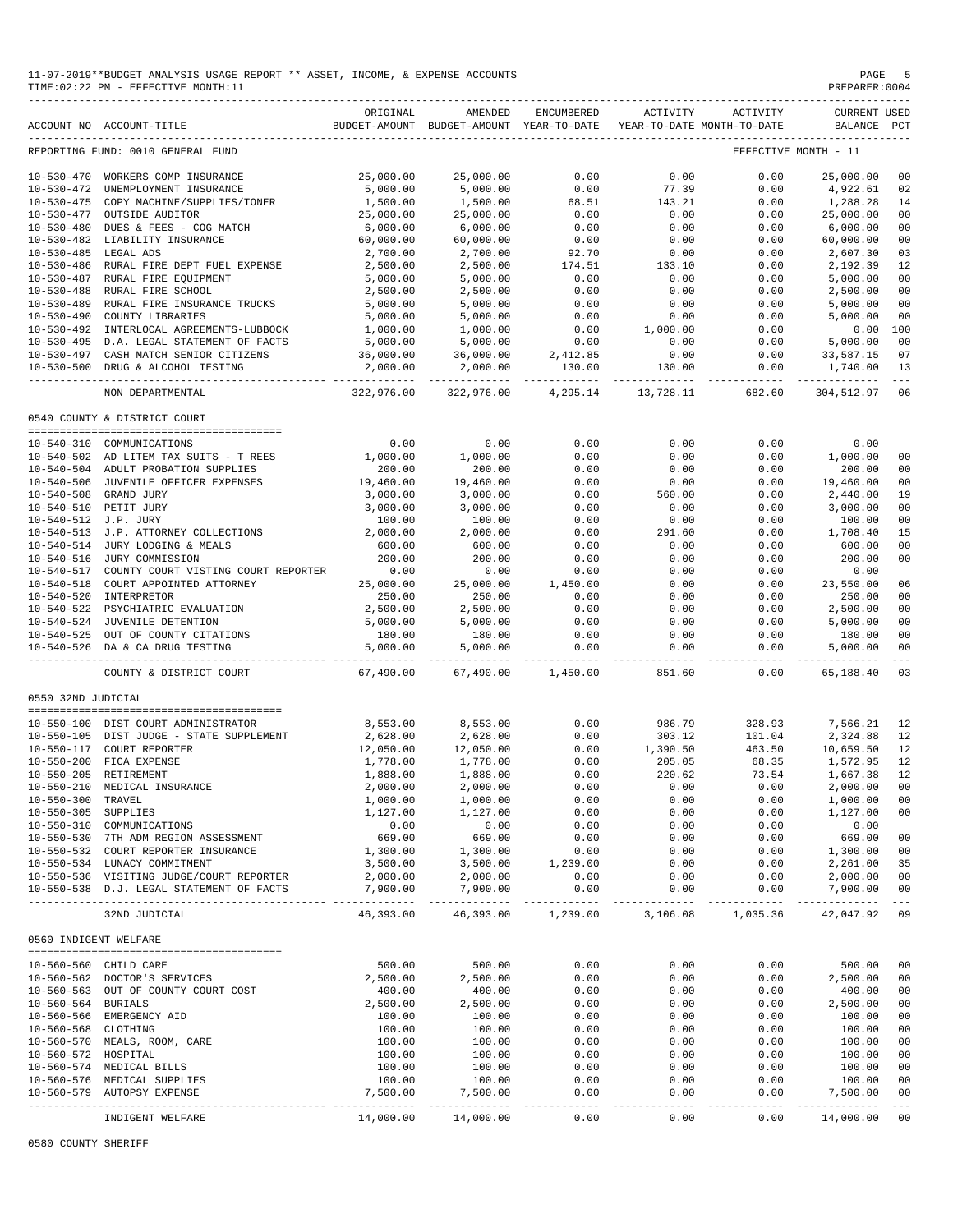|                                      | 11-07-2019**BUDGET ANALYSIS USAGE REPORT ** ASSET, INCOME, & EXPENSE ACCOUNTS<br>TIME: 02:22 PM - EFFECTIVE MONTH: 11 |                         |                                                                                |              |                      |                    | PAGE<br>PREPARER: 0004             | 6                    |
|--------------------------------------|-----------------------------------------------------------------------------------------------------------------------|-------------------------|--------------------------------------------------------------------------------|--------------|----------------------|--------------------|------------------------------------|----------------------|
|                                      | ACCOUNT NO ACCOUNT-TITLE                                                                                              | ORIGINAL                | AMENDED<br>BUDGET-AMOUNT BUDGET-AMOUNT YEAR-TO-DATE YEAR-TO-DATE MONTH-TO-DATE | ENCUMBERED   | <b>ACTIVITY</b>      | ACTIVITY           | <b>CURRENT USED</b><br>BALANCE PCT |                      |
|                                      | REPORTING FUND: 0010 GENERAL FUND                                                                                     |                         |                                                                                |              |                      |                    | EFFECTIVE MONTH - 11               |                      |
|                                      |                                                                                                                       |                         |                                                                                |              |                      |                    |                                    |                      |
|                                      | 10-580-100 SALARY - SHERIFF<br>10-580-105 LONGEVITY PAY                                                               | 46,403.00<br>1,350.00   | 46,403.00<br>1,350.00                                                          | 0.00<br>0.00 | 5,354.16<br>0.00     | 1,784.72<br>0.00   | 41,048.84<br>1,350.00              | 12<br>0 <sub>0</sub> |
| $10 - 580 - 108$                     | CHIEF DEPUTY                                                                                                          | 0.00                    | 0.00                                                                           | 0.00         | 4,754.94             | 1,584.98           | 4,754.94-                          |                      |
|                                      | $10-580-110$ SALARY - DEPUTY                                                                                          | 154,292.00              | 154,292.00                                                                     | 0.00         | 9,748.56             | 3,116.64           | 144,543.44                         | 06                   |
|                                      | 10-580-115 PHONE ALLOWANCE                                                                                            | 360.00                  | 360.00                                                                         | 0.00         | 124.56               | 41.52              | 235.44                             | 35                   |
| $10 - 580 - 120$                     | SALARY - PART TIME DEPUTIES                                                                                           | 10,000.00               | 10,000.00                                                                      | 0.00         | 561.72               | 0.00               | 9,438.28                           | 06                   |
|                                      | 10-580-142 SALARY - JAILERS                                                                                           | 0.00                    | 0.00                                                                           | 0.00         | 0.00                 | 0.00               | 0.00                               |                      |
|                                      | 10-580-144 SALARY - PART TIME JAILERS                                                                                 | 0.00                    | 0.00                                                                           | 0.00         | 0.00                 | 0.00               | 0.00                               |                      |
|                                      | 10-580-146 SALARY - OVER TIME                                                                                         | 0.00                    | 0.00                                                                           | 0.00         | 1,242.00             | 352.13             | $1,242.00-$                        |                      |
|                                      | 10-580-147 HOLIDAY PAY                                                                                                | 0.00                    | 0.00                                                                           | 0.00         | 147.44               | 0.00               | $147.44-$                          |                      |
|                                      | 10-580-200 FICA EXPENSE                                                                                               | 16,238.00               | 16,238.00                                                                      | 0.00         | 1,677.88             | 526.31             | 14,560.12                          | 10                   |
|                                      | 10-580-205 RETIREMENT                                                                                                 | 17,469.00               | 17,469.00                                                                      | 0.00         | 1,805.13             | 566.23             | 15,663.87                          | 10                   |
|                                      | 10-580-210 MEDICAL INSURANCE                                                                                          | 50,615.00               | 50,615.00                                                                      | 0.00         | 4,830.84             | 1,610.28           | 45,784.16                          | 10                   |
| $10 - 580 - 300$                     | TRAVEL                                                                                                                | 3,000.00                | 3,000.00                                                                       | 0.00         | 230.44               | 230.44             | 2,769.56                           | 08                   |
| 10-580-305 SUPPLIES                  |                                                                                                                       | 2,000.00                | 2,000.00                                                                       | 0.00         | 0.00                 | 0.00               | 2,000.00                           | 0 <sub>0</sub>       |
| $10 - 580 - 310$<br>$10 - 580 - 315$ | COMMUNICATIONS<br>BONDS & NOTARY                                                                                      | 750.00<br>200.00        | 750.00<br>200.00                                                               | 0.00<br>0.00 | 50.90<br>0.00        | 0.00<br>0.00       | 699.10<br>200.00                   | 07<br>0 <sub>0</sub> |
| $10 - 580 - 320$                     | COMPUTER SOFTWARE & REPAIRS                                                                                           | 0.00                    | 0.00                                                                           | 0.00         | 0.00                 | 0.00               | 0.00                               |                      |
| $10 - 580 - 325$                     | CERTIFICATE TRAINING JAIL PERSONAL                                                                                    | 0.00                    | 0.00                                                                           | 0.00         | 0.00                 | 0.00               | 0.00                               |                      |
|                                      | 10-580-333 LAST YEARS BILLS                                                                                           | 0.00                    | 0.00                                                                           | 204.00       | 346.00               | 0.00               | $550.00 -$                         |                      |
|                                      | 10-580-380 UTILITIES - NEW JAIL                                                                                       | 0.00                    | 0.00                                                                           | 0.00         | 0.00                 | 0.00               | 0.00                               |                      |
| $10 - 580 - 475$                     | COPY MACHINE EXPENSE                                                                                                  | 0.00                    | 0.00                                                                           | 0.00         | 0.00                 | 0.00               | 0.00                               |                      |
| $10 - 580 - 600$                     | OUT OF COUNTY INMATE HOUSING                                                                                          | 0.00                    | 0.00                                                                           | 0.00         | 0.00                 | 0.00               | 0.00                               |                      |
|                                      | 10-580-602 REIMBURSEMENT DRUG FORFEITURE EXPEN                                                                        | 0.00                    | 0.00                                                                           | 0.00         | 0.00                 | 0.00               | 0.00                               |                      |
| $10 - 580 - 603$                     | SANE TEST CRIM VICTIMS EXPENSE                                                                                        | 0.00                    | 0.00                                                                           | 0.00         | 0.00                 | 0.00               | 0.00                               |                      |
|                                      | 10-580-604 NEW HIRE PSYCHIATRIC TESTING                                                                               | 0.00                    | 0.00                                                                           | 0.00         | 0.00                 | 0.00               | 0.00                               |                      |
| $10 - 580 - 608$                     | VEHICLE EXPENSE                                                                                                       | 10,000.00               | 10,000.00                                                                      | 1,419.54     | 0.00                 | 0.00               | 8,580.46                           | 14                   |
|                                      | 10-580-609 NEW VEHICLES                                                                                               | 0.00                    | 0.00                                                                           | 100,000.00   | 0.00                 | 0.00               | $100,000.00 -$                     |                      |
|                                      | 10-580-612 INMATE EXPENSE                                                                                             | 0.00                    | 0.00                                                                           | 0.00         | 0.00                 | 0.00               | 0.00                               |                      |
|                                      | 10-580-614 INMATE MEDICAL                                                                                             | 0.00                    | 0.00                                                                           | 0.00         | 0.00                 | 0.00               | 0.00                               |                      |
|                                      | 10-580-615 BODY ARMOUR GRANT 3511801 2018                                                                             | 0.00                    | 0.00                                                                           | 0.00         | 0.00                 | 0.00               | 0.00                               |                      |
|                                      | 10-580-616 VEHICLE GAS                                                                                                | 30,000.00               | 30,000.00                                                                      | 1,885.99     | 818.93               | 0.00               | 27,295.08                          | 09                   |
|                                      | 10-580-618 VEHICLE TIRES<br>10-580-625 BUILDING INSURANCE                                                             | 0.00<br>0.00            | 0.00<br>0.00                                                                   | 0.00<br>0.00 | 0.00<br>0.00         | 0.00<br>0.00       | 0.00<br>0.00                       |                      |
|                                      |                                                                                                                       |                         | ------------                                                                   |              |                      |                    |                                    |                      |
|                                      | COUNTY SHERIFF                                                                                                        | 342,677.00              | 342,677.00                                                                     | 103,509.53   | 31,693.50            | 9,813.25           | 207,473.97                         | 39                   |
|                                      | 0585 FC LAW ENFORCEMENT CENTER                                                                                        |                         |                                                                                |              |                      |                    |                                    |                      |
|                                      | 10-585-105 LONGEVITY PAY                                                                                              | 0.00                    | 0.00                                                                           | 0.00         | 0.00                 | 0.00               | 0.00                               |                      |
|                                      | 10-585-110 JAIL ADMINISTRATOR                                                                                         | 30,000.00               | 30,000.00                                                                      | 0.00         | 3,462.36             | 1,154.12           | 26,537.64                          | 12                   |
| 10-585-111 LEC COOK                  |                                                                                                                       | 0.00                    | 0.00                                                                           | 0.00         | 1,400.00             | 295.00             | $1,400.00-$                        |                      |
|                                      | 10-585-115 PHONE ALLOWANCE                                                                                            | 0.00                    | 0.00                                                                           | 0.00         | 41.52                | 13.84              | $41.52-$                           |                      |
|                                      | 10-585-142 SALARY - JAILERS                                                                                           | 250,817.00              | 250,817.00                                                                     | 0.00         | 25, 219.04           | 8,578.71           | 225,597.96                         | 10                   |
|                                      | 10-585-144 SALARY - PART TIME JAILERS                                                                                 | 15,600.00               | 15,600.00                                                                      | 0.00         | 0.00                 | 0.00               | 15,600.00                          | 0 <sub>0</sub>       |
|                                      | 10-585-146 SALARY - OVER TIME                                                                                         | 7,500.00                | 7,500.00                                                                       | 0.00         | 4,270.03             | 1,624.62           | 3,229.97                           | 57                   |
|                                      | 10-585-147 HOLIDAY PAY                                                                                                | 0.00                    | 0.00                                                                           | 0.00         | 1,245.06             | 0.00               | 1,245.06-                          |                      |
|                                      | 10-585-200 FICA EXPENSE<br>10-585-205 RETIREMENT                                                                      | 22,575.00               | 22,575.00                                                                      | 0.00<br>0.00 | 2,677.41             | 876.18             | 19,897.59                          | 12<br>12             |
|                                      | 10-585-210 MEDICAL INSURANCE                                                                                          | 25,000.00<br>101,583.00 | 25,000.00<br>101,583.00                                                        | 0.00         | 2,933.01<br>9,661.68 | 960.15<br>3,220.56 | 22,066.99<br>91,921.32             | 10                   |
| 10-585-300 TRAVEL                    |                                                                                                                       | 3,000.00                | 3,000.00                                                                       | 0.00         | 90.00                | 0.00               | 2,910.00                           | 03                   |
| 10-585-305 SUPPLIES                  |                                                                                                                       | 5,500.00                | 5,500.00                                                                       | 964.07       | 7.49                 | 0.00               | 4,528.44                           | 18                   |
|                                      | 10-585-310 COMMUNICATIONS                                                                                             | 16,000.00               | 16,000.00                                                                      | 0.00         | 980.98               | 0.00               | 15,019.02                          | 06                   |
|                                      | 10-585-313 INSPECTIONS & MAINTENCE                                                                                    | 0.00                    | 0.00                                                                           | 0.00         | 0.00                 | 0.00               | 0.00                               |                      |
|                                      | 10-585-315 BONDS FOR EMPLOYEES                                                                                        | 500.00                  | 500.00                                                                         | 0.00         | 0.00                 | 0.00               | 500.00                             | 0 <sub>0</sub>       |
|                                      | 10-585-320 COMPUTER SOFTWARE & MAINTENCE                                                                              | 12,060.00               | 12,060.00                                                                      | 0.00         | 0.00                 | 0.00               | 12,060.00                          | 0 <sub>0</sub>       |
|                                      | 10-585-325 CERT TRAINING FOR JAIL STAFF<br>10-585-326 TELECOMMUNICATIONS SCHOOL                                       | 2,000.00                | 2,000.00                                                                       | 842.00       | 204.00               | 34.00              | 954.00                             | 52                   |
|                                      |                                                                                                                       | 0.00                    | 0.00                                                                           | $17.00 -$    | 0.00                 | 0.00               | 17.00                              |                      |
|                                      | 10-585-333 LAST YEARS BILLS                                                                                           | 0.00                    | 0.00                                                                           | 96.00        | 99.01                | 0.00               | 195.01-                            |                      |
|                                      | 10-585-380 UTILITIES FOR LAW CENTER                                                                                   | 35,000.00               | 35,000.00                                                                      | 0.00         | 3,561.89             | 612.68             | 31,438.11                          | 10                   |
|                                      | 10-585-385 LAW CENTER REPAIRS                                                                                         | 5,000.00                | 5,000.00                                                                       | 0.00         | 0.00                 | 0.00               | 5,000.00                           | 00                   |
|                                      | 10-585-475 COPY EXPENSE FOR LAW CENTER                                                                                | 3,600.00                | 3,600.00                                                                       | 299.95       | 299.95               | 0.00               | 3,000.10                           | 17                   |
|                                      | 10-585-604 NEW HIRE PSYCHIATRIC TESTING $4,200.00$                                                                    |                         | 4,200.00                                                                       | 190.00       | 0.00                 | 0.00               | 4,010.00                           | 05                   |
|                                      | 10-585-605 OUT OF COUNTY HOUSING                                                                                      | 0.00                    | 0.00                                                                           | 0.00         | 0.00                 | 0.00               | 0.00                               |                      |
|                                      | 10-585-612 INMATE EXPENSE                                                                                             | 25,000.00               | 25,000.00                                                                      | 2,150.05     | 174.98               | 0.00               | 22,674.97                          | 09                   |
|                                      | 10-585-614 INMATE MEDICAL<br>10-585-625 LAW CENTER BUILDING INSURANCE 20,000.00                                       | 15,000.00               | 15,000.00                                                                      | 753.40       | 0.00                 | 0.00               | 14,246.60                          | 05                   |
|                                      | 10-585-626 SB1849 PRISONER SAFETY FUND GRANT 0.00                                                                     |                         | 20,000.00                                                                      | 0.00         | 0.00                 | 0.00               | 20,000.00                          | 0 <sub>0</sub>       |
|                                      | 10-585-627 NIBRS GRANT                                                                                                | 0.00                    | 0.00<br>0.00                                                                   | 0.00<br>0.00 | 0.00<br>0.00         | 0.00<br>0.00       | 0.00<br>0.00                       |                      |
|                                      |                                                                                                                       |                         |                                                                                |              |                      |                    |                                    |                      |
|                                      | FC LAW ENFORCEMENT CENTER 599,935.00 599,935.00 5,278.47 56,328.41 17,369.86 538,328.12 10                            |                         |                                                                                |              |                      |                    |                                    |                      |
| 0590 EXTENSION AGENT                 |                                                                                                                       |                         |                                                                                |              |                      |                    |                                    |                      |
|                                      | 10-590-100 SALARY - CEA-AG                                                                                            |                         | $14.151.00$ $14.151.00$ $0.00$ $1.632.72$ $544.24$ $12.518.28$ $12$            |              |                      |                    |                                    |                      |

| --------------------                       |             |            |     |        |        |              |                |
|--------------------------------------------|-------------|------------|-----|--------|--------|--------------|----------------|
| $10 - 590 - 100$<br>SALARY - C<br>$CEA-AG$ | $-1.151.00$ | . വ        | .00 | 63277  | 544.24 | . 518        | 1 <sub>2</sub> |
| $10 - 590 - 1$<br>ADMINISTRATIVE ASSISTANT | 10,000.00   | . 000 . 00 | .00 | 200.00 | 200.00 | 9.800.<br>00 | 02             |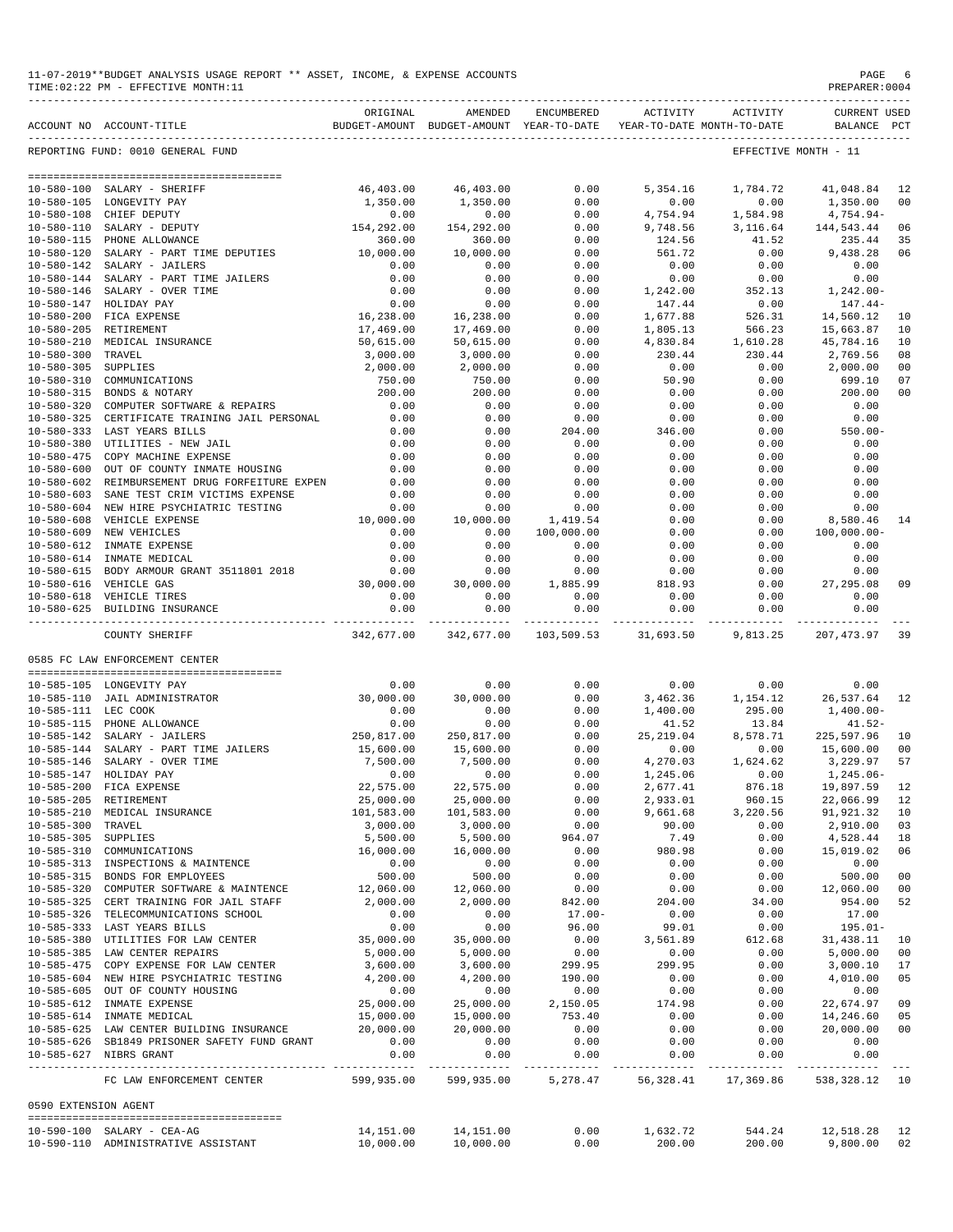| 11-07-2019**BUDGET ANALYSIS USAGE REPORT ** ASSET, INCOME, & EXPENSE ACCOUNTS | PAGE          |
|-------------------------------------------------------------------------------|---------------|
| TIME: 02:22 PM - EFFECTIVE MONTH: 11                                          | PREPARER:0004 |

|                  | ACCOUNT NO ACCOUNT-TITLE CONTROL BUDGET-AMOUNT BUDGET-AMOUNT YEAR-TO-DATE | ORIGINAL                       | AMENDED             | ENCUMBERED | ACTIVITY ACTIVITY                                              |                 | CURRENT USED<br>YEAR-TO-DATE MONTH-TO-DATE BALANCE PCT |    |
|------------------|---------------------------------------------------------------------------|--------------------------------|---------------------|------------|----------------------------------------------------------------|-----------------|--------------------------------------------------------|----|
|                  | REPORTING FUND: 0010 GENERAL FUND                                         |                                |                     |            |                                                                |                 | EFFECTIVE MONTH - 11                                   |    |
|                  | 10-590-200 FICA EXPENSE                                                   |                                | 1,847.00 1,847.00   | 0.00       | 140.19                                                         | 56.93           | 1,706.81                                               | 08 |
| $10 - 590 - 205$ | <b>RETIREMENT</b>                                                         | 1,988.00                       | 1,988.00            | 0.00       | 16.46                                                          | 16.46           | 1,971.54                                               | 01 |
| $10 - 590 - 305$ | SUPPLIES                                                                  | 2,750.00                       | 2,750.00            | 170.00     | 0.00                                                           | 0.00            | 2,580.00                                               | 06 |
|                  | 10-590-310 COMMUNICATIONS                                                 | 0.00                           | 0.00                | 0.00       | 0.00                                                           | 0.00            | 0.00                                                   |    |
| $10 - 590 - 640$ | CAR ALLOWANCE                                                             | 6,000.00                       | 6,000.00            | 47.96      | 0.00                                                           | 0.00            | 5,952.04                                               | 01 |
|                  | 10-590-642 STOCK SHOW EXPENSE                                             | 6,000.00                       | 6,000.00            |            | 411.48 967.29                                                  | 0.00            | 4,621.23                                               | 23 |
|                  | 10-590-644 CONSESSION STAND                                               | 0.00                           | 0.00                | 0.00       | 0.00                                                           | 0.00            | 0.00                                                   |    |
|                  | EXTENSION AGENT                                                           |                                | 42,736.00 42,736.00 | 629.44     |                                                                | 2,956.66 817.63 | 39,149,90 08                                           |    |
|                  | 0600 APPRAISAL DISTRICT                                                   |                                |                     |            |                                                                |                 |                                                        |    |
|                  |                                                                           |                                |                     |            |                                                                |                 |                                                        |    |
|                  | 10-600-644 APPRATSAL DISTRICT FEES                                        | 171,141.00 171,141.00          |                     | 0.00       | 0.00                                                           | 0.00            | 171,141.00 00                                          |    |
|                  | 10-600-645 APPRAISAL DISTRIC TAX REFUND                                   | 0.00                           | 0.00                | 0.00       | 0.00                                                           | 0.00            | 0.00<br>-----------                                    |    |
|                  | APPRAISAL DISTRICT                                                        | $171.141.00$ $171.141.00$      |                     | 0.00       | 0.00                                                           | 0.00            | 171,141.00                                             | 00 |
|                  | 0610 COUNTY COURT AT LAW                                                  |                                |                     |            |                                                                |                 |                                                        |    |
|                  |                                                                           |                                |                     |            |                                                                |                 |                                                        |    |
|                  | 10-610-654 COUNTY COURT AT LAW JUDGE EXPENSE                              | 11,000.00  11,000.00  0.00     |                     |            | $0.00$ 0.00<br>------------                                    |                 | 11,000.00 00                                           |    |
|                  | COUNTY COURT AT LAW                                                       | $11,000.00$ $11,000.00$ $0.00$ |                     |            | 0.00                                                           |                 | $0.00$ 11,000.00 00                                    |    |
|                  | <b>GENERAL FUND</b>                                                       |                                |                     |            |                                                                |                 |                                                        |    |
|                  | INCOME TOTALS                                                             |                                |                     |            | 2,679,742.00 2,679,742.00 105,772.63 11,623.48 2,573,969.37 04 |                 |                                                        |    |
|                  | <b>EXPENSE TOTALS</b>                                                     |                                |                     |            | 2,601,410.00 2,601,410.00 132,203.98 228,422.19                |                 | 60.386.83 2.240.783.83 14                              |    |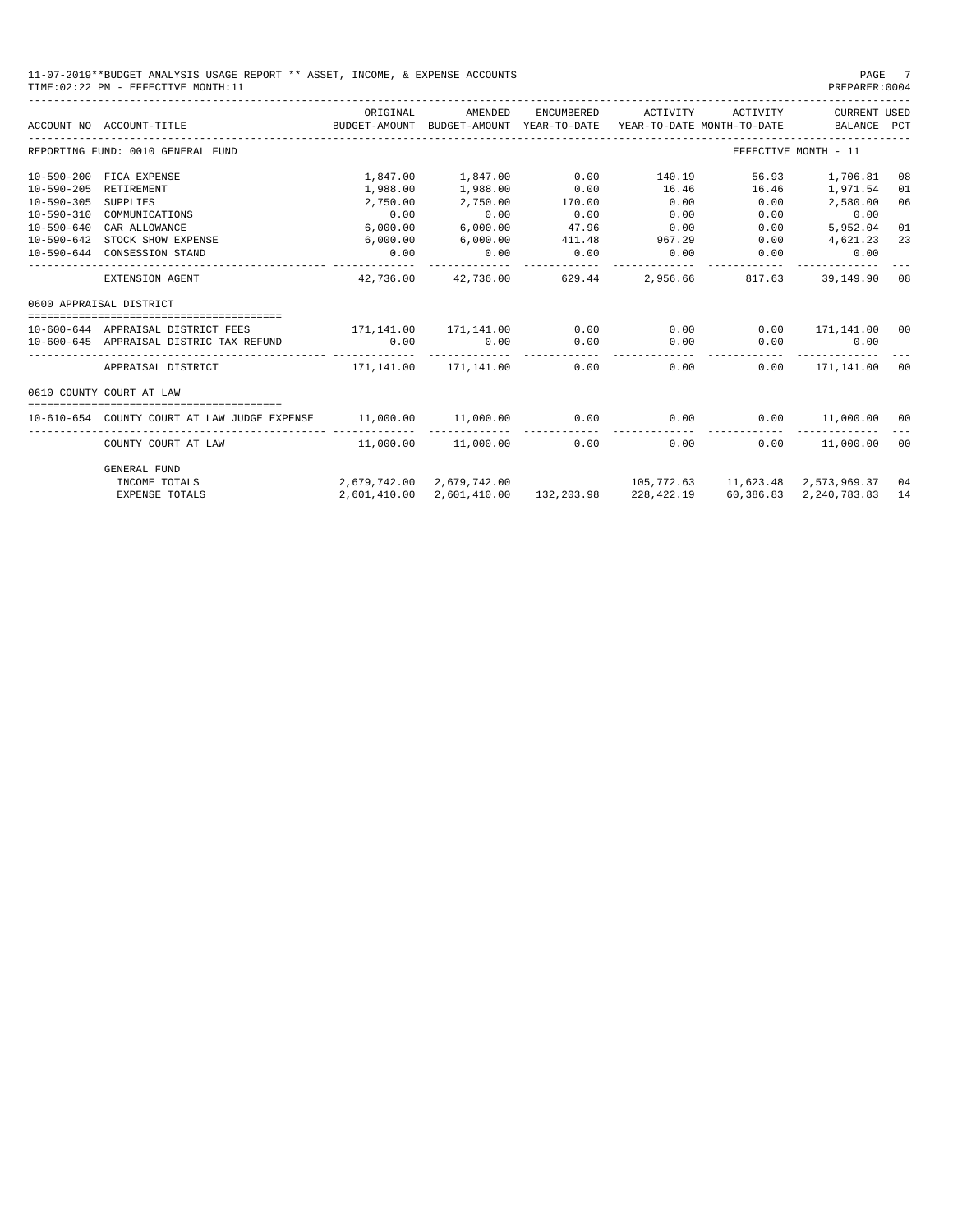|                       | 11-07-2019**BUDGET ANALYSIS USAGE REPORT ** ASSET, INCOME, & EXPENSE ACCOUNTS<br>TIME: 02:22 PM - EFFECTIVE MONTH: 11 |                                                                                 |                           |               |                         |                                                     | PAGE<br>PREPARER: 0004             | 8                      |
|-----------------------|-----------------------------------------------------------------------------------------------------------------------|---------------------------------------------------------------------------------|---------------------------|---------------|-------------------------|-----------------------------------------------------|------------------------------------|------------------------|
|                       | ACCOUNT NO ACCOUNT-TITLE                                                                                              | ORIGINAL<br>BUDGET-AMOUNT BUDGET-AMOUNT YEAR-TO-DATE YEAR-TO-DATE MONTH-TO-DATE | AMENDED                   | ENCUMBERED    |                         | ACTIVITY ACTIVITY                                   | <b>CURRENT USED</b><br>BALANCE PCT |                        |
|                       | REPORTING FUND: 0011 ROAD & BRIDGE PRECINCT 1                                                                         |                                                                                 |                           |               |                         | EFFECTIVE MONTH - 11                                |                                    |                        |
| 0100 CASH ACCOUNTS    |                                                                                                                       |                                                                                 |                           |               |                         |                                                     |                                    |                        |
|                       | 11-100-100 CFC: ROAD & BRIDGE PRECINCT 1                                                                              |                                                                                 |                           |               |                         | 24, 358. 53 - 24, 166. 42 -                         | 27,991.41                          |                        |
|                       | 11-100-185 DUE FROM I&S FUND                                                                                          |                                                                                 |                           |               | 0.00                    | 0.00                                                | 0.00                               |                        |
|                       | 11-100-197 DUE FROM GENERAL FUND                                                                                      |                                                                                 |                           |               | 0.00                    | 0.00                                                | 1,860.29                           |                        |
|                       | 11-100-280 DELINQUENT TAXES RECEIVABLE                                                                                |                                                                                 |                           |               | 0.00                    | 0.00                                                | 2,853.16                           |                        |
|                       | 11-100-285 ALLOWANCE-UNCOLLETABLE TAXES<br>11-100-290 DUE FROM APPRAISAL DISTRICT                                     |                                                                                 |                           |               | 0.00<br>0.00            | 0.00<br>0.00                                        | 713.29-<br>0.00                    |                        |
|                       | CASH ACCOUNTS                                                                                                         |                                                                                 |                           |               | ________________        | -----------<br>24, 358.53 - 24, 166.42 - 31, 991.57 |                                    |                        |
| 0311 REVENUE ACCOUNTS |                                                                                                                       |                                                                                 |                           |               |                         |                                                     |                                    |                        |
|                       | 11-311-100 ADVALOREM TAXES                                                                                            | 170,000.00                                                                      | 170,000.00                |               | 278.53                  | 0.00                                                | 169,721.47                         | 00                     |
|                       | 11-311-105 ROAD & BRIDGE                                                                                              | 26,875.00                                                                       | 26,875.00                 |               | 0.00                    | 0.00                                                | 26,875.00                          | 0 <sub>0</sub>         |
|                       | 11-311-110 MOTOR VEHICLE REGISTRATION                                                                                 | 47,000.00                                                                       | 47,000.00                 |               | 4,455.56                | 815.57                                              | 42,544.44                          | 09                     |
|                       | 11-311-120 GROSS WEIGHT AND AXLE FEES                                                                                 | 14,000.00                                                                       | 14,000.00                 |               | 7,733.57                | 0.00                                                | 6,266.43                           | 55                     |
|                       | 11-311-125 I&S REVENUE FOR COMM DEB                                                                                   | 19,343.00                                                                       | 19,343.00                 |               | 0.00                    | 0.00                                                | 19,343.00                          | 0 <sub>0</sub>         |
|                       | 11-311-130 LONG TERM FINANCING INCOME                                                                                 | 0.00                                                                            | 0.00                      |               | 0.00                    | 0.00                                                | 0.00                               |                        |
|                       | 11-311-140 BRIDGE REPAIR INSURANCE                                                                                    | 0.00                                                                            | 0.00                      |               | 0.00                    | 0.00                                                | 0.00                               |                        |
|                       | 11-311-145 RESERVE FEMA FUNDS                                                                                         | 0.00                                                                            | 0.00                      |               | 0.00                    | 0.00                                                | 0.00                               |                        |
|                       | 11-311-150 OTHER INCOME                                                                                               | 0.00                                                                            | 0.00                      |               | 0.00                    | 0.00                                                | 0.00                               |                        |
|                       | 11-311-155 RESERVE FUNDS<br>11-311-160 SALE OF FIXED ASSETS                                                           | 0.00<br>0.00                                                                    | 0.00<br>0.00              |               | 0.00<br>0.00            | 0.00<br>0.00                                        | 0.00<br>0.00                       |                        |
|                       | 11-311-165 RESERVE CERTZ FUNDS                                                                                        | 0.00                                                                            | 0.00                      |               | 0.00                    | 0.00                                                | 0.00                               |                        |
|                       | 11-311-180 INTEREST EARNED                                                                                            | 0.00<br>----------                                                              | 0.00                      |               | 0.00                    | 0.00                                                | 0.00                               |                        |
|                       | REVENUE ACCOUNTS                                                                                                      | 277,218.00                                                                      | 277,218.00                | 0.00          | 12,467.66               | 815.57                                              | 264,750.34                         | 04                     |
| 0611 EXPENSE ACCOUNTS |                                                                                                                       |                                                                                 |                           |               |                         |                                                     |                                    |                        |
|                       |                                                                                                                       |                                                                                 |                           |               |                         |                                                     |                                    |                        |
|                       | 11-611-100 SALARY - COMMISSIONER PCT 1<br>11-611-105 LONGEVITY PAY                                                    | 35,332.00<br>3,450.00                                                           | 35,332.00<br>3,450.00     | 0.00<br>0.00  | 4,076.76<br>0.00        | 1,358.92<br>0.00                                    | 31,255.24<br>3,450.00              | 12<br>0 <sub>0</sub>   |
|                       | 11-611-110 SALARY - ROAD FOREMAN                                                                                      | 35,127.00                                                                       | 35,127.00                 | 0.00          | 4,054.05                | 1,351.35                                            | 31,072.95                          | 12                     |
|                       | 11-611-112 SALARY - ROAD HAND                                                                                         | 29,136.00                                                                       | 29,136.00                 | 0.00          | 3,362.40                | 1,120.80                                            | 25,773.60                          | 12                     |
|                       | 11-611-115 PHONE ALLOWANCE                                                                                            | 750.00                                                                          | 750.00                    | 0.00          | 83.04                   | 27.68                                               | 666.96                             | 11                     |
|                       | 11-611-120 SALARY - PART TIME                                                                                         | 10,000.00                                                                       | 10,000.00                 | 0.00          | 1,050.00                | 400.00                                              | 8,950.00                           | 11                     |
|                       | 11-611-200 FICA EXPENSE                                                                                               | 8,630.00                                                                        | 8,630.00                  | 0.00          | 961.57                  | 324.35                                              | 7,668.43                           | 11                     |
|                       | 11-611-205 RETIREMENT                                                                                                 | 9,284.00                                                                        | 9,284.00                  | 0.00          | 1,039.15                | 350.50                                              | 8,244.85                           | 11                     |
|                       | 11-611-210 MEDICAL INSURANCE                                                                                          | 30,369.00                                                                       | 30,369.00                 | 0.00          | 3,623.13                | 1,207.71                                            | 26,745.87                          | 12                     |
|                       | 11-611-212 CHILD SUPPORT<br>11-611-300 TRAVEL & SCHOOL                                                                | 0.00<br>3,000.00                                                                | 0.00<br>3,000.00          | 0.00<br>0.00  | 0.00<br>0.00            | 0.00<br>0.00                                        | 0.00<br>3,000.00                   | 00                     |
| 11-611-305 SUPPLIES   |                                                                                                                       | 8,600.00                                                                        | 8,600.00                  | 195.80        | 64.58                   | 0.00                                                | 8,339.62                           | 03                     |
|                       | 11-611-310 COMMUNICATIONS                                                                                             | 0.00                                                                            | 0.00                      | 0.00          | 0.00                    | 0.00                                                | 0.00                               |                        |
| 11-611-315 BONDS      |                                                                                                                       | 200.00                                                                          | 200.00                    | 0.00          | 0.00                    | 0.00                                                | 200.00                             | 0 <sup>0</sup>         |
|                       | 11-611-320 REPAIRS & MAINTENANCE                                                                                      | 30,000.00                                                                       | 30,000.00                 | 1,688.42      | 0.00                    | 0.00                                                | 28, 311.58                         | 06                     |
|                       | 11-611-333 LAST YEARS BILLS                                                                                           | 0.00                                                                            | 0.00                      | 12,603.99     | 668.71                  | 0.00                                                | 13,272.70-                         |                        |
| 11-611-380 UTILITIES  |                                                                                                                       | 3,000.00                                                                        | 3,000.00                  | 36.93         | 113.17                  | 0.00                                                | 2,849.90                           | 05                     |
|                       | 11-611-620 CAPITAL OUTLAY UNIT COST                                                                                   | 0.00                                                                            | 0.00                      | 0.00          | 0.00                    | 0.00                                                | 0.00                               |                        |
|                       | 11-611-622 CAPITAL OUTLAY (OVER 5,000)<br>11-611-624 CAPITAL OUTLAY LOAN INTEREST                                     | 16,590.00<br>2,753.00                                                           | 16,590.00<br>2,753.00     | 0.00<br>0.00  | 16,589.15<br>2,752.08   | 16,589.15<br>2,752.08                               |                                    | $0.85$ 100<br>0.92 100 |
|                       | 11-611-625 NEW EQUIPMENT                                                                                              | 0.00                                                                            | 0.00                      | 0.00          | 0.00                    | 0.00                                                | 0.00                               |                        |
|                       | 11-611-700 DIESEL, OIL, AND GASOLINE                                                                                  | 25,000.00                                                                       | 25,000.00                 | 578.01        | 0.00                    | 0.00                                                | 24, 421.99                         | 02                     |
|                       | 11-611-705 ROAD MATERIAL & CONSTRUCTION                                                                               | 8,000.00                                                                        | 8,000.00                  | 0.00          | 0.00                    | 0.00                                                | 8,000.00                           | 0 <sub>0</sub>         |
|                       | 11-611-710 LOCAL MATCHING CETRZ GT                                                                                    | 0.00                                                                            | 0.00                      | 0.00          | 0.00                    | 0.00                                                | 0.00                               |                        |
|                       | 11-611-715 FEE REIMBURSEMENT                                                                                          | 0.00                                                                            | 0.00                      | 0.00          | 0.00                    | 0.00                                                | 0.00                               |                        |
|                       | 11-611-720 BRIDGE REPAIR                                                                                              | 0.00                                                                            | 0.00                      | 0.00          | 0.00                    | 0.00                                                | 0.00                               |                        |
|                       | 11-611-725 TIRES & TUBES                                                                                              | 8,000.00                                                                        | 8,000.00                  | 1,082.00      | 0.00                    | 0.00                                                | 6,918.00                           | 14                     |
|                       | 11-611-730 RESERVE MONEY                                                                                              | 0.00                                                                            | 0.00                      | 0.00          | 0.00                    | 0.00                                                | 0.00                               |                        |
|                       | 11-611-735 CERTZ RESERVE<br>11-611-740 FEMA RESERVE                                                                   | 0.00<br>0.00                                                                    | 0.00<br>0.00              | 0.00<br>0.00  | 0.00<br>0.00            | 0.00<br>0.00                                        | 0.00<br>0.00                       |                        |
|                       |                                                                                                                       | ----------                                                                      | -------                   | $- - - - - -$ | $- - - - -$             | -----                                               | -------                            |                        |
|                       | EXPENSE ACCOUNTS                                                                                                      | 267, 221.00                                                                     | 267, 221.00               | 16, 185. 15   | 38,437.79               | 25, 482.54                                          | 212,598.06                         | 20                     |
|                       | ROAD & BRIDGE PRECINCT 1                                                                                              |                                                                                 |                           |               |                         |                                                     |                                    |                        |
|                       | INCOME TOTALS<br>EXPENSE TOTALS                                                                                       | 277,218.00<br>267, 221.00                                                       | 277,218.00<br>267, 221.00 | 16,185.15     | 12,467.66<br>38, 437.79 | 815.57<br>25,482.54                                 | 264,750.34<br>212,598.06           | 04<br>20               |
|                       |                                                                                                                       |                                                                                 |                           |               |                         |                                                     |                                    |                        |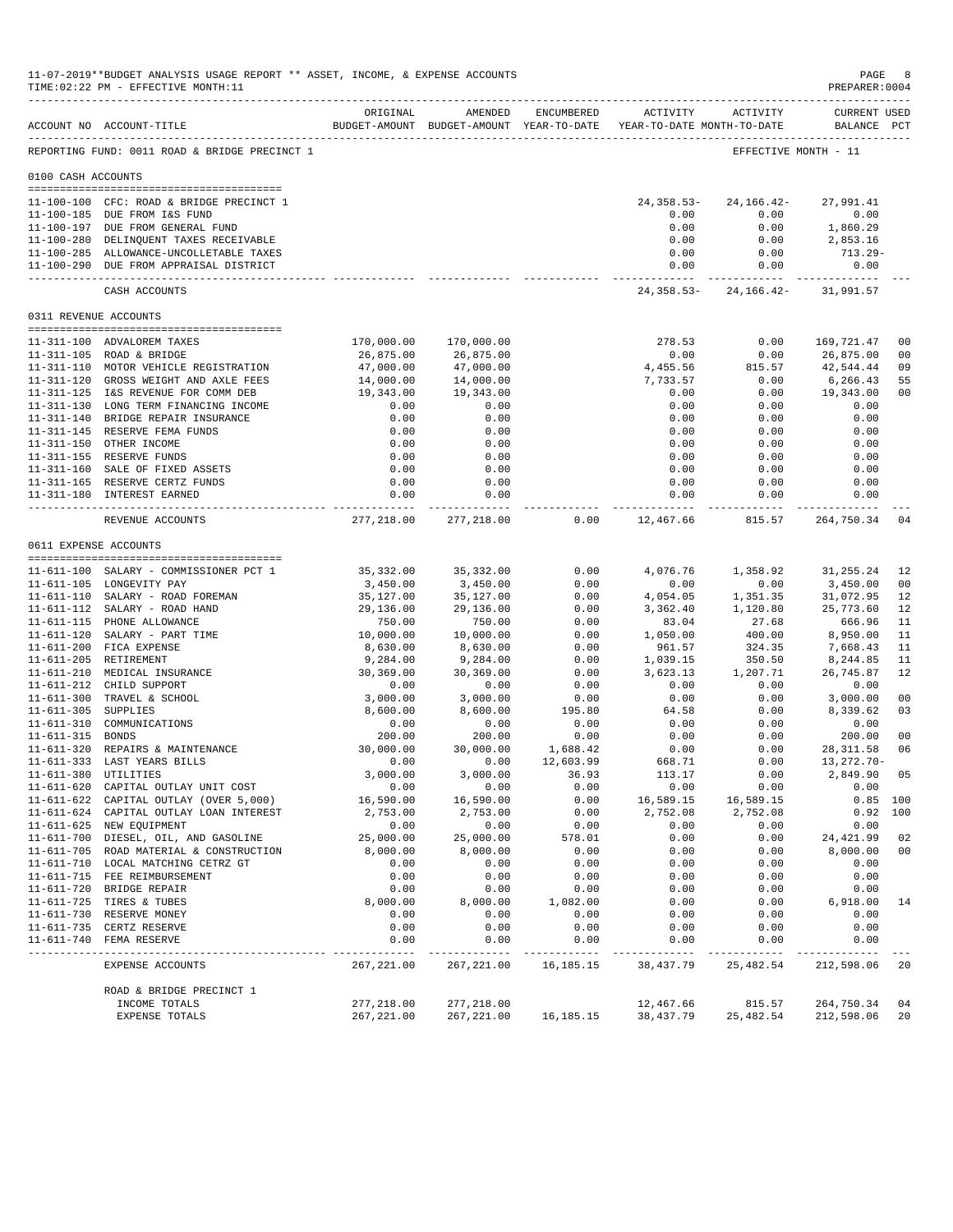|                     | 11-07-2019**BUDGET ANALYSIS USAGE REPORT ** ASSET, INCOME, & EXPENSE ACCOUNTS<br>TIME: 02:22 PM - EFFECTIVE MONTH: 11 |                                |                                                                                |                      |                              |                      | PAGE<br>PREPARER: 0004             | -9                               |
|---------------------|-----------------------------------------------------------------------------------------------------------------------|--------------------------------|--------------------------------------------------------------------------------|----------------------|------------------------------|----------------------|------------------------------------|----------------------------------|
|                     | ACCOUNT NO ACCOUNT-TITLE                                                                                              | ORIGINAL                       | AMENDED<br>BUDGET-AMOUNT BUDGET-AMOUNT YEAR-TO-DATE YEAR-TO-DATE MONTH-TO-DATE | ENCUMBERED           |                              | ACTIVITY ACTIVITY    | <b>CURRENT USED</b><br>BALANCE PCT |                                  |
|                     | REPORTING FUND: 0012 ROAD & BRIDGE PRECINCT 2                                                                         |                                |                                                                                |                      |                              | EFFECTIVE MONTH - 11 |                                    |                                  |
| 0100 CASH ACCOUNTS  |                                                                                                                       |                                |                                                                                |                      |                              |                      |                                    |                                  |
|                     | 12-100-100 CFC: ROAD & BRIDGE PRECINCT 2                                                                              |                                |                                                                                |                      | $8,318.44-$                  | $5,162.14-$          | 74,324.87                          |                                  |
|                     | 12-100-185 DUE FROM I&S FUND                                                                                          |                                |                                                                                |                      | 0.00                         | 0.00                 | 0.00                               |                                  |
|                     | 12-100-186 DUE FROM GENERAL FUND                                                                                      |                                |                                                                                |                      | 0.00                         | 0.00                 | 474.59                             |                                  |
|                     | 12-100-280 DELINQUENT TAXES RECEIVABLE                                                                                |                                |                                                                                |                      | 0.00                         | 0.00                 | 2,853.16                           |                                  |
|                     | 12-100-285 ALLOWANCE-UNCOLLETABLE TAXES<br>12-100-290 DUE FROM APPRAISAL DISTRICT                                     |                                |                                                                                |                      | 0.00<br>0.00                 | 0.00<br>0.00         | $713.29-$<br>0.00                  |                                  |
|                     | CASH ACCOUNTS                                                                                                         |                                |                                                                                |                      | ---------------<br>8,318.44- | 5,162.14-            | _____________<br>76,939.33         |                                  |
|                     | 0312 REVENUE ACCOUNTS                                                                                                 |                                |                                                                                |                      |                              |                      |                                    |                                  |
|                     |                                                                                                                       |                                |                                                                                |                      |                              |                      |                                    |                                  |
|                     | 12-312-100 ADVALOREM TAXES<br>12-312-105 ROAD & BRIDGE                                                                | 170,000.00<br>26,875.00        | 170,000.00<br>26,875.00                                                        |                      | 278.52<br>0.00               | 0.00<br>0.00         | 169,721.48<br>26,875.00            | 0 <sub>0</sub><br>0 <sub>0</sub> |
|                     | 12-312-110 MOTOR VEHICLE REGISTRATION                                                                                 | 47,000.00                      | 47,000.00                                                                      |                      | 4,455.58                     | 815.57               | 42,544.42                          | 09                               |
|                     | 12-312-120 GROSS WEIGHT AND AXLE FEES                                                                                 | 14,000.00                      | 14,000.00                                                                      |                      | 7,733.56                     | 0.00                 | 6,266.44                           | 55                               |
|                     | 12-312-125 I&S REVENUE FOR COMM DEB                                                                                   | 29,774.00                      | 29,774.00                                                                      |                      | 0.00                         | 0.00                 | 29,774.00                          | 0 <sub>0</sub>                   |
|                     | 12-312-130 LONG TERM FINANCING INCOME                                                                                 | 0.00                           | 0.00                                                                           |                      | 0.00                         | 0.00                 | 0.00                               |                                  |
|                     | 12-312-140 BRIDGE REPAIR INSURANCE                                                                                    | 0.00                           | 0.00                                                                           |                      | 0.00                         | 0.00                 | 0.00                               |                                  |
|                     | 12-312-145 RESERVE FEMA FUNDS                                                                                         | 0.00                           | 0.00                                                                           |                      | 0.00                         | 0.00                 | 0.00                               |                                  |
|                     | 12-312-150 OTHER INCOME<br>12-312-155 RESERVE FUNDS                                                                   | 0.00<br>0.00                   | 0.00<br>0.00                                                                   |                      | 0.00<br>0.00                 | 0.00<br>0.00         | 0.00<br>0.00                       |                                  |
|                     | 12-312-160 SALE OF FIXED ASSETS                                                                                       | 0.00                           | 0.00                                                                           |                      | 0.00                         | 0.00                 | 0.00                               |                                  |
|                     | 12-312-165 RESERVE CERTZ FUNDS                                                                                        | 0.00                           | 0.00                                                                           |                      | 0.00                         | 0.00                 | 0.00                               |                                  |
|                     | 12-312-180 INTEREST EARNED                                                                                            | 0.00                           | 0.00<br>------------                                                           |                      | 0.00<br>.                    | 0.00<br>----------   | 0.00<br>-----------                |                                  |
|                     | REVENUE ACCOUNTS                                                                                                      | 287,649.00                     | 287,649.00                                                                     | 0.00                 | 12,467.66                    | 815.57               | 275,181.34                         | 04                               |
|                     | 0612 EXPENSE ACCOUNTS                                                                                                 |                                |                                                                                |                      |                              |                      |                                    |                                  |
|                     |                                                                                                                       |                                |                                                                                |                      |                              |                      |                                    |                                  |
|                     | 12-612-100 SALARY - COMMISSIONER PCT 2<br>12-612-105 LONGEVITY PAY                                                    | 35,332.00<br>1,200.00          | 35, 332.00<br>1,200.00                                                         | 0.00<br>0.00         | 4,076.76<br>0.00             | 1,358.92<br>0.00     | 31, 255. 24<br>1,200.00            | 12<br>0 <sub>0</sub>             |
|                     | 12-612-110 SALARY - ROAD FOREMAN                                                                                      | 35,127.00                      | 35,127.00                                                                      | 0.00                 | 4,054.05                     | 1,351.35             | 31,072.95                          | 12                               |
|                     | 12-612-112 SALARY - ROAD HAND                                                                                         | 29,136.00                      | 29,136.00                                                                      | 0.00                 | 3,362.40                     | 1,120.80             | 25,773.60                          | 12                               |
|                     | 12-612-115 PHONE ALLOWANCE                                                                                            | 1,000.00                       | 1,000.00                                                                       | 0.00                 | 124.56                       | 41.52                | 875.44                             | 12                               |
|                     | 12-612-120 SALARY - PART TIME                                                                                         | 10,000.00                      | 10,000.00                                                                      | 0.00                 | 1,890.00                     | 590.00               | 8,110.00                           | 19                               |
|                     | 12-612-200 FICA EXPENSE                                                                                               | 8,577.00                       | 8,577.00                                                                       | 0.00                 | 1,033.37                     | 341.40               | 7,543.63                           | 12                               |
|                     | 12-612-205 RETIREMENT<br>12-612-210 MEDICAL INSURANCE                                                                 | 9,227.00<br>30,369.00          | 9,227.00<br>30,369.00                                                          | 0.00<br>0.00         | 1,111.71<br>2,411.04         | 367.28<br>803.68     | 8,115.29<br>27,957.96              | 12<br>08                         |
|                     | 12-612-212 CHILD SUPPORT                                                                                              | 0.00                           | 0.00                                                                           | 0.00                 | 207.69                       | 69.23                | $207.69-$                          |                                  |
|                     | 12-612-300 TRAVEL & SCHOOL                                                                                            | 3,000.00                       | 3,000.00                                                                       | 0.00                 | 0.00                         | 0.00                 | 3,000.00                           | 0 <sub>0</sub>                   |
| 12-612-305 SUPPLIES |                                                                                                                       | 8,600.00                       | 8,600.00                                                                       | 333.98               | 74.08                        | 0.00                 | 8,191.94                           | 05                               |
|                     | 12-612-310 COMMUNICATIONS                                                                                             | 0.00                           | 0.00                                                                           | 0.00                 | 0.00                         | 0.00                 | 0.00                               |                                  |
| 12-612-315 BONDS    |                                                                                                                       | 200.00                         | 200.00                                                                         | 0.00                 | 0.00                         | 0.00                 | 200.00                             | 0 <sub>0</sub>                   |
|                     | 12-612-320 REPAIRS & MAINTENANCE<br>12-612-333 LAST YEARS BILLS                                                       | 30,000.00<br>0.00              | 30,000.00<br>0.00                                                              | 1,164.68<br>4,076.95 | 68.74<br>814.24              | 0.00<br>0.00         | 28,766.58<br>$4,891.19-$           | 04                               |
|                     | 12-612-380 UTILITIES                                                                                                  | 3,000.00                       | 3,000.00                                                                       | 0.00                 | 148.51                       | 0.00                 | 2,851.49                           | 05                               |
|                     | 12-612-620 CAPITAL OUTLAY UNIT COST                                                                                   | 0.00                           | 0.00                                                                           | 0.00                 | 0.00                         | 0.00                 | 0.00                               |                                  |
|                     | 12-612-622 CAPITAL OUTLAY (OVER 5,000)                                                                                | 29,774.00                      | 29,774.00                                                                      | 0.00                 | 0.00                         | 0.00                 | 29,774.00                          | 0 <sub>0</sub>                   |
|                     | 12-612-624 CAPITAL OUTLAY LOAN INTEREST                                                                               | 0.00                           | 0.00                                                                           | 0.00                 | 0.00                         | 0.00                 | 0.00                               |                                  |
|                     | 12-612-625 NEW EQUIPMENT                                                                                              | 0.00                           | 0.00                                                                           | 0.00                 | 0.00                         | 0.00                 | 0.00                               |                                  |
|                     | 12-612-700 DIESEL, OIL, AND GASOLINE                                                                                  | 25,000.00                      | 25,000.00                                                                      | 4,351.74             | 0.00                         | 0.00                 | 20,648.26                          | 17                               |
|                     | 12-612-705 ROAD MATERIAL & CONSTRUCTION<br>12-612-710 LOCAL MATCHING CETRZ GT                                         | 8,000.00<br>0.00               | 8,000.00<br>0.00                                                               | 0.00<br>0.00         | 2,857.50<br>0.00             | 0.00<br>0.00         | 5,142.50<br>0.00                   | 36                               |
|                     | 12-612-715 FEE REIMBURSEMENT                                                                                          | 0.00                           | 0.00                                                                           | 0.00                 | 0.00                         | 0.00                 | 0.00                               |                                  |
|                     | 12-612-720 BRIDGE REPAIR                                                                                              | 0.00                           | 0.00                                                                           | 0.00                 | 0.00                         | 0.00                 | 0.00                               |                                  |
|                     | 12-612-725 TIRES & TUBES                                                                                              | 8,000.00                       | 8,000.00                                                                       | 20.00                | 0.00                         | 0.00                 | 7,980.00                           | 0 <sub>0</sub>                   |
|                     | 12-612-730 RESERVE MONEY                                                                                              | 0.00                           | 0.00                                                                           | 0.00                 | 0.00                         | 0.00                 | 0.00                               |                                  |
|                     | 12-612-735 CERTZ RESERVE                                                                                              | 0.00                           | 0.00                                                                           | 0.00                 | 0.00                         | 0.00                 | 0.00                               |                                  |
|                     | 12-612-740 FEMA RESERVE                                                                                               | 24,710.66<br><u>__________</u> | 24,710.66<br>______________                                                    | 0.00<br>---------    | 0.00                         | 0.00<br>--------     | 24,710.66<br>------------          | 0 <sub>0</sub>                   |
|                     | EXPENSE ACCOUNTS                                                                                                      | 300,252.66                     | 300,252.66                                                                     | 9,947.35             | 22, 234.65                   | 6,044.18             | 268,070.66                         | 11                               |
|                     | ROAD & BRIDGE PRECINCT 2<br>INCOME TOTALS                                                                             | 287,649.00                     | 287,649.00                                                                     |                      | 12,467.66                    | 815.57               | 275,181.34                         | 04                               |
|                     | EXPENSE TOTALS                                                                                                        | 300,252.66                     | 300,252.66                                                                     | 9,947.35             | 22, 234.65                   | 6,044.18             | 268,070.66                         | 11                               |
|                     |                                                                                                                       |                                |                                                                                |                      |                              |                      |                                    |                                  |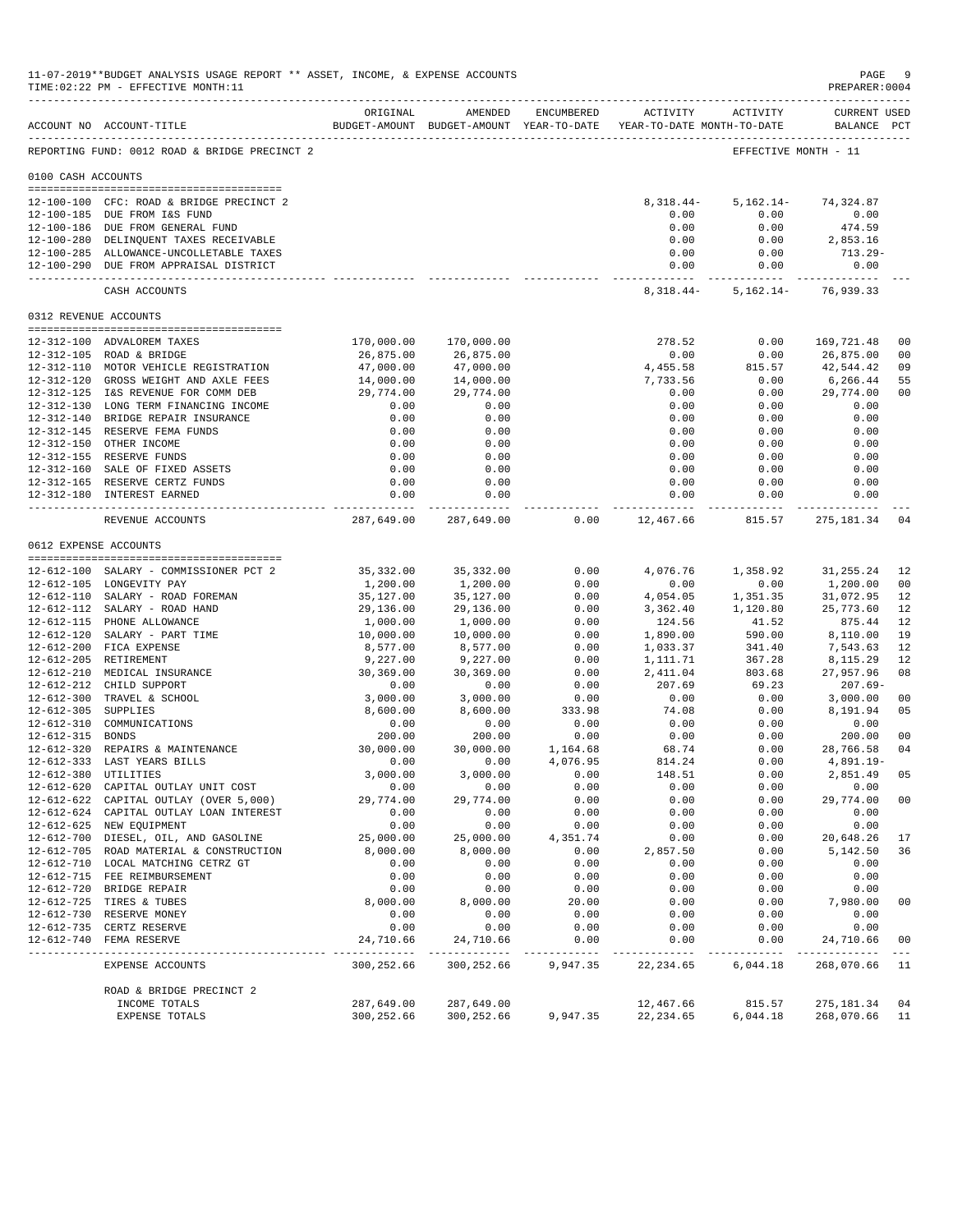|                       | 11-07-2019**BUDGET ANALYSIS USAGE REPORT ** ASSET, INCOME, & EXPENSE ACCOUNTS<br>TIME: 02:22 PM - EFFECTIVE MONTH: 11<br>----------------------------- |                         |                                                                                |                  |                        |                            | PAGE 10<br>PREPARER: 0004          |                      |
|-----------------------|--------------------------------------------------------------------------------------------------------------------------------------------------------|-------------------------|--------------------------------------------------------------------------------|------------------|------------------------|----------------------------|------------------------------------|----------------------|
|                       | ACCOUNT NO ACCOUNT-TITLE                                                                                                                               | ORIGINAL                | AMENDED<br>BUDGET-AMOUNT BUDGET-AMOUNT YEAR-TO-DATE YEAR-TO-DATE MONTH-TO-DATE | ENCUMBERED       |                        | ACTIVITY ACTIVITY          | <b>CURRENT USED</b><br>BALANCE PCT |                      |
|                       | REPORTING FUND: 0013 ROAD & BRIDGE PRECINCT 3                                                                                                          |                         |                                                                                |                  |                        | EFFECTIVE MONTH - 11       |                                    |                      |
| 0100 CASH ACCOUNTS    |                                                                                                                                                        |                         |                                                                                |                  |                        |                            |                                    |                      |
|                       |                                                                                                                                                        |                         |                                                                                |                  |                        |                            |                                    |                      |
|                       | 13-100-100 CFC: ROAD & BRIDGE PRECINCT 3                                                                                                               |                         |                                                                                |                  | $955.36 -$             | $3,571.98-$                | 101,475.95                         |                      |
|                       | 13-100-185 DUE FROM I&S FUND                                                                                                                           |                         |                                                                                |                  | 0.00                   | 0.00                       | 0.00                               |                      |
|                       | 13-100-186 DUE TO GENERAL FUND                                                                                                                         |                         |                                                                                |                  | 0.00                   | 0.00                       | 474.59                             |                      |
|                       | 13-100-280 DELINQUENT TAXES RECEIVABLE                                                                                                                 |                         |                                                                                |                  | 0.00                   | 0.00                       | 2,853.16                           |                      |
|                       | 13-100-285 ALLOWANCE-UNCOLLETABLE TAXES<br>13-100-290 DUE FROM APPRAISAL DISTRICT                                                                      |                         |                                                                                |                  | 0.00<br>0.00           | 0.00<br>0.00               | 713.29-<br>0.00                    |                      |
|                       | CASH ACCOUNTS                                                                                                                                          |                         |                                                                                |                  | $955.36 -$             | ------------- ------------ | 3,571.98- 104,090.41               |                      |
| 0313 REVENUE ACCOUNTS |                                                                                                                                                        |                         |                                                                                |                  |                        |                            |                                    |                      |
|                       |                                                                                                                                                        |                         |                                                                                |                  |                        |                            |                                    |                      |
|                       | 13-313-100 ADVALOREM TAXES<br>13-313-105 ROAD & BRIDGE                                                                                                 | 170,000.00<br>26,785.00 | 170,000.00<br>26,785.00                                                        |                  | 278.52<br>0.00         | 0.00<br>0.00               | 169,721.48<br>26,785.00            | 0 <sub>0</sub><br>00 |
|                       | 13-313-110 MOTOR VEHICLE REGISTRATION                                                                                                                  | 47,000.00               | 47,000.00                                                                      |                  | 4,455.57               | 815.57                     | 42,544.43                          | 09                   |
|                       | 13-313-120 GROSS WEIGHT AND AXLE FEES                                                                                                                  | 14,000.00               | 14,000.00                                                                      |                  | 7,733.57               | 0.00                       | 6,266.43                           | 55                   |
|                       | 13-313-125 I&S REVENUE FOR COMM DEB                                                                                                                    | 0.00                    | 0.00                                                                           |                  | 0.00                   | 0.00                       | 0.00                               |                      |
|                       | 13-313-130 LONG TERM FINANCING INCOME                                                                                                                  | 0.00                    | 0.00                                                                           |                  | 0.00                   | 0.00                       | 0.00                               |                      |
|                       | 13-313-140 BRIDGE REPAIR INSURANCE                                                                                                                     | 0.00                    | 0.00                                                                           |                  | 0.00                   | 0.00                       | 0.00                               |                      |
|                       | 13-313-145 RESERVE FEMA FUNDS                                                                                                                          | 0.00                    | 0.00                                                                           |                  | 0.00                   | 0.00                       | 0.00                               |                      |
|                       | 13-313-150 OTHER INCOME                                                                                                                                | 0.00                    | 0.00                                                                           |                  | 0.00                   | 0.00                       | 0.00                               |                      |
|                       | 13-313-155 RESERVE FUNDS                                                                                                                               | 0.00                    | 0.00                                                                           |                  | 0.00                   | 0.00                       | 0.00                               |                      |
|                       | 13-313-160 SALE OF FIXED ASSETS                                                                                                                        | 0.00                    | 0.00                                                                           |                  | 0.00                   | 0.00                       | 0.00                               |                      |
|                       | 13-313-165 RESERVE CERTZ FUNDS                                                                                                                         | 0.00                    | 0.00                                                                           |                  | 0.00                   | 0.00                       | 0.00                               |                      |
|                       | 13-313-180 INTEREST EARNED                                                                                                                             | 0.00                    | 0.00<br>. <u>.</u> .                                                           |                  | 0.00<br>------------ - | 0.00<br>-----------        | 0.00<br>.                          |                      |
|                       | REVENUE ACCOUNTS                                                                                                                                       | 257,785.00              | 257,785.00                                                                     | 0.00             | 12,467.66              | 815.57                     | 245, 317, 34 05                    |                      |
| 0613 EXPENSE ACCOUNTS |                                                                                                                                                        |                         |                                                                                |                  |                        |                            |                                    |                      |
|                       | 13-613-100 SALARY - COMMISSIONER PCT 3                                                                                                                 | 35,332.00               | 35,332.00                                                                      | 0.00             | 4,076.76               | 1,358.92                   | 31,255.24                          | 12                   |
|                       | 13-613-105 LONGEVITY PAY                                                                                                                               | 3,000.00                | 3,000.00                                                                       | 0.00             | 0.00                   | 0.00                       | 3,000.00                           | 00                   |
|                       | 13-613-110 SALARY - ROAD FOREMAN                                                                                                                       | 35,127.00               | 35,127.00                                                                      | 0.00             | 4,054.05               | 1,351.35                   | 31,072.95                          | 12                   |
|                       | 13-613-112 SALARY - ROAD HAND                                                                                                                          | 26,427.00               | 26,427.00                                                                      | 0.00             | 2,180.50               | 500.00                     | 24,246.50                          | 08                   |
|                       | 13-613-115 PHONE ALLOWANCE                                                                                                                             | 1,620.00                | 1,620.00                                                                       | 0.00             | 41.52                  | 13.84                      | 1,578.48                           | 03                   |
|                       | 13-613-120 SALARY - PART TIME                                                                                                                          | 10,000.00               | 10,000.00                                                                      | 0.00             | 0.00                   | 0.00                       | 10,000.00                          | 00                   |
|                       | 13-613-200 FICA EXPENSE                                                                                                                                | 8,388.00                | 8,388.00                                                                       | 0.00             | 785.89                 | 244.61                     | 7,602.11                           | 09                   |
|                       | 13-613-205 RETIREMENT                                                                                                                                  | 9,024.00                | 9,024.00                                                                       | 0.00             | 852.05                 | 265.35                     | 8,171.95                           | 09                   |
|                       | 13-613-210 MEDICAL INSURANCE                                                                                                                           | 30,369.00               | 30,369.00                                                                      | 0.00             | 3,583.47               | 1,194.49                   | 26,785.53                          | 12                   |
|                       | 13-613-212 CHILD SUPPORT                                                                                                                               | 0.00                    | 0.00                                                                           | 0.00             | 0.00                   | 0.00                       | 0.00                               |                      |
|                       | 13-613-300 TRAVEL & SCHOOL                                                                                                                             | 3,000.00                | 3,000.00                                                                       | 0.00             | 0.00                   | 0.00                       | 3,000.00                           | 0 <sub>0</sub>       |
| 13-613-305 SUPPLIES   |                                                                                                                                                        | 8,600.00                | 8,600.00                                                                       | 538.28           | 107.71                 | 0.00                       | 7,954.01                           | 08                   |
| 13-613-310            | COMMUNICATIONS                                                                                                                                         | 1,159.00                | 1,159.00                                                                       | 0.00             | 0.00                   | 0.00                       | 1,159.00                           | 00                   |
| 13-613-315 BONDS      |                                                                                                                                                        | 200.00                  | 200.00                                                                         | 0.00             | 0.00                   | 0.00                       | 200.00                             | 00                   |
|                       | 13-613-320 REPAIRS & MAINTENANCE                                                                                                                       | 30,000.00<br>0.00       | 30,000.00                                                                      | 3,945.61         | 0.00<br>762.70         | 0.00<br>0.00               | 26,054.39                          | 13                   |
|                       | 13-613-333 LAST YEARS BILLS<br>13-613-380 UTILITIES                                                                                                    | 2,000.00                | 0.00<br>2,000.00                                                               | 2,444.94<br>0.00 | 85.53                  |                            | $3,207.64-$<br>1,914.47            |                      |
|                       | 13-613-620 CAPITAL OUTLAY UNIT COST                                                                                                                    | 0.00                    | 0.00                                                                           | 0.00             | 0.00                   | 0.00<br>0.00               | 0.00                               | 04                   |
|                       | 13-613-622 CAPITAL OUTLAY (OVER 5,000)                                                                                                                 | 0.00                    | 0.00                                                                           | 0.00             | 0.00                   | 0.00                       | 0.00                               |                      |
|                       | 13-613-624 CAPITAL OUTLAY LOAN INTEREST                                                                                                                | 0.00                    | 0.00                                                                           | 0.00             | 0.00                   | 0.00                       | 0.00                               |                      |
|                       | 13-613-625 NEW EQUIPMENT                                                                                                                               | 0.00                    | 0.00                                                                           | 0.00             | 0.00                   | 0.00                       | 0.00                               |                      |
|                       | 13-613-700 DIESEL, OIL, AND GASOLINE                                                                                                                   | 25,000.00               | 25,000.00                                                                      | 500.00           | 0.00                   | 0.00                       | 24,500.00                          | 02                   |
|                       | 13-613-705 ROAD MATERIAL & CONSTRUCTION                                                                                                                | 8,000.00                | 8,000.00                                                                       | 0.00             | 0.00                   | 0.00                       | 8,000.00                           | 00                   |
|                       | 13-613-710 LOCAL MATCHING CETRZ GT                                                                                                                     | 0.00                    | 0.00                                                                           | 0.00             | 0.00                   | 0.00                       | 0.00                               |                      |
|                       | 13-613-715 FEE REIMBURSEMENT                                                                                                                           | 0.00                    | 0.00                                                                           | 0.00             | 0.00                   | 0.00                       | 0.00                               |                      |
|                       | 13-613-720 BRIDGE REPAIR                                                                                                                               | 0.00                    | 0.00                                                                           | 0.00             | 0.00                   | 0.00                       | 0.00                               |                      |
|                       | 13-613-725 TIRES & TUBES                                                                                                                               | 8,000.00                | 8,000.00                                                                       | 942.00           | 0.00                   | 0.00                       | 7,058.00                           | 12                   |
|                       | 13-613-730 RESERVE MONEY                                                                                                                               | 0.00                    | 0.00                                                                           | 0.00             | 0.00                   | 0.00                       | 0.00                               |                      |
|                       | 13-613-735 CERTZ RESERVE                                                                                                                               | 0.00                    | 0.00                                                                           | 0.00             | 0.00                   | 0.00                       | 0.00                               |                      |
| $13 - 613 - 740$      | FEMA RESERVE                                                                                                                                           | 52,000.00               | 52,000.00                                                                      | 0.00             | 0.00                   | 0.00                       | 52,000.00                          | 00                   |
|                       | EXPENSE ACCOUNTS                                                                                                                                       | 297,246.00              | 297,246.00                                                                     | 8,370.83         | 16,530.18              | 4,928.56                   | 272,344.99                         | 08                   |
|                       | ROAD & BRIDGE PRECINCT 3                                                                                                                               |                         |                                                                                |                  |                        |                            |                                    |                      |
|                       | INCOME TOTALS                                                                                                                                          | 257,785.00              | 257,785.00                                                                     |                  | 12,467.66              | 815.57                     | 245, 317.34                        | 05                   |
|                       | EXPENSE TOTALS                                                                                                                                         | 297,246.00              | 297,246.00                                                                     | 8,370.83         | 16,530.18              | 4,928.56                   | 272,344.99                         | 08                   |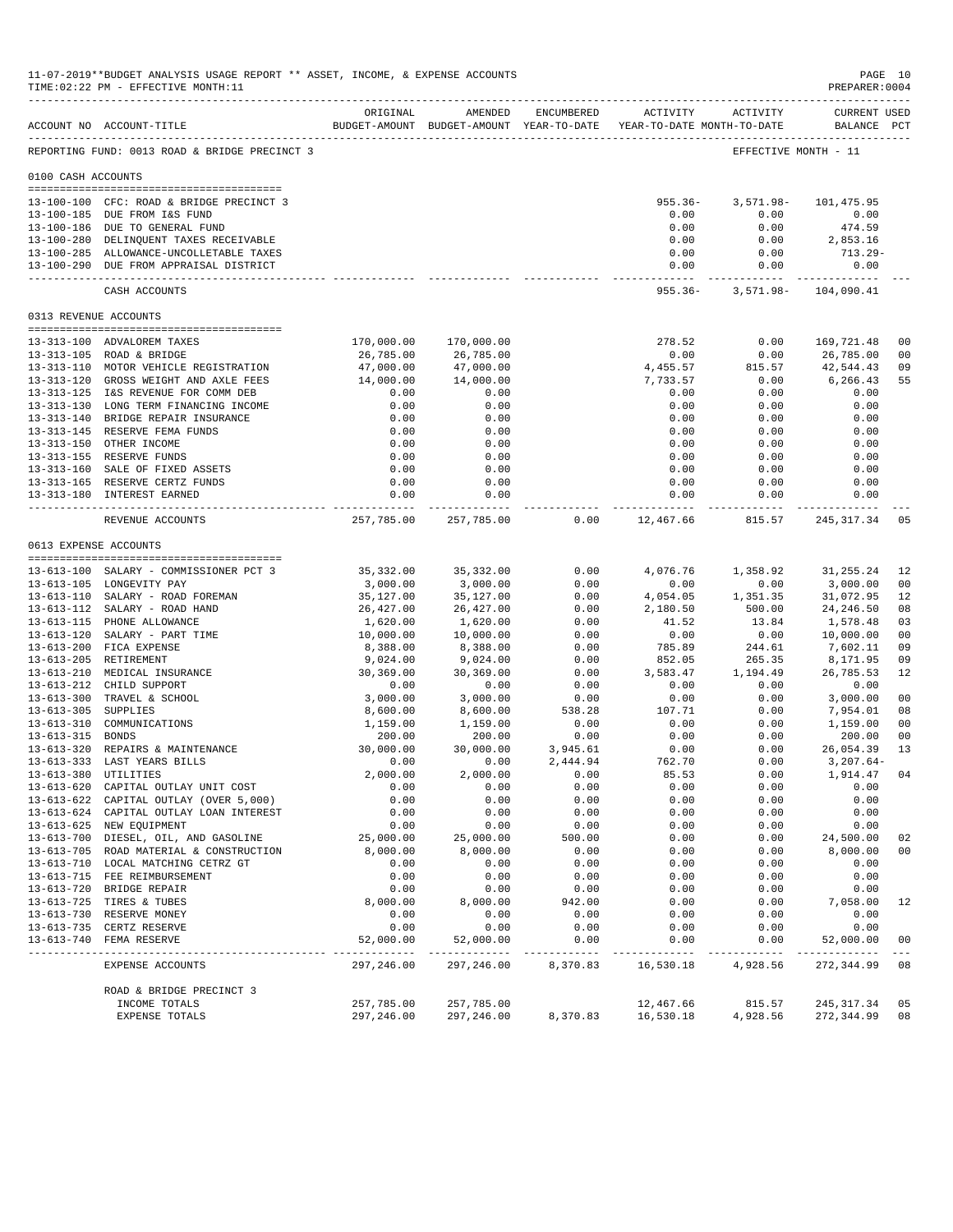|                       | 11-07-2019**BUDGET ANALYSIS USAGE REPORT ** ASSET, INCOME, & EXPENSE ACCOUNTS<br>TIME: 02:22 PM - EFFECTIVE MONTH: 11<br>------------------------------------ |                          |                               |                     |                                                                                          |                        | PAGE 11<br>PREPARER: 0004          |                      |
|-----------------------|---------------------------------------------------------------------------------------------------------------------------------------------------------------|--------------------------|-------------------------------|---------------------|------------------------------------------------------------------------------------------|------------------------|------------------------------------|----------------------|
|                       | ACCOUNT NO ACCOUNT-TITLE                                                                                                                                      | ORIGINAL                 | AMENDED                       | ENCUMBERED          | ACTIVITY ACTIVITY<br>BUDGET-AMOUNT BUDGET-AMOUNT YEAR-TO-DATE YEAR-TO-DATE MONTH-TO-DATE |                        | <b>CURRENT USED</b><br>BALANCE PCT |                      |
|                       | REPORTING FUND: 0014 ROAD & BRIDGE PRECINCT 4                                                                                                                 |                          |                               |                     |                                                                                          | EFFECTIVE MONTH - 11   |                                    |                      |
| 0100 CASH ACCOUNTS    |                                                                                                                                                               |                          |                               |                     |                                                                                          |                        |                                    |                      |
|                       | 14-100-100 CFC: ROAD & BRIDGE PRECINCT 4                                                                                                                      |                          |                               |                     | 55,749.04-                                                                               | $4,368.26-$            | 2,836.74                           |                      |
|                       | 14-100-185 DUE FROM I&S FUND                                                                                                                                  |                          |                               |                     | 0.00                                                                                     | 0.00                   | 0.00                               |                      |
|                       | 14-100-186 DUE FROM GENERAL FUND                                                                                                                              |                          |                               |                     | 0.00                                                                                     | 0.00                   | 474.59                             |                      |
|                       | 14-100-280 DELINQUENT TAXES RECEIVABLE                                                                                                                        |                          |                               |                     | 0.00                                                                                     | 0.00                   | 2,853.16                           |                      |
|                       | 14-100-285 ALLOWANCE-UNCOLLETABLE TAXES                                                                                                                       |                          |                               |                     | 0.00                                                                                     | 0.00                   | 713.29-                            |                      |
|                       | 14-100-290 DUE FROM APPRAISAL DISTRICT                                                                                                                        |                          |                               |                     | 0.00<br>------------ -                                                                   | 0.00<br>------------   | 0.00                               |                      |
|                       | CASH ACCOUNTS                                                                                                                                                 |                          |                               |                     | 55,749.04-                                                                               | 4,368.26-              | 5,451.20                           |                      |
| 0314 REVENUE ACCOUNTS |                                                                                                                                                               |                          |                               |                     |                                                                                          |                        |                                    |                      |
|                       | 14-314-100 ADVALOREM TAXES                                                                                                                                    | 170,000.00               | 170,000.00                    |                     | 278.53                                                                                   | 0.00                   | 169,721.47                         | 0 <sub>0</sub>       |
|                       | 14-314-105 ROAD & BRIDGE                                                                                                                                      | 26,875.00                | 26,875.00                     |                     | 0.00                                                                                     | 0.00                   | 26,875.00                          | 00                   |
|                       | 14-314-110 MOTOR VEHICLE REGISTRATION                                                                                                                         | 47,000.00                | 47,000.00                     |                     | 4,455.57                                                                                 | 815.57                 | 42,544.43                          | 09                   |
|                       | 14-314-120 GROSS WEIGHT AND AXLE FEES                                                                                                                         | 14,000.00                | 14,000.00                     |                     | 7,733.56                                                                                 | 0.00                   | 6,266.44                           | 55                   |
|                       | 14-314-125 I&S REVENUE FOR COMM DEB                                                                                                                           | 43,151.00                | 43,151.00                     |                     | 0.00                                                                                     | 0.00                   | 43,151.00                          | 0 <sub>0</sub>       |
|                       | 14-314-130 LONG TERM FINANCING INCOME                                                                                                                         | 0.00                     | 0.00                          |                     | 0.00                                                                                     | 0.00                   | 0.00                               |                      |
|                       | 14-314-140 BRIDGE REPAIR INSURANCE                                                                                                                            | 0.00                     | 0.00                          |                     | 0.00                                                                                     | 0.00                   | 0.00                               |                      |
|                       | 14-314-145 RESERVE FEMA FUNDS                                                                                                                                 | 0.00                     | 0.00                          |                     | 0.00                                                                                     | 0.00                   | 0.00                               |                      |
|                       | 14-314-150 OTHER INCOME<br>14-314-155 RESERVE FUNDS                                                                                                           | 0.00<br>0.00             | 0.00<br>0.00                  |                     | 0.00<br>0.00                                                                             | 0.00<br>0.00           | 0.00<br>0.00                       |                      |
|                       | 14-314-160 SALE OF FIXED ASSETS                                                                                                                               | 0.00                     | 0.00                          |                     | 0.00                                                                                     | 0.00                   | 0.00                               |                      |
|                       | 14-314-165 RESERVE CERTZ FUNDS                                                                                                                                | 0.00                     | 0.00                          |                     | 0.00                                                                                     | 0.00                   | 0.00                               |                      |
|                       | 14-314-180 INTEREST EARNED                                                                                                                                    | 0.00                     | 0.00                          |                     | 0.00                                                                                     | 0.00                   | 0.00                               |                      |
|                       | REVENUE ACCOUNTS                                                                                                                                              | 301,026.00               | _______________<br>301,026.00 | 0.00                | -------------<br>12,467.66                                                               | ------------<br>815.57 | ------------<br>288,558.34         | 04                   |
| 0614 EXPENSE ACCOUNTS |                                                                                                                                                               |                          |                               |                     |                                                                                          |                        |                                    |                      |
|                       |                                                                                                                                                               |                          |                               |                     |                                                                                          |                        |                                    |                      |
|                       | 14-614-100 SALARY - COMMISSIONER PCT 4<br>14-614-105 LONGEVITY PAY                                                                                            | 35,332.00<br>1,200.00    | 35, 332.00<br>1,200.00        | 0.00<br>0.00        | 4,076.76<br>0.00                                                                         | 1,358.92<br>0.00       | 31, 255. 24<br>1,200.00            | 12<br>0 <sub>0</sub> |
|                       | 14-614-110 SALARY - ROAD FOREMAN                                                                                                                              | 35,127.00                | 35,127.00                     | 0.00                | 4,054.05                                                                                 | 1,351.35               | 31,072.95                          | 12                   |
|                       | 14-614-112 SALARY - ROAD HAND                                                                                                                                 | 29,136.00                | 29,136.00                     | 0.00                | 3,362.40                                                                                 | 1,120.80               | 25,773.60                          | 12                   |
|                       | 14-614-115 PHONE ALLOWANCE                                                                                                                                    | 1,000.00                 | 1,000.00                      | 0.00                | 96.88                                                                                    | 27.68                  | 903.12                             | 10                   |
|                       | 14-614-120 SALARY - PART TIME                                                                                                                                 | 10,000.00                | 10,000.00                     | 0.00                | 390.00                                                                                   | 0.00                   | 9,610.00                           | 04                   |
|                       | 14-614-200 FICA EXPENSE                                                                                                                                       | 8,445.00                 | 8,445.00                      | 0.00                | 912.18                                                                                   | 293.76                 | 7,532.82                           | 11                   |
|                       | 14-614-205 RETIREMENT                                                                                                                                         | 9,086.00                 | 9,086.00                      | 0.00                | 985.98                                                                                   | 317.58                 | 8,100.02                           | 11                   |
|                       | 14-614-210 MEDICAL INSURANCE                                                                                                                                  | 30,369.00                | 30,369.00                     | 0.00                | 4,012.48                                                                                 | 1,207.71               | 26, 356.52                         | 13                   |
|                       | 14-614-212 CHILD SUPPORT                                                                                                                                      | 0.00                     | 0.00                          | 0.00                | 0.00                                                                                     | 0.00                   | 0.00                               |                      |
| 14-614-305 SUPPLIES   | 14-614-300 TRAVEL & SCHOOL                                                                                                                                    | 3,000.00<br>8,600.00     | 3,000.00<br>8,600.00          | 0.00<br>186.67      | 0.00<br>202.60                                                                           | 0.00<br>0.00           | 3,000.00<br>8,210.73               | 0 <sub>0</sub><br>05 |
|                       | 14-614-310 COMMUNICATIONS                                                                                                                                     | 650.00                   | 650.00                        | 0.00                | 0.00                                                                                     | 0.00                   | 650.00                             | 0 <sub>0</sub>       |
| 14-614-315 BONDS      |                                                                                                                                                               | 200.00                   | 200.00                        | 0.00                | 0.00                                                                                     | 0.00                   | 200.00                             | 0 <sub>0</sub>       |
|                       | 14-614-320 REPAIRS & MAINTENANCE                                                                                                                              | 30,000.00                | 30,000.00                     | 371.60              | 0.00                                                                                     | 0.00                   | 29,628.40                          | 01                   |
|                       | 14-614-333 LAST YEARS BILLS                                                                                                                                   | 0.00                     | 0.00                          | 1,308.70            | 8,344.09                                                                                 | 0.00                   | $9,652.79-$                        |                      |
|                       | 14-614-380 UTILITIES                                                                                                                                          | 2,000.00                 | 2,000.00                      | 0.00                | 105.58                                                                                   | 0.00                   | 1,894.42 05                        |                      |
|                       | 14-614-620 CAPITAL OUTLAY UNIT COST                                                                                                                           | 0.00                     | 0.00                          | 0.00                | 0.00                                                                                     | 0.00                   | 0.00                               |                      |
|                       | 14-614-622 CAPITAL OUTLAY (OVER 5,000)                                                                                                                        | 39,737.00                | 39,737.00                     | 0.00                | 39,737.00                                                                                | 0.00                   | 0.00 100                           |                      |
|                       | 14-614-624 CAPITAL OUTLAY LOAN INTEREST                                                                                                                       | 3,414.00                 | 3,414.00                      | 0.00                | 3,413.15                                                                                 | 0.00                   | $0.85$ 100                         |                      |
|                       | 14-614-625 NEW EQUIPMENT<br>14-614-700 DIESEL, OIL, AND GASOLINE                                                                                              | 0.00<br>25,000.00        | 0.00<br>25,000.00             | 0.00<br>2,528.12    | 0.00<br>508.24                                                                           | 0.00<br>0.00           | 0.00<br>21,963.64                  | 12                   |
|                       | 14-614-705 ROAD MATERIAL & CONSTRUCTION                                                                                                                       | 8,000.00                 | 8,000.00                      | 0.00                | 0.00                                                                                     | 0.00                   | 8,000.00                           | 0 <sub>0</sub>       |
|                       | 14-614-710 LOCAL MATCHING CETRZ GT                                                                                                                            | 0.00                     | 0.00                          | 0.00                | 0.00                                                                                     | 0.00                   | 0.00                               |                      |
|                       | 14-614-715 FEE REIMBURSEMENT                                                                                                                                  | 0.00                     | 0.00                          | 0.00                | 0.00                                                                                     | 0.00                   | 0.00                               |                      |
|                       | 14-614-720 BRIDGE REPAIR                                                                                                                                      | 0.00                     | 0.00                          | 0.00                | 0.00                                                                                     | 0.00                   | 0.00                               |                      |
|                       | 14-614-725 TIRES & TUBES                                                                                                                                      | 8,000.00                 | 8,000.00                      | 519.87              | 0.00                                                                                     | 0.00                   | 7,480.13                           | 06                   |
|                       | 14-614-735 CERTZ RESERVE                                                                                                                                      | 0.00                     | 0.00                          | 0.00                | 0.00                                                                                     | 0.00                   | 0.00                               |                      |
|                       | 14-614-740 FEMA RESERVE                                                                                                                                       | 63,607.19<br>----------- | 63,607.19<br>-------------    | 0.00<br>----------- | 0.00<br>------------                                                                     | 0.00<br>.              | 63,607.19<br>------------          | 0 <sub>0</sub>       |
|                       | EXPENSE ACCOUNTS                                                                                                                                              | 351,903.19               | 351,903.19                    | 4,914.96            | 70,201.39                                                                                | 5,677.80               | 276,786.84                         | 21                   |
|                       | ROAD & BRIDGE PRECINCT 4                                                                                                                                      |                          |                               |                     |                                                                                          |                        |                                    |                      |
|                       | INCOME TOTALS                                                                                                                                                 | 301,026.00               | 301,026.00                    |                     | 12,467.66                                                                                | 815.57                 | 288,558.34                         | 04                   |
|                       | EXPENSE TOTALS                                                                                                                                                | 351,903.19               | 351,903.19                    | 4,914.96            | 70,201.39                                                                                | 5,677.80               | 276,786.84                         | 21                   |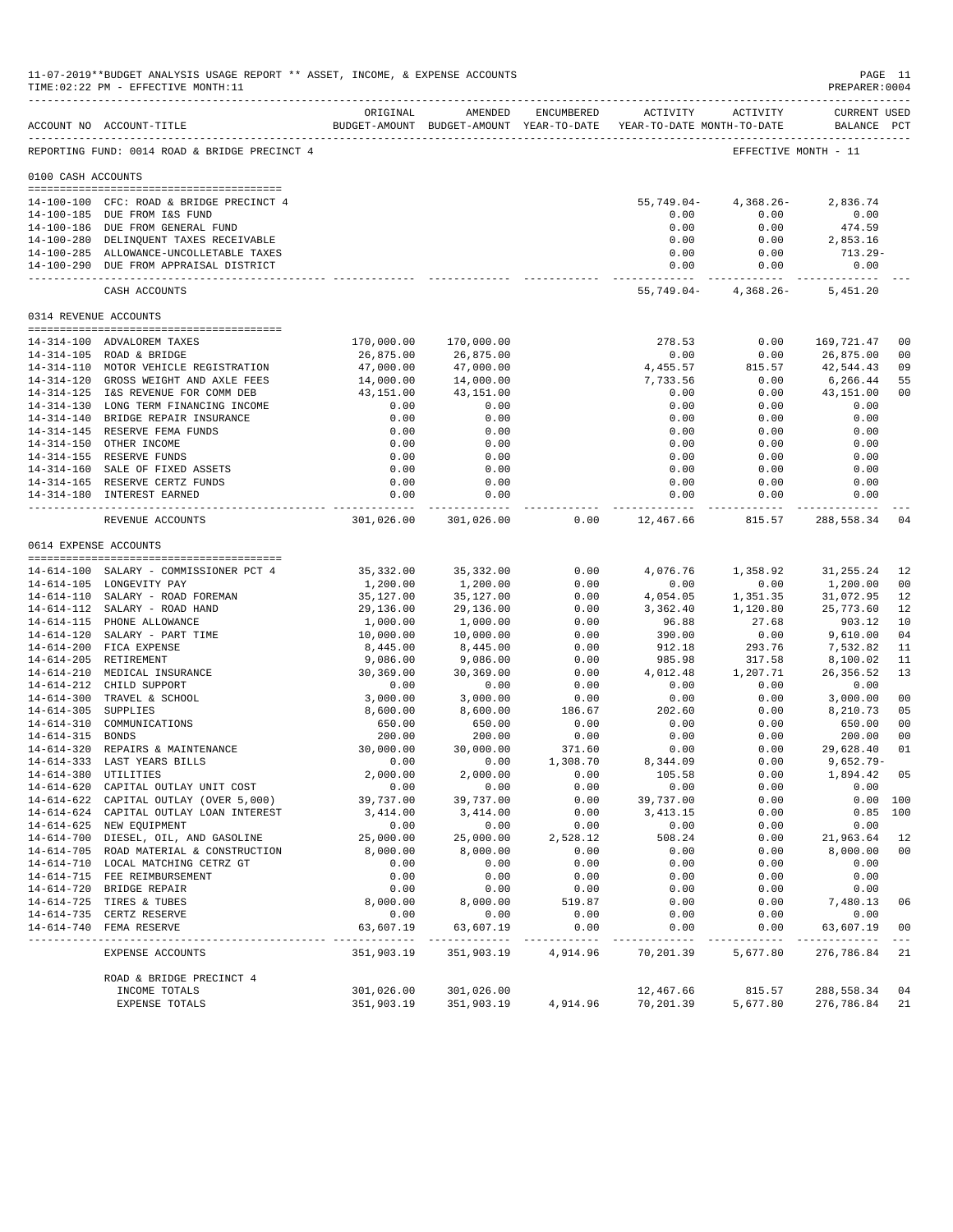|                       | 11-07-2019**BUDGET ANALYSIS USAGE REPORT ** ASSET, INCOME, & EXPENSE ACCOUNTS<br>TIME: 02:22 PM - EFFECTIVE MONTH: 11 |                                         |                                                     |            |              |                                        | PAGE 12<br>PREPARER: 0004   |                |
|-----------------------|-----------------------------------------------------------------------------------------------------------------------|-----------------------------------------|-----------------------------------------------------|------------|--------------|----------------------------------------|-----------------------------|----------------|
|                       | ACCOUNT NO ACCOUNT-TITLE                                                                                              | ORIGINAL                                | AMENDED<br>BUDGET-AMOUNT BUDGET-AMOUNT YEAR-TO-DATE | ENCUMBERED | ACTIVITY     | ACTIVITY<br>YEAR-TO-DATE MONTH-TO-DATE | CURRENT USED<br>BALANCE PCT |                |
|                       | REPORTING FUND: 0020 JAIL BOND I&S                                                                                    |                                         |                                                     |            |              |                                        | EFFECTIVE MONTH - 11        |                |
| 0100 CASH ACCOUNT     |                                                                                                                       |                                         |                                                     |            |              |                                        |                             |                |
|                       |                                                                                                                       |                                         |                                                     |            |              |                                        |                             |                |
|                       | 20-100-190 I&S ACCOUNT JAIL BOND                                                                                      |                                         |                                                     |            | 6,282.29     | 0.00                                   | 324,117.91                  |                |
|                       | 20-100-280 DELINQUENT TAXES RECEIVABLE<br>20-100-285 ALLOWANCE-UNCOLLETABLE TAXES                                     |                                         |                                                     |            | 0.00<br>0.00 | 0.00<br>0.00                           | 16,799.62<br>$4, 201.91 -$  |                |
|                       | 20-100-290 DUE FROM APPRAISAL DISTRICT                                                                                |                                         |                                                     |            | 0.00         |                                        | $0.00$ 0.00                 |                |
|                       | 20-100-295 DUE FROM GENERAL FUND                                                                                      |                                         |                                                     |            | 0.00         |                                        | $0.00$ 25,369.42            |                |
|                       |                                                                                                                       |                                         |                                                     |            |              |                                        | ------------                |                |
|                       | CASH ACCOUNT                                                                                                          |                                         |                                                     |            | 6,282,29     | 0.00                                   | 362,085.04                  |                |
|                       | 0315 JAIL BOND I&S REVENUE                                                                                            |                                         |                                                     |            |              |                                        |                             |                |
|                       | 20-315-100 BOND TAXES                                                                                                 |                                         | 465,569.00 465,569.00                               |            |              | 6,058.53                               | $0.00$ 459,510.47 01        |                |
|                       | 20-315-180 BOND TAXES INTEREST                                                                                        | 0.00                                    | 0.00                                                |            | 406.49       | 0.00                                   | $406.49+$                   |                |
|                       |                                                                                                                       |                                         |                                                     |            |              |                                        |                             |                |
|                       | JAIL BOND I&S REVENUE                                                                                                 | $465.569.00$ $465.569.00$ 0.00 6.465.02 |                                                     |            |              |                                        | $0.00$ 459,103.98 01        |                |
| 0615 EXPENSE ACCOUNTS |                                                                                                                       |                                         |                                                     |            |              |                                        |                             |                |
|                       |                                                                                                                       |                                         |                                                     |            |              |                                        |                             |                |
|                       | 20-615-622 BOND PAYMENT PRINCIPAL                                                                                     |                                         | 315,000.00 315,000.00                               | 0.00       | 0.00         | 0.00                                   | 315,000.00                  | 00             |
| $20 - 615 - 624$      | BOND PAYMENT INTEREST                                                                                                 | 150,219.00                              | 150,219.00                                          | 0.00       | 0.00         | 0.00                                   | 150,219.00                  | 00             |
| $20 - 615 - 625$      | BOND WIRE TRANSFER CHARGE                                                                                             | 350.00                                  | 350.00                                              | 0.00<br>.  | 0.00         | 0.00                                   | 350.00                      | 00             |
|                       | EXPENSE ACCOUNTS                                                                                                      | 465,569.00                              | 465,569.00                                          | 0.00       | 0.00         | 0.00                                   | 465,569.00                  | 00             |
|                       | JAIL BOND I&S                                                                                                         |                                         |                                                     |            |              |                                        |                             |                |
|                       | INCOME TOTALS                                                                                                         | 465,569.00 465,569.00                   |                                                     |            | 6,465.02     |                                        | $0.00$ 459,103.98           | 01             |
|                       | <b>EXPENSE TOTALS</b>                                                                                                 |                                         | 465,569.00 465,569.00                               |            | $0.00$ 0.00  | 0.00                                   | 465,569.00                  | 0 <sup>0</sup> |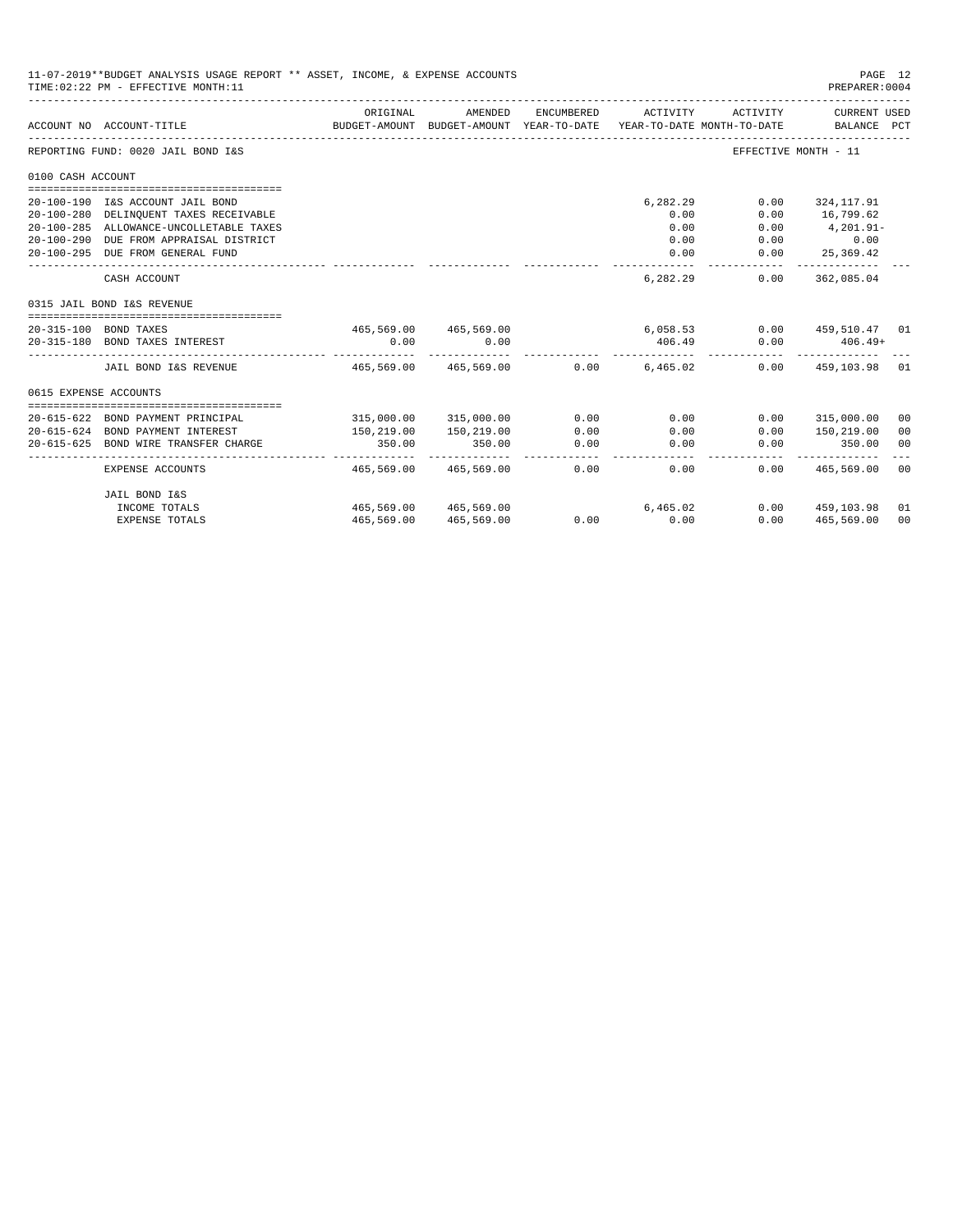|                       | 11-07-2019**BUDGET ANALYSIS USAGE REPORT ** ASSET, INCOME, & EXPENSE ACCOUNTS<br>TIME: 02:22 PM - EFFECTIVE MONTH: 11 |          |                                                           |                             |               | PREPARER:0004        | PAGE 13 |
|-----------------------|-----------------------------------------------------------------------------------------------------------------------|----------|-----------------------------------------------------------|-----------------------------|---------------|----------------------|---------|
|                       | ACCOUNT NO ACCOUNT-TITLE TO BUDGET-AMOUNT BUDGET-AMOUNT YEAR-TO-DATE YEAR-TO-DATE MONTH-TO-DATE BALANCE PCT           |          | ORIGINAL AMENDED ENCUMBERED ACTIVITY ACTIVITY CURRENTUSED |                             |               |                      |         |
|                       | REPORTING FUND: 0021 LATERAL ROAD PRECINCT 1                                                                          |          |                                                           |                             |               | EFFECTIVE MONTH - 11 |         |
| 0100 CASH ACCOUNTS    |                                                                                                                       |          |                                                           |                             |               |                      |         |
|                       | 21-100-100 CFC: LATERAL ROAD PRECINCT 1                                                                               |          |                                                           |                             | 4,966.52 0.00 | 5,885.74             |         |
|                       | CASH ACCOUNTS                                                                                                         |          |                                                           | 4,966.52                    | 0.00          | 5,885.74             |         |
| 0321 REVENUE ACCOUNTS |                                                                                                                       |          |                                                           |                             |               |                      |         |
|                       | 21-321-190 STATE ROAD FUND                                                                                            |          | 5, 133.00 5, 133.00                                       |                             | 5,126.86 0.00 | 6.14 100             |         |
|                       | REVENUE ACCOUNTS                                                                                                      |          | 5,133.00 5,133.00 0.00 5,126.86 0.00                      |                             |               | 6.14 100             |         |
| 0621 EXPENSE ACCOUNTS |                                                                                                                       |          |                                                           |                             |               |                      |         |
|                       | 21-621-333 LAST YEARS BILLS                                                                                           |          | $0.00$ $0.00$ $933.00$ $0.00$                             |                             |               | $0.00$ 933.00-       |         |
|                       |                                                                                                                       |          |                                                           |                             |               |                      |         |
|                       | 21-621-705 ROAD MATERIAL & CONSTRUCTION 2,566.00 2,566.00                                                             |          |                                                           | $0.00$ $0.00$ $0.00$ $0.00$ |               | 2,566.00 00          |         |
|                       | EXPENSE ACCOUNTS                                                                                                      |          | 5,133,00 5,133,00 3,339,66 160,34                         |                             | 0.00          | 1,633.00 68          |         |
|                       | LATERAL ROAD PRECINCT 1                                                                                               |          |                                                           |                             |               |                      |         |
|                       | INCOME TOTALS                                                                                                         |          | 5,133.00 5,133.00 5,126.86                                |                             |               | 0.00<br>6.14 100     |         |
|                       | <b>EXPENSE TOTALS</b>                                                                                                 | 5,133.00 | 5,133.00 3,339.66 160.34                                  |                             |               | 0.00<br>1,633.00 68  |         |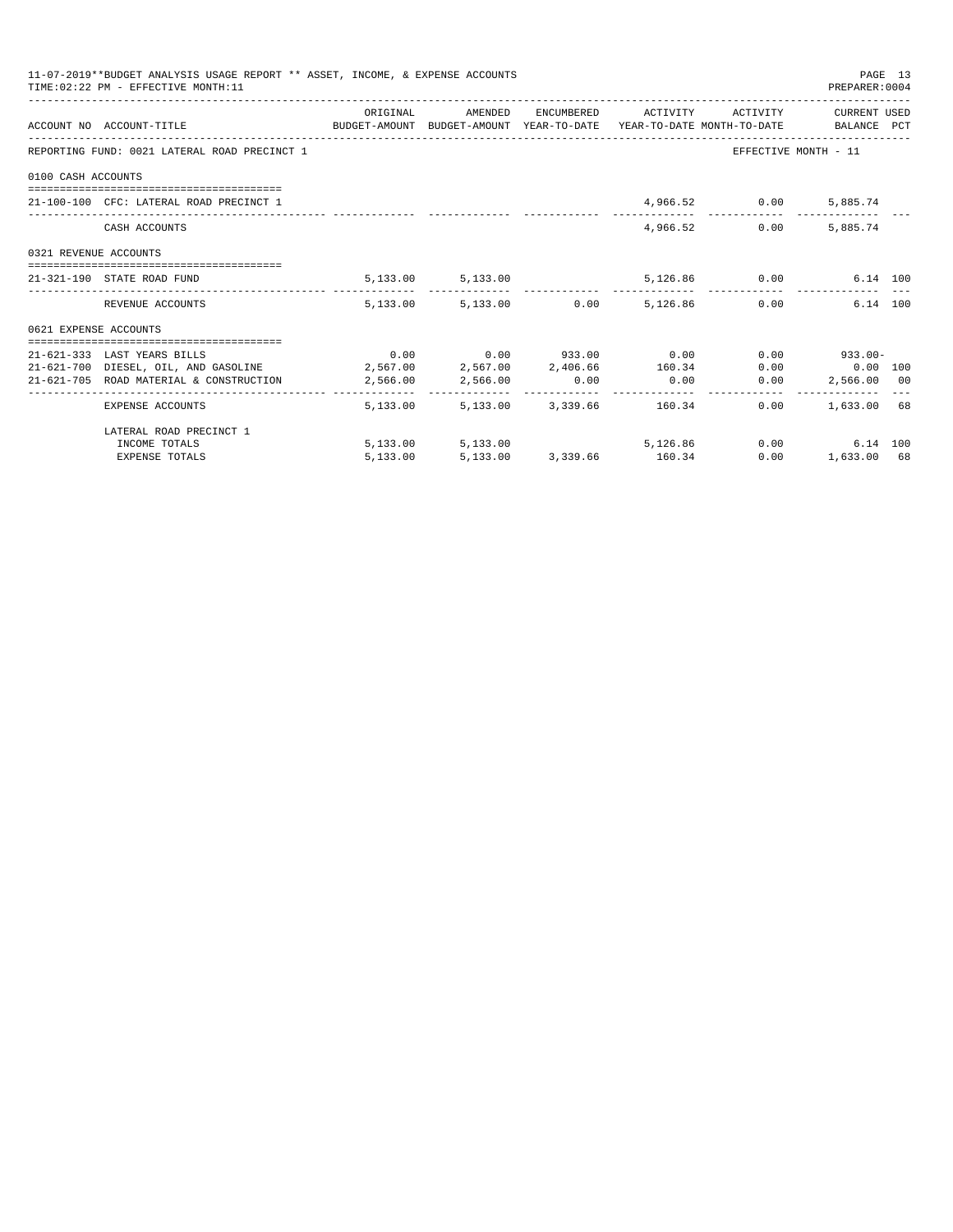|                       | 11-07-2019**BUDGET ANALYSIS USAGE REPORT ** ASSET, INCOME, & EXPENSE ACCOUNTS<br>TIME: 02:22 PM - EFFECTIVE MONTH: 11 |          |                        |      |                                                           |               | PREPARER: 0004         | PAGE 14 |
|-----------------------|-----------------------------------------------------------------------------------------------------------------------|----------|------------------------|------|-----------------------------------------------------------|---------------|------------------------|---------|
|                       | ACCOUNT NO ACCOUNT-TITLE CONTROL SUDGET-AMOUNT BUDGET-AMOUNT YEAR-TO-DATE YEAR-TO-DATE MONTH-TO-DATE BALANCE PCT      |          |                        |      | ORIGINAL AMENDED ENCUMBERED ACTIVITY ACTIVITY CURRENTUSED |               |                        |         |
|                       | REPORTING FUND: 0022 LATERAL ROAD PRECINCT 2                                                                          |          |                        |      |                                                           |               | EFFECTIVE MONTH - 11   |         |
| 0100 CASH ACCOUNTS    |                                                                                                                       |          |                        |      |                                                           |               |                        |         |
|                       | 22-100-100 CFC: LATERAL ROAD PRECINCT 2                                                                               |          |                        |      |                                                           |               | 2,718.19 0.00 4,446.43 |         |
|                       | CASH ACCOUNTS                                                                                                         |          |                        |      |                                                           | 2,718.19 0.00 | 4,446.43               |         |
| 0322 REVENUE ACCOUNTS |                                                                                                                       |          |                        |      |                                                           |               |                        |         |
|                       | 22-322-190 STATE ROAD FUND                                                                                            |          |                        |      | $5,133.00$ $5,133.00$ $5,126.87$ 0.00                     |               | 6.13 100               |         |
|                       | REVENUE ACCOUNTS                                                                                                      |          |                        |      | $5.133.00$ $5.133.00$ $0.00$ $5.126.87$ $0.00$            |               | 6.13 100               |         |
| 0622 EXPENSE ACCOUNTS |                                                                                                                       |          |                        |      |                                                           |               |                        |         |
|                       |                                                                                                                       |          |                        |      |                                                           |               |                        |         |
|                       | 22-622-333 LAST YEARS BILLS                                                                                           |          |                        |      | $0.00$ $0.00$ $0.00$ $0.00$ $59.97$ $0.00$ $59.97$ $0.00$ |               |                        |         |
|                       | 22-622-700 DIESEL, OIL, AND GASOLINE $2,567.00$ $2,567.00$ $0.00$ $2,348.71$ $0.00$ $218.29$ 91                       |          |                        |      |                                                           |               |                        |         |
|                       | 22-622-705 ROAD MATERIAL & CONSTRUCTION 2,566.00 2,566.00                                                             |          |                        | 0.00 | $0.00$ 0.00                                               |               | 2,566.00 00            |         |
|                       | EXPENSE ACCOUNTS                                                                                                      |          | 5,133.00 5,133.00 0.00 |      | 2,408.68                                                  | 0.00          | 2.724.32 47            |         |
|                       | LATERAL ROAD PRECINCT 2                                                                                               |          |                        |      |                                                           |               |                        |         |
|                       | INCOME TOTALS                                                                                                         |          | 5,133.00 5,133.00      |      | 5,126,87                                                  |               | 0.00<br>6.13 100       |         |
|                       | <b>EXPENSE TOTALS</b>                                                                                                 | 5,133.00 | 5,133.00               |      | $0.00$ 2,408.68                                           | 0.00          | 2,724.32 47            |         |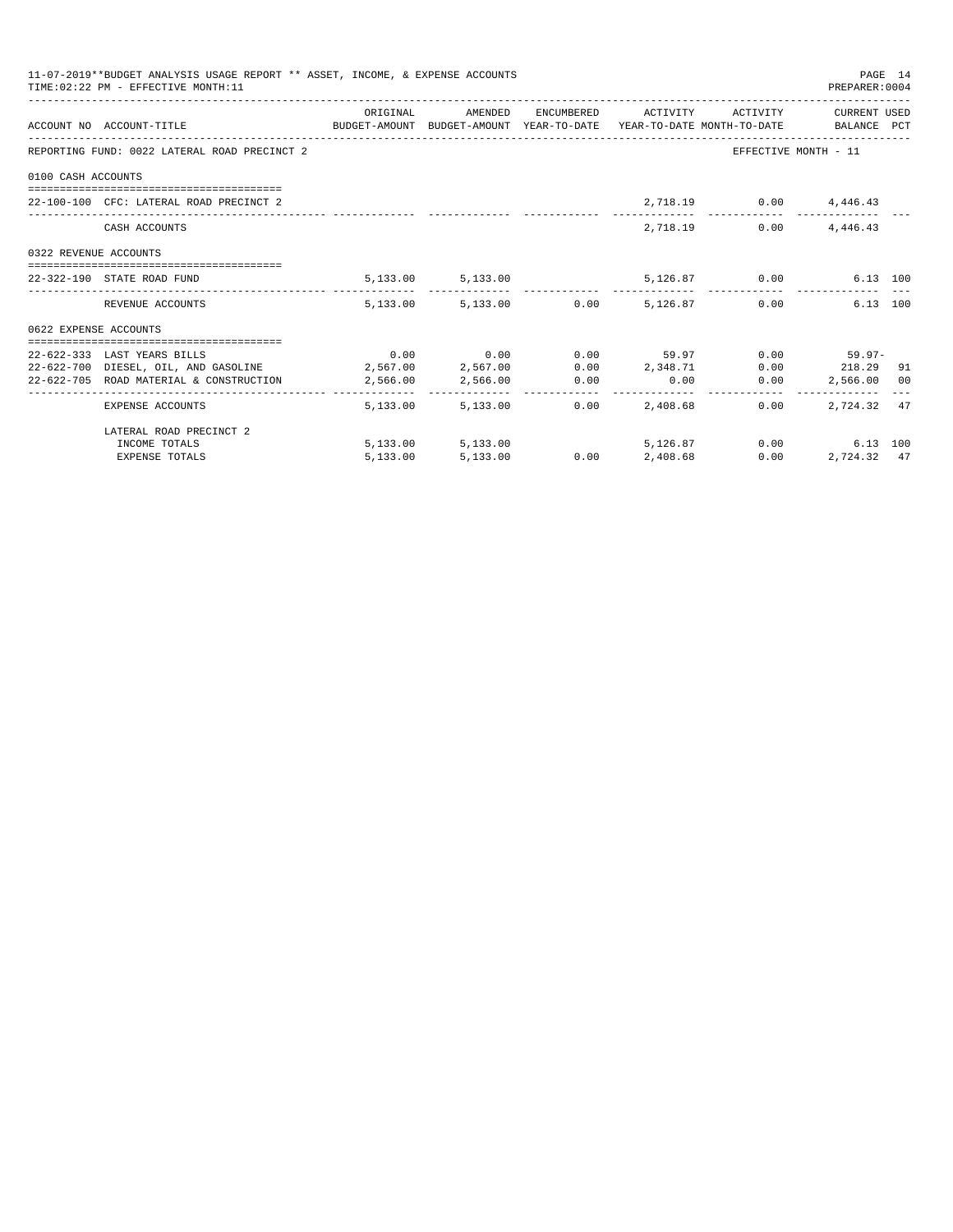|                       | 11-07-2019**BUDGET ANALYSIS USAGE REPORT ** ASSET, INCOME, & EXPENSE ACCOUNTS<br>TIME: 02:22 PM - EFFECTIVE MONTH: 11 |                                       |                                 |               |      |                              | PREPARER: 0004                                | PAGE 15 |
|-----------------------|-----------------------------------------------------------------------------------------------------------------------|---------------------------------------|---------------------------------|---------------|------|------------------------------|-----------------------------------------------|---------|
|                       | ACCOUNT NO ACCOUNT-TITLE COMPUTE BUDGET-AMOUNT BUDGET-AMOUNT YEAR-TO-DATE YEAR-TO-DATE MONTH-TO-DATE BALANCE PCT      | ORIGINAL                              | AMENDED                         |               |      | ENCUMBERED ACTIVITY ACTIVITY | CURRENT USED                                  |         |
|                       | REPORTING FUND: 0023 LATERAL ROAD PRECINCT 3                                                                          |                                       |                                 |               |      |                              | EFFECTIVE MONTH - 11                          |         |
| 0100 CASH ACCOUNTS    |                                                                                                                       |                                       |                                 |               |      |                              |                                               |         |
|                       | 23-100-100 CFC: LATERAL ROAD PRECINCT 3                                                                               |                                       |                                 |               |      | 4,915.95 0.00 4,902.18       |                                               |         |
|                       | CASH ACCOUNTS                                                                                                         |                                       |                                 |               |      | 4,915,95                     | $0.00$ 4,902.18                               |         |
| 0323 REVENUE ACCOUNTS |                                                                                                                       |                                       |                                 |               |      |                              |                                               |         |
|                       | 23-323-190 STATE ROAD FUND                                                                                            |                                       | 5, 133.00 5, 133.00             |               |      | 5,126.86 0.00                | 6.14 100                                      |         |
|                       | REVENUE ACCOUNTS                                                                                                      |                                       | 5,133.00 5,133.00 0.00 5,126.86 |               |      |                              | 6.14 100<br>0.00                              |         |
| 0623 EXPENSE ACCOUNTS |                                                                                                                       |                                       |                                 |               |      |                              |                                               |         |
|                       | 23-623-700 DIESEL, OIL, AND GASOLINE                                                                                  | $2,567.00$ $2,567.00$ $0.00$ $210.91$ |                                 |               |      |                              | $0.00$ 2,356.09 08                            |         |
|                       | 23-623-705 ROAD MATERIAL & CONSTRUCTION 2.566.00                                                                      |                                       | 2,566.00 0.00                   |               | 0.00 |                              | $0.00$ 2,566.00 00                            |         |
|                       | _____________________________________<br>EXPENSE ACCOUNTS                                                             |                                       | 5,133.00 5,133.00 0.00          |               |      | 210.91<br>0.00               | ------------------------------<br>4.922.09 04 |         |
|                       | LATERAL ROAD PRECINCT 3                                                                                               |                                       |                                 |               |      |                              |                                               |         |
|                       | INCOME TOTALS                                                                                                         |                                       | 5,133.00 5,133.00 5,126.86      |               |      |                              | $0.00$ and $0.00$<br>6.14 100                 |         |
|                       | <b>EXPENSE TOTALS</b>                                                                                                 | 5,133.00                              | 5,133.00                        | $0.00$ 210.91 |      | 0.00                         | 4.922.09 04                                   |         |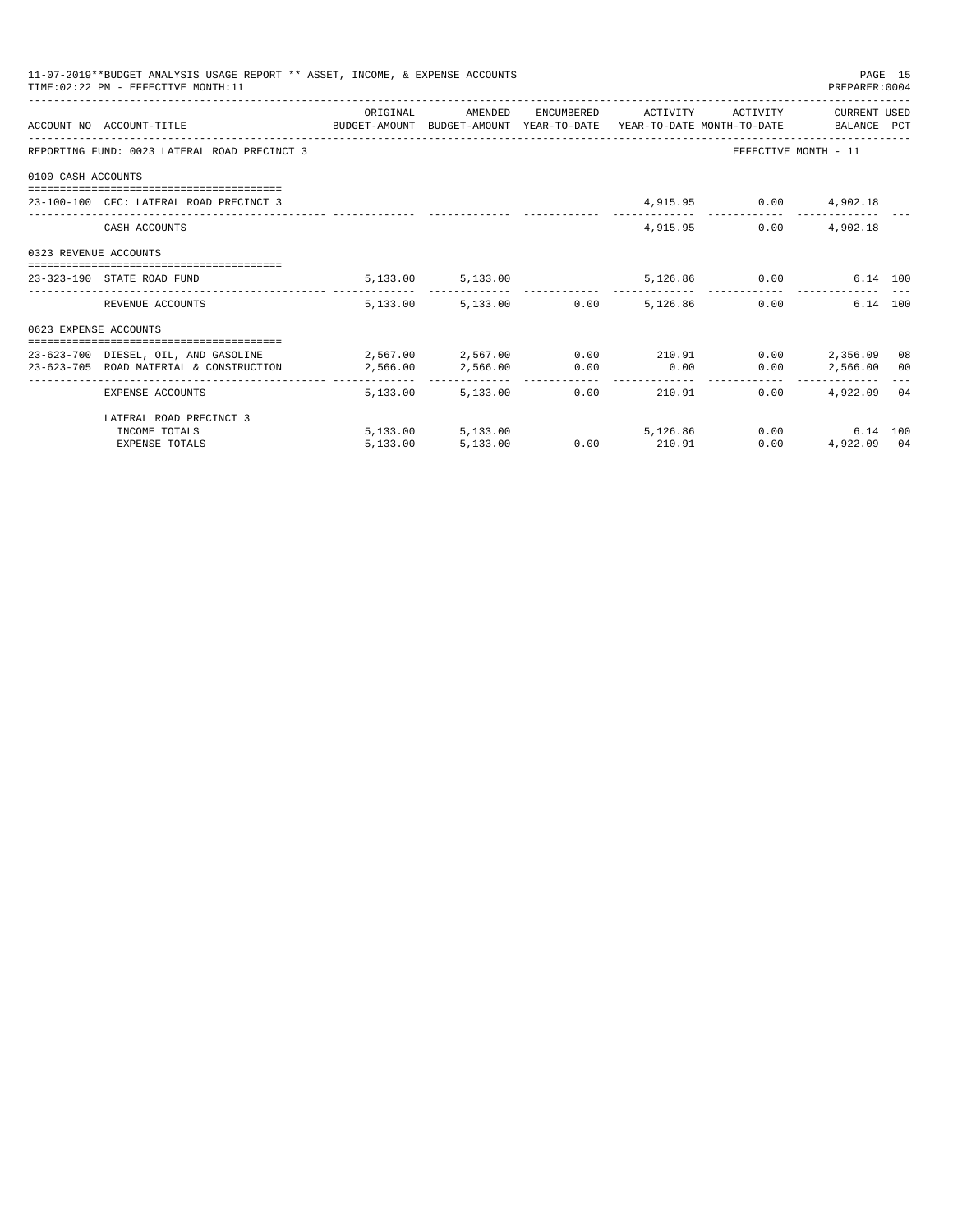|                       | 11-07-2019**BUDGET ANALYSIS USAGE REPORT ** ASSET, INCOME, & EXPENSE ACCOUNTS<br>TIME: 02:22 PM - EFFECTIVE MONTH: 11 |                                                                                           |                                 |                              |                        | PREPARER: 0004                               | PAGE 16 |
|-----------------------|-----------------------------------------------------------------------------------------------------------------------|-------------------------------------------------------------------------------------------|---------------------------------|------------------------------|------------------------|----------------------------------------------|---------|
|                       |                                                                                                                       | ORIGINAL                                                                                  | AMENDED                         | ENCUMBERED ACTIVITY ACTIVITY |                        | CURRENT USED                                 |         |
|                       | ACCOUNT NO ACCOUNT-TITLE COMPUTE BUDGET-AMOUNT BUDGET-AMOUNT YEAR-TO-DATE YEAR-TO-DATE MONTH-TO-DATE BALANCE PCT      |                                                                                           |                                 |                              |                        |                                              |         |
|                       | REPORTING FUND: 0024 LATERAL ROAD PRECINCT 4                                                                          |                                                                                           |                                 |                              |                        | EFFECTIVE MONTH - 11                         |         |
| 0100 CASH ACCOUNTS    |                                                                                                                       |                                                                                           |                                 |                              |                        |                                              |         |
|                       | 24-100-100 CEC: LATERAL ROAD PRECINCT 4                                                                               |                                                                                           |                                 |                              | 2,559.87 0.00 4,073.11 |                                              |         |
|                       | CASH ACCOUNTS                                                                                                         |                                                                                           |                                 | 2,559.87                     |                        | $0.00$ 4,073.11                              |         |
| 0324 REVENUE ACCOUNTS |                                                                                                                       |                                                                                           |                                 |                              |                        |                                              |         |
|                       | 24-324-190 STATE ROAD FUND                                                                                            |                                                                                           | 5, 133.00 5, 133.00             |                              | 5,126.87 0.00          | 6.13 100                                     |         |
|                       | REVENUE ACCOUNTS                                                                                                      |                                                                                           | 5,133.00 5,133.00 0.00 5,126.87 |                              |                        | 6.13 100<br>0.00                             |         |
| 0624 EXPENSE ACCOUNTS |                                                                                                                       |                                                                                           |                                 |                              |                        |                                              |         |
|                       | 24-624-700 DIESEL, OIL, AND GASOLINE                                                                                  | $2\, , 567\, .00$ $2\, , 567\, .00$ $0\, .00$ $2\, , 567\, .00$ $0\, .00$ $0\, .00$ $100$ |                                 |                              |                        |                                              |         |
|                       | 24-624-705 ROAD MATERIAL & CONSTRUCTION 2,566.00                                                                      |                                                                                           | 2,566.00 0.00                   | 0.00                         |                        | $0.00$ 2,566.00 00                           |         |
|                       | EXPENSE ACCOUNTS                                                                                                      | 5,133,00                                                                                  | 5,133,00                        | $0.00$ 2.567.00              | 0.00                   | -----------------------------<br>2,566,00 50 |         |
|                       | LATERAL ROAD PRECINCT 4                                                                                               |                                                                                           |                                 |                              |                        |                                              |         |
|                       | INCOME TOTALS                                                                                                         |                                                                                           | 5,133.00 5,133.00               | 5,126.87                     |                        | 0.00<br>6.13 100                             |         |
|                       | <b>EXPENSE TOTALS</b>                                                                                                 | 5,133.00                                                                                  | 5,133.00                        | $0.00$ 2,567.00              | 0.00                   | 2,566.00 50                                  |         |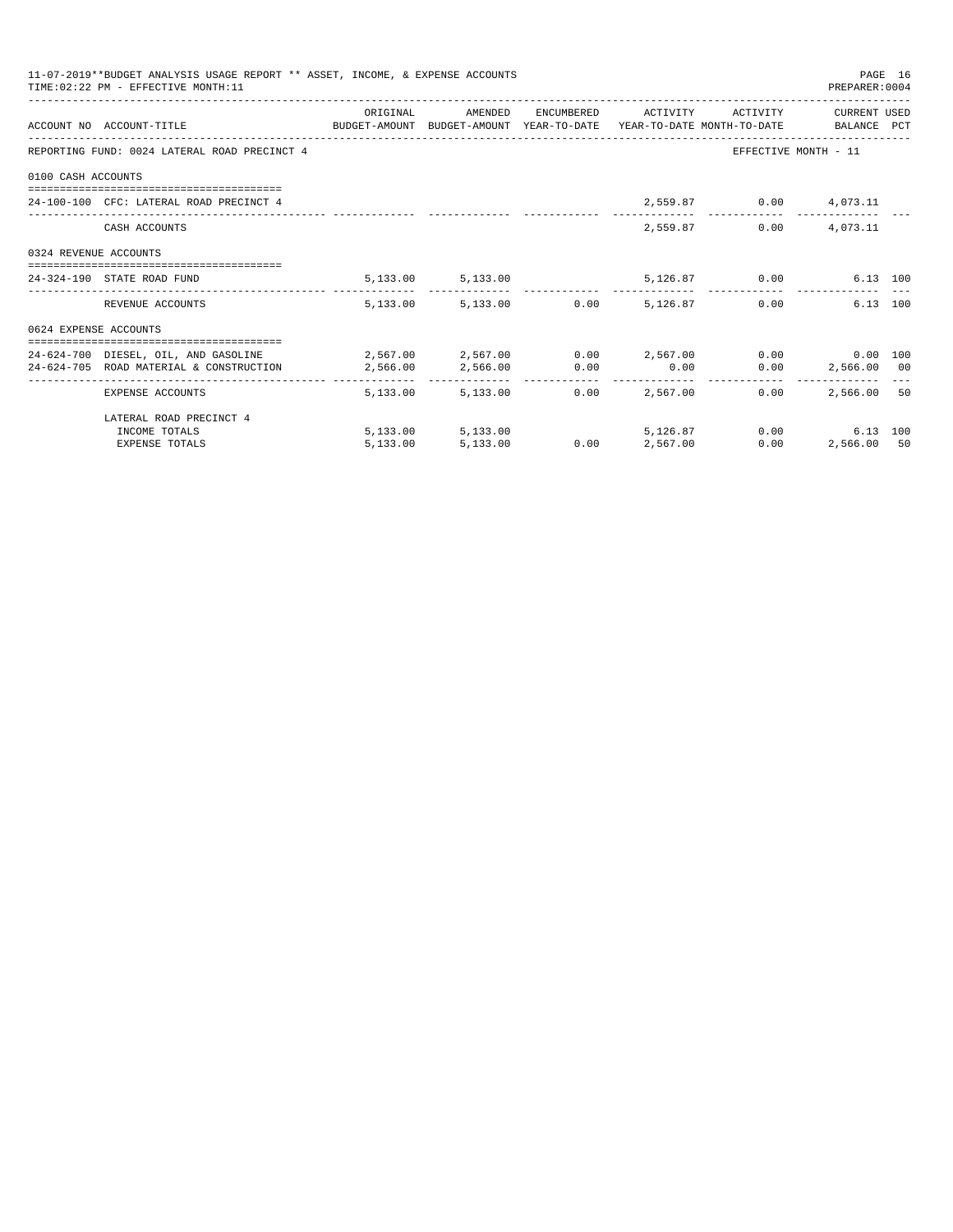|                      | 11-07-2019**BUDGET ANALYSIS USAGE REPORT ** ASSET, INCOME, & EXPENSE ACCOUNTS<br>TIME: 02:22 PM - EFFECTIVE MONTH: 11 |                           |                                       |            |          |                                        | PAGE 17<br>PREPARER: 0004   |
|----------------------|-----------------------------------------------------------------------------------------------------------------------|---------------------------|---------------------------------------|------------|----------|----------------------------------------|-----------------------------|
|                      | ACCOUNT NO ACCOUNT-TITLE                                                                                              | ORIGINAL<br>BUDGET-AMOUNT | AMENDED<br>BUDGET-AMOUNT YEAR-TO-DATE | ENCUMBERED | ACTIVITY | ACTIVITY<br>YEAR-TO-DATE MONTH-TO-DATE | CURRENT USED<br>BALANCE PCT |
|                      | REPORTING FUND: 0027 IT DEPARTMENT MARCH 2019                                                                         |                           |                                       |            |          | EFFECTIVE MONTH - 11                   |                             |
| 0100 IT CASH ACCOUNT |                                                                                                                       |                           |                                       |            |          |                                        |                             |
|                      | 27-100-100 IT DEPARTMENT CHECKING                                                                                     |                           |                                       |            | 0.00     | 0.00                                   | $96,370.93 -$               |
|                      | IT CASH ACCOUNT                                                                                                       |                           |                                       |            | 0.00     | 0.00                                   | $96,370.93 -$               |
|                      | 0200 LIABILITY ACCOUNT                                                                                                |                           |                                       |            |          |                                        |                             |
|                      | 27-200-999 SYSTEM ADDED FUND BALANCE                                                                                  | 0.00                      | 0.00                                  | 0.00       | 0.00     | 0.00                                   | 0.00                        |
|                      | LIABILITY ACCOUNT                                                                                                     | 0.00                      | 0.00                                  | 0.00       | 0.00     | 0.00                                   | 0.00                        |
|                      | 0327 IT REVENUE ACCOUNT<br>-------------------------------------                                                      |                           |                                       |            |          |                                        |                             |
|                      | 27-327-180 IT INTEREST                                                                                                | 0.00                      | 0.00                                  |            | 0.00     | 0.00                                   | 0.00                        |
|                      | 27-327-181 IT REVENUE                                                                                                 | 0.00                      | 0.00                                  |            | 0.00     | 0.00                                   | 0.00                        |
|                      | IT REVENUE ACCOUNT                                                                                                    | 0.00                      | 0.00                                  | 0.00       | 0.00     | 0.00                                   | 0.00                        |
|                      | 0627 IT EXPENSE ACCOUNT                                                                                               |                           |                                       |            |          |                                        |                             |
|                      | 27-627-620 IT EQUIPMENT & SUPPLIES FOR LEC                                                                            | 0.00                      | 0.00                                  | 0.00       | 0.00     | 0.00                                   | 0.00                        |
|                      | 27-627-621 IT PROJECT MANAGMENT FOR LEC                                                                               | 0.00                      | 0.00                                  | 0.00       | 0.00     | 0.00                                   | 0.00                        |
|                      | 27-627-622 NTEGRATION & SUPPORT FOR LEC                                                                               | 15,000.00                 | 15,000.00                             | 0.00       | 0.00     | 0.00                                   | 15,000.00<br>00             |
|                      | 27-627-623 MONTHLY SERVICES FOR CH                                                                                    | 0.00                      | 0.00                                  | 0.00       | 0.00     | 0.00                                   | 0.00                        |
|                      | 27-627-624 MONTHLY SRVICES FOR LEC                                                                                    | 0.00                      | 0.00                                  | 0.00       | 0.00     | 0.00                                   | 0.00                        |
|                      | IT EXPENSE ACCOUNT                                                                                                    | 15,000.00                 | 15,000.00                             | 0.00       | 0.00     | 0.00                                   | 15,000.00<br>00             |
|                      | IT DEPARTMENT MARCH 2019                                                                                              |                           |                                       |            |          |                                        |                             |
|                      | INCOME TOTALS                                                                                                         | 0.00                      | 0.00                                  |            | 0.00     | 0.00                                   | 0.00                        |
|                      | <b>EXPENSE TOTALS</b>                                                                                                 | 15,000.00                 | 15,000.00                             | 0.00       | 0.00     | 0.00                                   | 15,000.00<br>00             |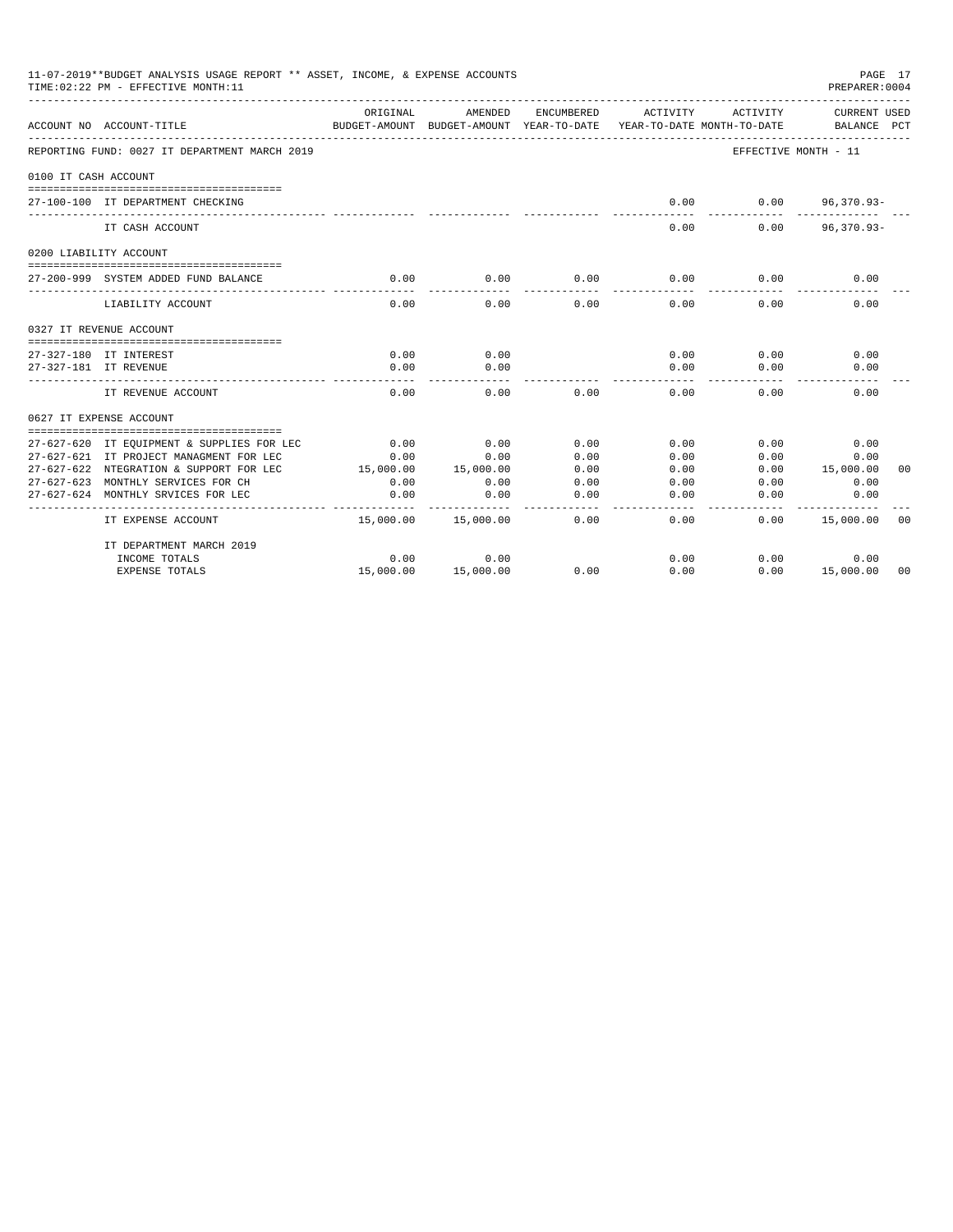|                       | 11-07-2019**BUDGET ANALYSIS USAGE REPORT ** ASSET, INCOME, & EXPENSE ACCOUNTS<br>TIME: 02:22 PM - EFFECTIVE MONTH: 11 |                                                                                  |                   |            |                     |          | PAGE 18<br>PREPARER: 0004   |                |
|-----------------------|-----------------------------------------------------------------------------------------------------------------------|----------------------------------------------------------------------------------|-------------------|------------|---------------------|----------|-----------------------------|----------------|
|                       | ACCOUNT NO ACCOUNT-TITLE                                                                                              | OR TGTNAL<br>BUDGET-AMOUNT BUDGET-AMOUNT YEAR-TO-DATE YEAR-TO-DATE MONTH-TO-DATE | AMENDED           | ENCUMBERED | ACTIVITY            | ACTIVITY | CURRENT USED<br>BALANCE PCT |                |
|                       | REPORTING FUND: 0028 CONTINGENCY FUND                                                                                 |                                                                                  |                   |            |                     |          | EFFECTIVE MONTH - 11        |                |
| 0100 CONTINGENCY CASH |                                                                                                                       |                                                                                  |                   |            |                     |          |                             |                |
|                       | 28-100-100 CONTINGENCY FUND CHECKING                                                                                  | 0.00                                                                             | 0.00              |            | 0.00<br>----------- | 0.00     | 0.00                        |                |
|                       | CONTINGENCY CASH                                                                                                      | 0.00                                                                             | 0.00              | 0.00       | 0.00                | 0.00     | 0.00                        |                |
| 0200 LIABILITY        |                                                                                                                       |                                                                                  |                   |            |                     |          |                             |                |
|                       | 28-200-999 SYSTEM ADDED FUND BALANCE                                                                                  | 0.00                                                                             | 0.00              | 0.00       | 0.00                | 0.00     | 0.00                        |                |
|                       | LIABILITY                                                                                                             | 0.00                                                                             | 0.00              | 0.00       | 0.00                | 0.00     | 0.00                        |                |
|                       | 0328 CONTIGENCY REVENUE                                                                                               |                                                                                  |                   |            |                     |          |                             |                |
|                       | 28-328-100 WIND TAX REVENUE                                                                                           | 0.00                                                                             | 0.00              |            | 0.00                | 0.00     | 0.00                        |                |
|                       | CONTIGENCY REVENUE                                                                                                    | 0.00                                                                             | 0.00              | 0.00       | 0.00                | 0.00     | 0.00                        |                |
|                       | 0628 CONTIGENCY EXPENSE                                                                                               |                                                                                  |                   |            |                     |          |                             |                |
|                       | 28-628-628 CONTIGENCY MISC EXPENSE                                                                                    |                                                                                  | 8,446,00 8,446,00 | 0.00       | 0.00                | 0.00     | 8,446,00 00                 |                |
|                       | CONTIGENCY EXPENSE                                                                                                    |                                                                                  | 8,446,00 8,446,00 | 0.00       | 0.00                | 0.00     | 8,446.00                    | 0 <sub>0</sub> |
|                       | CONTINGENCY FUND                                                                                                      |                                                                                  |                   |            |                     |          |                             |                |
|                       | INCOME TOTALS                                                                                                         | 0.00                                                                             | 0.00              |            | 0.00                |          | 0.00<br>0.00                |                |
|                       | <b>EXPENSE TOTALS</b>                                                                                                 | 8,446.00                                                                         | 8,446.00          | 0.00       | 0.00                | 0.00     | 8,446.00 00                 |                |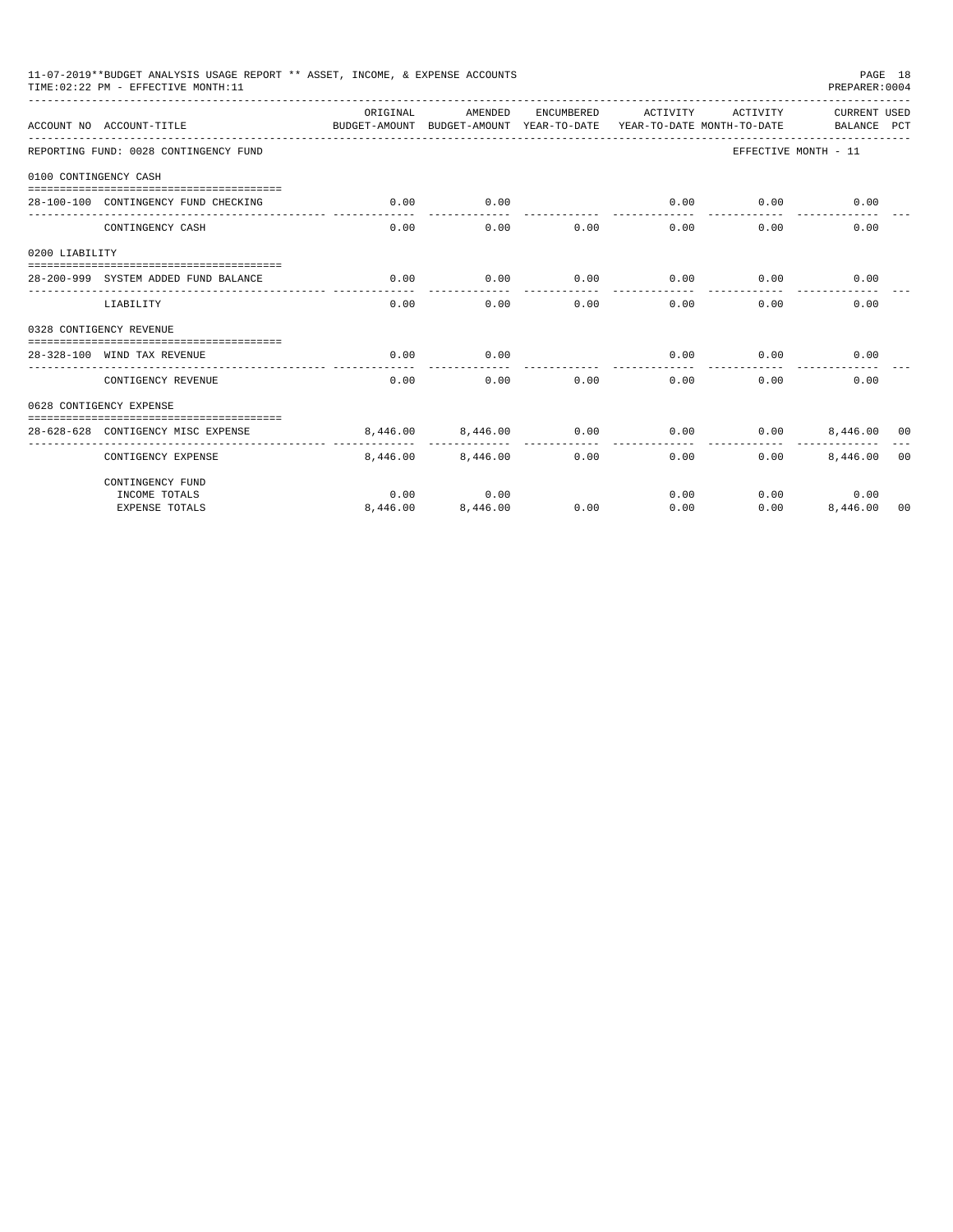|                       |                                                                   |          | 11-07-2019**BUDGET ANALYSIS USAGE REPORT ** ASSET, INCOME, & EXPENSE ACCOUNTS<br>PAGE 19<br>PREPARER: 0004<br>TIME: 02:22 PM - EFFECTIVE MONTH: 11<br>ACTIVITY |            |          |              |                             |  |  |  |  |
|-----------------------|-------------------------------------------------------------------|----------|----------------------------------------------------------------------------------------------------------------------------------------------------------------|------------|----------|--------------|-----------------------------|--|--|--|--|
|                       | ACCOUNT NO ACCOUNT-TITLE                                          | ORIGINAL | AMENDED<br>BUDGET-AMOUNT BUDGET-AMOUNT YEAR-TO-DATE YEAR-TO-DATE MONTH-TO-DATE                                                                                 | ENCUMBERED | ACTIVITY |              | CURRENT USED<br>BALANCE PCT |  |  |  |  |
|                       | REPORTING FUND: 0029 COUNTY COURT REPORTER FUND                   |          |                                                                                                                                                                |            |          |              | EFFECTIVE MONTH - 11        |  |  |  |  |
| 0100 CASH ACCOUNTS    |                                                                   |          |                                                                                                                                                                |            |          |              |                             |  |  |  |  |
|                       | -----------------------------<br>29-100-100 COUNTY COURT REPORTER |          |                                                                                                                                                                |            | 0.00     |              | $0.00$ 0.00                 |  |  |  |  |
|                       | CASH ACCOUNTS                                                     |          |                                                                                                                                                                |            | 0.00     | 0.00         | 0.00                        |  |  |  |  |
| 0390 REVENUE          |                                                                   |          |                                                                                                                                                                |            |          |              |                             |  |  |  |  |
|                       | 29-390-390 COUNTY CLERK REPORTER FEES                             | 0.00     | 0.00                                                                                                                                                           |            | 0.00     | 0.00         | 0.00                        |  |  |  |  |
|                       | REVENUE                                                           | 0.00     | 0.00                                                                                                                                                           | 0.00       | 0.00     | 0.00         | 0.00                        |  |  |  |  |
| 0690 EXPENSE ACCOUNTS |                                                                   |          |                                                                                                                                                                |            |          |              |                             |  |  |  |  |
|                       | 29-690-395 COURT REPORTER EXPENSE                                 | 0.00     | 0.00                                                                                                                                                           | 0.00       | 0.00     | 0.00         | 0.00                        |  |  |  |  |
|                       | <b>EXPENSE ACCOUNTS</b>                                           | 0.00     | 0.00                                                                                                                                                           | 0.00       |          | 0.00<br>0.00 | 0.00                        |  |  |  |  |
|                       | COUNTY COURT REPORTER FUND                                        |          |                                                                                                                                                                |            |          |              |                             |  |  |  |  |
|                       | INCOME TOTALS                                                     | 0.00     | 0.00                                                                                                                                                           |            | 0.00     | 0.00         | 0.00                        |  |  |  |  |
|                       | <b>EXPENSE TOTALS</b>                                             | 0.00     | 0.00                                                                                                                                                           | 0.00       | 0.00     | 0.00         | 0.00                        |  |  |  |  |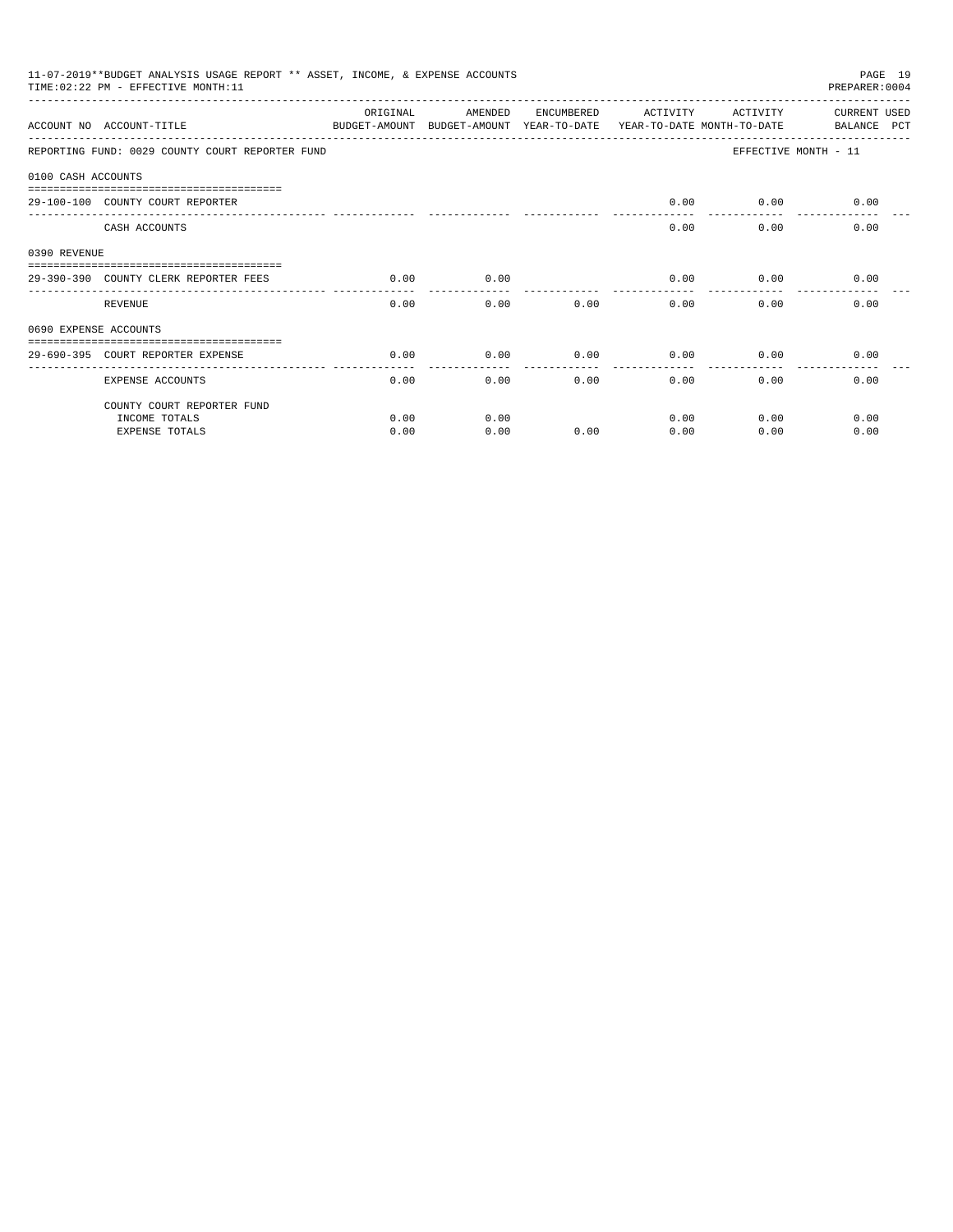|                       | 11-07-2019**BUDGET ANALYSIS USAGE REPORT ** ASSET, INCOME, & EXPENSE ACCOUNTS<br>TIME: 02:22 PM - EFFECTIVE MONTH: 11     |                |                |             |                     |                                            | PAGE 20<br>PREPARER:0004 |    |
|-----------------------|---------------------------------------------------------------------------------------------------------------------------|----------------|----------------|-------------|---------------------|--------------------------------------------|--------------------------|----|
|                       | ACCOUNT NO ACCOUNT-TITLE COMPUTE SUDGET-AMOUNT BUDGET-AMOUNT VEAR-TO-DATE VEAR-TO-DATE MONTH-TO-DATE BALANCE PCT          | ORIGINAL       | AMENDED        |             | ENCUMBERED ACTIVITY |                                            | ACTIVITY CURRENT USED    |    |
|                       | REPORTING FUND: 0030 COURT RECORDS PRESERVATION FUND                                                                      |                |                |             |                     | EFFECTIVE MONTH - 11                       |                          |    |
| 0100 CASH ACCOUNTS    |                                                                                                                           |                |                |             |                     |                                            |                          |    |
|                       | 30-100-100 CFC: COURT RECORDS PRES FUND<br>30-100-230 DISTRICT CREDIT CARD ACCOUNT<br>30-100-231 COUNTY CLERK CREDIT CARD |                |                |             | 70.00<br>10.00      | $0.00$ $0.00$ $4,692.67$<br>20.00<br>0.00  | 260.00<br>150.00         |    |
|                       | CASH ACCOUNTS                                                                                                             |                |                |             | -------<br>80.00    | _________________________________<br>20.00 | 5,102.67                 |    |
| 0330 REVENUE ACCOUNTS |                                                                                                                           |                |                |             |                     |                                            |                          |    |
|                       | 30-330-180 INTEREST EARNED<br>30-330-730 RECORDS PRESERVATION FEES                                                        | 0.00<br>500.00 | 0.00<br>500.00 |             | 80.00               | $0.00$ $0.00$ $0.00$<br>20.00              | 420.00 16                |    |
|                       | REVENUE ACCOUNTS                                                                                                          | 500.00         |                | 500.00 0.00 | ---------<br>80.00  | 20.00                                      | 420.00                   | 16 |
| 0730 EXPENSE ACCOUNTS |                                                                                                                           |                |                |             |                     |                                            |                          |    |
|                       | 30-730-730 RECORDS PRES EXPENSES                                                                                          | 0.00           | 0.00           | 0.00        | 0.00                | 0.00                                       | 0.00                     |    |
|                       | <b>EXPENSE ACCOUNTS</b>                                                                                                   | 0.00           | 0.00           | 0.00        | 0.00                | 0.00                                       | 0.00                     |    |
|                       | COURT RECORDS PRESERVATION FUND                                                                                           |                |                |             |                     |                                            |                          |    |
|                       | INCOME TOTALS<br><b>EXPENSE TOTALS</b>                                                                                    | 500.00<br>0.00 | 500.00<br>0.00 | 0.00        | 80.00<br>0.00       | 0.00                                       | 20.00 420.00<br>0.00     | 16 |
|                       |                                                                                                                           |                |                |             |                     |                                            |                          |    |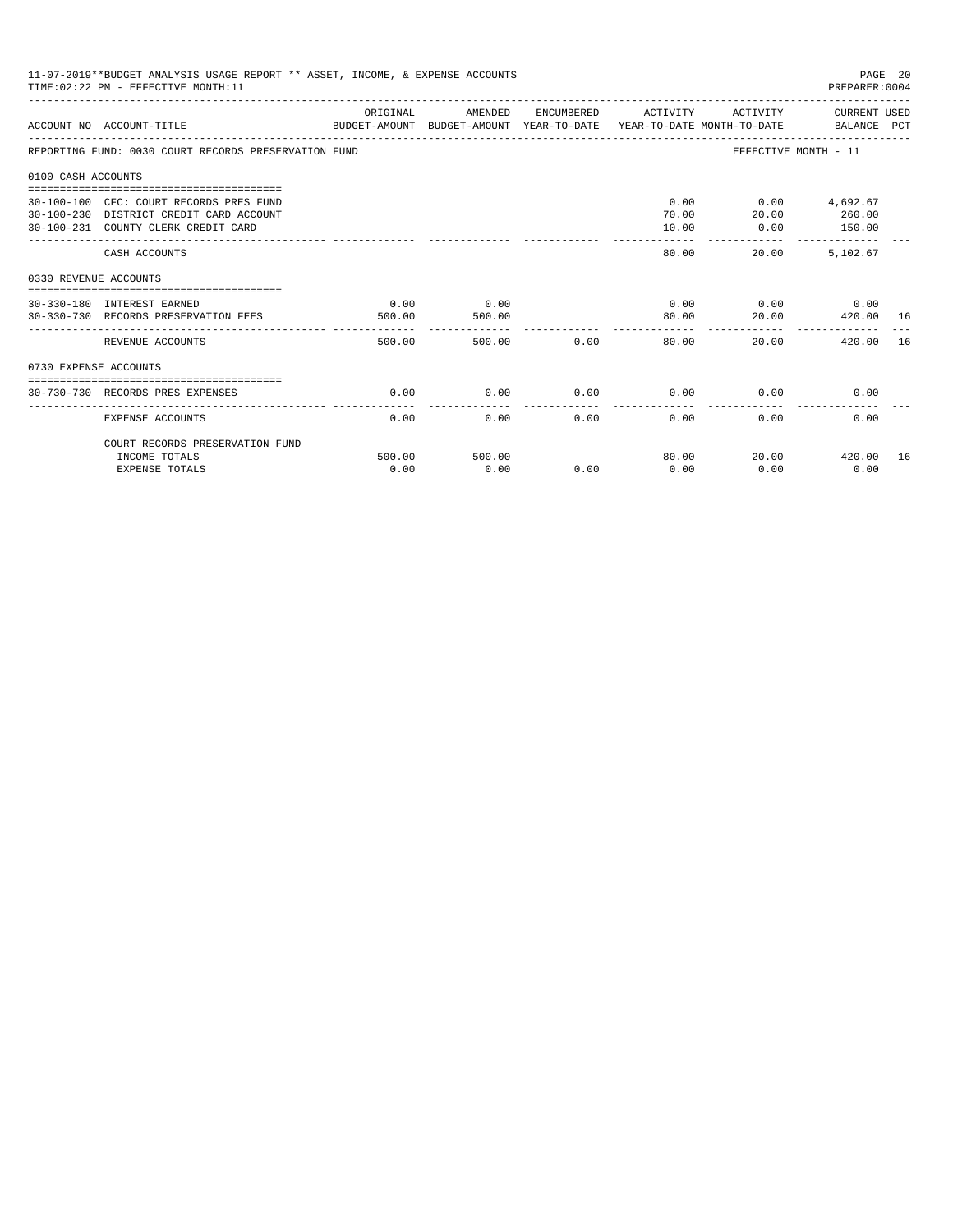|                       | 11-07-2019**BUDGET ANALYSIS USAGE REPORT ** ASSET, INCOME, & EXPENSE ACCOUNTS<br>TIME: 02:22 PM - EFFECTIVE MONTH: 11 |          |                                                                                |            |          |              | PAGE 21<br>PREPARER: 0004   |
|-----------------------|-----------------------------------------------------------------------------------------------------------------------|----------|--------------------------------------------------------------------------------|------------|----------|--------------|-----------------------------|
|                       | ACCOUNT NO ACCOUNT-TITLE                                                                                              | ORIGINAL | AMENDED<br>BUDGET-AMOUNT BUDGET-AMOUNT YEAR-TO-DATE YEAR-TO-DATE MONTH-TO-DATE | ENCUMBERED | ACTIVITY | ACTIVITY     | CURRENT USED<br>BALANCE PCT |
|                       | REPORTING FUND: 0031 COUNTY JURY FUND                                                                                 |          |                                                                                |            |          |              | EFFECTIVE MONTH - 11        |
| 0100 CASH ACCOUNTS    |                                                                                                                       |          |                                                                                |            |          |              |                             |
|                       | 31-100-100 COUNTY CLERK JURY FEES                                                                                     |          |                                                                                |            | 0.00     |              | $0.00$ 0.00                 |
|                       | CASH ACCOUNTS                                                                                                         |          |                                                                                |            | 0.00     | 0.00         | 0.00                        |
| 0380 REVENUE ACCOUNTS |                                                                                                                       |          |                                                                                |            |          |              |                             |
|                       | 31-380-380 COUNTY CLERK JURY FEES                                                                                     | 0.00     | 0.00                                                                           |            | 0.00     |              | 0.00<br>0.00                |
|                       | REVENUE ACCOUNTS                                                                                                      | 0.00     | 0.00                                                                           | 0.00       |          | 0.00<br>0.00 | 0.00                        |
| 0680 EXPENSE ACCOUNTS |                                                                                                                       |          |                                                                                |            |          |              |                             |
|                       | 31-680-680 COUNTY PETIT JURY                                                                                          | 0.00     | 0.00                                                                           | 0.00       | 0.00     | 0.00         | 0.00                        |
|                       | EXPENSE ACCOUNTS                                                                                                      | 0.00     | 0.00                                                                           |            | 0.00     | 0.00<br>0.00 | 0.00                        |
|                       | COUNTY JURY FUND                                                                                                      |          |                                                                                |            |          |              |                             |
|                       | INCOME TOTALS                                                                                                         | 0.00     | 0.00                                                                           |            | 0.00     | 0.00         | 0.00                        |
|                       | <b>EXPENSE TOTALS</b>                                                                                                 | 0.00     | 0.00                                                                           | 0.00       | 0.00     | 0.00         | 0.00                        |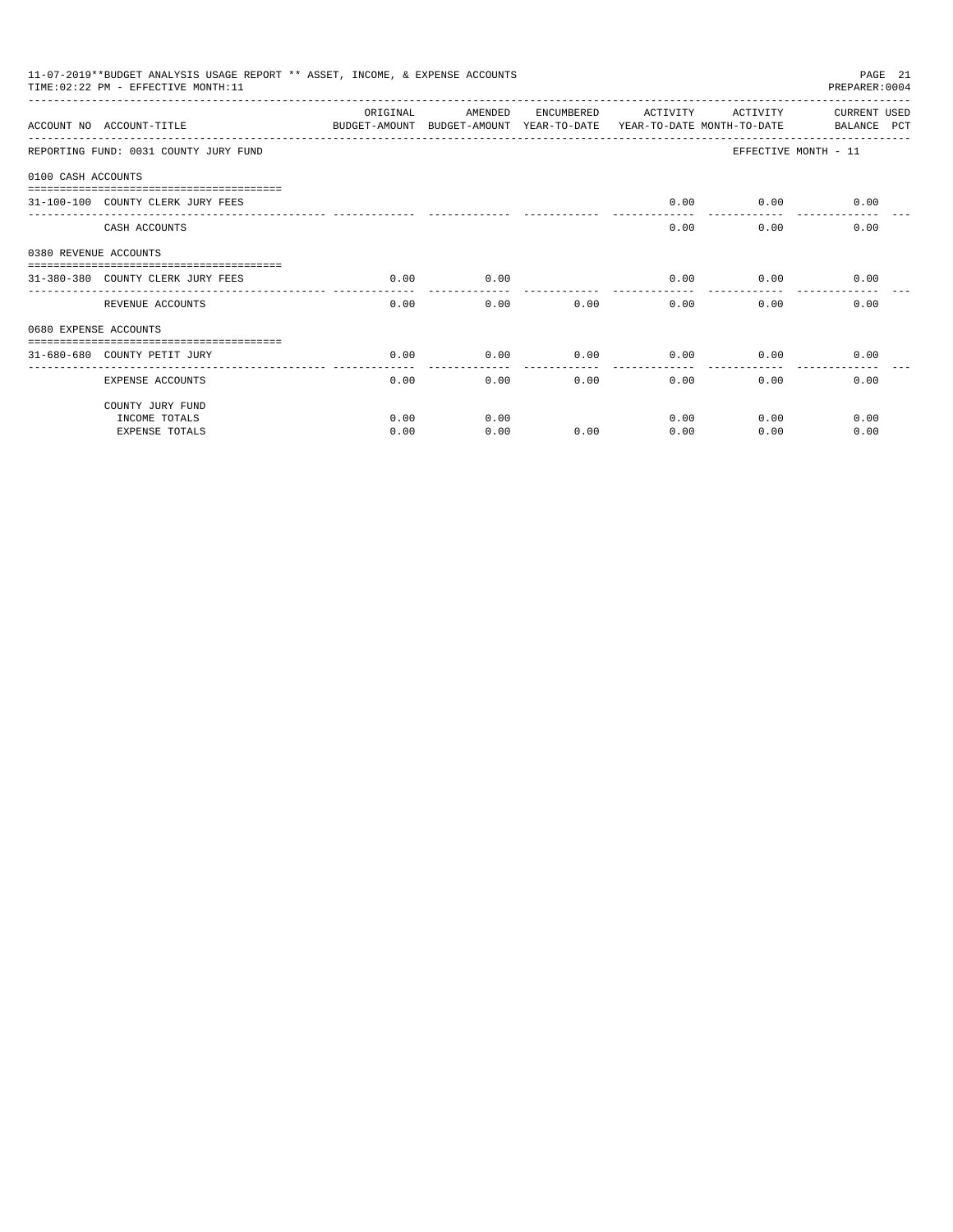|                      | 11-07-2019**BUDGET ANALYSIS USAGE REPORT ** ASSET, INCOME, & EXPENSE ACCOUNTS<br>TIME: 02:22 PM - EFFECTIVE MONTH: 11 |          |                                                                                |            |          |          | PAGE 22<br>PREPARER: 0004   |
|----------------------|-----------------------------------------------------------------------------------------------------------------------|----------|--------------------------------------------------------------------------------|------------|----------|----------|-----------------------------|
|                      | ACCOUNT NO ACCOUNT-TITLE                                                                                              | ORIGINAL | AMENDED<br>BUDGET-AMOUNT BUDGET-AMOUNT YEAR-TO-DATE YEAR-TO-DATE MONTH-TO-DATE | ENCUMBERED | ACTIVITY | ACTIVITY | CURRENT USED<br>BALANCE PCT |
|                      | REPORTING FUND: 0032 JUEVENILE DELINQUENCY PREVENTION                                                                 |          |                                                                                |            |          |          | EFFECTIVE MONTH - 11        |
| 0100 CASH ACCOUNT    |                                                                                                                       |          |                                                                                |            |          |          |                             |
|                      | -------------------------------------<br>32-100-100 COUNTY CLERK FEES                                                 |          |                                                                                |            | 0.00     | 0.00     | 0.00                        |
|                      | CASH ACCOUNT                                                                                                          |          |                                                                                |            | 0.00     | 0.00     | 0.00                        |
| 0320 REVENUE ACCOUNT |                                                                                                                       |          |                                                                                |            |          |          |                             |
|                      | -------------------------------------                                                                                 |          |                                                                                |            |          |          |                             |
|                      | 32-320-320 JUVENILE DELINQUENCY FEES                                                                                  | 0.00     | 0.00                                                                           |            | 0.00     | 0.00     | 0.00                        |
|                      | REVENUE ACCOUNT                                                                                                       | 0.00     | 0.00                                                                           | 0.00       | 0.00     | 0.00     | 0.00                        |
|                      | JUEVENILE DELINQUENCY PREVENTION                                                                                      |          |                                                                                |            |          |          |                             |
|                      | INCOME TOTALS                                                                                                         | 0.00     | 0.00                                                                           |            | 0.00     | 0.00     | 0.00                        |
|                      | EXPENSE TOTALS                                                                                                        | 0.00     | 0.00                                                                           | 0.00       | 0.00     | 0.00     | 0.00                        |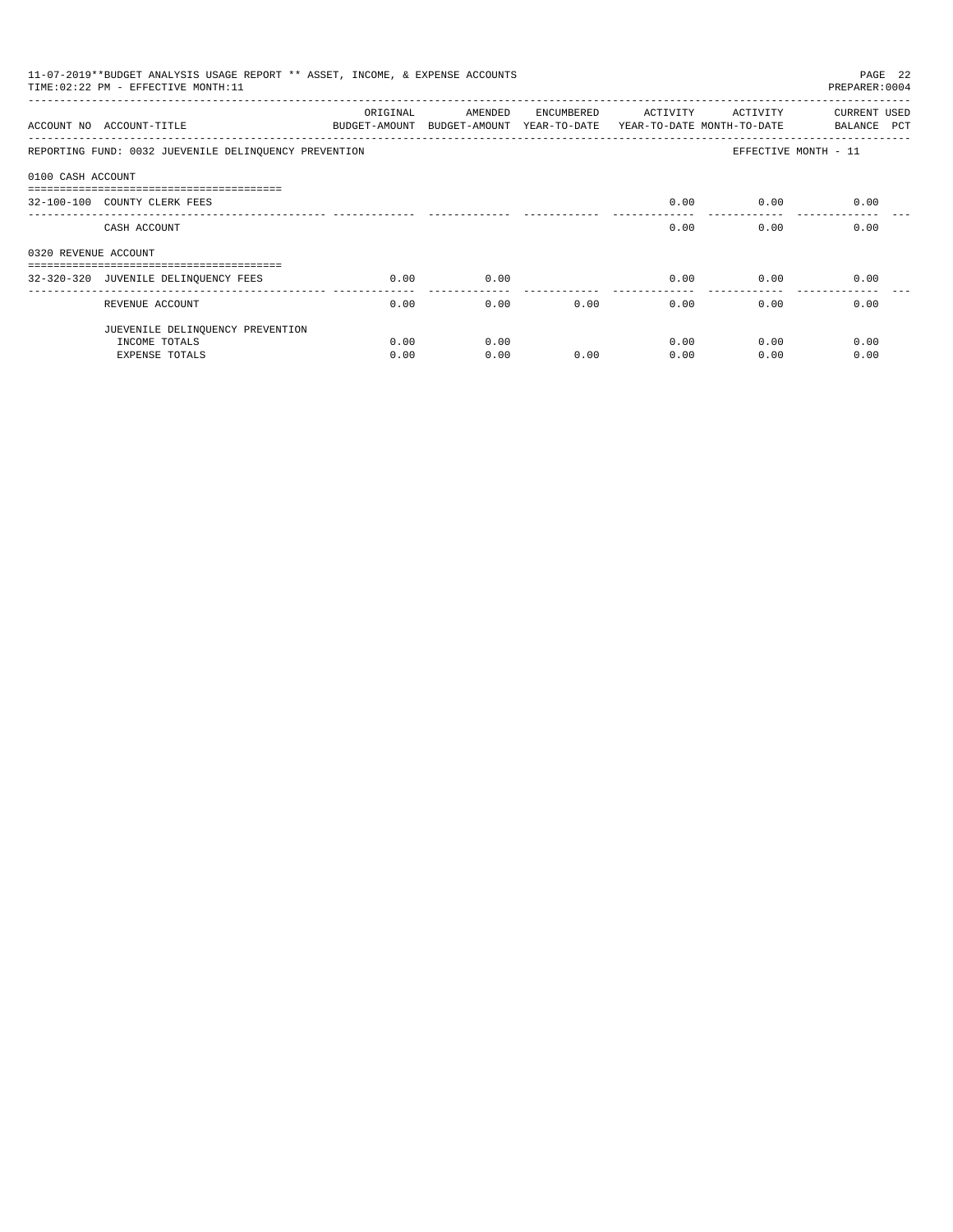| 11-07-2019**BUDGET ANALYSIS USAGE REPORT ** ASSET, INCOME, & EXPENSE ACCOUNTS<br>PAGE 23<br>TIME: 02:22 PM - EFFECTIVE MONTH: 11<br>PREPARER: 0004<br>ORIGINAL<br>ACTIVITY CURRENT USED<br>AMENDED<br>ENCUMBERED ACTIVITY<br>ACCOUNT NO ACCOUNT-TITLE COMPANY BUDGET-AMOUNT BUDGET-AMOUNT YEAR-TO-DATE YEAR-TO-DATE MONTH-TO-DATE BALANCE PCT<br>REPORTING FUND: 0033 C&D COURT TECHNOLOGY FUND<br>EFFECTIVE MONTH - 11<br>0100 CASH ACCOUNTS<br>3.73<br>$0.00$ 535.69<br>33-100-100 CFC: C&D COURT TECHNOLOGY FUND<br>0.00<br>0.00<br>33-100-230 DISTRICT CLERK CC ACCOUNT<br>0.00<br>33-100-231 COUNTY CLERK CC ACCOUNT<br>0.00<br>0.00<br>$\sim$ 0.00 |                                                              |               |                               |            |              |                               |                                 |       |
|----------------------------------------------------------------------------------------------------------------------------------------------------------------------------------------------------------------------------------------------------------------------------------------------------------------------------------------------------------------------------------------------------------------------------------------------------------------------------------------------------------------------------------------------------------------------------------------------------------------------------------------------------------|--------------------------------------------------------------|---------------|-------------------------------|------------|--------------|-------------------------------|---------------------------------|-------|
|                                                                                                                                                                                                                                                                                                                                                                                                                                                                                                                                                                                                                                                          |                                                              |               |                               |            |              |                               |                                 |       |
|                                                                                                                                                                                                                                                                                                                                                                                                                                                                                                                                                                                                                                                          |                                                              |               |                               |            |              |                               |                                 |       |
|                                                                                                                                                                                                                                                                                                                                                                                                                                                                                                                                                                                                                                                          |                                                              |               |                               |            |              |                               |                                 |       |
|                                                                                                                                                                                                                                                                                                                                                                                                                                                                                                                                                                                                                                                          |                                                              |               |                               |            | .            |                               |                                 |       |
|                                                                                                                                                                                                                                                                                                                                                                                                                                                                                                                                                                                                                                                          | CASH ACCOUNTS                                                |               |                               |            | 3.73         |                               | 0.00<br>535.69                  |       |
| 0333 REVENUE ACCOUNTS                                                                                                                                                                                                                                                                                                                                                                                                                                                                                                                                                                                                                                    |                                                              |               |                               |            |              |                               |                                 |       |
|                                                                                                                                                                                                                                                                                                                                                                                                                                                                                                                                                                                                                                                          | 33-333-180 INTEREST EARNED<br>33-333-733 C&D COURT TECH FEES | 0.00<br>50.00 | 0.00<br>50.00<br>------------ |            |              | 0.00<br>3.73<br>----------- - | $0.00$ 0.00<br>0.00<br>46.27 07 |       |
|                                                                                                                                                                                                                                                                                                                                                                                                                                                                                                                                                                                                                                                          | REVENUE ACCOUNTS                                             | 50.00         |                               | 50.00 0.00 |              | 3.73                          | 0.00<br>46.27                   | 07    |
| 0733 EXPENSE ACCOUNTS                                                                                                                                                                                                                                                                                                                                                                                                                                                                                                                                                                                                                                    |                                                              |               |                               |            |              |                               |                                 |       |
|                                                                                                                                                                                                                                                                                                                                                                                                                                                                                                                                                                                                                                                          | 33-733-733 C&D COURT TECH EXPENSES                           | 50.00         | 50.00                         |            | $0.00$ 0.00  |                               | 0.00<br>50.00 00                |       |
|                                                                                                                                                                                                                                                                                                                                                                                                                                                                                                                                                                                                                                                          | EXPENSE ACCOUNTS                                             | 50.00         |                               | 50.00      | 0.00<br>0.00 |                               | 0.00<br>50.00                   | - 0.0 |
|                                                                                                                                                                                                                                                                                                                                                                                                                                                                                                                                                                                                                                                          | C&D COURT TECHNOLOGY FUND                                    |               |                               |            |              |                               |                                 |       |
|                                                                                                                                                                                                                                                                                                                                                                                                                                                                                                                                                                                                                                                          | INCOME TOTALS                                                | 50.00         | 50.00                         |            |              | 3.73                          | 0.00<br>46.27                   | 07    |
|                                                                                                                                                                                                                                                                                                                                                                                                                                                                                                                                                                                                                                                          | <b>EXPENSE TOTALS</b>                                        | 50.00         | 50.00                         | 0.00       | 0.00         | 0.00                          | 50.00                           | 00    |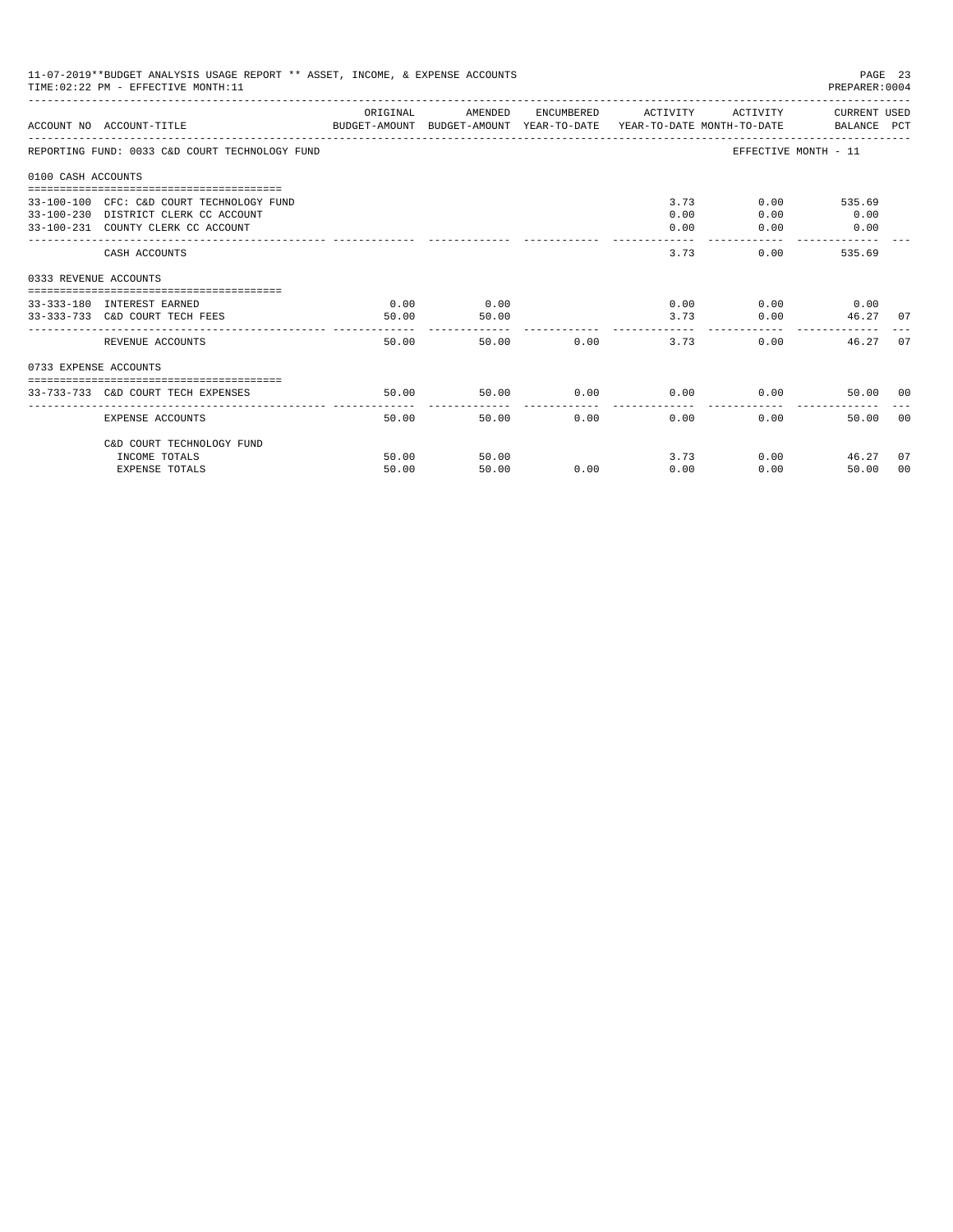|                       | 11-07-2019**BUDGET ANALYSIS USAGE REPORT ** ASSET, INCOME, & EXPENSE ACCOUNTS<br>PAGE 24<br>TIME: 02:22 PM - EFFECTIVE MONTH: 11<br>PREPARER: 0004 |          |                                                     |            |                                        |                      |                             |  |  |
|-----------------------|----------------------------------------------------------------------------------------------------------------------------------------------------|----------|-----------------------------------------------------|------------|----------------------------------------|----------------------|-----------------------------|--|--|
|                       | ACCOUNT NO ACCOUNT-TITLE                                                                                                                           | ORIGINAL | AMENDED<br>BUDGET-AMOUNT BUDGET-AMOUNT YEAR-TO-DATE | ENCUMBERED | ACTIVITY<br>YEAR-TO-DATE MONTH-TO-DATE | ACTIVITY             | CURRENT USED<br>BALANCE PCT |  |  |
|                       | REPORTING FUND: 0034 TIME PAYMENT REIMBURSEMENT                                                                                                    |          |                                                     |            |                                        | EFFECTIVE MONTH - 11 |                             |  |  |
| 0100 CASH ACCOUNT     |                                                                                                                                                    |          |                                                     |            |                                        |                      |                             |  |  |
|                       | --------------------------------<br>34-100-100 COUNTY CLERK FEES                                                                                   |          |                                                     |            | 0.00                                   | 0.00                 | 0.00                        |  |  |
|                       | CASH ACCOUNT                                                                                                                                       |          |                                                     |            | 0.00                                   | 0.00                 | 0.00                        |  |  |
| 0340 REVENUE ACCOUNTS |                                                                                                                                                    |          |                                                     |            |                                        |                      |                             |  |  |
|                       | 34-340-340 COUNTY CLERK FEES                                                                                                                       | 0.00     | 0.00                                                |            | 0.00                                   | 0.00                 | 0.00                        |  |  |
|                       | REVENUE ACCOUNTS                                                                                                                                   | 0.00     | 0.00                                                | 0.00       | 0.00                                   | 0.00                 | 0.00                        |  |  |
|                       | TIME PAYMENT REIMBURSEMENT                                                                                                                         |          |                                                     |            |                                        |                      |                             |  |  |
|                       | INCOME TOTALS                                                                                                                                      | 0.00     | 0.00                                                |            | 0.00                                   | 0.00                 | 0.00                        |  |  |
|                       | <b>EXPENSE TOTALS</b>                                                                                                                              | 0.00     | 0.00                                                | 0.00       | 0.00                                   | 0.00                 | 0.00                        |  |  |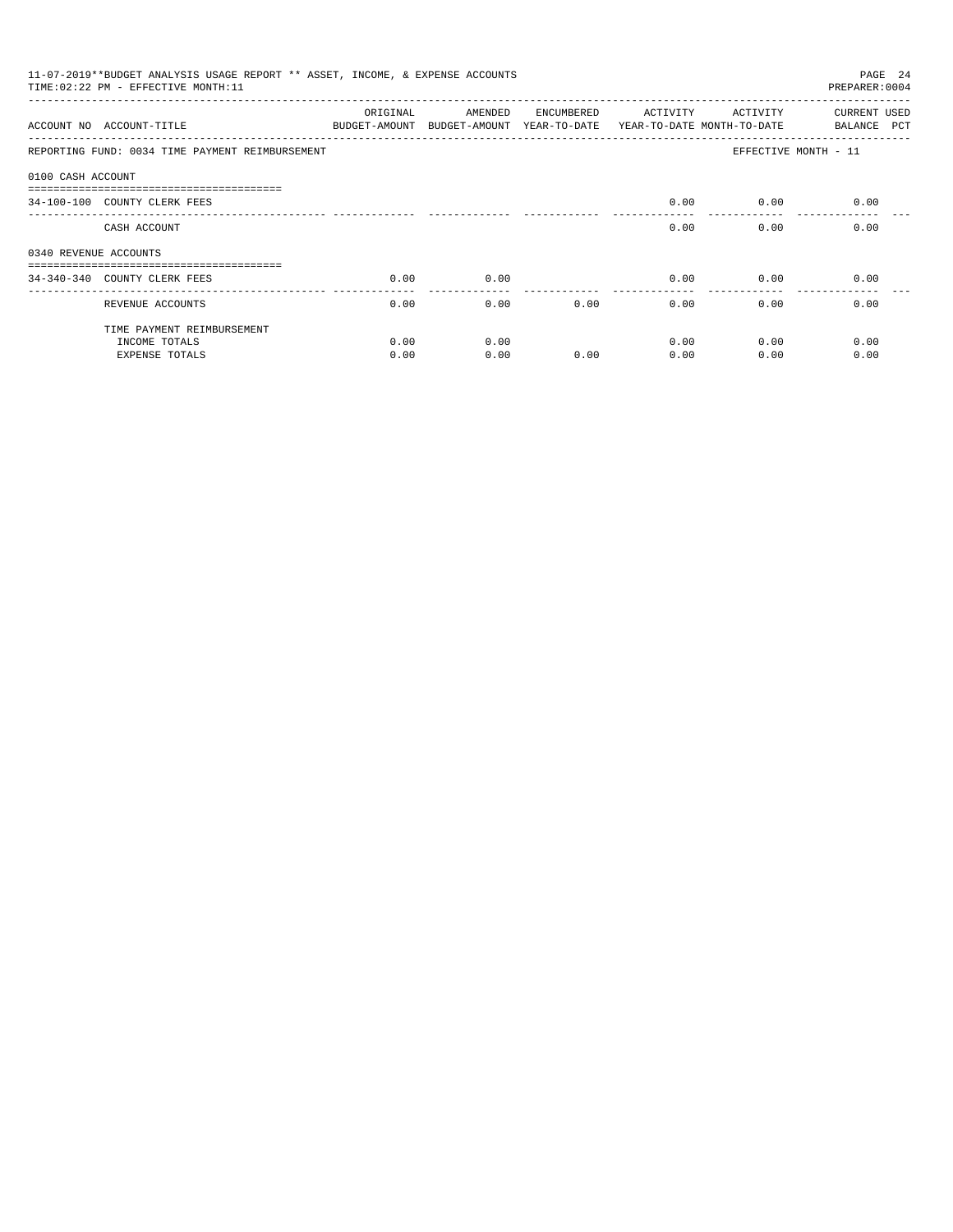|                       | 11-07-2019**BUDGET ANALYSIS USAGE REPORT ** ASSET, INCOME, & EXPENSE ACCOUNTS<br>PAGE 25<br>PREPARER: 0004<br>TIME: 02:22 PM - EFFECTIVE MONTH: 11 |                  |                  |      |                     |                           |                           |    |  |
|-----------------------|----------------------------------------------------------------------------------------------------------------------------------------------------|------------------|------------------|------|---------------------|---------------------------|---------------------------|----|--|
|                       | ACCOUNT NO ACCOUNT-TITLE<br>BUDGET-AMOUNT BUDGET-AMOUNT YEAR-TO-DATE YEAR-TO-DATE MONTH-TO-DATE BALANCE PCT                                        | ORIGINAL         | AMENDED          |      | ENCUMBERED ACTIVITY |                           | ACTIVITY CURRENT USED     |    |  |
|                       | REPORTING FUND: 0036 DISTRICT COURT RECORDS TECH FUND                                                                                              |                  |                  |      |                     |                           | EFFECTIVE MONTH - 11      |    |  |
| 0100 CASH ACCOUNTS    |                                                                                                                                                    |                  |                  |      |                     |                           |                           |    |  |
|                       | ==============================<br>36-100-100 CFC: DIST COURT RECORDS TECH FUND<br>36-100-230 DISTRICT CLERK CC ACCOUNT                             |                  |                  |      | 90.00               | $0.00$ $0.00$ $4,081.71$  | 20.00 370.00              |    |  |
|                       | CASH ACCOUNTS                                                                                                                                      |                  |                  |      |                     | 90.00<br>20.00            | 4,451.71                  |    |  |
| 0336 REVENUE ACCOUNTS |                                                                                                                                                    |                  |                  |      |                     |                           |                           |    |  |
|                       | 36-336-180 INTEREST EARNED<br>36-336-736 DIST COURT REC TECH FEES                                                                                  | 3.00<br>800.00   | 3.00<br>800.00   |      | 90.00               | $0.00$ $0.00$ $3.00$ $00$ | 20.00 710.00 11           |    |  |
|                       | REVENUE ACCOUNTS                                                                                                                                   | .<br>803.00      | 803.00           | 0.00 |                     | 90.00<br>20.00            | 713.00 11                 |    |  |
| 0736 EXPENSE ACCOUNTS |                                                                                                                                                    |                  |                  |      |                     |                           |                           |    |  |
|                       | 36-736-736 DIST COURT REC TECH EXPENSES                                                                                                            | 800.00           | 800.00           | 0.00 |                     | $0.00$ $0.00$ $800.00$ 00 |                           |    |  |
|                       | EXPENSE ACCOUNTS                                                                                                                                   | 800.00           | 800.00           | 0.00 | 0.00                | 0.00                      | 800.00                    | 00 |  |
|                       | DISTRICT COURT RECORDS TECH FUND                                                                                                                   |                  |                  |      |                     |                           |                           |    |  |
|                       | INCOME TOTALS<br><b>EXPENSE TOTALS</b>                                                                                                             | 803.00<br>800.00 | 803.00<br>800.00 | 0.00 | 0.00                | 90.00<br>0.00             | 20.00 713.00 11<br>800.00 | 00 |  |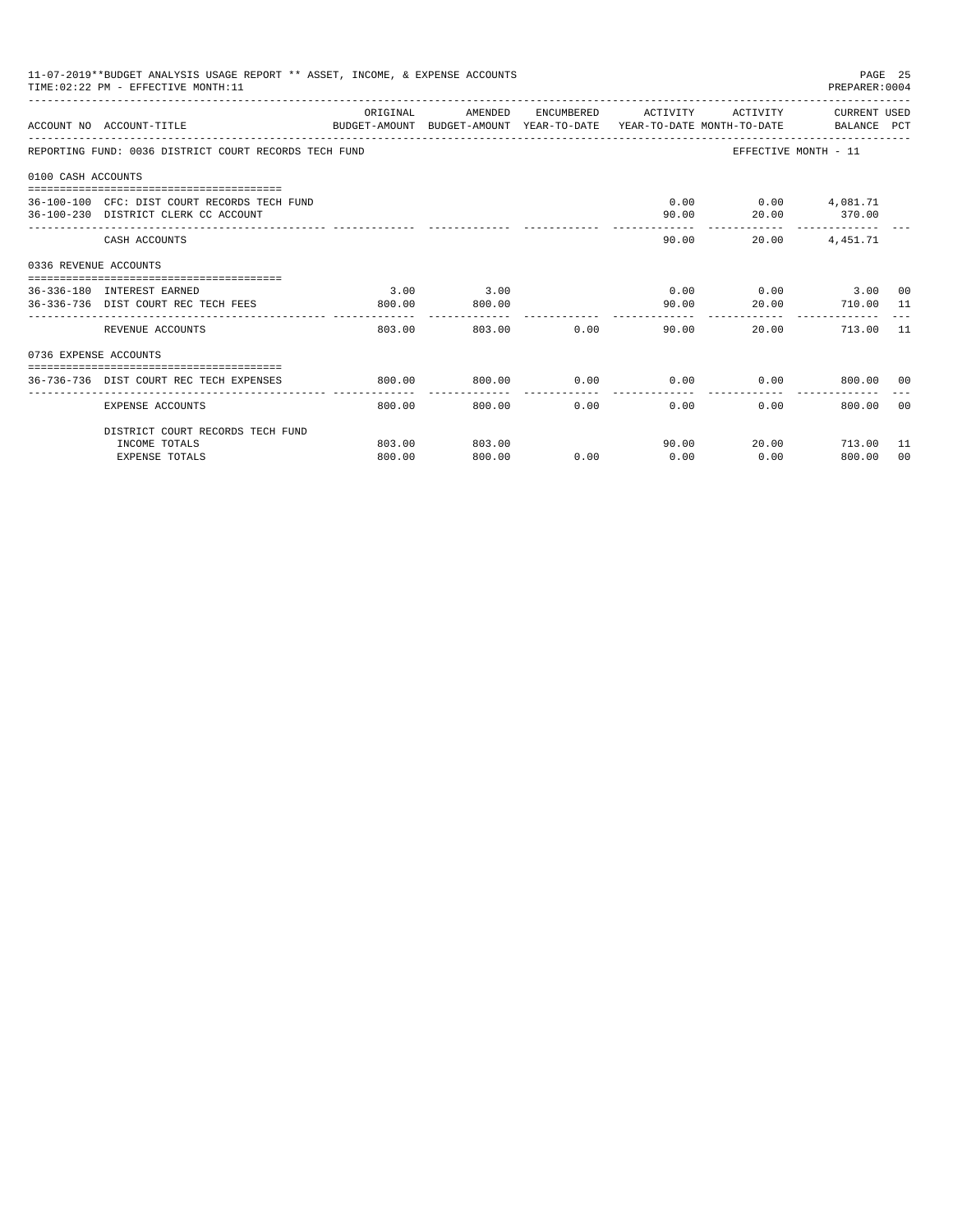|                    | 11-07-2019**BUDGET ANALYSIS USAGE REPORT ** ASSET, INCOME, & EXPENSE ACCOUNTS<br>TIME: 02:22 PM - EFFECTIVE MONTH: 11 |                       |                   |             |                     |                         | PREPARER: 0004        | PAGE 26 |
|--------------------|-----------------------------------------------------------------------------------------------------------------------|-----------------------|-------------------|-------------|---------------------|-------------------------|-----------------------|---------|
|                    |                                                                                                                       | ORIGINAL              | AMENDED           |             | ENCUMBERED ACTIVITY |                         | ACTIVITY CURRENT USED |         |
|                    | ACCOUNT NO ACCOUNT-TITLE<br>BUDGET-AMOUNT BUDGET-AMOUNT YEAR-TO-DATE YEAR-TO-DATE MONTH-TO-DATE BALANCE PCT           |                       |                   |             |                     |                         |                       |         |
|                    | REPORTING FUND: 0039 COMMISSARY PROFIT ACCOUNT                                                                        |                       |                   |             |                     |                         | EFFECTIVE MONTH - 11  |         |
| 0100 CASH ACCOUNTS |                                                                                                                       |                       |                   |             |                     |                         |                       |         |
|                    | 39-100-170 COMMISSARY CHECKING                                                                                        |                       |                   |             |                     | 104.80 101.99 2,733.02  |                       |         |
|                    | CASH ACCOUNTS                                                                                                         |                       |                   |             |                     | 104.80 101.99           | 2,733.02              |         |
|                    | 0300 COMMISSARY REVENUE ACCOUNT                                                                                       |                       |                   |             |                     |                         |                       |         |
|                    | 39-300-110 REVENUE COMMISSARY                                                                                         |                       | 1,000.00 1,000.00 |             |                     | 101.99 101.99 898.01 10 |                       |         |
|                    | 39-300-120 INTEREST EARNED                                                                                            | 27.00                 | 27.00             |             |                     | $3.33$ 0.00             | 23.67 12              |         |
|                    | COMMISSARY REVENUE ACCOUNT                                                                                            | $1.027.00$ $1.027.00$ |                   |             | 0.00                | 105.32 101.99           | 921.68                | 10      |
|                    | 0400 COMMISSARY EXPENSE                                                                                               |                       |                   |             |                     |                         |                       |         |
| 39-400-110 EXPENSE | ------------------------------------                                                                                  | 0.00                  | 0.00              | 0.00        |                     | $0.00$ 0.00             | 0.00                  |         |
|                    | COMMISSARY EXPENSE                                                                                                    | 0.00                  | 0.00              | ----------- | .<br>0.00           | 0.00<br>0.00            | 0.00                  |         |
|                    | COMMISSARY PROFIT ACCOUNT                                                                                             |                       |                   |             |                     |                         |                       |         |
|                    | INCOME TOTALS                                                                                                         |                       | 1,027.00 1,027.00 |             |                     | 105.32 101.99 921.68 10 |                       |         |
|                    | <b>EXPENSE TOTALS</b>                                                                                                 | 0.00                  | 0.00              | 0.00        | 0.00                | 0.00                    | 0.00                  |         |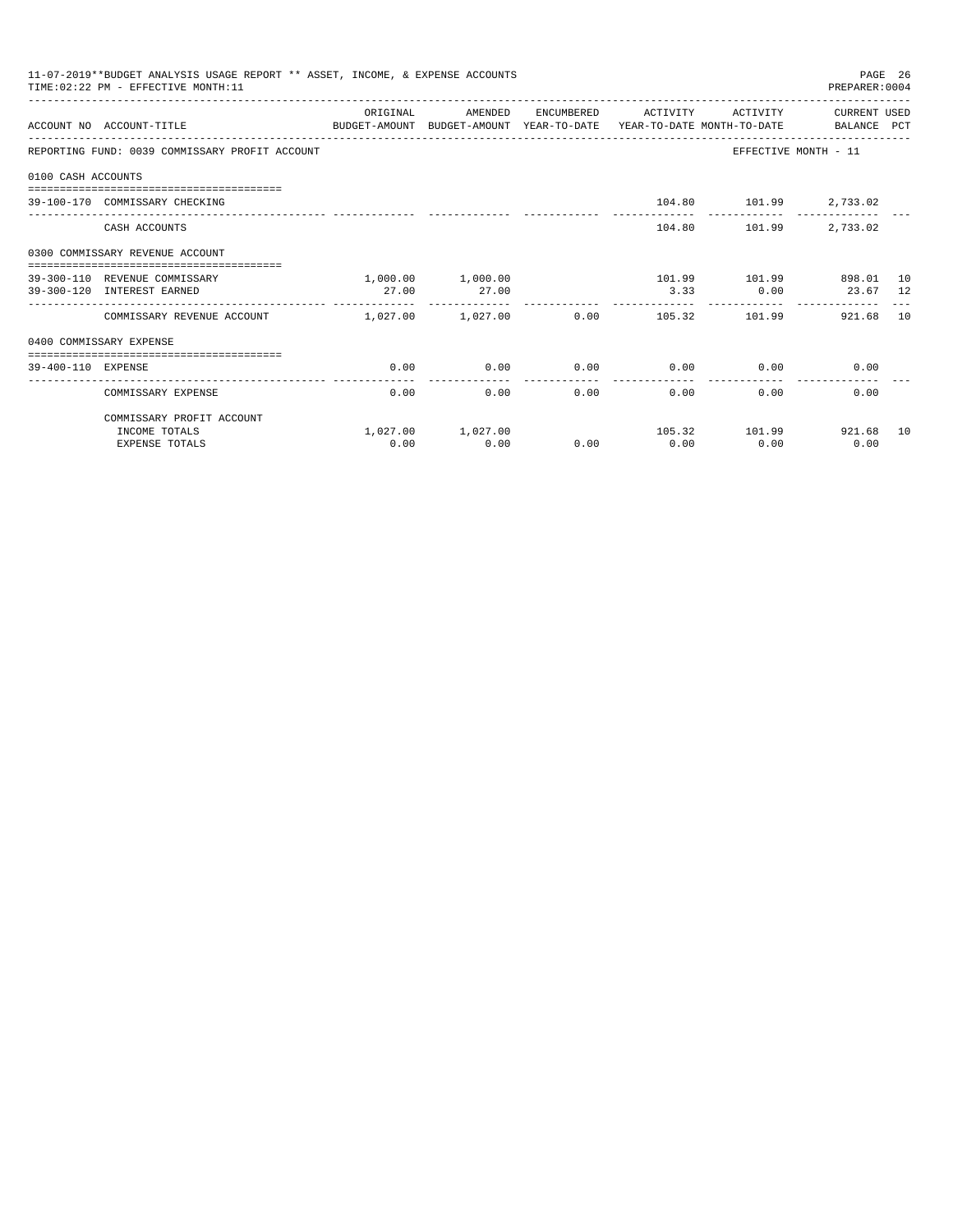|                       | 11-07-2019**BUDGET ANALYSIS USAGE REPORT ** ASSET, INCOME, & EXPENSE ACCOUNTS<br>TIME: 02:22 PM - EFFECTIVE MONTH: 11 |                                                            |                   |               |                                               |          | PREPARER: 0004       | PAGE 27 |
|-----------------------|-----------------------------------------------------------------------------------------------------------------------|------------------------------------------------------------|-------------------|---------------|-----------------------------------------------|----------|----------------------|---------|
|                       | ACCOUNT NO ACCOUNT-TITLE<br>BUDGET-AMOUNT BUDGET-AMOUNT YEAR-TO-DATE YEAR-TO-DATE MONTH-TO-DATE BALANCE PCT           | ORIGINAL                                                   | AMENDED           |               | ENCUMBERED ACTIVITY                           | ACTIVITY | CURRENT USED         |         |
|                       | REPORTING FUND: 0040 ELECTION SERVICE CONTRACT FUND                                                                   |                                                            |                   |               |                                               |          | EFFECTIVE MONTH - 11 |         |
| 0100 CASH ACCOUNTS    |                                                                                                                       |                                                            |                   |               |                                               |          |                      |         |
|                       | 40-100-100 CFC: ELECTION SERVICES CONT FUND                                                                           |                                                            |                   |               | 0.00                                          |          | $0.00$ $421.49$      |         |
|                       | CASH ACCOUNTS                                                                                                         |                                                            |                   |               | 0.00                                          |          | $0.00$ 421.49        |         |
| 0340 REVENUE ACCOUNTS |                                                                                                                       |                                                            |                   |               |                                               |          |                      |         |
|                       | 40-340-180 INTEREST EARNED                                                                                            | 0.00                                                       | 0.00              |               |                                               | 0.00     | $0.00$ 0.00          |         |
|                       | 40-340-740 ELECTION SERVICE REVENUES                                                                                  | 400.00                                                     | 400.00            |               |                                               | 0.00     | $0.00$ 400.00 00     |         |
|                       | REVENUE ACCOUNTS                                                                                                      | 400.00                                                     |                   | 400.00 0.00   | 0.00                                          |          | 0.00<br>400.00       | - 00    |
| 0740 EXPENSE ACCOUNTS |                                                                                                                       |                                                            |                   |               |                                               |          |                      |         |
|                       | 40-740-740 ELECTION SERVICE EXPENSES                                                                                  | $1,400.00$ $1,400.00$ $0.00$ $0.00$ $0.00$ $1,400.00$ $00$ |                   |               |                                               |          |                      |         |
|                       | EXPENSE ACCOUNTS                                                                                                      |                                                            | 1,400.00 1,400.00 | ------------- | ----------------<br>0.00<br>$0.00$ and $0.00$ |          | $0.00$ 1,400.00 00   |         |
|                       | ELECTION SERVICE CONTRACT FUND                                                                                        |                                                            |                   |               |                                               |          |                      |         |
|                       | INCOME TOTALS                                                                                                         |                                                            | 400.00 400.00     |               |                                               | 0.00     | $0.00$ 400.00        | 00      |
|                       | <b>EXPENSE TOTALS</b>                                                                                                 | 1,400.00                                                   | 1,400.00          | 0.00          | 0.00                                          | 0.00     | 1,400.00             | 00      |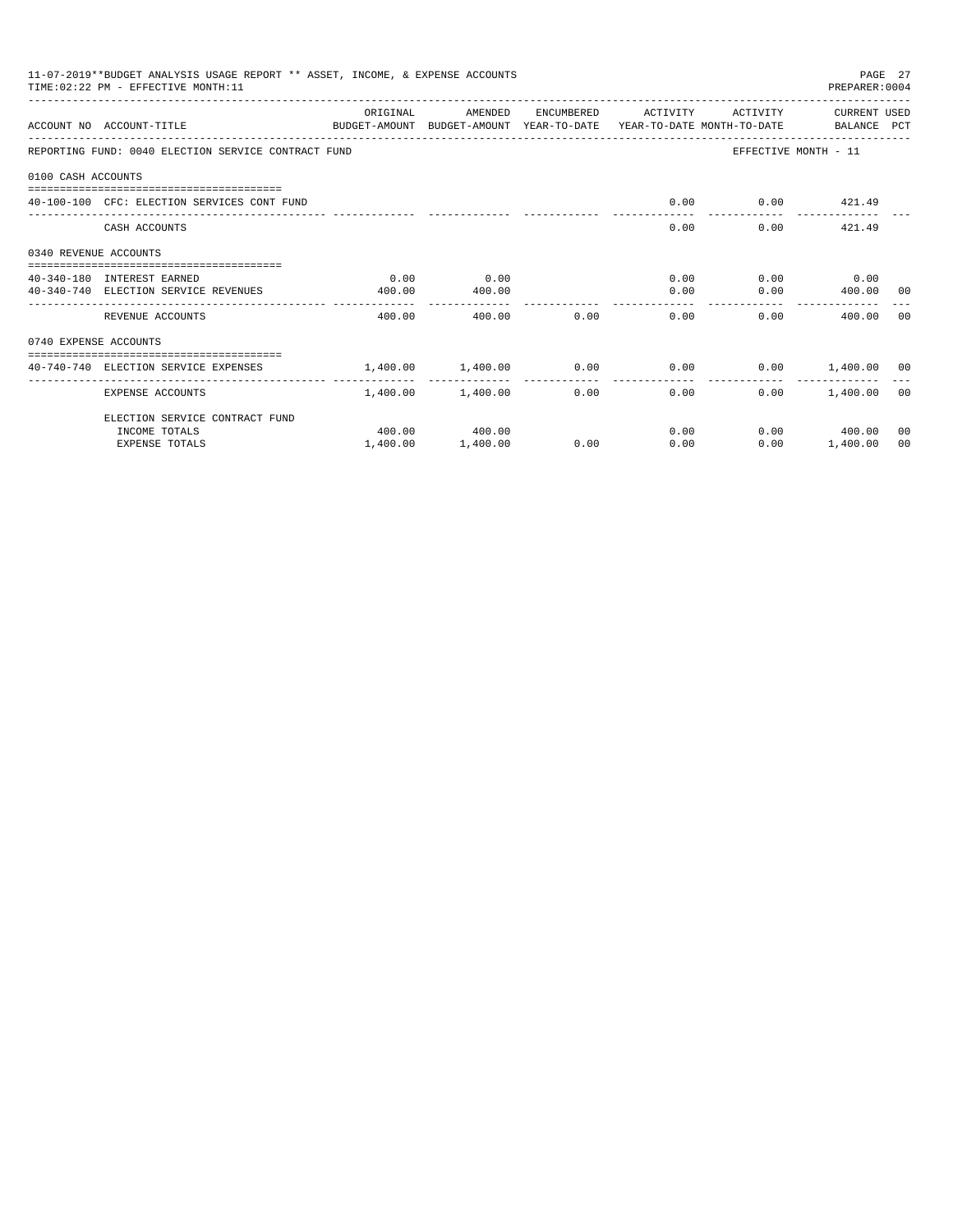|                       | 11-07-2019**BUDGET ANALYSIS USAGE REPORT ** ASSET, INCOME, & EXPENSE ACCOUNTS<br>TIME: 02:22 PM - EFFECTIVE MONTH: 11 |           |                     |            |                                           |                                                  | PAGE 28<br>PREPARER: 0004 |     |
|-----------------------|-----------------------------------------------------------------------------------------------------------------------|-----------|---------------------|------------|-------------------------------------------|--------------------------------------------------|---------------------------|-----|
|                       | ACCOUNT NO ACCOUNT-TITLE<br>BUDGET-AMOUNT BUDGET-AMOUNT YEAR-TO-DATE YEAR-TO-DATE MONTH-TO-DATE BALANCE PCT           | ORIGINAL  | AMENDED             | ENCUMBERED | ACTIVITY                                  | ACTIVITY                                         | CURRENT USED              |     |
|                       |                                                                                                                       |           |                     |            |                                           |                                                  |                           |     |
|                       | REPORTING FUND: 0050 COUNTY CLERK ARCHIVES FUND                                                                       |           |                     |            |                                           | EFFECTIVE MONTH - 11                             |                           |     |
| 0100 CASH ACCOUNTS    |                                                                                                                       |           |                     |            |                                           |                                                  |                           |     |
|                       |                                                                                                                       |           |                     |            |                                           |                                                  |                           |     |
|                       | 50-100-100 CFC: COUNTY CLERK ARCHIVES FUND<br>50-100-231 COUNTY CLERK CC ACCOUNT                                      |           |                     |            |                                           | 965.04- 952.32- 67.888.42<br>170.00 50.00 656.00 |                           |     |
|                       |                                                                                                                       |           |                     |            |                                           |                                                  |                           |     |
|                       | CASH ACCOUNTS                                                                                                         |           |                     |            |                                           | $795.04 - 902.32 - 68.544.42$                    |                           |     |
| 0350 REVENUE ACCOUNTS |                                                                                                                       |           |                     |            |                                           |                                                  |                           |     |
|                       |                                                                                                                       |           |                     |            |                                           |                                                  |                           |     |
|                       | 50-350-180 INTEREST EARNED                                                                                            |           | $9.00$ 9.00         |            |                                           | $0.00$ 0.00                                      | 9.00 00                   |     |
|                       | 50-350-750 COUNTY CLERK ARCHIVE FEES 15,000.00 15,000.00                                                              |           |                     |            | 1,680.00                                  | 310.00  13,320.00  11                            |                           |     |
|                       | REVENUE ACCOUNTS                                                                                                      |           |                     |            | $15,009.00$ $15,009.00$ $0.00$ $1,680.00$ |                                                  | 310.00  13,329.00  11     |     |
| 0750 EXPENSE ACCOUNTS |                                                                                                                       |           |                     |            |                                           |                                                  |                           |     |
|                       | 50-750-110 COUNTY CLERK ADMIN ASSISTANT                                                                               |           | 20,000.00 20,000.00 |            | $0.00$ 2,290.00                           |                                                  |                           | -11 |
|                       | 50-750-200 FICA EXPENSE                                                                                               | 1,000.00  | 1,000.00            | 0.00       | 169.23                                    | 980.00 17,710.00<br>72.99 830.77                 |                           | 17  |
|                       | 50-750-205 RETIREMENT EXPENSE                                                                                         | 1,000.00  | 1,000.00            | 0.00       | 188.47                                    | 80.65 811.53                                     |                           | 19  |
|                       | 50-750-750 COUNTY CLERK ARCHIVE EXPENSES                                                                              | 0.00      | 0.00                | 0.00       | 0.00                                      | $0.00$ 0.00                                      |                           |     |
|                       | EXPENSE ACCOUNTS                                                                                                      |           | 22,000.00 22,000.00 | 0.00       | 2,647.70                                  |                                                  | 1, 133.64 19, 352.30      | 12  |
|                       | COUNTY CLERK ARCHIVES FUND                                                                                            |           |                     |            |                                           |                                                  |                           |     |
|                       | INCOME TOTALS                                                                                                         |           | 15,009.00 15,009.00 |            |                                           | 1,680.00 310.00 13,329.00 11                     |                           |     |
|                       | <b>EXPENSE TOTALS</b>                                                                                                 | 22,000.00 | 22,000.00           | 0.00       | 2,647.70                                  | 1,133.64                                         | 19,352.30                 | 12  |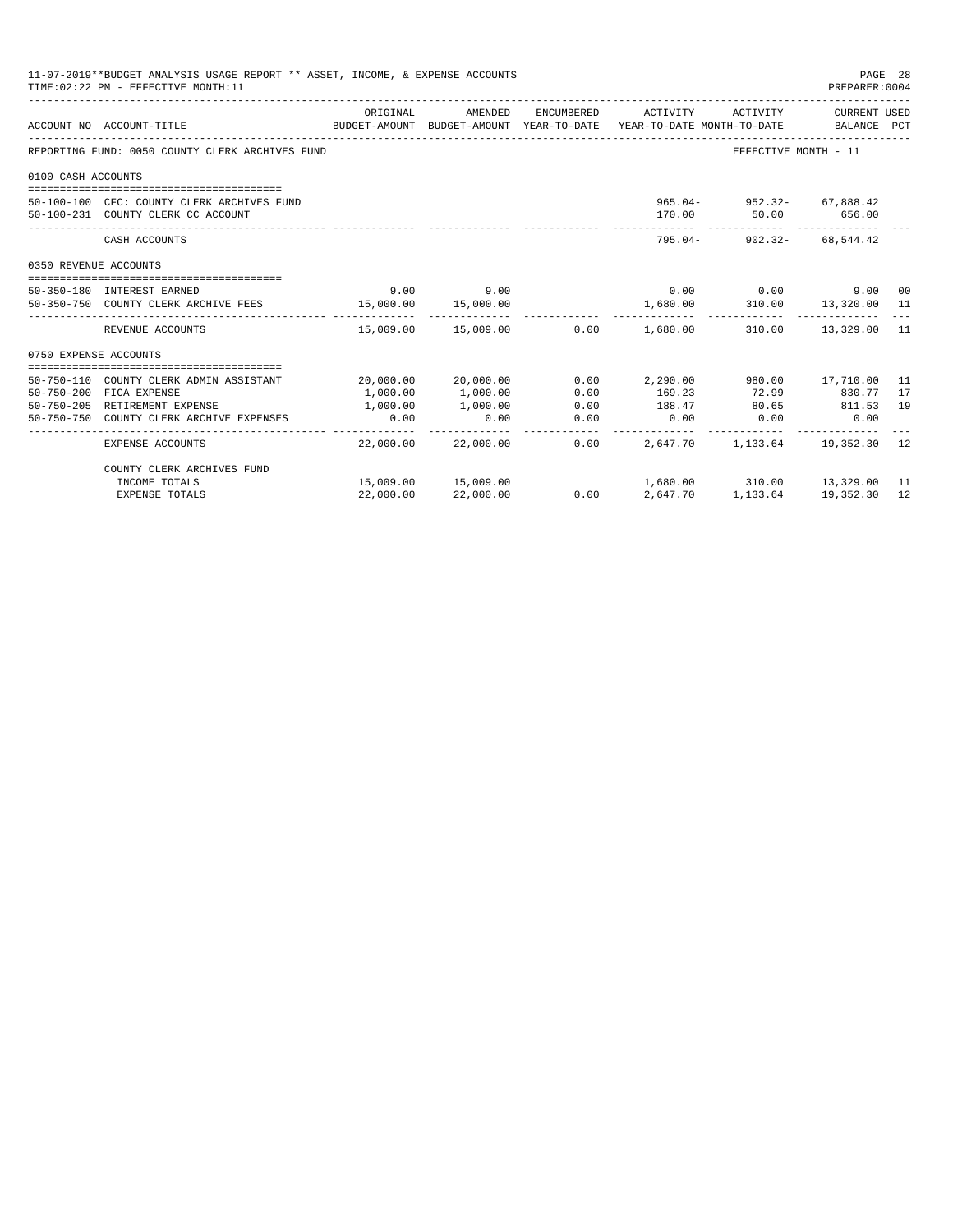|                       | 11-07-2019**BUDGET ANALYSIS USAGE REPORT ** ASSET, INCOME, & EXPENSE ACCOUNTS<br>TIME: 02:22 PM - EFFECTIVE MONTH: 11 |          |                    |               |                             |                        | PAGE 29<br>PREPARER: 0004 |                |
|-----------------------|-----------------------------------------------------------------------------------------------------------------------|----------|--------------------|---------------|-----------------------------|------------------------|---------------------------|----------------|
|                       | ACCOUNT NO ACCOUNT-TITLE CONTROL SUDGET-AMOUNT BUDGET-AMOUNT YEAR-TO-DATE YEAR-TO-DATE MONTH-TO-DATE BALANCE PCT      | ORIGINAL | AMENDED            |               | ENCUMBERED ACTIVITY         | ACTIVITY CURRENT USED  |                           |                |
|                       | REPORTING FUND: 0053 JUDICIAL TRAINING FUND                                                                           |          |                    |               |                             | EFFECTIVE MONTH - 11   |                           |                |
| 0100 CASH ACCOUNTS    |                                                                                                                       |          |                    |               |                             |                        |                           |                |
|                       | 53-100-100 JUDICIAL TRAINING FUND                                                                                     |          |                    |               |                             | $0.00$ $0.00$ $876.01$ |                           |                |
|                       | 53-100-231 COUNTY CLERK CC ACCOUNT                                                                                    |          |                    |               | 5.00                        |                        | $0.00$ 70.00              |                |
|                       | CASH ACCOUNTS                                                                                                         |          |                    |               | 5.00                        | 0.00                   | 946.01                    |                |
| 0353 REVENUE ACCOUNTS |                                                                                                                       |          |                    |               |                             |                        |                           |                |
|                       | 53-353-180 INTEREST EARNED                                                                                            | 0.00     | 0.00               |               |                             | $0.00$ $0.00$ $0.00$   |                           |                |
|                       | 53-353-753 JUDICIAL TRAINING FEES                                                                                     | 85.00    | 85.00              |               | 5.00                        | 0.00                   | 80.00 06                  |                |
|                       | REVENUE ACCOUNTS                                                                                                      | 85.00    | ________   _______ | 85.00         | 0.00<br>5.00                | 0.00                   | 80.00 06                  |                |
| 0753 EXPENSE ACCOUNTS |                                                                                                                       |          |                    |               |                             |                        |                           |                |
|                       | 53-753-753 JUDICIAL TRAINING EXPENSES                                                                                 | 85.00    | 85.00              |               | $0.00$ $0.00$ $0.00$ $0.00$ |                        | 85.00 00                  |                |
|                       |                                                                                                                       |          |                    |               |                             |                        |                           |                |
|                       | EXPENSE ACCOUNTS                                                                                                      | 85.00    |                    | 0.00<br>85.00 | $0.00 -$                    | 0.00                   | 85.00                     | 0 <sub>0</sub> |
|                       | JUDICIAL TRAINING FUND                                                                                                |          |                    |               |                             |                        |                           |                |
|                       | INCOME TOTALS                                                                                                         | 85.00    | 85.00              |               | 5.00                        | 0.00                   | 80.00                     | 06             |
|                       | <b>EXPENSE TOTALS</b>                                                                                                 | 85.00    | 85.00              | 0.00          | 0.00                        | 0.00                   | 85.00                     | 00             |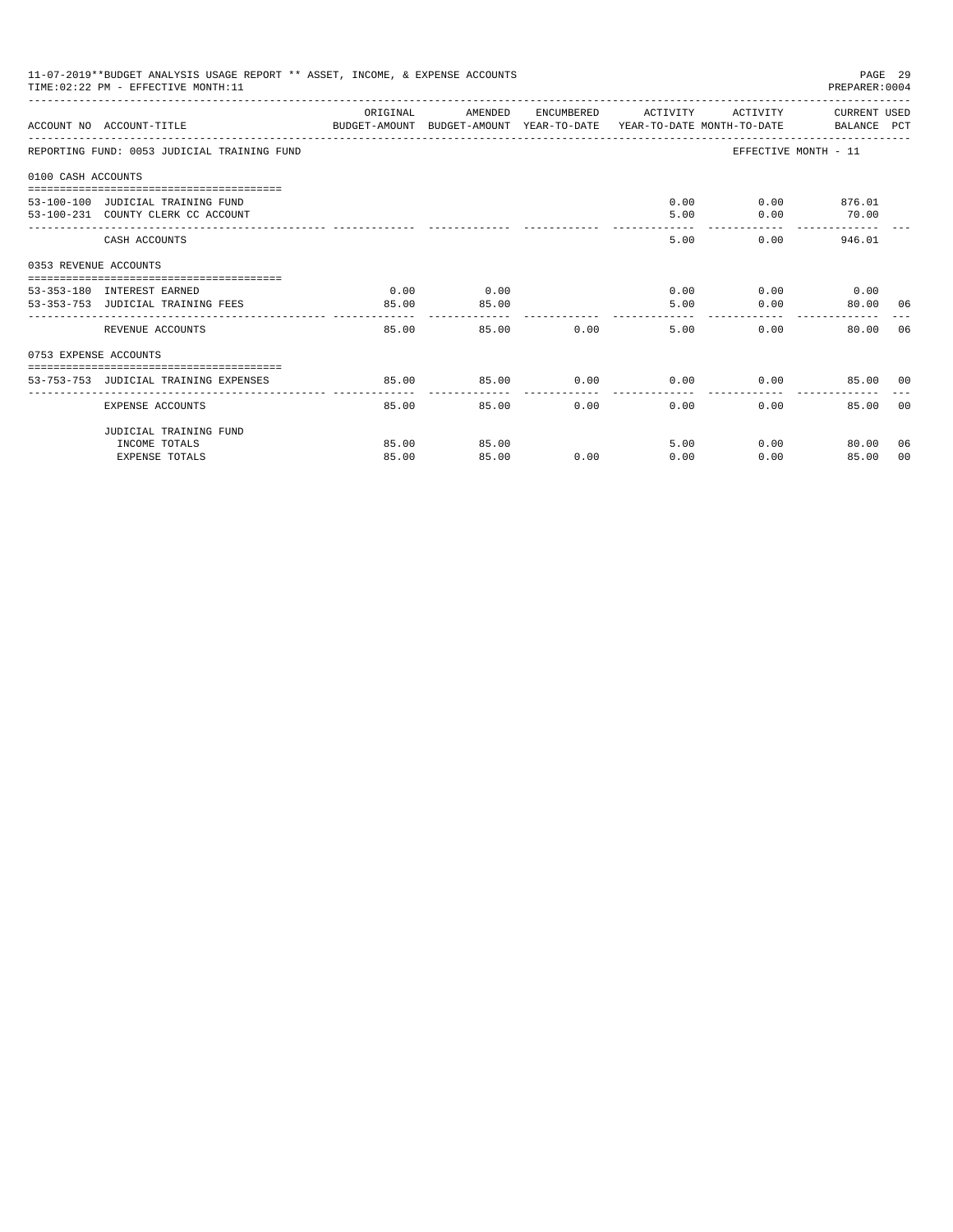|                       | 11-07-2019**BUDGET ANALYSIS USAGE REPORT ** ASSET, INCOME, & EXPENSE ACCOUNTS<br>PAGE 30<br>TIME: 02:22 PM - EFFECTIVE MONTH: 11<br>PREPARER: 0004 |             |                                                                                |            |                       |                                             |                             |                |  |
|-----------------------|----------------------------------------------------------------------------------------------------------------------------------------------------|-------------|--------------------------------------------------------------------------------|------------|-----------------------|---------------------------------------------|-----------------------------|----------------|--|
|                       | ACCOUNT NO ACCOUNT-TITLE                                                                                                                           | ORIGINAL    | AMENDED<br>BUDGET-AMOUNT BUDGET-AMOUNT YEAR-TO-DATE YEAR-TO-DATE MONTH-TO-DATE | ENCUMBERED | ACTIVITY              | ACTIVITY                                    | CURRENT USED<br>BALANCE PCT |                |  |
|                       | REPORTING FUND: 0056 COUNTY CLERK PRESERVATION FUND                                                                                                |             |                                                                                |            |                       |                                             | EFFECTIVE MONTH - 11        |                |  |
| 0100 CASH ACCOUNTS    |                                                                                                                                                    |             |                                                                                |            |                       |                                             |                             |                |  |
|                       |                                                                                                                                                    |             |                                                                                |            |                       |                                             |                             |                |  |
|                       | 56-100-100 CFC: COUNTY CLERK PRESERVATION                                                                                                          |             |                                                                                |            |                       | 1,535.59 263.00 11,082.48                   |                             |                |  |
|                       | 56-100-231 COUNTY CLERK CC ACCOUNT                                                                                                                 |             |                                                                                |            |                       | 166.00 56.00 556.00                         |                             |                |  |
|                       | CASH ACCOUNTS                                                                                                                                      |             |                                                                                |            |                       | -------------<br>1,701.59 319.00 11,638.48  |                             |                |  |
| 0356 REVENUE ACCOUNTS |                                                                                                                                                    |             |                                                                                |            |                       |                                             |                             |                |  |
|                       | 56-356-180 INTEREST EARNED                                                                                                                         |             | 50.00 50.00                                                                    |            |                       | $0.00$ 0.00                                 | 50.00 00                    |                |  |
|                       | 56-356-756 COUNTY CLERK PRESERVATION FEES 14,000.00 14,000.00                                                                                      |             |                                                                                |            |                       | $1,675.59$ $310.00$ $12,324.41$             |                             | 12             |  |
|                       | 56-356-757 PRESERVATION VS HB 1744                                                                                                                 | 200.00      | 200.00                                                                         |            |                       | 26.00 9.00                                  | 174.00 13                   |                |  |
|                       | REVENUE ACCOUNTS                                                                                                                                   | ----------- | 14,250.00  14,250.00                                                           |            |                       | $0.00$ $1.701.59$ $319.00$ $12.548.41$ $12$ |                             |                |  |
| 0756 EXPENSE ACCOUNTS |                                                                                                                                                    |             |                                                                                |            |                       |                                             |                             |                |  |
|                       |                                                                                                                                                    |             |                                                                                |            |                       |                                             |                             |                |  |
|                       | 56-756-110 COUNTY CLERK ADMIN ASSISTANT                                                                                                            | 7,000.00    | 7,000.00                                                                       | 0.00       | 0.00                  |                                             | $0.00$ 7,000.00             | 00             |  |
|                       | 56-756-200 FICA EXPENSE                                                                                                                            | 850.00      | 850.00                                                                         | 0.00       | 0.00                  | 0.00                                        | 850.00                      | 0 <sup>0</sup> |  |
|                       | 56-756-205 RETIREMENT EXPENSE                                                                                                                      | 800.00      | 800.00                                                                         | 0.00       | 0.00                  |                                             | $0.00$ 800.00               | 00             |  |
|                       | 56-756-756 COUNTY CLERK PRESERVATION EXPENSE 5,600.00                                                                                              |             | 5,600.00                                                                       | 0.00       | 0.00                  | 0.00                                        | 5,600.00                    | 0 <sup>0</sup> |  |
|                       | 56-756-757 PRESERVATION VS HB 1744                                                                                                                 | 0.00        | 0.00                                                                           | 0.00       | 0.00                  | 0.00                                        | 0.00                        |                |  |
|                       | EXPENSE ACCOUNTS                                                                                                                                   |             | 14.250.00  14.250.00  0.00                                                     | -------    | $- - - - - -$<br>0.00 |                                             | $0.00$ 14,250.00 00         |                |  |
|                       | COUNTY CLERK PRESERVATION FUND                                                                                                                     |             |                                                                                |            |                       |                                             |                             |                |  |
|                       | INCOME TOTALS                                                                                                                                      |             | 14,250.00 14,250.00                                                            |            |                       | 1,701.59 319.00 12,548.41                   |                             | 12             |  |
|                       | <b>EXPENSE TOTALS</b>                                                                                                                              | 14,250.00   | 14,250.00                                                                      | 0.00       | 0.00                  | 0.00                                        | 14,250.00                   | 00             |  |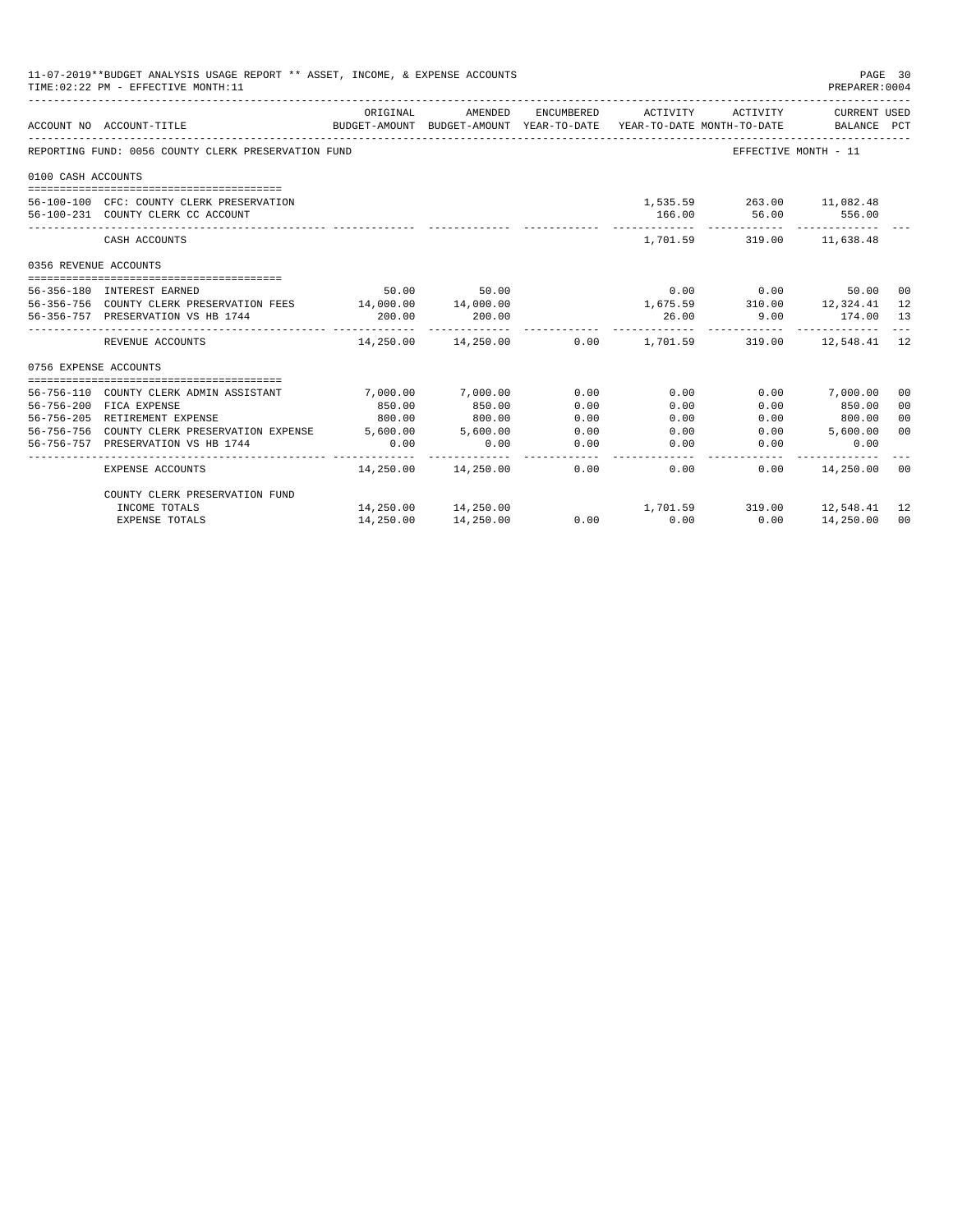|                       | 11-07-2019**BUDGET ANALYSIS USAGE REPORT ** ASSET, INCOME, & EXPENSE ACCOUNTS<br>TIME: 02:22 PM - EFFECTIVE MONTH: 11 |          |                            |            |                                      |                          | PAGE 31<br>PREPARER: 0004 |    |
|-----------------------|-----------------------------------------------------------------------------------------------------------------------|----------|----------------------------|------------|--------------------------------------|--------------------------|---------------------------|----|
|                       | ACCOUNT NO ACCOUNT-TITLE CONTROL PROGET-AMOUNT BUDGET-AMOUNT VEAR-TO-DATE YEAR-TO-DATE MONTH-TO-DATE BALANCE PCT      | ORIGINAL | AMENDED                    | ENCUMBERED | ACTIVITY                             |                          | ACTIVITY CURRENT USED     |    |
|                       | REPORTING FUND: 0060 LAW LIBRARY FUND                                                                                 |          |                            |            |                                      | EFFECTIVE MONTH - 11     |                           |    |
| 0100 CASH ACCOUNTS    |                                                                                                                       |          |                            |            |                                      |                          |                           |    |
|                       | 60-100-100 CFC: LAW LIBRARY                                                                                           |          |                            |            | 0.00                                 | $0.00$ 10,946.51         |                           |    |
|                       | 60-100-230 DISTRICT CLERK CC ACCOUNT                                                                                  |          |                            |            | 245.00                               | 70.00                    | 910.00                    |    |
|                       | 60-100-231 COUNTY CLERK CC ACCOUNT                                                                                    |          |                            |            | 35.00                                | $0.00$ 525.00            | -------------             |    |
|                       | CASH ACCOUNTS                                                                                                         |          |                            |            | 280.00                               |                          | 70.00 12,381.51           |    |
| 0360 REVENUE ACCOUNTS |                                                                                                                       |          |                            |            |                                      |                          |                           |    |
|                       | 60-360-180 INTEREST EARNED                                                                                            |          | $0.00$ 0.00                |            |                                      | $0.00$ $0.00$ $0.00$     |                           |    |
|                       | 60-360-760 LAW LIBRARY FEES                                                                                           | 2,200.00 | 2,200.00                   |            |                                      | 280.00 70.00 1,920.00 13 |                           |    |
|                       | REVENUE ACCOUNTS                                                                                                      |          | 2,200.00 2,200.00 0.00     |            | 280.00                               | 70.00                    | 1,920.00 13               |    |
| 0760 EXPENSE ACCOUNTS |                                                                                                                       |          |                            |            |                                      |                          |                           |    |
|                       |                                                                                                                       |          |                            |            |                                      |                          |                           |    |
|                       | 60-760-760 LAW LIBRARY EXPENSES                                                                                       | 1,250.00 | 1,250.00                   |            | $0.00$ $0.00$ $0.00$ $1,250.00$ $00$ |                          |                           |    |
|                       | EXPENSE ACCOUNTS                                                                                                      |          | $1.250.00$ $1.250.00$ 0.00 |            | 0.00                                 | 0.00                     | 1,250.00                  | 00 |
|                       | LAW LIBRARY FUND                                                                                                      |          |                            |            |                                      |                          |                           |    |
|                       | INCOME TOTALS                                                                                                         |          | 2,200.00 2,200.00          |            | 280.00                               |                          | 70.00 1,920.00            | 13 |
|                       | <b>EXPENSE TOTALS</b>                                                                                                 | 1,250.00 | 1,250.00                   | 0.00       | 0.00                                 | 0.00                     | 1,250.00                  | 00 |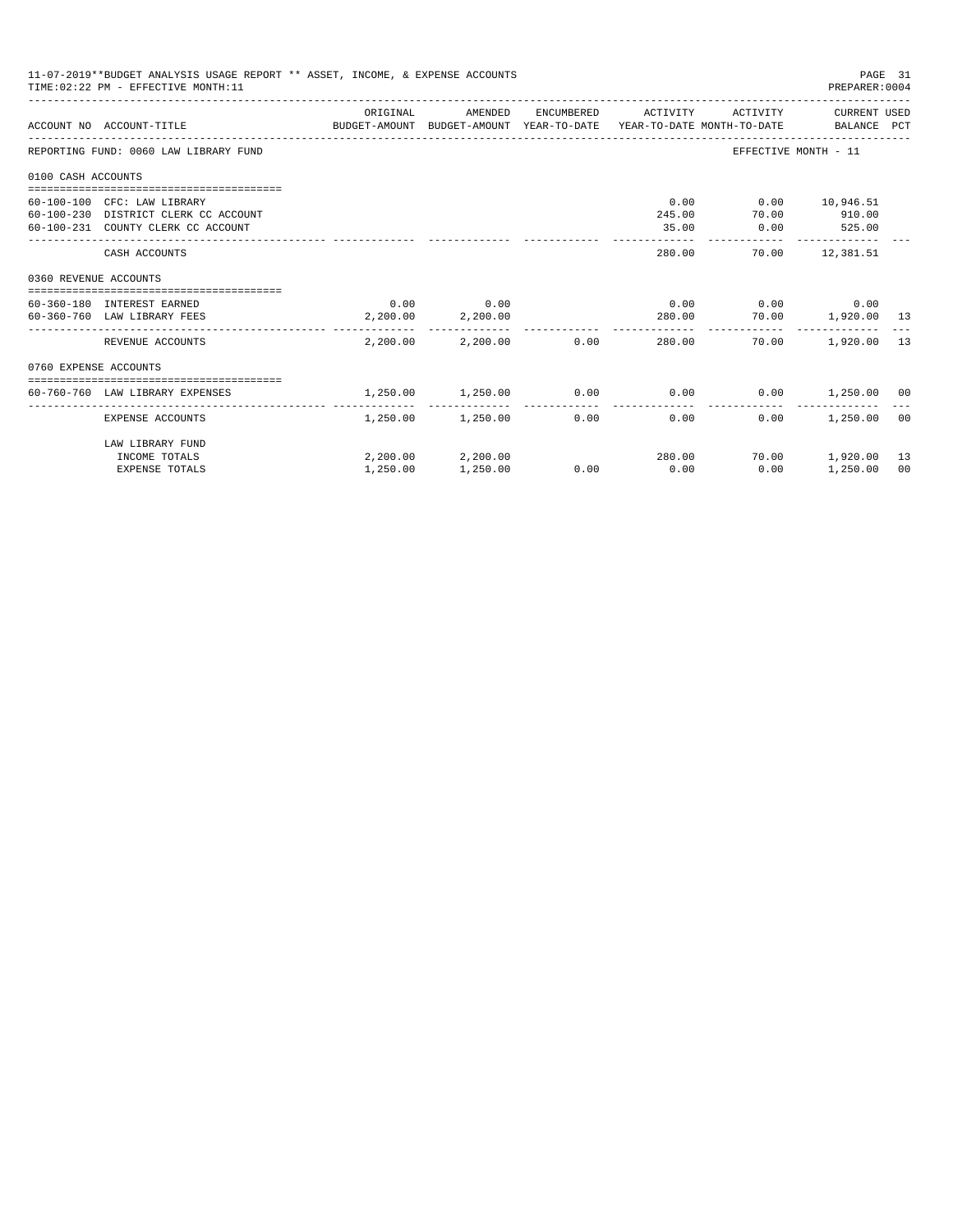|                       | 11-07-2019**BUDGET ANALYSIS USAGE REPORT ** ASSET, INCOME, & EXPENSE ACCOUNTS<br>TIME: 02:22 PM - EFFECTIVE MONTH: 11 |          |                                                                                |                |                       |                                   | PAGE 32<br>PREPARER: 0004       |    |
|-----------------------|-----------------------------------------------------------------------------------------------------------------------|----------|--------------------------------------------------------------------------------|----------------|-----------------------|-----------------------------------|---------------------------------|----|
|                       | ACCOUNT NO ACCOUNT-TITLE                                                                                              | ORIGINAL | AMENDED<br>BUDGET-AMOUNT BUDGET-AMOUNT YEAR-TO-DATE YEAR-TO-DATE MONTH-TO-DATE | ENCUMBERED     | ACTIVITY              | ACTIVITY                          | CURRENT USED<br>BALANCE PCT     |    |
|                       | REPORTING FUND: 0063 DISTRICT CLERK PRESERVATION FUND                                                                 |          |                                                                                |                |                       | EFFECTIVE MONTH - 11              |                                 |    |
| 0100 CASH ACCOUNTS    |                                                                                                                       |          |                                                                                |                |                       |                                   |                                 |    |
|                       | 63-100-100 CFC: DISTRICT CLERK PRESERVATION<br>63-100-230 DISTRICT CLERK CC ACCOUNT                                   |          |                                                                                |                | 40.00                 | $0.74$ $0.00$ $1,511.38$<br>10.00 | 150.00                          |    |
|                       | CASH ACCOUNTS                                                                                                         |          |                                                                                |                | 40.74                 |                                   | -------------<br>10.00 1,661.38 |    |
| 0363 REVENUE ACCOUNTS |                                                                                                                       |          |                                                                                |                |                       |                                   |                                 |    |
|                       |                                                                                                                       |          |                                                                                |                |                       |                                   |                                 |    |
|                       | 63-363-180 INTEREST EARNED                                                                                            | 10.00    | 10.00                                                                          |                | 0.00                  |                                   | $0.00$ 10.00                    | 00 |
|                       | 63-363-763 DIST CLERK PRESERVATION FEES                                                                               | 220.00   | 220.00                                                                         |                | 40.74                 | 10.00                             | 179.26                          | 19 |
|                       | 63-363-764 DIST CLERK CHILD SUPPORT                                                                                   | 0.00     | 0.00                                                                           |                | 0.00                  | 0.00                              | 0.00                            |    |
|                       | 63-363-765 UNALLOCATED COURT COSTS BEFORE 03                                                                          | 0.00     | 0.00<br>----------                                                             |                | 0.00<br>$- - - - - -$ | 0.00                              | 0.00                            |    |
|                       | REVENUE ACCOUNTS                                                                                                      | 230.00   | 230.00                                                                         | 0.00           | 40.74                 | 10.00                             | 189.26                          | 18 |
| 0763 EXPENSE ACCOUNTS |                                                                                                                       |          |                                                                                |                |                       |                                   |                                 |    |
|                       |                                                                                                                       |          |                                                                                |                |                       |                                   |                                 |    |
|                       | 63-763-763 DIST CLERK PRESERVATION EXPENSE                                                                            | 0.00     | 0.00                                                                           | 0.00           | 0.00                  | 0.00                              | 0.00                            |    |
|                       | 63-763-764 DIST CLERK CHILD SUPPORT                                                                                   | 0.00     | 0.00                                                                           | 0.00           | 0.00                  | 0.00                              | 0.00                            |    |
|                       | 63-763-765 UNALLOCATED COURT COSTS BEFORE 03                                                                          | 0.00     | 0.00                                                                           | 0.00<br>------ | 0.00<br>-------       | 0.00                              | 0.00                            |    |
|                       | EXPENSE ACCOUNTS                                                                                                      | 0.00     | 0.00                                                                           | 0.00           | 0.00                  | 0.00                              | 0.00                            |    |
|                       | DISTRICT CLERK PRESERVATION FUND                                                                                      |          |                                                                                |                |                       |                                   |                                 |    |
|                       | INCOME TOTALS                                                                                                         | 230.00   | 230.00                                                                         |                |                       | 40.74    10.00    189.26    18    |                                 |    |
|                       | <b>EXPENSE TOTALS</b>                                                                                                 | 0.00     | 0.00                                                                           | 0.00           | 0.00                  | 0.00                              | 0.00                            |    |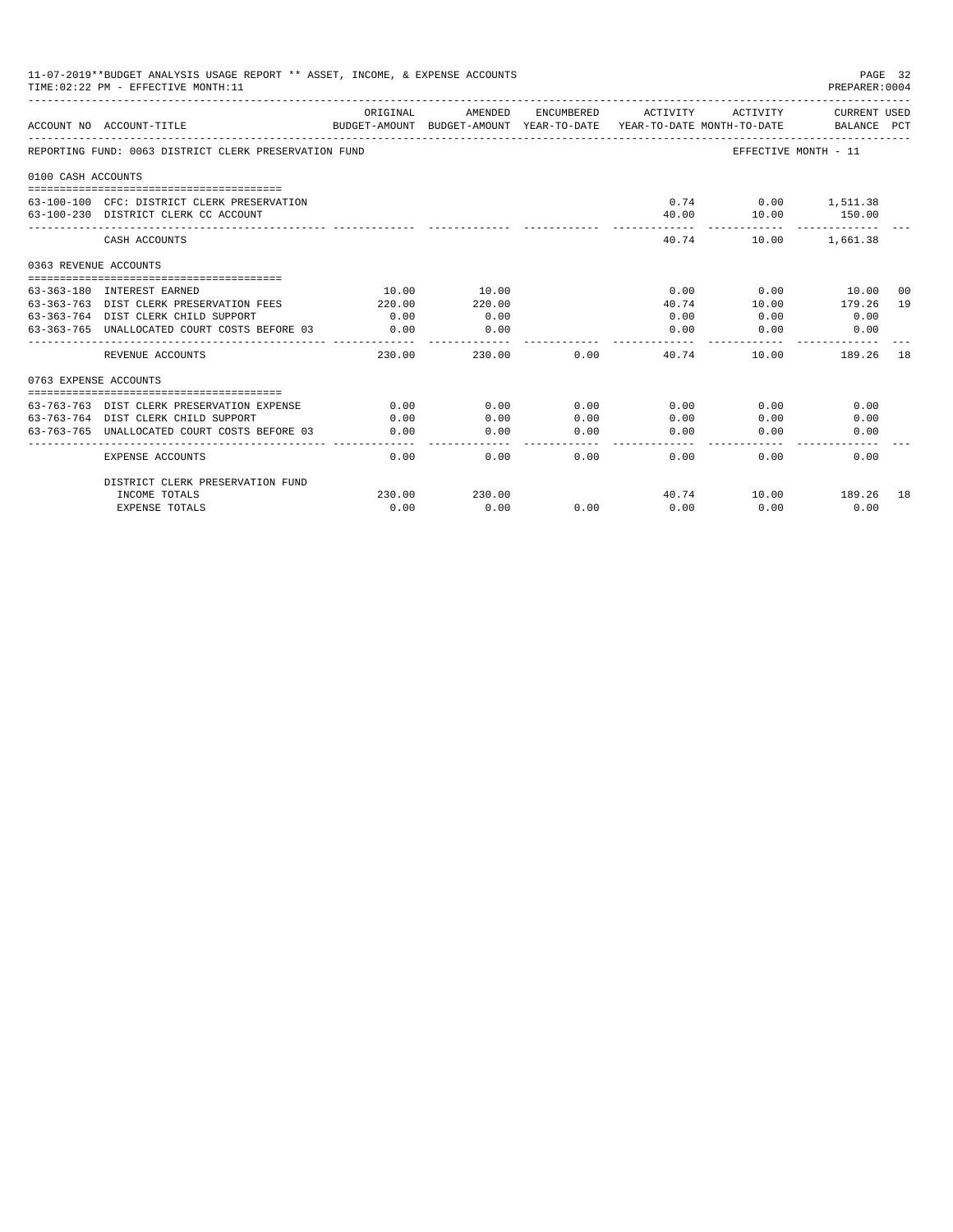|                       | 11-07-2019**BUDGET ANALYSIS USAGE REPORT ** ASSET, INCOME, & EXPENSE ACCOUNTS<br>TIME: 02:22 PM - EFFECTIVE MONTH: 11                      |                                            |                       |                        |                          |                                | PAGE 33<br>PREPARER: 0004                |       |
|-----------------------|--------------------------------------------------------------------------------------------------------------------------------------------|--------------------------------------------|-----------------------|------------------------|--------------------------|--------------------------------|------------------------------------------|-------|
|                       | BUDGET-AMOUNT BUDGET-AMOUNT YEAR-TO-DATE  YEAR-TO-DATE MONTH-TO-DATE     BALANCE PCT<br>ACCOUNT NO ACCOUNT-TITLE                           | ORIGINAL                                   | AMENDED               | ENCUMBERED             | ACTIVITY                 | ACTIVITY                       | CURRENT USED                             |       |
|                       | REPORTING FUND: 0066 COURTHOUSE SECURITY FUND                                                                                              |                                            |                       |                        |                          |                                | EFFECTIVE MONTH - 11                     |       |
| 0100 CASH ACCOUNTS    |                                                                                                                                            |                                            |                       |                        |                          |                                |                                          |       |
|                       | 66-100-100 CFC: COURTHOUSE SECURITY<br>66-100-230 DISTRICT CLERK CC ACCOUNT<br>66-100-231 COUNTY CLERK CC ACCOUNT<br>66-100-232 JP ACCOUNT |                                            |                       |                        | 222.71<br>35.00<br>21.00 | 10.00<br>131.43 12.00 1,026.23 | 30.00 25,812.55<br>125.00<br>5.00 126.80 |       |
|                       | CASH ACCOUNTS                                                                                                                              |                                            |                       |                        | 410.14                   | ------------<br>57.00          | 27,090.58                                |       |
| 0366 REVENUE ACCOUNTS |                                                                                                                                            |                                            |                       |                        |                          |                                |                                          |       |
|                       | 66-366-180 INTEREST EARNED                                                                                                                 | 0.00                                       | 0.00                  |                        |                          | $0.00$ 0.00 0.00               |                                          |       |
|                       | 66-366-766 COURTHOUSE SECURITY FEES 3,200.00 3,200.00                                                                                      |                                            |                       |                        | 410.14                   |                                | 57.00 2,789.86 13                        |       |
|                       | REVENUE ACCOUNTS                                                                                                                           | 3.200.00                                   |                       | $3.200.00$ 0.00 410.14 |                          | 57.00                          | 2,789.86                                 | 13    |
| 0766 EXPENSE ACCOUNTS |                                                                                                                                            |                                            |                       |                        |                          |                                |                                          |       |
|                       | 66-766-766 COURTHOUSE SECURITY EXPENSES                                                                                                    | $1,000.00$ $1,000.00$ $0.00$ $0.00$ $0.00$ |                       |                        |                          |                                | $0.00$ 1,000.00 00                       |       |
|                       | EXPENSE ACCOUNTS                                                                                                                           |                                            | $1,000.00$ $1,000.00$ | 0.00                   | -------------<br>0.00    | 0.00                           | 1.000.00                                 | . റ റ |
|                       | COURTHOUSE SECURITY FUND                                                                                                                   |                                            |                       |                        |                          |                                |                                          |       |
|                       | INCOME TOTALS                                                                                                                              |                                            | 3,200.00 3,200.00     |                        |                          | 410.14<br>57.00                | 2,789.86                                 | 13    |
|                       | <b>EXPENSE TOTALS</b>                                                                                                                      | 1,000.00                                   | 1,000.00              |                        | $0.00$ 0.00              | 0.00                           | 1,000.00                                 | 00    |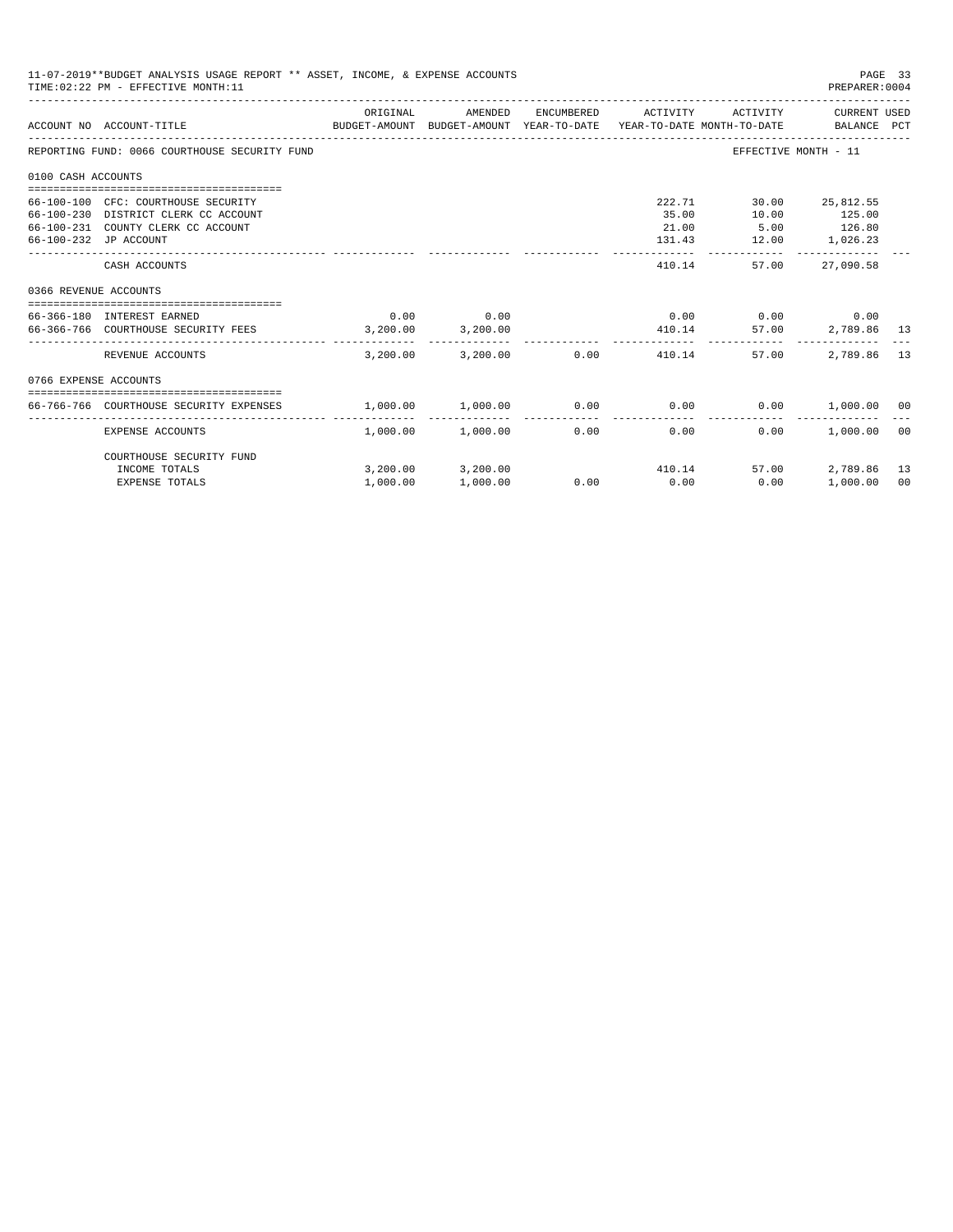| ORIGINAL<br>AMENDED<br>ENCUMBERED ACTIVITY<br>ACCOUNT NO ACCOUNT-TITLE<br>EFFECTIVE MONTH - 11<br>20.94 0.00 3,400.22<br>40.00   10.00   155.00<br>5.00<br>0.00<br>75.00<br>-------------<br>65.94<br>10.00 3,630.22<br>CASH ACCOUNTS<br>5.00<br>$0.00$ 0.00<br>5.00<br>5.00<br>65.94 10.00<br>650.00<br>650.00<br>--------------<br>655.00 0.00<br>65.94<br>REVENUE ACCOUNTS<br>655.00<br>10.00<br>589.06<br>0.00<br>$0.00$ 0.00<br>0.00<br>0.00<br>68-768-768 COUNTY PRESERVATION EXPENSES<br>0.00<br>0.00<br>0.00<br>0.00<br>0.00<br>0.00<br>0.00<br>EXPENSE ACCOUNTS<br>COUNTY PRESERVATION FUND<br>65.94 10.00 589.06<br>655.00<br>655.00<br>INCOME TOTALS | 11-07-2019**BUDGET ANALYSIS USAGE REPORT ** ASSET, INCOME, & EXPENSE ACCOUNTS<br>PAGE 34<br>TIME: 02:22 PM - EFFECTIVE MONTH: 11<br>PREPARER: 0004<br>ACTIVITY CURRENT USED<br>BUDGET-AMOUNT BUDGET-AMOUNT YEAR-TO-DATE  YEAR-TO-DATE MONTH-TO-DATE     BALANCE PCT<br>584.06 10 |  |  |      |  |  |      |  |      |
|-----------------------------------------------------------------------------------------------------------------------------------------------------------------------------------------------------------------------------------------------------------------------------------------------------------------------------------------------------------------------------------------------------------------------------------------------------------------------------------------------------------------------------------------------------------------------------------------------------------------------------------------------------------------|----------------------------------------------------------------------------------------------------------------------------------------------------------------------------------------------------------------------------------------------------------------------------------|--|--|------|--|--|------|--|------|
| REPORTING FUND: 0068 COUNTY PRESERVATION FUND<br>0100 CASH ACCOUNTS<br>68-100-100 CFC: COUNTY PRESERVATION<br>68-100-230 DISTRICT CLERK CC ACCOUNT<br>68-100-231 COUNTY CLERK CC ACCOUNT<br>0368 REVENUE ACCOUNTS<br>68-368-180 INTEREST EARNED<br>68-368-768 COUNTY PRESERVATION FEES<br>0768 EXPENSE ACCOUNTS                                                                                                                                                                                                                                                                                                                                                 |                                                                                                                                                                                                                                                                                  |  |  |      |  |  |      |  |      |
|                                                                                                                                                                                                                                                                                                                                                                                                                                                                                                                                                                                                                                                                 |                                                                                                                                                                                                                                                                                  |  |  |      |  |  |      |  |      |
|                                                                                                                                                                                                                                                                                                                                                                                                                                                                                                                                                                                                                                                                 |                                                                                                                                                                                                                                                                                  |  |  |      |  |  |      |  |      |
|                                                                                                                                                                                                                                                                                                                                                                                                                                                                                                                                                                                                                                                                 |                                                                                                                                                                                                                                                                                  |  |  |      |  |  |      |  |      |
|                                                                                                                                                                                                                                                                                                                                                                                                                                                                                                                                                                                                                                                                 |                                                                                                                                                                                                                                                                                  |  |  |      |  |  |      |  |      |
|                                                                                                                                                                                                                                                                                                                                                                                                                                                                                                                                                                                                                                                                 |                                                                                                                                                                                                                                                                                  |  |  |      |  |  |      |  |      |
|                                                                                                                                                                                                                                                                                                                                                                                                                                                                                                                                                                                                                                                                 |                                                                                                                                                                                                                                                                                  |  |  |      |  |  |      |  | 00   |
|                                                                                                                                                                                                                                                                                                                                                                                                                                                                                                                                                                                                                                                                 |                                                                                                                                                                                                                                                                                  |  |  |      |  |  |      |  | - 10 |
|                                                                                                                                                                                                                                                                                                                                                                                                                                                                                                                                                                                                                                                                 |                                                                                                                                                                                                                                                                                  |  |  |      |  |  |      |  |      |
|                                                                                                                                                                                                                                                                                                                                                                                                                                                                                                                                                                                                                                                                 |                                                                                                                                                                                                                                                                                  |  |  |      |  |  |      |  |      |
|                                                                                                                                                                                                                                                                                                                                                                                                                                                                                                                                                                                                                                                                 |                                                                                                                                                                                                                                                                                  |  |  |      |  |  |      |  |      |
|                                                                                                                                                                                                                                                                                                                                                                                                                                                                                                                                                                                                                                                                 |                                                                                                                                                                                                                                                                                  |  |  |      |  |  |      |  |      |
| 0.00<br>0.00<br>0.00<br>0.00<br><b>EXPENSE TOTALS</b>                                                                                                                                                                                                                                                                                                                                                                                                                                                                                                                                                                                                           |                                                                                                                                                                                                                                                                                  |  |  | 0.00 |  |  | 0.00 |  | 10   |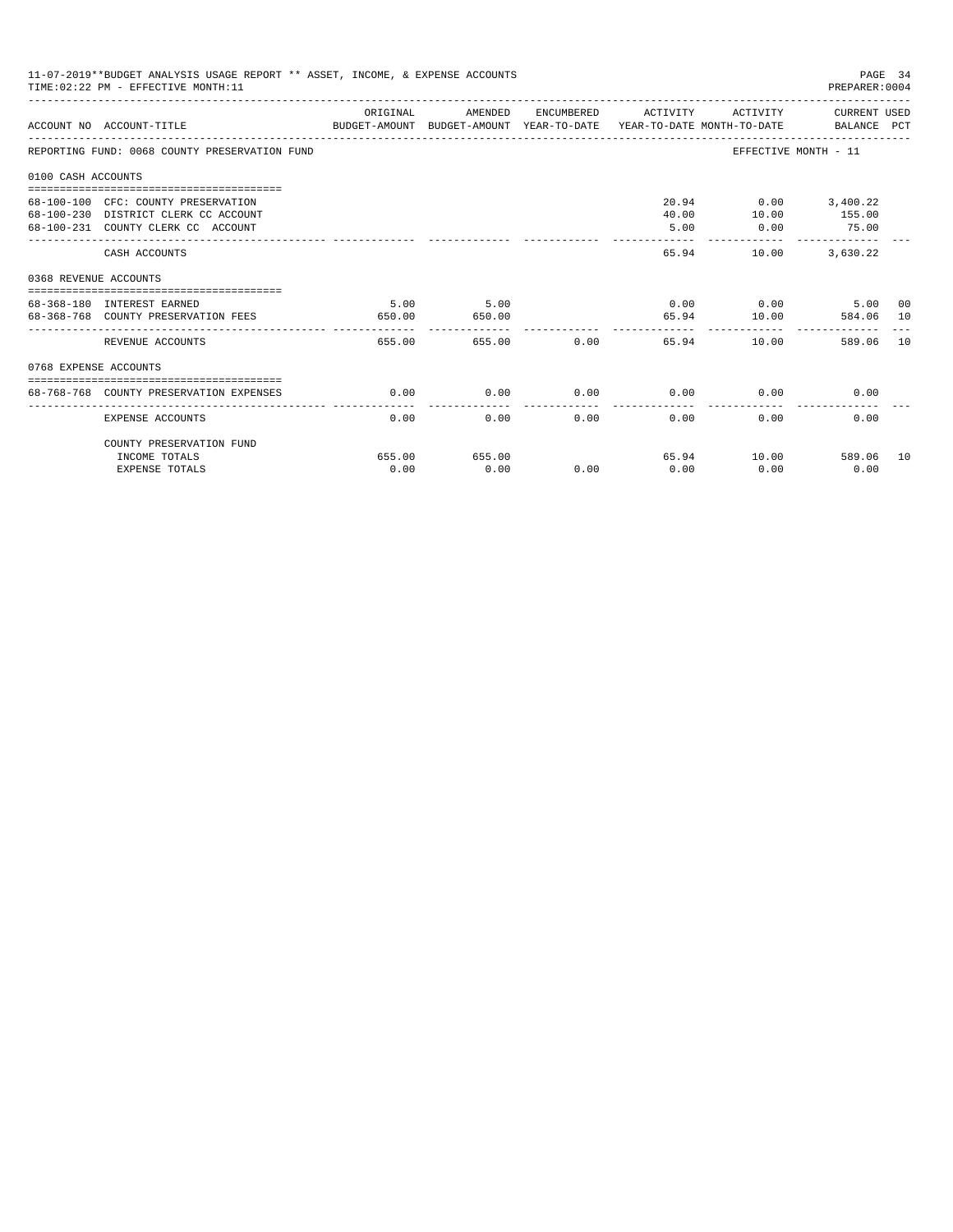|                       | 11-07-2019**BUDGET ANALYSIS USAGE REPORT ** ASSET, INCOME, & EXPENSE ACCOUNTS<br>TIME: 02:22 PM - EFFECTIVE MONTH: 11 |          |                                                         |      |                     |                                                  | PAGE 35<br>PREPARER: 0004 |       |
|-----------------------|-----------------------------------------------------------------------------------------------------------------------|----------|---------------------------------------------------------|------|---------------------|--------------------------------------------------|---------------------------|-------|
|                       | BUDGET-AMOUNT BUDGET-AMOUNT YEAR-TO-DATE YEAR-TO-DATE MONTH-TO-DATE BALANCE PCT<br>ACCOUNT NO ACCOUNT-TITLE           | ORIGINAL | AMENDED                                                 |      | ENCUMBERED ACTIVITY |                                                  | ACTIVITY CURRENT USED     |       |
|                       | REPORTING FUND: 0070 INMATE PHONE FUND PROFIT ACCOUNT                                                                 |          |                                                         |      |                     |                                                  | EFFECTIVE MONTH - 11      |       |
| 0100 CASH ACCOUNTS    |                                                                                                                       |          |                                                         |      |                     |                                                  |                           |       |
|                       | 70-100-100 CFC: INMATE PHONE FUND<br>70-100-110 INMATE PHONE CHECKING                                                 |          |                                                         |      |                     | 328.03 189.28 2,451.19<br>$0.00$ $0.00$ $895.06$ |                           |       |
|                       | CASH ACCOUNTS                                                                                                         |          |                                                         |      |                     | 328.03 189.28 3,346.25                           |                           |       |
| 0370 REVENUE ACCOUNTS |                                                                                                                       |          |                                                         |      |                     |                                                  |                           |       |
|                       | 70-370-180 INTEREST EARNED<br>70-370-770 INMATE PHONE REVENUES                                                        |          | $0.00$ 0.00<br>1,000.00 1,000.00                        |      |                     | $0.00$ 0.00 0.00 0.00                            | 328.03 189.28 671.97 33   |       |
|                       | REVENUE ACCOUNTS                                                                                                      |          | ---------- --------------<br>$1,000.00$ $1,000.00$ 0.00 |      | ------------        | 328.03 189.28                                    | 671.97                    | -33   |
| 0770 EXPENSE ACCOUNTS |                                                                                                                       |          |                                                         |      |                     |                                                  |                           |       |
|                       | 70-770-770 INMATE PHONE EXPENSES                                                                                      | 300.00   | 300.00                                                  |      |                     | $0.00$ $0.00$ $0.00$ $0.00$                      | 300.00 00                 |       |
|                       | EXPENSE ACCOUNTS                                                                                                      | 300.00   | 300.00                                                  | 0.00 | 0.00                |                                                  | 0.00<br>300.00            | - 0.0 |
|                       | INMATE PHONE FUND PROFIT ACCOUNT                                                                                      |          |                                                         |      |                     |                                                  |                           |       |
|                       | INCOME TOTALS                                                                                                         |          | $1,000.00$ $1,000.00$                                   |      |                     |                                                  | 328.03 189.28 671.97      | 33    |
|                       | <b>EXPENSE TOTALS</b>                                                                                                 | 300.00   | 300.00                                                  | 0.00 | 0.00                | 0.00                                             | 300.00                    | 00    |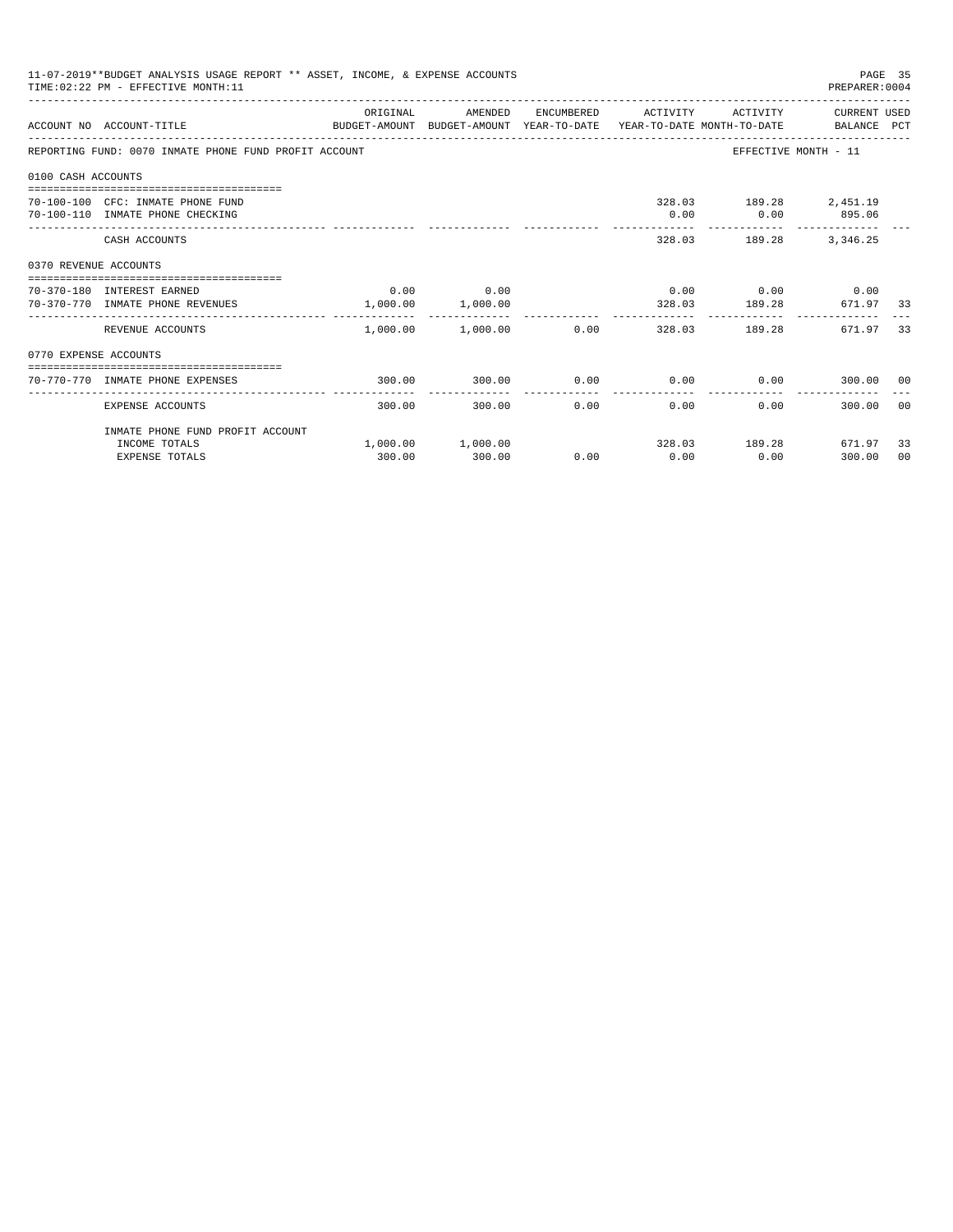| 11-07-2019**BUDGET ANALYSIS USAGE REPORT ** ASSET, INCOME, & EXPENSE ACCOUNTS<br>PAGE 36<br>TIME: 02:22 PM - EFFECTIVE MONTH: 11<br>PREPARER: 0004<br>ORIGINAL<br>AMENDED<br>ENCUMBERED<br>ACTIVITY<br>ACTIVITY<br>CURRENT USED<br>BUDGET-AMOUNT BUDGET-AMOUNT YEAR-TO-DATE YEAR-TO-DATE MONTH-TO-DATE BALANCE PCT<br>ACCOUNT NO ACCOUNT-TITLE<br>REPORTING FUND: 0072 HOT CHECK FUND<br>EFFECTIVE MONTH - 11<br>0100 CASH ACCOUNTS<br>0.00<br>$0.00$ 2,691.07<br>72-100-100 CFC: HOT CHECK FUND<br>2,691.07<br>0.00<br>0.00<br>CASH ACCOUNTS<br>0372 REVENUE ACCOUNTS<br>0.00<br>0.00<br>0.00<br>$0.00$ 0.00<br>72-372-180 INTEREST EARNED<br>72-372-772 HOT CHECK REVENUES<br>580.00<br>0.00<br>0.00<br>580.00<br>580.00<br>00<br>----------------<br>_________________________________<br>-------------<br>0.00<br>$0.00 -$<br>580.00<br>580.00<br>0.00<br>580.00<br>REVENUE ACCOUNTS<br>00<br>0772 EXPENSE ACCOUNTS<br>-------------------------------------<br>0.00<br>0.00<br>$0.00$ 540.00 00<br>72-772-772 HOT CHECK EXPENSES<br>540.00<br>540.00 |        |        |      |      |      |                |    |
|-----------------------------------------------------------------------------------------------------------------------------------------------------------------------------------------------------------------------------------------------------------------------------------------------------------------------------------------------------------------------------------------------------------------------------------------------------------------------------------------------------------------------------------------------------------------------------------------------------------------------------------------------------------------------------------------------------------------------------------------------------------------------------------------------------------------------------------------------------------------------------------------------------------------------------------------------------------------------------------------------------------------------------------------------------------|--------|--------|------|------|------|----------------|----|
|                                                                                                                                                                                                                                                                                                                                                                                                                                                                                                                                                                                                                                                                                                                                                                                                                                                                                                                                                                                                                                                           |        |        |      |      |      |                |    |
|                                                                                                                                                                                                                                                                                                                                                                                                                                                                                                                                                                                                                                                                                                                                                                                                                                                                                                                                                                                                                                                           |        |        |      |      |      |                |    |
|                                                                                                                                                                                                                                                                                                                                                                                                                                                                                                                                                                                                                                                                                                                                                                                                                                                                                                                                                                                                                                                           |        |        |      |      |      |                |    |
|                                                                                                                                                                                                                                                                                                                                                                                                                                                                                                                                                                                                                                                                                                                                                                                                                                                                                                                                                                                                                                                           |        |        |      |      |      |                |    |
|                                                                                                                                                                                                                                                                                                                                                                                                                                                                                                                                                                                                                                                                                                                                                                                                                                                                                                                                                                                                                                                           |        |        |      |      |      |                |    |
|                                                                                                                                                                                                                                                                                                                                                                                                                                                                                                                                                                                                                                                                                                                                                                                                                                                                                                                                                                                                                                                           |        |        |      |      |      |                |    |
|                                                                                                                                                                                                                                                                                                                                                                                                                                                                                                                                                                                                                                                                                                                                                                                                                                                                                                                                                                                                                                                           |        |        |      |      |      |                |    |
|                                                                                                                                                                                                                                                                                                                                                                                                                                                                                                                                                                                                                                                                                                                                                                                                                                                                                                                                                                                                                                                           |        |        |      |      |      |                |    |
|                                                                                                                                                                                                                                                                                                                                                                                                                                                                                                                                                                                                                                                                                                                                                                                                                                                                                                                                                                                                                                                           |        |        |      |      |      |                |    |
|                                                                                                                                                                                                                                                                                                                                                                                                                                                                                                                                                                                                                                                                                                                                                                                                                                                                                                                                                                                                                                                           |        |        |      |      |      |                |    |
|                                                                                                                                                                                                                                                                                                                                                                                                                                                                                                                                                                                                                                                                                                                                                                                                                                                                                                                                                                                                                                                           |        |        |      |      |      |                |    |
| EXPENSE ACCOUNTS                                                                                                                                                                                                                                                                                                                                                                                                                                                                                                                                                                                                                                                                                                                                                                                                                                                                                                                                                                                                                                          | 540.00 | 540.00 | 0.00 | 0.00 | 0.00 | 540.00 00      |    |
| HOT CHECK FUND                                                                                                                                                                                                                                                                                                                                                                                                                                                                                                                                                                                                                                                                                                                                                                                                                                                                                                                                                                                                                                            |        |        |      |      |      |                |    |
| INCOME TOTALS                                                                                                                                                                                                                                                                                                                                                                                                                                                                                                                                                                                                                                                                                                                                                                                                                                                                                                                                                                                                                                             | 580.00 | 580.00 |      | 0.00 |      | 0.00<br>580.00 | 00 |
| <b>EXPENSE TOTALS</b>                                                                                                                                                                                                                                                                                                                                                                                                                                                                                                                                                                                                                                                                                                                                                                                                                                                                                                                                                                                                                                     | 540.00 | 540.00 | 0.00 | 0.00 | 0.00 | 540.00         | 00 |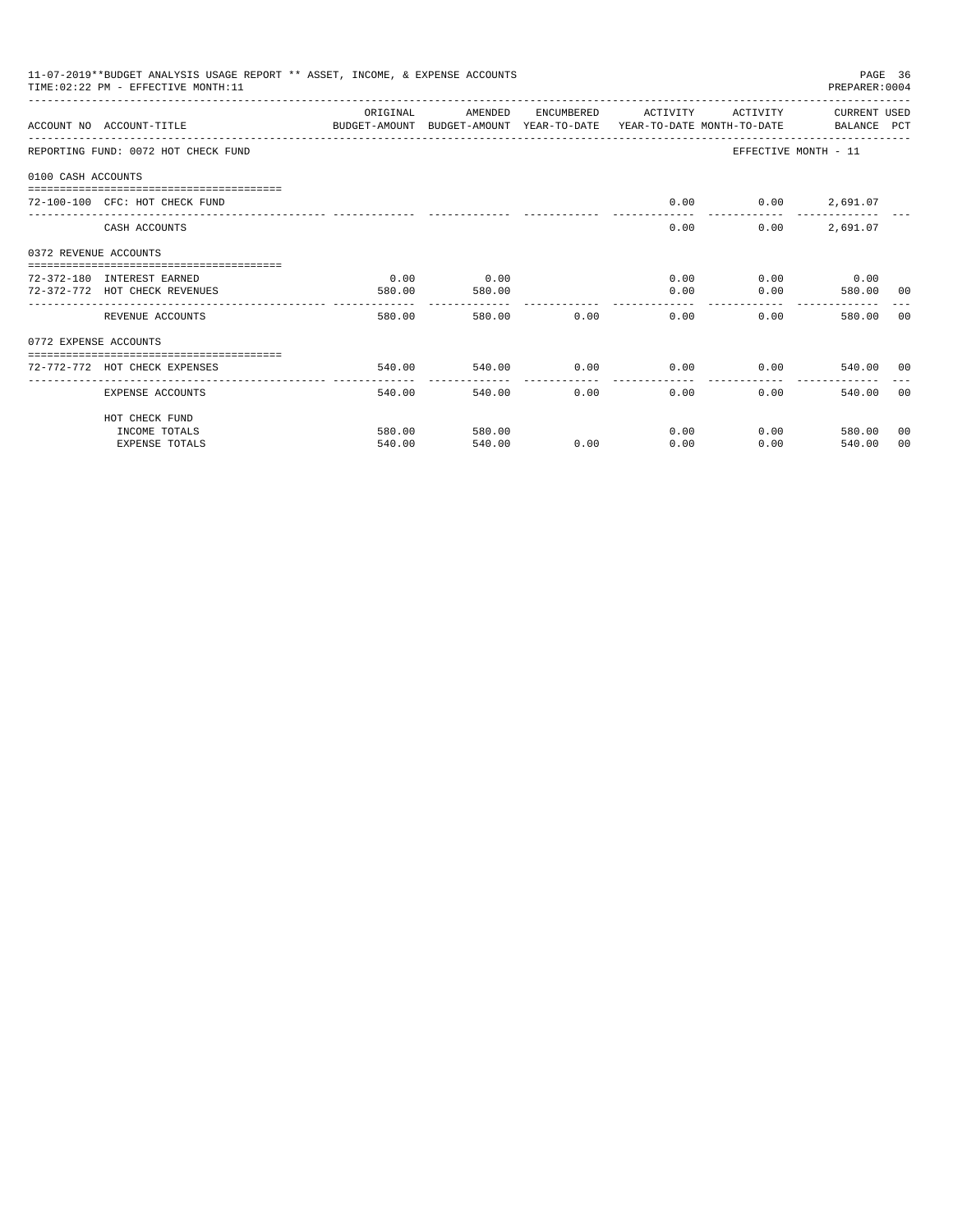| 11-07-2019**BUDGET ANALYSIS USAGE REPORT ** ASSET, INCOME, & EXPENSE ACCOUNTS<br>PAGE 37<br>PREPARER: 0004<br>TIME: 02:22 PM - EFFECTIVE MONTH: 11<br>ORIGINAL<br>AMENDED<br>ENCUMBERED<br>ACTIVITY<br>ACTIVITY<br>CURRENT USED<br>BUDGET-AMOUNT BUDGET-AMOUNT YEAR-TO-DATE YEAR-TO-DATE MONTH-TO-DATE<br>ACCOUNT NO ACCOUNT-TITLE<br>BALANCE PCT<br>REPORTING FUND: 0074 BAIL BOND FUND<br>EFFECTIVE MONTH - 11<br>0100 CASH ACCOUNTS<br>$370.00 - 15.00 - 36.873.88$<br>74-100-100 CFC: BAIL BOND FUND<br>625.00  405.00  1,610.00<br>74-100-232 JP CREDIT CARD ACCOUNT<br>-------------<br>255.00<br>390.00 38,483.88<br>CASH ACCOUNTS<br>0374 REVENUE ACCOUNTS<br>0.00<br>0.00<br>0.00<br>$0.00$ 0.00<br>74-374-180 INTEREST EARNED<br>360.00<br>360.00<br>360.00<br>74-374-774 BAIL BOND FEES<br>0.00<br>0.00<br>$0.00$ 0.00<br>74-374-775 SALE OF ESTRAY<br>0.00<br>0.00<br>0.00<br>670.00 405.00<br>74-374-776 CASH BAIL BOND'S<br>4,500.00<br>4,500.00<br>3,830.00 15<br>--------------<br>------------<br>4,860.00 4,860.00 0.00<br>670.00<br>405.00<br>4,190.00<br>REVENUE ACCOUNTS<br>0774 EXPENSE ACCOUNTS<br>$600.00$ 0.00<br>15.00 15.00<br>74-774-774 BAIL BOND EXPENSES<br>600.00<br>585.00 03<br>0.00<br>0.00<br>0.00<br>0.00<br>0.00<br>74-774-775 SALE OF ESTRAY<br>0.00<br>74-774-776 CASH BOND EXPENSES<br>600.00<br>600.00<br>0.00<br>400.00<br>0.00<br>200.00<br>. _ _ _ _ _ _ _ _ _ _ _<br>. <u>.</u> .<br>------------<br>-------------<br>$1,200.00$ $1,200.00$<br>0.00<br>415.00<br>EXPENSE ACCOUNTS<br>15.00 |                       |          |                   |                              |              |        |    |
|------------------------------------------------------------------------------------------------------------------------------------------------------------------------------------------------------------------------------------------------------------------------------------------------------------------------------------------------------------------------------------------------------------------------------------------------------------------------------------------------------------------------------------------------------------------------------------------------------------------------------------------------------------------------------------------------------------------------------------------------------------------------------------------------------------------------------------------------------------------------------------------------------------------------------------------------------------------------------------------------------------------------------------------------------------------------------------------------------------------------------------------------------------------------------------------------------------------------------------------------------------------------------------------------------------------------------------------------------------------------------------------------------------------------------------------------------------------------------------------------------------------------------------------|-----------------------|----------|-------------------|------------------------------|--------------|--------|----|
|                                                                                                                                                                                                                                                                                                                                                                                                                                                                                                                                                                                                                                                                                                                                                                                                                                                                                                                                                                                                                                                                                                                                                                                                                                                                                                                                                                                                                                                                                                                                          |                       |          |                   |                              |              |        |    |
|                                                                                                                                                                                                                                                                                                                                                                                                                                                                                                                                                                                                                                                                                                                                                                                                                                                                                                                                                                                                                                                                                                                                                                                                                                                                                                                                                                                                                                                                                                                                          |                       |          |                   |                              |              |        |    |
|                                                                                                                                                                                                                                                                                                                                                                                                                                                                                                                                                                                                                                                                                                                                                                                                                                                                                                                                                                                                                                                                                                                                                                                                                                                                                                                                                                                                                                                                                                                                          |                       |          |                   |                              |              |        |    |
|                                                                                                                                                                                                                                                                                                                                                                                                                                                                                                                                                                                                                                                                                                                                                                                                                                                                                                                                                                                                                                                                                                                                                                                                                                                                                                                                                                                                                                                                                                                                          |                       |          |                   |                              |              |        |    |
|                                                                                                                                                                                                                                                                                                                                                                                                                                                                                                                                                                                                                                                                                                                                                                                                                                                                                                                                                                                                                                                                                                                                                                                                                                                                                                                                                                                                                                                                                                                                          |                       |          |                   |                              |              |        |    |
|                                                                                                                                                                                                                                                                                                                                                                                                                                                                                                                                                                                                                                                                                                                                                                                                                                                                                                                                                                                                                                                                                                                                                                                                                                                                                                                                                                                                                                                                                                                                          |                       |          |                   |                              |              |        |    |
|                                                                                                                                                                                                                                                                                                                                                                                                                                                                                                                                                                                                                                                                                                                                                                                                                                                                                                                                                                                                                                                                                                                                                                                                                                                                                                                                                                                                                                                                                                                                          |                       |          |                   |                              |              |        |    |
|                                                                                                                                                                                                                                                                                                                                                                                                                                                                                                                                                                                                                                                                                                                                                                                                                                                                                                                                                                                                                                                                                                                                                                                                                                                                                                                                                                                                                                                                                                                                          |                       |          |                   |                              |              |        |    |
|                                                                                                                                                                                                                                                                                                                                                                                                                                                                                                                                                                                                                                                                                                                                                                                                                                                                                                                                                                                                                                                                                                                                                                                                                                                                                                                                                                                                                                                                                                                                          |                       |          |                   |                              |              |        |    |
|                                                                                                                                                                                                                                                                                                                                                                                                                                                                                                                                                                                                                                                                                                                                                                                                                                                                                                                                                                                                                                                                                                                                                                                                                                                                                                                                                                                                                                                                                                                                          |                       |          |                   |                              |              |        |    |
|                                                                                                                                                                                                                                                                                                                                                                                                                                                                                                                                                                                                                                                                                                                                                                                                                                                                                                                                                                                                                                                                                                                                                                                                                                                                                                                                                                                                                                                                                                                                          |                       |          |                   |                              |              |        | 00 |
|                                                                                                                                                                                                                                                                                                                                                                                                                                                                                                                                                                                                                                                                                                                                                                                                                                                                                                                                                                                                                                                                                                                                                                                                                                                                                                                                                                                                                                                                                                                                          |                       |          |                   |                              |              |        |    |
|                                                                                                                                                                                                                                                                                                                                                                                                                                                                                                                                                                                                                                                                                                                                                                                                                                                                                                                                                                                                                                                                                                                                                                                                                                                                                                                                                                                                                                                                                                                                          |                       |          |                   |                              |              |        |    |
|                                                                                                                                                                                                                                                                                                                                                                                                                                                                                                                                                                                                                                                                                                                                                                                                                                                                                                                                                                                                                                                                                                                                                                                                                                                                                                                                                                                                                                                                                                                                          |                       |          |                   |                              |              |        | 14 |
|                                                                                                                                                                                                                                                                                                                                                                                                                                                                                                                                                                                                                                                                                                                                                                                                                                                                                                                                                                                                                                                                                                                                                                                                                                                                                                                                                                                                                                                                                                                                          |                       |          |                   |                              |              |        |    |
|                                                                                                                                                                                                                                                                                                                                                                                                                                                                                                                                                                                                                                                                                                                                                                                                                                                                                                                                                                                                                                                                                                                                                                                                                                                                                                                                                                                                                                                                                                                                          |                       |          |                   |                              |              |        |    |
|                                                                                                                                                                                                                                                                                                                                                                                                                                                                                                                                                                                                                                                                                                                                                                                                                                                                                                                                                                                                                                                                                                                                                                                                                                                                                                                                                                                                                                                                                                                                          |                       |          |                   |                              |              |        |    |
|                                                                                                                                                                                                                                                                                                                                                                                                                                                                                                                                                                                                                                                                                                                                                                                                                                                                                                                                                                                                                                                                                                                                                                                                                                                                                                                                                                                                                                                                                                                                          |                       |          |                   |                              |              |        |    |
|                                                                                                                                                                                                                                                                                                                                                                                                                                                                                                                                                                                                                                                                                                                                                                                                                                                                                                                                                                                                                                                                                                                                                                                                                                                                                                                                                                                                                                                                                                                                          |                       |          |                   |                              |              |        | 67 |
|                                                                                                                                                                                                                                                                                                                                                                                                                                                                                                                                                                                                                                                                                                                                                                                                                                                                                                                                                                                                                                                                                                                                                                                                                                                                                                                                                                                                                                                                                                                                          |                       |          |                   |                              |              | 785.00 | 35 |
|                                                                                                                                                                                                                                                                                                                                                                                                                                                                                                                                                                                                                                                                                                                                                                                                                                                                                                                                                                                                                                                                                                                                                                                                                                                                                                                                                                                                                                                                                                                                          | BAIL BOND FUND        |          |                   |                              |              |        |    |
|                                                                                                                                                                                                                                                                                                                                                                                                                                                                                                                                                                                                                                                                                                                                                                                                                                                                                                                                                                                                                                                                                                                                                                                                                                                                                                                                                                                                                                                                                                                                          | INCOME TOTALS         |          | 4,860.00 4,860.00 | $670.00$ $405.00$ $4,190.00$ |              |        | 14 |
|                                                                                                                                                                                                                                                                                                                                                                                                                                                                                                                                                                                                                                                                                                                                                                                                                                                                                                                                                                                                                                                                                                                                                                                                                                                                                                                                                                                                                                                                                                                                          | <b>EXPENSE TOTALS</b> | 1,200.00 | 1,200.00          | $0.00$ $415.00$              | 15.00 785.00 |        | 35 |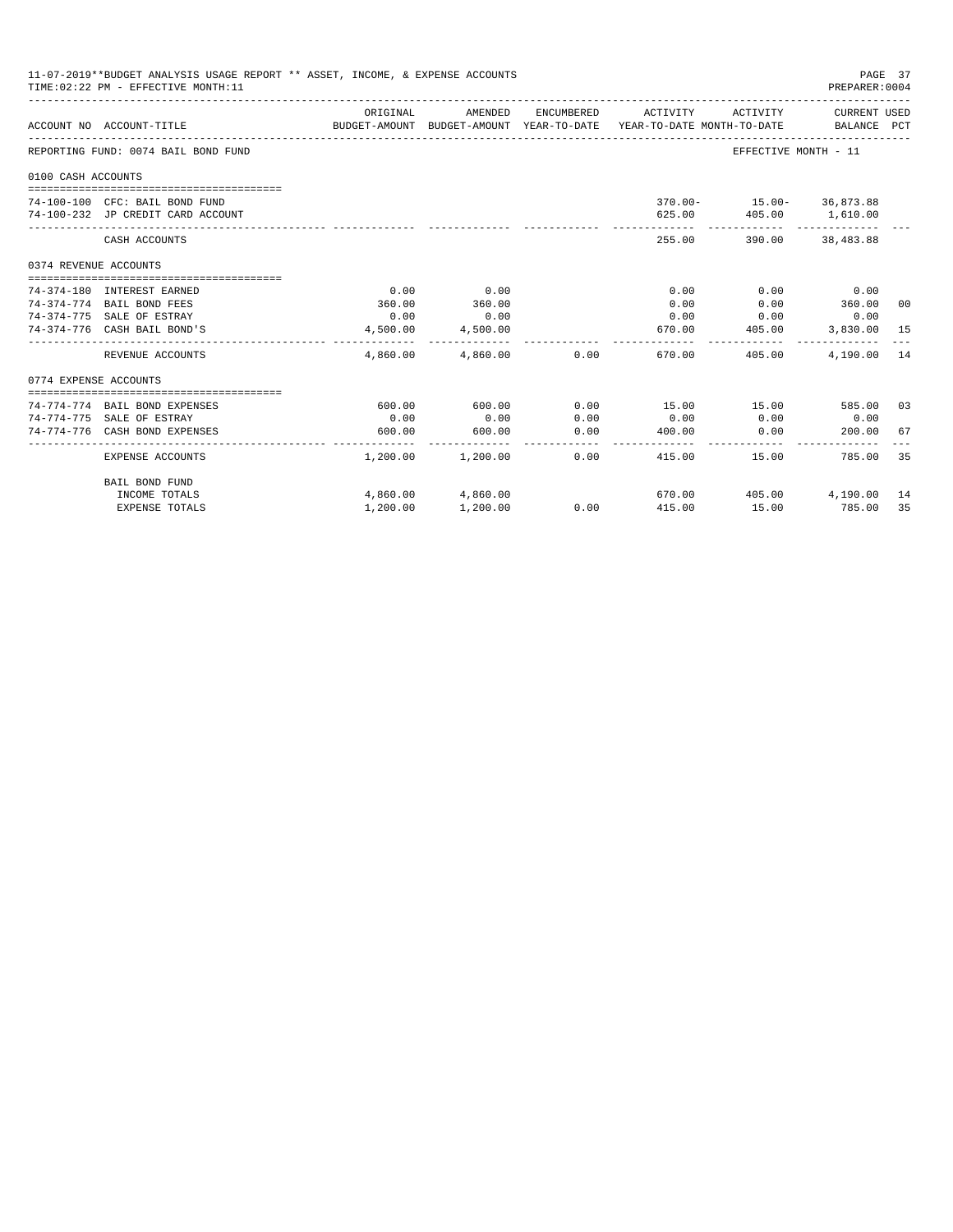| 11-07-2019**BUDGET ANALYSIS USAGE REPORT ** ASSET, INCOME, & EXPENSE ACCOUNTS<br>PAGE 38<br>TIME: 02:22 PM - EFFECTIVE MONTH: 11<br>PREPARER: 0004<br>ORIGINAL<br>AMENDED<br>ENCUMBERED<br>CURRENT USED<br>ACTIVITY<br>ACTIVITY<br>BUDGET-AMOUNT BUDGET-AMOUNT YEAR-TO-DATE<br>ACCOUNT NO ACCOUNT-TITLE<br>YEAR-TO-DATE MONTH-TO-DATE<br>BALANCE PCT<br>REPORTING FUND: 0076 STATE CRIMINAL & CIVIL FEES FUND<br>EFFECTIVE MONTH - 11<br>0100 CASH ACCOUNTS<br>76-100-100 CFC: STATE CRIMINAL & CIVIL FEES<br>18,450.42- 417.83 63,869.80<br>76-100-230 DISTRICT CLERK CC ACCOUNT<br>289.00 4,006.00<br>1,069.00<br>76-100-231 COUNTY CLERK CC ACCOUNT<br>$\begin{array}{cccc} 187.43 & \quad & 35.43 & \quad & 2,415.61 \\ 5,629.77 & \quad & 1,309.10 & \quad & 23,392.67 \end{array}$<br>76-100-232 JP CC ACCOUNT<br>11,564.22-2,051.36 93,684.08<br>CASH ACCOUNTS<br>0376 REVENUE ACCOUNTS<br>0.00<br>0.00<br>76-376-180 INTEREST EARNED<br>0.00<br>0.00<br>0.00<br>76-376-701 DELINQUENT CASES<br>0.00<br>0.00<br>0.00<br>0.00<br>0.00<br>380.00<br>360.00<br>380.00<br>76-376-702 GUARDIANSHIP<br>20.00<br>0.00<br>05<br>6.00<br>6.00<br>0.00<br>76-376-703 DC-CAR-BVS TO TX VITAL STATISTICS<br>0.00<br>6.00<br>00<br>76-376-704 PARKS & WILDLIFE<br>2,000.00 2,000.00<br>275.40<br>$0.00$ 1,724.60<br>14<br>49,000.00<br>49,000.00<br>11,546.49-<br>2,051.36 60,546.49<br>76-376-776 STATE FEE CRIMINAL & CIVIL<br>24<br>-----------<br>------------<br>$51,386.00$ $51,386.00$ $0.00$ $11,251.09$ -<br>2,051.36 62,637.09<br>22<br>REVENUE ACCOUNTS<br>0776 EXPENSE ACCOUNTS<br>1,000.00<br>0.00<br>1,000.00<br>0.00<br>$0.00$ 1,000.00<br>76-776-701 DELINQUENT CASES<br>0 <sup>0</sup><br>75.00<br>75.00<br>76-776-703 DC-CAR-BVS TO TX VITAL STATISTICS<br>0.00<br>12.81<br>0.00<br>62.19<br>17<br>1,500.00<br>1,500.00<br>76-776-704 PARKS & WILDLIFE<br>0.00<br>0 <sup>0</sup><br>1,500.00<br>0.00<br>0.00<br>47,000.00<br>47,000.00<br>60.00<br>76-776-776 STATE FEE CRIMINAL & CIVIL<br>300.32<br>0.00<br>46,639.68<br>01 |                                  |             |                     |       |                                  |      |              |    |
|-------------------------------------------------------------------------------------------------------------------------------------------------------------------------------------------------------------------------------------------------------------------------------------------------------------------------------------------------------------------------------------------------------------------------------------------------------------------------------------------------------------------------------------------------------------------------------------------------------------------------------------------------------------------------------------------------------------------------------------------------------------------------------------------------------------------------------------------------------------------------------------------------------------------------------------------------------------------------------------------------------------------------------------------------------------------------------------------------------------------------------------------------------------------------------------------------------------------------------------------------------------------------------------------------------------------------------------------------------------------------------------------------------------------------------------------------------------------------------------------------------------------------------------------------------------------------------------------------------------------------------------------------------------------------------------------------------------------------------------------------------------------------------------------------------------------------------------------------------------------------------------------------------------------------------------------------------------------------------------------------------------------------------------------|----------------------------------|-------------|---------------------|-------|----------------------------------|------|--------------|----|
|                                                                                                                                                                                                                                                                                                                                                                                                                                                                                                                                                                                                                                                                                                                                                                                                                                                                                                                                                                                                                                                                                                                                                                                                                                                                                                                                                                                                                                                                                                                                                                                                                                                                                                                                                                                                                                                                                                                                                                                                                                           |                                  |             |                     |       |                                  |      |              |    |
|                                                                                                                                                                                                                                                                                                                                                                                                                                                                                                                                                                                                                                                                                                                                                                                                                                                                                                                                                                                                                                                                                                                                                                                                                                                                                                                                                                                                                                                                                                                                                                                                                                                                                                                                                                                                                                                                                                                                                                                                                                           |                                  |             |                     |       |                                  |      |              |    |
|                                                                                                                                                                                                                                                                                                                                                                                                                                                                                                                                                                                                                                                                                                                                                                                                                                                                                                                                                                                                                                                                                                                                                                                                                                                                                                                                                                                                                                                                                                                                                                                                                                                                                                                                                                                                                                                                                                                                                                                                                                           |                                  |             |                     |       |                                  |      |              |    |
|                                                                                                                                                                                                                                                                                                                                                                                                                                                                                                                                                                                                                                                                                                                                                                                                                                                                                                                                                                                                                                                                                                                                                                                                                                                                                                                                                                                                                                                                                                                                                                                                                                                                                                                                                                                                                                                                                                                                                                                                                                           |                                  |             |                     |       |                                  |      |              |    |
|                                                                                                                                                                                                                                                                                                                                                                                                                                                                                                                                                                                                                                                                                                                                                                                                                                                                                                                                                                                                                                                                                                                                                                                                                                                                                                                                                                                                                                                                                                                                                                                                                                                                                                                                                                                                                                                                                                                                                                                                                                           |                                  |             |                     |       |                                  |      |              |    |
|                                                                                                                                                                                                                                                                                                                                                                                                                                                                                                                                                                                                                                                                                                                                                                                                                                                                                                                                                                                                                                                                                                                                                                                                                                                                                                                                                                                                                                                                                                                                                                                                                                                                                                                                                                                                                                                                                                                                                                                                                                           |                                  |             |                     |       |                                  |      |              |    |
|                                                                                                                                                                                                                                                                                                                                                                                                                                                                                                                                                                                                                                                                                                                                                                                                                                                                                                                                                                                                                                                                                                                                                                                                                                                                                                                                                                                                                                                                                                                                                                                                                                                                                                                                                                                                                                                                                                                                                                                                                                           |                                  |             |                     |       |                                  |      |              |    |
|                                                                                                                                                                                                                                                                                                                                                                                                                                                                                                                                                                                                                                                                                                                                                                                                                                                                                                                                                                                                                                                                                                                                                                                                                                                                                                                                                                                                                                                                                                                                                                                                                                                                                                                                                                                                                                                                                                                                                                                                                                           |                                  |             |                     |       |                                  |      |              |    |
|                                                                                                                                                                                                                                                                                                                                                                                                                                                                                                                                                                                                                                                                                                                                                                                                                                                                                                                                                                                                                                                                                                                                                                                                                                                                                                                                                                                                                                                                                                                                                                                                                                                                                                                                                                                                                                                                                                                                                                                                                                           |                                  |             |                     |       |                                  |      |              |    |
|                                                                                                                                                                                                                                                                                                                                                                                                                                                                                                                                                                                                                                                                                                                                                                                                                                                                                                                                                                                                                                                                                                                                                                                                                                                                                                                                                                                                                                                                                                                                                                                                                                                                                                                                                                                                                                                                                                                                                                                                                                           |                                  |             |                     |       |                                  |      |              |    |
|                                                                                                                                                                                                                                                                                                                                                                                                                                                                                                                                                                                                                                                                                                                                                                                                                                                                                                                                                                                                                                                                                                                                                                                                                                                                                                                                                                                                                                                                                                                                                                                                                                                                                                                                                                                                                                                                                                                                                                                                                                           |                                  |             |                     |       |                                  |      |              |    |
|                                                                                                                                                                                                                                                                                                                                                                                                                                                                                                                                                                                                                                                                                                                                                                                                                                                                                                                                                                                                                                                                                                                                                                                                                                                                                                                                                                                                                                                                                                                                                                                                                                                                                                                                                                                                                                                                                                                                                                                                                                           |                                  |             |                     |       |                                  |      |              |    |
|                                                                                                                                                                                                                                                                                                                                                                                                                                                                                                                                                                                                                                                                                                                                                                                                                                                                                                                                                                                                                                                                                                                                                                                                                                                                                                                                                                                                                                                                                                                                                                                                                                                                                                                                                                                                                                                                                                                                                                                                                                           |                                  |             |                     |       |                                  |      |              |    |
|                                                                                                                                                                                                                                                                                                                                                                                                                                                                                                                                                                                                                                                                                                                                                                                                                                                                                                                                                                                                                                                                                                                                                                                                                                                                                                                                                                                                                                                                                                                                                                                                                                                                                                                                                                                                                                                                                                                                                                                                                                           |                                  |             |                     |       |                                  |      |              |    |
|                                                                                                                                                                                                                                                                                                                                                                                                                                                                                                                                                                                                                                                                                                                                                                                                                                                                                                                                                                                                                                                                                                                                                                                                                                                                                                                                                                                                                                                                                                                                                                                                                                                                                                                                                                                                                                                                                                                                                                                                                                           |                                  |             |                     |       |                                  |      |              |    |
|                                                                                                                                                                                                                                                                                                                                                                                                                                                                                                                                                                                                                                                                                                                                                                                                                                                                                                                                                                                                                                                                                                                                                                                                                                                                                                                                                                                                                                                                                                                                                                                                                                                                                                                                                                                                                                                                                                                                                                                                                                           |                                  |             |                     |       |                                  |      |              |    |
|                                                                                                                                                                                                                                                                                                                                                                                                                                                                                                                                                                                                                                                                                                                                                                                                                                                                                                                                                                                                                                                                                                                                                                                                                                                                                                                                                                                                                                                                                                                                                                                                                                                                                                                                                                                                                                                                                                                                                                                                                                           |                                  |             |                     |       |                                  |      |              |    |
|                                                                                                                                                                                                                                                                                                                                                                                                                                                                                                                                                                                                                                                                                                                                                                                                                                                                                                                                                                                                                                                                                                                                                                                                                                                                                                                                                                                                                                                                                                                                                                                                                                                                                                                                                                                                                                                                                                                                                                                                                                           |                                  |             |                     |       |                                  |      |              |    |
|                                                                                                                                                                                                                                                                                                                                                                                                                                                                                                                                                                                                                                                                                                                                                                                                                                                                                                                                                                                                                                                                                                                                                                                                                                                                                                                                                                                                                                                                                                                                                                                                                                                                                                                                                                                                                                                                                                                                                                                                                                           |                                  |             |                     |       |                                  |      |              |    |
|                                                                                                                                                                                                                                                                                                                                                                                                                                                                                                                                                                                                                                                                                                                                                                                                                                                                                                                                                                                                                                                                                                                                                                                                                                                                                                                                                                                                                                                                                                                                                                                                                                                                                                                                                                                                                                                                                                                                                                                                                                           |                                  |             |                     |       |                                  |      |              |    |
|                                                                                                                                                                                                                                                                                                                                                                                                                                                                                                                                                                                                                                                                                                                                                                                                                                                                                                                                                                                                                                                                                                                                                                                                                                                                                                                                                                                                                                                                                                                                                                                                                                                                                                                                                                                                                                                                                                                                                                                                                                           |                                  |             |                     |       |                                  |      |              |    |
|                                                                                                                                                                                                                                                                                                                                                                                                                                                                                                                                                                                                                                                                                                                                                                                                                                                                                                                                                                                                                                                                                                                                                                                                                                                                                                                                                                                                                                                                                                                                                                                                                                                                                                                                                                                                                                                                                                                                                                                                                                           |                                  |             |                     |       |                                  |      |              |    |
|                                                                                                                                                                                                                                                                                                                                                                                                                                                                                                                                                                                                                                                                                                                                                                                                                                                                                                                                                                                                                                                                                                                                                                                                                                                                                                                                                                                                                                                                                                                                                                                                                                                                                                                                                                                                                                                                                                                                                                                                                                           |                                  |             |                     |       |                                  |      |              |    |
|                                                                                                                                                                                                                                                                                                                                                                                                                                                                                                                                                                                                                                                                                                                                                                                                                                                                                                                                                                                                                                                                                                                                                                                                                                                                                                                                                                                                                                                                                                                                                                                                                                                                                                                                                                                                                                                                                                                                                                                                                                           |                                  | ----------- |                     |       |                                  |      |              |    |
|                                                                                                                                                                                                                                                                                                                                                                                                                                                                                                                                                                                                                                                                                                                                                                                                                                                                                                                                                                                                                                                                                                                                                                                                                                                                                                                                                                                                                                                                                                                                                                                                                                                                                                                                                                                                                                                                                                                                                                                                                                           | EXPENSE ACCOUNTS                 |             | 49,575,00 49,575,00 |       | 60.00 60.00<br>313.13            | 0.00 | 49,201.87 01 |    |
|                                                                                                                                                                                                                                                                                                                                                                                                                                                                                                                                                                                                                                                                                                                                                                                                                                                                                                                                                                                                                                                                                                                                                                                                                                                                                                                                                                                                                                                                                                                                                                                                                                                                                                                                                                                                                                                                                                                                                                                                                                           | STATE CRIMINAL & CIVIL FEES FUND |             |                     |       |                                  |      |              |    |
|                                                                                                                                                                                                                                                                                                                                                                                                                                                                                                                                                                                                                                                                                                                                                                                                                                                                                                                                                                                                                                                                                                                                                                                                                                                                                                                                                                                                                                                                                                                                                                                                                                                                                                                                                                                                                                                                                                                                                                                                                                           | INCOME TOTALS                    |             | 51,386.00 51,386.00 |       | $11,251.09 - 2,051.36$ 62,637.09 |      |              | 22 |
|                                                                                                                                                                                                                                                                                                                                                                                                                                                                                                                                                                                                                                                                                                                                                                                                                                                                                                                                                                                                                                                                                                                                                                                                                                                                                                                                                                                                                                                                                                                                                                                                                                                                                                                                                                                                                                                                                                                                                                                                                                           | <b>EXPENSE TOTALS</b>            | 49,575.00   | 49,575.00           | 60.00 | 313.13                           | 0.00 | 49,201.87    | 01 |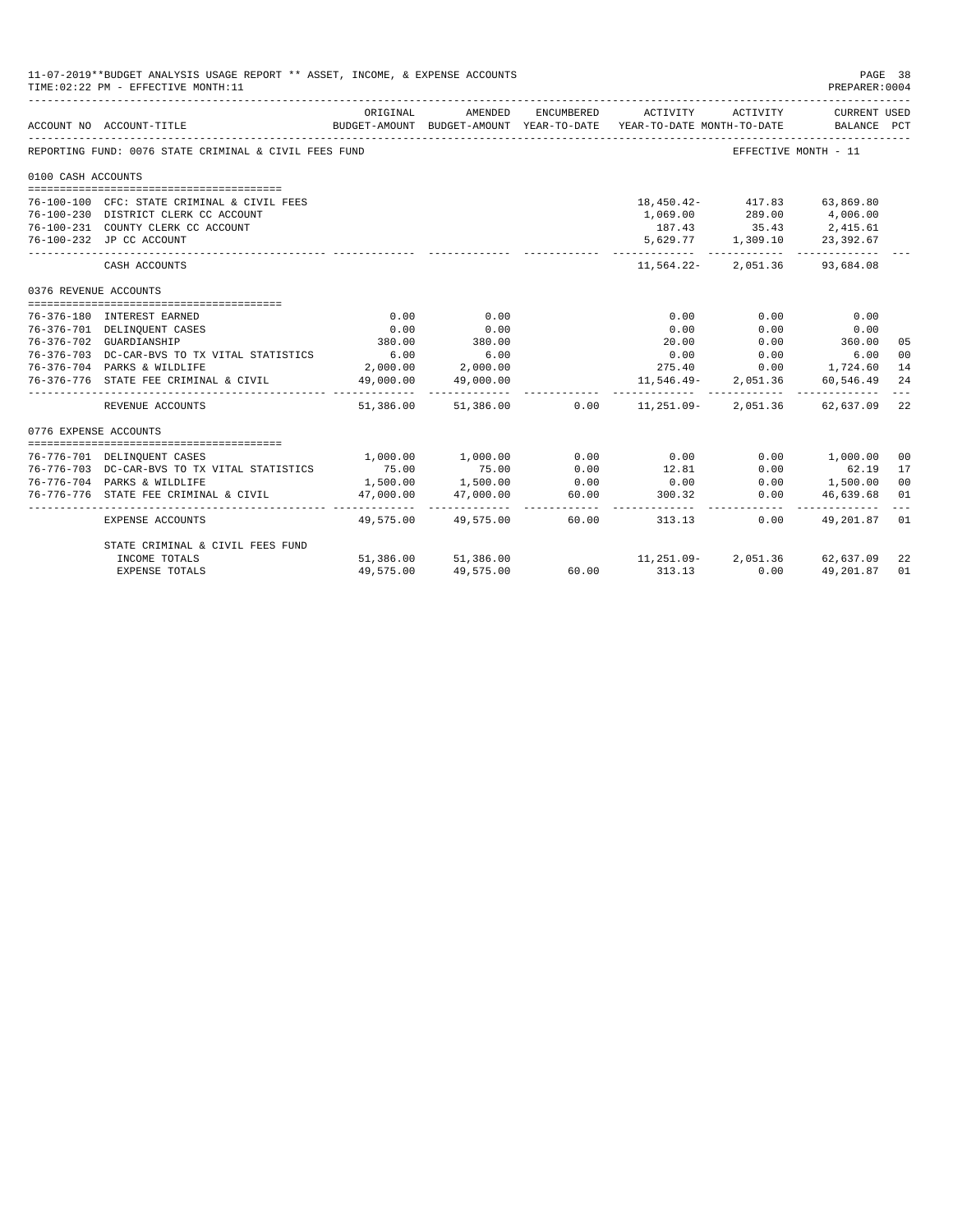|                      | 11-07-2019**BUDGET ANALYSIS USAGE REPORT ** ASSET, INCOME, & EXPENSE ACCOUNTS<br>TIME: 02:22 PM - EFFECTIVE MONTH: 11 |                     |                             |            |                                                                     |                                         | PAGE 39<br>PREPARER: 0004          |                |
|----------------------|-----------------------------------------------------------------------------------------------------------------------|---------------------|-----------------------------|------------|---------------------------------------------------------------------|-----------------------------------------|------------------------------------|----------------|
|                      | ACCOUNT NO ACCOUNT-TITLE                                                                                              | ORIGINAL            | AMENDED                     | ENCUMBERED | BUDGET-AMOUNT BUDGET-AMOUNT YEAR-TO-DATE YEAR-TO-DATE MONTH-TO-DATE | ACTIVITY ACTIVITY                       | <b>CURRENT USED</b><br>BALANCE PCT |                |
|                      | REPORTING FUND: 0078 SENIOR CITIZENS FUND                                                                             |                     |                             |            |                                                                     | EFFECTIVE MONTH - 11                    |                                    |                |
| 0100 CASH ACCOUNTS   |                                                                                                                       |                     |                             |            |                                                                     |                                         |                                    |                |
|                      | 78-100-100 CFC: SENIOR CITIZENS                                                                                       |                     |                             |            | 4,083.52-                                                           |                                         | $2,688.39 - 94,809.62 -$           |                |
|                      | CASH ACCOUNTS                                                                                                         |                     |                             |            |                                                                     | <br>$4,083.52 - 2,688.39 - 94,809.62 -$ |                                    |                |
|                      | 0378 REVENUE ACCOUNTS                                                                                                 |                     |                             |            |                                                                     |                                         |                                    |                |
|                      |                                                                                                                       |                     |                             |            |                                                                     |                                         |                                    |                |
|                      | 78-378-160 SALE OF FIXED ASSETS                                                                                       | 0.00                | 0.00                        |            | 0.00                                                                | 0.00                                    | 0.00                               |                |
|                      | 78-378-180 INTEREST EARNED                                                                                            | 0.00                | 0.00                        |            | 0.00                                                                | 0.00                                    | 0.00                               |                |
|                      | 78-378-710 WCTCOG PROGRAM                                                                                             | 22,000.00           | 22,000.00                   |            | 1,737.45                                                            | 0.00                                    | 20, 262.55                         | 08             |
|                      | 78-378-711 DEPT OF HUMAN RESOURCES                                                                                    | 0.00                | 0.00                        |            | 0.00                                                                | 0.00                                    | 0.00                               |                |
|                      | 78-378-712 FOOD DONATIONS                                                                                             | 10,000.00           | 10,000.00                   |            | 1,239.06                                                            | 109.11                                  | 8,760.94                           | 12             |
|                      | 78-378-713 BUILDING RENT                                                                                              | 0.00                | 0.00                        |            | 0.00                                                                | 0.00                                    | 0.00                               |                |
|                      | 78-378-714 DEPT OF AGING & DISABILITY                                                                                 | 15,000.00           | 15,000.00                   |            | 1,412.46                                                            | 0.00                                    | 13,587.54                          | 09             |
|                      | 78-378-715 GIFT DONATIONS                                                                                             | 300.00              | 300.00                      |            | 0.00                                                                | 0.00                                    | 300.00                             | 0 <sub>0</sub> |
|                      | 78-378-716 OTHER INCOME                                                                                               | 80.00               | 80.00                       |            | 0.00                                                                | 0.00                                    | 80.00                              | 0 <sub>0</sub> |
|                      | 78-378-815 INCOME FROM OTHER FUNDS                                                                                    | 0.00<br>----------- | 0.00                        |            | 0.00                                                                | 0.00<br>--------                        | 0.00                               |                |
|                      | REVENUE ACCOUNTS                                                                                                      | 47,380.00           | 47,380.00                   | 0.00       | 4,388.97                                                            | 109.11                                  | 42,991.03                          | 09             |
|                      | 0778 EXPENSE ACCOUNTS                                                                                                 |                     |                             |            |                                                                     |                                         |                                    |                |
|                      | 78-778-100 SALARY - GENERAL PAYROLL                                                                                   | 21,912.00           | 21,912.00                   | 0.00       | 2,528.25                                                            | 842.75                                  | 19,383.75                          | 12             |
|                      | 78-778-105 LONGEVITY PAY                                                                                              | 600.00              | 600.00                      | 0.00       | 0.00                                                                | 0.00                                    | 600.00                             | 00             |
|                      | 78-778-110 SALARY - FULL TIME (PART TIME)                                                                             | 33,813.00           | 33,813.00                   | 0.00       | 3,823.75                                                            | 1,239.75                                | 29,989.25                          | 11             |
|                      | 78-778-200 FICA EXPENSE                                                                                               | 4,263.00            | 4,263.00                    | 0.00       | 485.90                                                              | 159.30                                  | 3,777.10                           | 11             |
|                      | 78-778-205 RETIREMENT                                                                                                 | 4,587.00            | 4,587.00                    | 0.00       | 522.74                                                              | 171.38                                  | 4,064.26                           | 11             |
| 78-778-300 TRAVEL    |                                                                                                                       | 1,500.00            | 1,500.00                    | 0.00       | 0.00                                                                | 0.00                                    | 1,500.00                           | 00             |
| 78-778-305 SUPPLIES  |                                                                                                                       | 2,000.00            | 2,000.00                    | 20.00      | 175.60                                                              | 0.00                                    | 1,804.40                           | 10             |
|                      | 78-778-310 COMMUNICATIONS                                                                                             | 1,182.00            | 1,182.00                    | 61.61      | 99.60                                                               | 0.00                                    | 1,020.79                           | 14             |
|                      | 78-778-320 REPAIRS & MAINTENANCE                                                                                      | 2,000.00            | 2,000.00                    | 75.00      | 0.00                                                                | 0.00                                    | 1,925.00                           | 04             |
|                      | 78-778-333 LAST YEARS BILLS                                                                                           | 0.00                | 0.00                        | 7.00       | 0.00                                                                | 0.00                                    | $7.00 -$                           |                |
| 78-778-380 UTILITIES |                                                                                                                       | 6,500.00            | 6,500.00                    | 0.00       | 561.53                                                              | 0.00                                    | 5,938.47                           | 09             |
|                      | 78-778-400 NEW EQUIPMENT                                                                                              | 5,450.00            | 5,450.00                    | 0.00       | 0.00                                                                | 0.00                                    | 5,450.00                           | 00             |
|                      | 78-778-680 VAN EXPENSE                                                                                                | 4,500.00            | 4,500.00                    | 269.13     | 224.83                                                              | 0.00                                    | 4,006.04                           | 11             |
|                      | 78-778-685 NEW VAN - BUDGET AMENDMENT 2019                                                                            | 0.00                | 0.00                        | 0.00       | 0.00                                                                | 0.00                                    | 0.00                               |                |
|                      | 78-778-690 EDIBLE GOODS                                                                                               | 25,000.00           | 25,000.00                   | 3,140.44   | 130.67                                                              | 0.00                                    | 21,728.89                          | 13             |
|                      | 78-778-692 PAPER GOODS                                                                                                | 7,900.00            | 7,900.00                    | 577.57     | 185.52                                                              | 0.00                                    | 7,136.91                           | 10             |
|                      | 78-778-693 GIFT EXPENSE                                                                                               | 200.00              | 200.00                      | 0.00       | 0.00                                                                | 0.00                                    | 200.00                             | 00             |
|                      | EXPENSE ACCOUNTS                                                                                                      | .<br>121,407.00     | ----------- -<br>121,407.00 | 4,150.75   | 8,738.39                                                            | ___________<br>2,413.18                 | 108,517.86 11                      |                |
|                      | SENIOR CITIZENS FUND                                                                                                  |                     |                             |            |                                                                     |                                         |                                    |                |
|                      | INCOME TOTALS                                                                                                         | 47,380.00           | 47,380.00                   |            | 4,388.97                                                            | 109.11                                  | 42,991.03                          | 09             |
|                      | <b>EXPENSE TOTALS</b>                                                                                                 | 121,407.00          | 121,407.00                  | 4,150.75   | 8,738.39                                                            | 2,413.18                                | 108,517.86                         | 11             |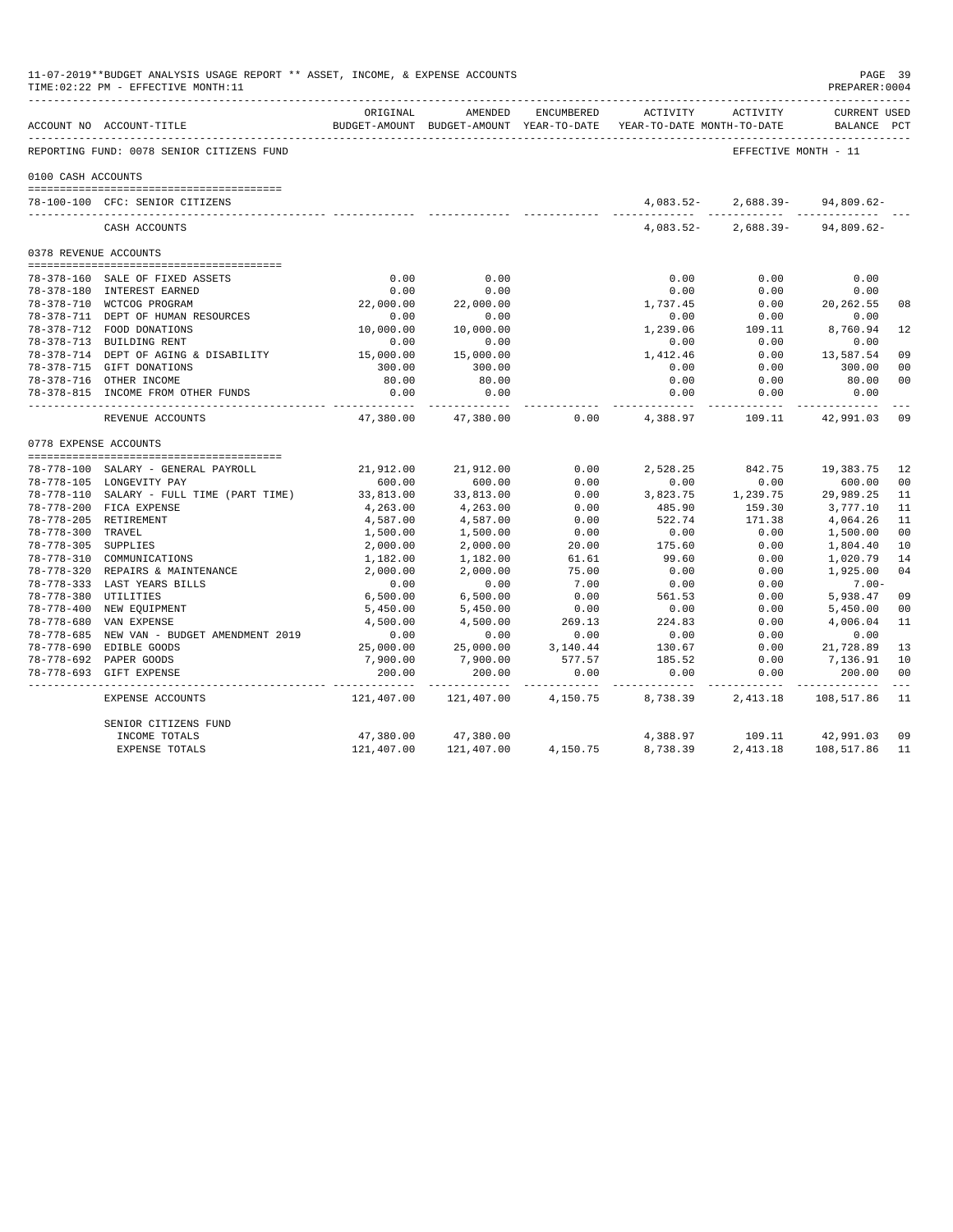| 11-07-2019**BUDGET ANALYSIS USAGE REPORT ** ASSET, INCOME, & EXPENSE ACCOUNTS<br>PAGE 40<br>TIME: 02:22 PM - EFFECTIVE MONTH: 11<br>PREPARER: 0004<br>ORIGINAL<br>AMENDED<br>ENCUMBERED<br>ACTIVITY<br>ACTIVITY<br>CURRENT USED<br>ACCOUNT NO ACCOUNT-TITLE COMPUTE BUDGET-AMOUNT BUDGET-AMOUNT YEAR-TO-DATE YEAR-TO-DATE MONTH-TO-DATE BALANCE PCT<br>EFFECTIVE MONTH - 11<br>REPORTING FUND: 0080 LEOSE GRANT FUND<br>0100 CASH ACCOUNTS<br>$0.00$ $0.00$ $4,771.69$<br>80-100-100 CFC: LEOSE GRANT CHECKING<br>4,771.69<br>CASH ACCOUNTS<br>0.00<br>0.00<br>0380 REVENUE ACCOUNTS<br>0.00<br>0.00<br>$0.00$ 0.00<br>0.00<br>80-380-180 INTEREST EARNED<br>1,300.00<br>$0.00$ 1,300.00 00<br>80-380-800 LEOSE GRANT REVENUES<br>1,300.00<br>0.00<br>1,300.00 1,300.00 0.00<br>0.00<br>0.00<br>1,300.00 00<br>REVENUE ACCOUNTS<br>0800 EXPENSE ACCOUNTS<br>------------------------------------- |          |                   |      |                                                           |      |                 |    |
|---------------------------------------------------------------------------------------------------------------------------------------------------------------------------------------------------------------------------------------------------------------------------------------------------------------------------------------------------------------------------------------------------------------------------------------------------------------------------------------------------------------------------------------------------------------------------------------------------------------------------------------------------------------------------------------------------------------------------------------------------------------------------------------------------------------------------------------------------------------------------------------------------|----------|-------------------|------|-----------------------------------------------------------|------|-----------------|----|
|                                                                                                                                                                                                                                                                                                                                                                                                                                                                                                                                                                                                                                                                                                                                                                                                                                                                                                   |          |                   |      |                                                           |      |                 |    |
|                                                                                                                                                                                                                                                                                                                                                                                                                                                                                                                                                                                                                                                                                                                                                                                                                                                                                                   |          |                   |      |                                                           |      |                 |    |
|                                                                                                                                                                                                                                                                                                                                                                                                                                                                                                                                                                                                                                                                                                                                                                                                                                                                                                   |          |                   |      |                                                           |      |                 |    |
|                                                                                                                                                                                                                                                                                                                                                                                                                                                                                                                                                                                                                                                                                                                                                                                                                                                                                                   |          |                   |      |                                                           |      |                 |    |
|                                                                                                                                                                                                                                                                                                                                                                                                                                                                                                                                                                                                                                                                                                                                                                                                                                                                                                   |          |                   |      |                                                           |      |                 |    |
|                                                                                                                                                                                                                                                                                                                                                                                                                                                                                                                                                                                                                                                                                                                                                                                                                                                                                                   |          |                   |      |                                                           |      |                 |    |
|                                                                                                                                                                                                                                                                                                                                                                                                                                                                                                                                                                                                                                                                                                                                                                                                                                                                                                   |          |                   |      |                                                           |      |                 |    |
|                                                                                                                                                                                                                                                                                                                                                                                                                                                                                                                                                                                                                                                                                                                                                                                                                                                                                                   |          |                   |      |                                                           |      |                 |    |
|                                                                                                                                                                                                                                                                                                                                                                                                                                                                                                                                                                                                                                                                                                                                                                                                                                                                                                   |          |                   |      |                                                           |      |                 |    |
|                                                                                                                                                                                                                                                                                                                                                                                                                                                                                                                                                                                                                                                                                                                                                                                                                                                                                                   |          |                   |      |                                                           |      |                 |    |
|                                                                                                                                                                                                                                                                                                                                                                                                                                                                                                                                                                                                                                                                                                                                                                                                                                                                                                   |          |                   |      |                                                           |      |                 |    |
| 80-800-800 LEOSE GRANT EXPENSES                                                                                                                                                                                                                                                                                                                                                                                                                                                                                                                                                                                                                                                                                                                                                                                                                                                                   |          |                   |      | $1,300.00$ $1,300.00$ $0.00$ $0.00$ $0.00$ $1,300.00$ $0$ |      |                 |    |
| -------------------- ----                                                                                                                                                                                                                                                                                                                                                                                                                                                                                                                                                                                                                                                                                                                                                                                                                                                                         |          |                   |      | -------------                                             |      |                 |    |
| EXPENSE ACCOUNTS                                                                                                                                                                                                                                                                                                                                                                                                                                                                                                                                                                                                                                                                                                                                                                                                                                                                                  |          | 1,300.00 1,300.00 |      | 0.00<br>0.00                                              | 0.00 | 1,300.00 00     |    |
| LEOSE GRANT FUND                                                                                                                                                                                                                                                                                                                                                                                                                                                                                                                                                                                                                                                                                                                                                                                                                                                                                  |          |                   |      |                                                           |      |                 |    |
| INCOME TOTALS                                                                                                                                                                                                                                                                                                                                                                                                                                                                                                                                                                                                                                                                                                                                                                                                                                                                                     |          | 1,300.00 1,300.00 |      | 0.00                                                      |      | $0.00$ 1,300.00 | 00 |
| <b>EXPENSE TOTALS</b>                                                                                                                                                                                                                                                                                                                                                                                                                                                                                                                                                                                                                                                                                                                                                                                                                                                                             | 1,300.00 | 1,300.00          | 0.00 | 0.00                                                      | 0.00 | 1,300.00        | 00 |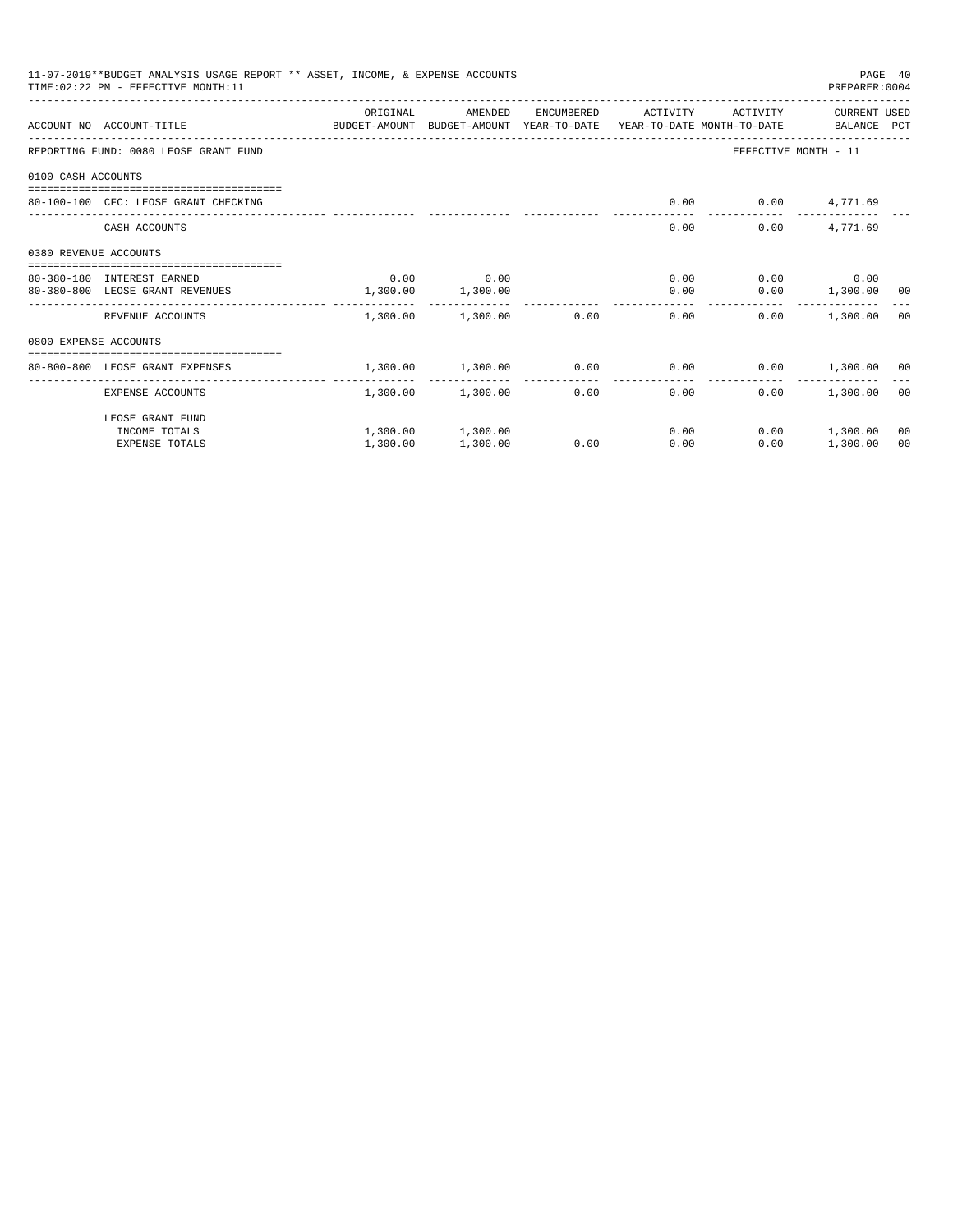|                       | 11-07-2019**BUDGET ANALYSIS USAGE REPORT ** ASSET, INCOME, & EXPENSE ACCOUNTS<br>TIME: 02:22 PM - EFFECTIVE MONTH: 11 |                                     |                                                      |                        |                                              | PAGE 41<br>PREPARER: 0004 |    |
|-----------------------|-----------------------------------------------------------------------------------------------------------------------|-------------------------------------|------------------------------------------------------|------------------------|----------------------------------------------|---------------------------|----|
|                       | ACCOUNT NO ACCOUNT-TITLE CONTROL SUDGET-AMOUNT BUDGET-AMOUNT YEAR-TO-DATE YEAR-TO-DATE MONTH-TO-DATE BALANCE PCT      |                                     |                                                      |                        |                                              |                           |    |
|                       | REPORTING FUND: 0082 JUSTICE COURT TECHNOLOGY FUND                                                                    |                                     |                                                      |                        |                                              | EFFECTIVE MONTH - 11      |    |
| 0100 CASH ACCOUNTS    |                                                                                                                       |                                     |                                                      |                        |                                              |                           |    |
|                       | 82-100-100 CFC: JUSTICE COURT TECH CHECKING<br>82-100-232 JP CC ACCOUNT                                               |                                     |                                                      |                        | 81.29 8.00 8,519.53<br>239.47 48.00 1,049.44 |                           |    |
|                       | CASH ACCOUNTS                                                                                                         |                                     |                                                      |                        | 320.76                                       | 56.00 9.568.97            |    |
| 0380 REVENUE ACCOUNTS |                                                                                                                       |                                     |                                                      |                        |                                              |                           |    |
|                       | 82-380-180 INTEREST EARNED                                                                                            |                                     | $0.00$ 0.00                                          |                        | $0.00$ $0.00$ $0.00$ $0.00$                  |                           |    |
|                       | 82-380-820 JUSTICE COURT TECH FEES                                                                                    | $1,500.00$ 1,500.00                 |                                                      |                        | 320.76 56.00 1,179.24 21                     |                           |    |
|                       | REVENUE ACCOUNTS                                                                                                      |                                     | $1.500.00$ $1.500.00$ 0.00                           |                        | 320.76                                       | 56.00 1.179.24            | 21 |
| 0820 EXPENSE ACCOUNTS |                                                                                                                       |                                     |                                                      |                        |                                              |                           |    |
|                       |                                                                                                                       |                                     |                                                      |                        |                                              |                           |    |
|                       | 82-820-333 LAST YEARS BILLS                                                                                           |                                     | $0.00$ $0.00$ $1,740.93$ $0.00$                      |                        |                                              | $0.00$ 1,740.93-          |    |
|                       | 82-820-820 JUSTICE COURT TECH EXPENSES                                                                                | $1,500.00$ $1,500.00$ $0.00$ $0.00$ |                                                      |                        |                                              | $0.00$ 1,500.00 00        |    |
|                       | EXPENSE ACCOUNTS                                                                                                      |                                     | $1.500.00$ $1.500.00$ $1.740.93$ 0.00                |                        |                                              | $0.00$ 240.93-116         |    |
|                       | JUSTICE COURT TECHNOLOGY FUND                                                                                         |                                     |                                                      |                        |                                              |                           |    |
|                       | INCOME TOTALS                                                                                                         |                                     | $1,500.00$ $1,500.00$ $320.76$ $56.00$ $1,179.24$ 21 |                        |                                              |                           |    |
|                       | <b>EXPENSE TOTALS</b>                                                                                                 | 1,500.00                            |                                                      | 1,500.00 1,740.93 0.00 |                                              | $0.00$ $240.93 - 116$     |    |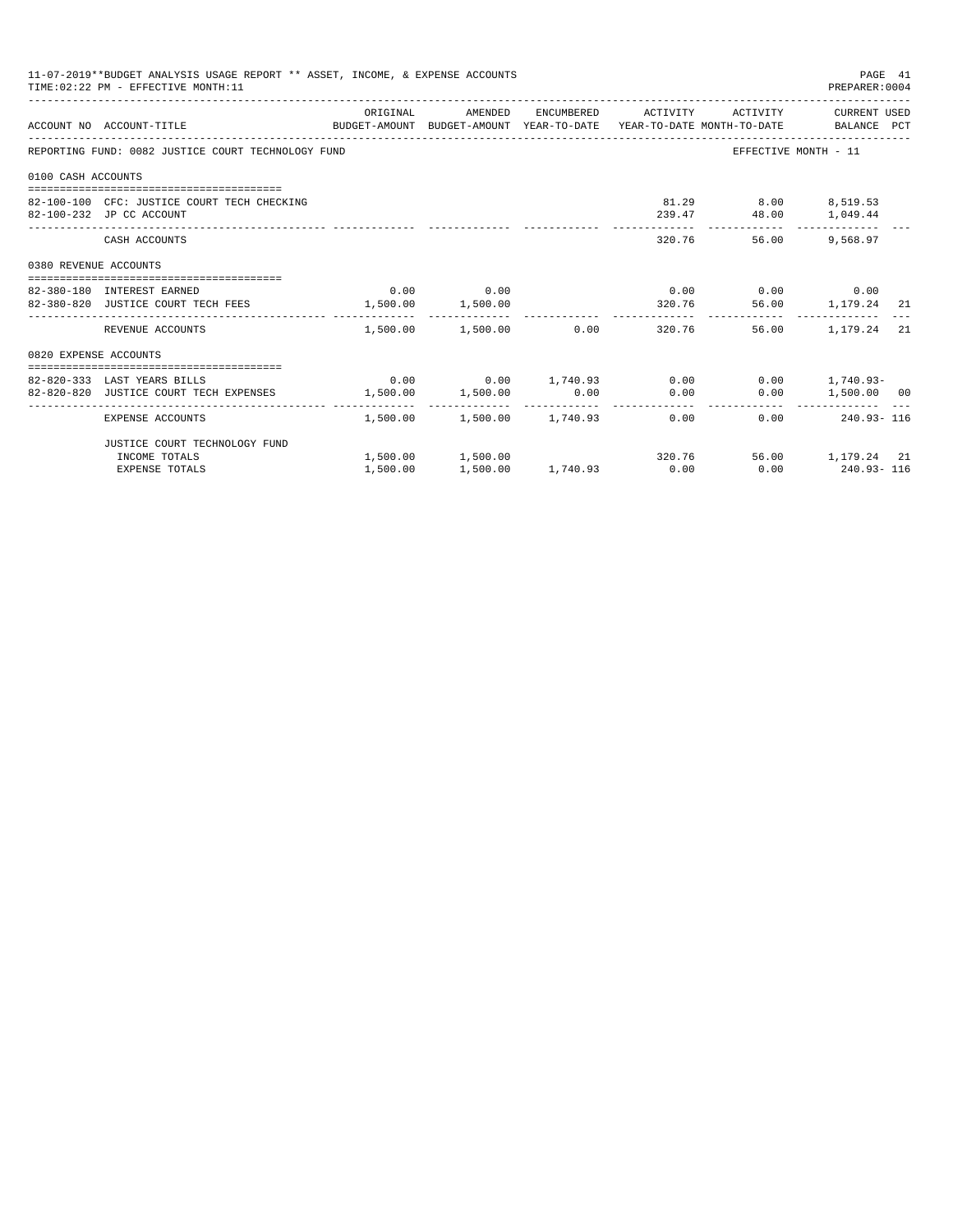| 11-07-2019**BUDGET ANALYSIS USAGE REPORT ** ASSET, INCOME, & EXPENSE ACCOUNTS<br>PAGE 42<br>TIME: 02:22 PM - EFFECTIVE MONTH: 11<br>PREPARER: 0004<br>ORIGINAL<br>AMENDED<br>ENCUMBERED ACTIVITY ACTIVITY CURRENT USED<br>BUDGET-AMOUNT BUDGET-AMOUNT YEAR-TO-DATE YEAR-TO-DATE_MONTH-TO-DATE BALANCE PCT<br>ACCOUNT NO ACCOUNT-TITLE<br>REPORTING FUND: 0084 FC DRUG FORFEITURE FUND<br>EFFECTIVE MONTH - 11<br>0100 CASH ACCOUNTS<br>0.00<br>$0.00$ 0.00<br>84-100-100 CFC: FC DRUG FORFEITURE CHECKING<br>84-100-150 CFC: FC DRUG FORFEITURE CHECKING<br>47.35<br>$0.00$ $45,233.51$<br>47.35<br>$0.00$ $45,233.51$<br>CASH ACCOUNTS<br>0384 REVENUE ACCOUNTS<br>0.00<br>84-384-180 INTEREST EARNED<br>0.00<br>$57.55$ 0.00 $57.55+$<br>0.00<br>0.00<br>84-384-840 FC DRUG FORFEITURE REVENUES<br>0.00<br>0.00<br>0.00<br>0.00<br>$0.00$ and $0.00$<br>0.00<br>57.55<br>0.00<br>$57.55+$<br>REVENUE ACCOUNTS<br>0840 EXPENSE ACCOUNTS |                          |                                   |      |      |                      |                                        |    |
|------------------------------------------------------------------------------------------------------------------------------------------------------------------------------------------------------------------------------------------------------------------------------------------------------------------------------------------------------------------------------------------------------------------------------------------------------------------------------------------------------------------------------------------------------------------------------------------------------------------------------------------------------------------------------------------------------------------------------------------------------------------------------------------------------------------------------------------------------------------------------------------------------------------------------------------|--------------------------|-----------------------------------|------|------|----------------------|----------------------------------------|----|
|                                                                                                                                                                                                                                                                                                                                                                                                                                                                                                                                                                                                                                                                                                                                                                                                                                                                                                                                          |                          |                                   |      |      |                      |                                        |    |
|                                                                                                                                                                                                                                                                                                                                                                                                                                                                                                                                                                                                                                                                                                                                                                                                                                                                                                                                          |                          |                                   |      |      |                      |                                        |    |
|                                                                                                                                                                                                                                                                                                                                                                                                                                                                                                                                                                                                                                                                                                                                                                                                                                                                                                                                          |                          |                                   |      |      |                      |                                        |    |
|                                                                                                                                                                                                                                                                                                                                                                                                                                                                                                                                                                                                                                                                                                                                                                                                                                                                                                                                          |                          |                                   |      |      |                      |                                        |    |
|                                                                                                                                                                                                                                                                                                                                                                                                                                                                                                                                                                                                                                                                                                                                                                                                                                                                                                                                          |                          |                                   |      |      |                      |                                        |    |
|                                                                                                                                                                                                                                                                                                                                                                                                                                                                                                                                                                                                                                                                                                                                                                                                                                                                                                                                          |                          |                                   |      |      |                      |                                        |    |
|                                                                                                                                                                                                                                                                                                                                                                                                                                                                                                                                                                                                                                                                                                                                                                                                                                                                                                                                          |                          |                                   |      |      |                      |                                        |    |
|                                                                                                                                                                                                                                                                                                                                                                                                                                                                                                                                                                                                                                                                                                                                                                                                                                                                                                                                          |                          |                                   |      |      |                      |                                        |    |
|                                                                                                                                                                                                                                                                                                                                                                                                                                                                                                                                                                                                                                                                                                                                                                                                                                                                                                                                          |                          |                                   |      |      |                      |                                        |    |
|                                                                                                                                                                                                                                                                                                                                                                                                                                                                                                                                                                                                                                                                                                                                                                                                                                                                                                                                          |                          |                                   |      |      |                      |                                        |    |
|                                                                                                                                                                                                                                                                                                                                                                                                                                                                                                                                                                                                                                                                                                                                                                                                                                                                                                                                          |                          |                                   |      |      |                      |                                        |    |
|                                                                                                                                                                                                                                                                                                                                                                                                                                                                                                                                                                                                                                                                                                                                                                                                                                                                                                                                          |                          |                                   |      |      |                      |                                        |    |
|                                                                                                                                                                                                                                                                                                                                                                                                                                                                                                                                                                                                                                                                                                                                                                                                                                                                                                                                          |                          |                                   |      |      |                      |                                        |    |
|                                                                                                                                                                                                                                                                                                                                                                                                                                                                                                                                                                                                                                                                                                                                                                                                                                                                                                                                          |                          |                                   |      |      |                      |                                        |    |
| 84-840-110 ADMIN ASSISTANT - SUPPLEMENT                                                                                                                                                                                                                                                                                                                                                                                                                                                                                                                                                                                                                                                                                                                                                                                                                                                                                                  | 0.00                     | 0.00                              | 0.00 | 0.00 | 0.00                 | 0.00                                   |    |
| 84-840-200 FICA EXPENSE                                                                                                                                                                                                                                                                                                                                                                                                                                                                                                                                                                                                                                                                                                                                                                                                                                                                                                                  | 0.00                     | 0.00                              | 0.00 | 0.00 | 0.00                 | 0.00                                   |    |
| 84-840-205 RETIREMENT EXPENSE                                                                                                                                                                                                                                                                                                                                                                                                                                                                                                                                                                                                                                                                                                                                                                                                                                                                                                            | 0.00                     | 0.00                              | 0.00 | 0.00 | 0.00                 | 0.00                                   |    |
| 84-840-210 MEDICAL INSURANCE                                                                                                                                                                                                                                                                                                                                                                                                                                                                                                                                                                                                                                                                                                                                                                                                                                                                                                             | 0.00                     | 0.00                              | 0.00 | 0.00 |                      | 0.00<br>0.00                           |    |
| 84-840-333 LAST YEARS BILLS                                                                                                                                                                                                                                                                                                                                                                                                                                                                                                                                                                                                                                                                                                                                                                                                                                                                                                              | 0.00                     | $0.00$ 1,040.68                   |      | 0.00 |                      | $0.00$ 1.040.68-                       |    |
| 84-840-840 FC DRUG FORFEITURE EXPENSES                                                                                                                                                                                                                                                                                                                                                                                                                                                                                                                                                                                                                                                                                                                                                                                                                                                                                                   | 46,000.00<br>----------- | 46,000.00<br>____________         | 0.00 | 0.00 | 0.00<br>------------ | 46,000.00<br>. _ _ _ _ _ _ _ _ _ _ _ _ | 00 |
| <b>EXPENSE ACCOUNTS</b>                                                                                                                                                                                                                                                                                                                                                                                                                                                                                                                                                                                                                                                                                                                                                                                                                                                                                                                  |                          | 46.000.00 46.000.00 1.040.68 0.00 |      |      |                      | $0.00$ $44.959.32$                     | 02 |
| FC DRUG FORFEITURE FUND                                                                                                                                                                                                                                                                                                                                                                                                                                                                                                                                                                                                                                                                                                                                                                                                                                                                                                                  |                          |                                   |      |      |                      |                                        |    |
| INCOME TOTALS                                                                                                                                                                                                                                                                                                                                                                                                                                                                                                                                                                                                                                                                                                                                                                                                                                                                                                                            | 0.00                     | 0.00                              |      |      | 57.55                | $0.00$<br>0.00 $44,9$<br>$57.55+$      |    |
| <b>EXPENSE TOTALS</b>                                                                                                                                                                                                                                                                                                                                                                                                                                                                                                                                                                                                                                                                                                                                                                                                                                                                                                                    | 46,000.00                | 46,000.00 1,040.68                |      | 0.00 |                      | 44.959.32 02                           |    |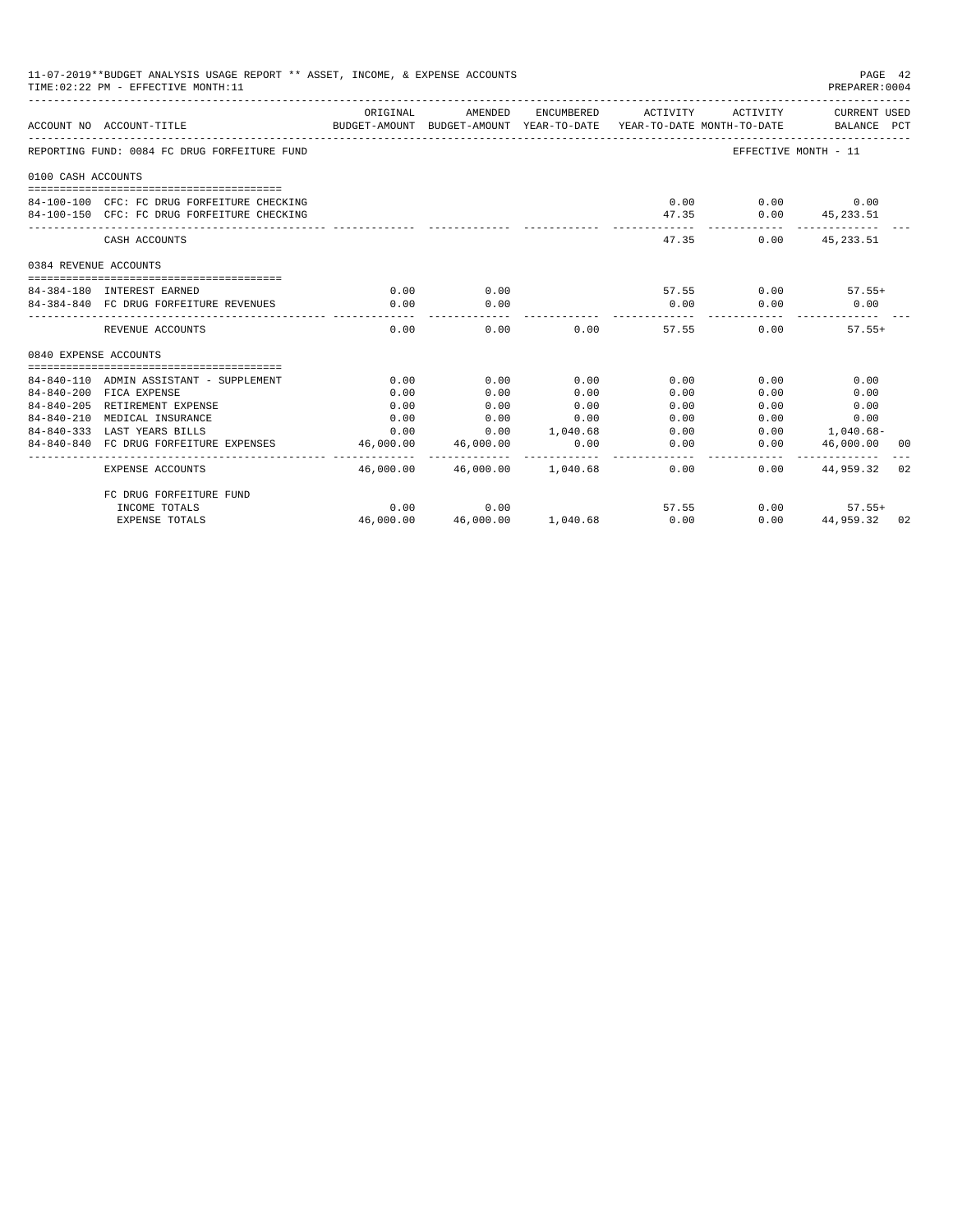|                       | 11-07-2019**BUDGET ANALYSIS USAGE REPORT ** ASSET, INCOME, & EXPENSE ACCOUNTS<br>TIME: 02:22 PM - EFFECTIVE MONTH: 11 |                                                                                             |                                         |              |                                           |                             | PAGE 43<br>PREPARER: 0004 |    |
|-----------------------|-----------------------------------------------------------------------------------------------------------------------|---------------------------------------------------------------------------------------------|-----------------------------------------|--------------|-------------------------------------------|-----------------------------|---------------------------|----|
|                       | ACCOUNT NO ACCOUNT-TITLE                                                                                              | ORIGINAL<br>BUDGET-AMOUNT BUDGET-AMOUNT YEAR-TO-DATE YEAR-TO-DATE MONTH-TO-DATE BALANCE PCT | AMENDED                                 |              | ENCUMBERED ACTIVITY ACTIVITY CURRENT USED |                             |                           |    |
|                       | REPORTING FUND: 0088 AIRPORT FUND                                                                                     |                                                                                             |                                         |              |                                           |                             | EFFECTIVE MONTH - 11      |    |
| 0100 CASH ACCOUNTS    |                                                                                                                       |                                                                                             |                                         |              |                                           |                             |                           |    |
|                       | 88-100-100 CFC - AIRPORT FUND                                                                                         |                                                                                             |                                         |              |                                           | 358.00 200.00 20,963.58     |                           |    |
|                       | CASH ACCOUNTS                                                                                                         |                                                                                             |                                         |              |                                           | 358.00 200.00 20,963.58     |                           |    |
| 0380 REVENUE ACCOUNTS |                                                                                                                       |                                                                                             |                                         |              |                                           |                             |                           |    |
|                       | 88-380-180 INTEREST EARNED                                                                                            | 0.00                                                                                        | 0.00                                    |              |                                           | $0.00$ $0.00$ $0.00$ $0.00$ |                           |    |
|                       | 88-380-810 AIRPORT REVENUES                                                                                           | 4,780.00                                                                                    | 4,780.00                                |              |                                           | 450.00 200.00 4,330.00 09   |                           |    |
|                       | REVENUE ACCOUNTS                                                                                                      |                                                                                             | _____________<br>4,780.00 4,780.00 0.00 |              | 450.00                                    | 200.00                      | 4,330,00 09               |    |
| 0800 EXPENSE ACCOUNTS |                                                                                                                       |                                                                                             |                                         |              |                                           |                             |                           |    |
|                       |                                                                                                                       |                                                                                             |                                         |              |                                           |                             |                           |    |
|                       | 88-800-120 PART TIME SALARY                                                                                           | 0.00                                                                                        | 0.00                                    | 0.00         | 0.00                                      | 0.00                        | 0.00                      |    |
|                       | 88-800-200 FICA - EMPLOYER MATCH<br>88-800-205 RETIREMENT - EMPLOYER MATCH                                            | 0.00<br>0.00                                                                                | 0.00<br>0.00                            | 0.00<br>0.00 | 0.00<br>0.00                              | 0.00                        | 0.00<br>0.00<br>0.00      |    |
|                       | 88-800-810 AIRPORT EXPENSES                                                                                           | 3,000.00                                                                                    | 3,000.00                                | 0.00         | 92.00                                     | 0.00                        | 2,908.00 03               |    |
|                       |                                                                                                                       |                                                                                             |                                         |              | -------------                             |                             |                           |    |
|                       | EXPENSE ACCOUNTS                                                                                                      |                                                                                             | 3,000.00 3,000.00                       | 0.00         | 92.00                                     | $0.00 -$                    | 2,908,00 03               |    |
|                       | AIRPORT FUND                                                                                                          |                                                                                             |                                         |              |                                           |                             |                           |    |
|                       | INCOME TOTALS                                                                                                         |                                                                                             | 4,780.00 4,780.00                       |              |                                           | 450.00 200.00               | 4,330.00 09               |    |
|                       | <b>EXPENSE TOTALS</b>                                                                                                 | 3,000.00                                                                                    | 3,000.00                                |              | $0.00$ 92.00                              | 0.00                        | 2,908.00                  | 03 |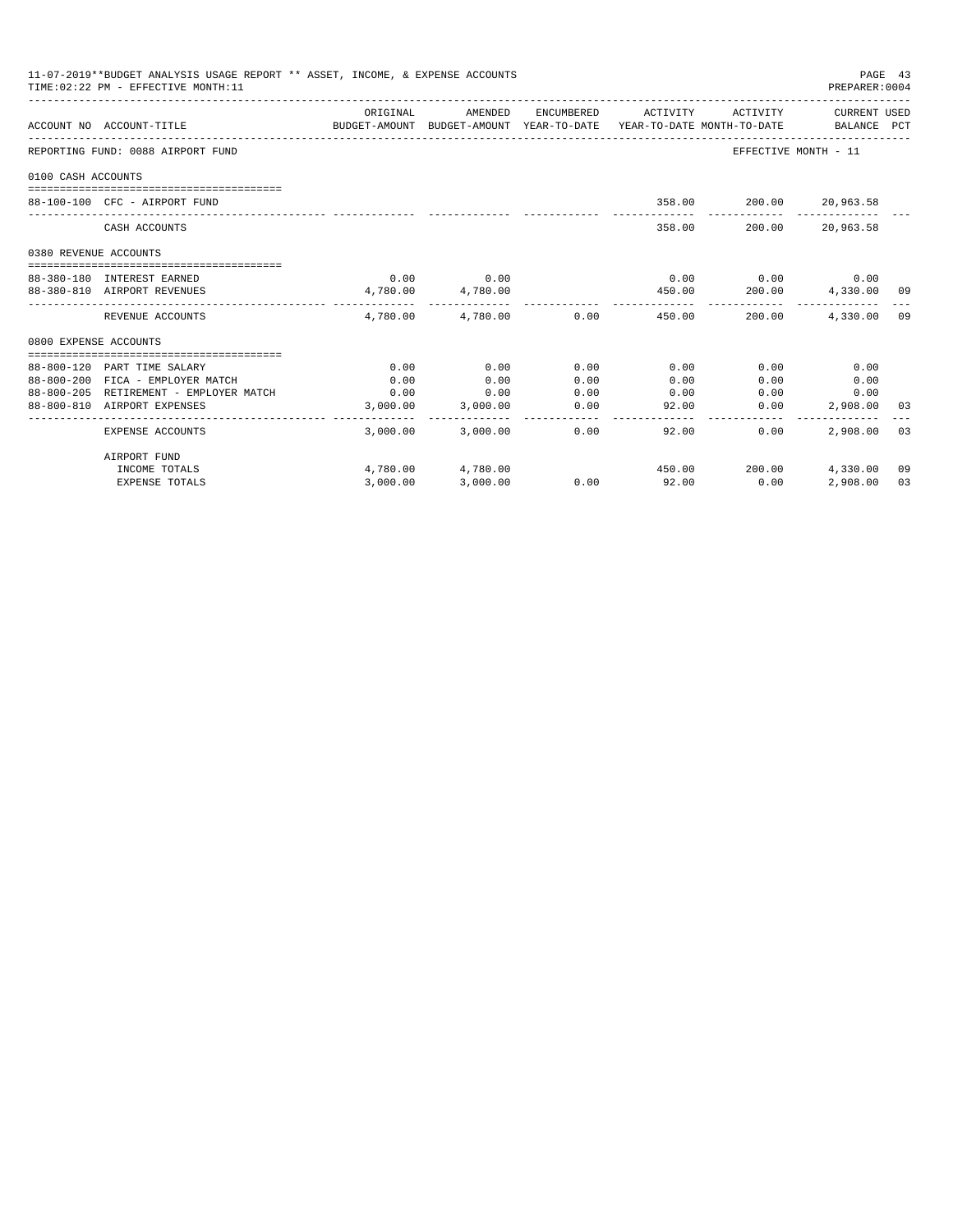| 11-07-2019**BUDGET ANALYSIS USAGE REPORT ** ASSET, INCOME, & EXPENSE ACCOUNTS<br>PAGE 44<br>TIME: 02:22 PM - EFFECTIVE MONTH: 11<br>PREPARER: 0004<br>ORIGINAL<br>AMENDED<br>ENCUMBERED ACTIVITY<br>ACTIVITY CURRENT USED<br>ACCOUNT NO ACCOUNT-TITLE CONTROL BUDGET-AMOUNT BUDGET-AMOUNT YEAR-TO-DATE YEAR-TO-DATE MONTH-TO-DATE BALANCE PCT<br>REPORTING FUND: 0092 PRE-TRIAL DIVERSION PROGRAM<br>EFFECTIVE MONTH - 11<br>0100 CASH ACCOUNTS<br>$0.00$ $0.00$ $0.00$<br>92-100-100 PRE-TRIAL CHECKING<br>$528.33$ 0.00 25, 269.13<br>92-100-222 PRE-TRIAL CHECKING<br>528.33<br>$0.00$ 25.269.13<br>CASH ACCOUNTS<br>0399 REVENUE ACCOUNTS<br>$3.00$ $3.00$<br>31.82<br>$0.00$ 28.82+ 61<br>92-399-180 INTEREST EARNED<br>12,500.00 12,500.00<br>$0.00$ 12,000.00 04<br>92-399-920 PRE-TRIAL FEES<br>500.00<br>____________________________<br>12,503.00  12,503.00  0.00<br>REVENUE ACCOUNTS<br>531.82<br>$0.00$ 11,971.18 04<br>0929 EXPENSE ACCOUNT<br>0.00<br>$0.00$ 0.00<br>0.00<br>0.00<br>0.00<br>92-929-929 PRE-TRIAL EXPENSE<br>0.00<br>$0.00 -$<br>0.00<br>0.00<br>0.00<br>0.00 |      |                        |      |      |        |                     |  |
|----------------------------------------------------------------------------------------------------------------------------------------------------------------------------------------------------------------------------------------------------------------------------------------------------------------------------------------------------------------------------------------------------------------------------------------------------------------------------------------------------------------------------------------------------------------------------------------------------------------------------------------------------------------------------------------------------------------------------------------------------------------------------------------------------------------------------------------------------------------------------------------------------------------------------------------------------------------------------------------------------------------------------------------------------------------------------------------------|------|------------------------|------|------|--------|---------------------|--|
|                                                                                                                                                                                                                                                                                                                                                                                                                                                                                                                                                                                                                                                                                                                                                                                                                                                                                                                                                                                                                                                                                              |      |                        |      |      |        |                     |  |
|                                                                                                                                                                                                                                                                                                                                                                                                                                                                                                                                                                                                                                                                                                                                                                                                                                                                                                                                                                                                                                                                                              |      |                        |      |      |        |                     |  |
|                                                                                                                                                                                                                                                                                                                                                                                                                                                                                                                                                                                                                                                                                                                                                                                                                                                                                                                                                                                                                                                                                              |      |                        |      |      |        |                     |  |
|                                                                                                                                                                                                                                                                                                                                                                                                                                                                                                                                                                                                                                                                                                                                                                                                                                                                                                                                                                                                                                                                                              |      |                        |      |      |        |                     |  |
|                                                                                                                                                                                                                                                                                                                                                                                                                                                                                                                                                                                                                                                                                                                                                                                                                                                                                                                                                                                                                                                                                              |      |                        |      |      |        |                     |  |
|                                                                                                                                                                                                                                                                                                                                                                                                                                                                                                                                                                                                                                                                                                                                                                                                                                                                                                                                                                                                                                                                                              |      |                        |      |      |        |                     |  |
|                                                                                                                                                                                                                                                                                                                                                                                                                                                                                                                                                                                                                                                                                                                                                                                                                                                                                                                                                                                                                                                                                              |      |                        |      |      |        |                     |  |
|                                                                                                                                                                                                                                                                                                                                                                                                                                                                                                                                                                                                                                                                                                                                                                                                                                                                                                                                                                                                                                                                                              |      |                        |      |      |        |                     |  |
|                                                                                                                                                                                                                                                                                                                                                                                                                                                                                                                                                                                                                                                                                                                                                                                                                                                                                                                                                                                                                                                                                              |      |                        |      |      |        |                     |  |
|                                                                                                                                                                                                                                                                                                                                                                                                                                                                                                                                                                                                                                                                                                                                                                                                                                                                                                                                                                                                                                                                                              |      |                        |      |      |        |                     |  |
|                                                                                                                                                                                                                                                                                                                                                                                                                                                                                                                                                                                                                                                                                                                                                                                                                                                                                                                                                                                                                                                                                              |      |                        |      |      |        |                     |  |
|                                                                                                                                                                                                                                                                                                                                                                                                                                                                                                                                                                                                                                                                                                                                                                                                                                                                                                                                                                                                                                                                                              |      |                        |      |      |        |                     |  |
|                                                                                                                                                                                                                                                                                                                                                                                                                                                                                                                                                                                                                                                                                                                                                                                                                                                                                                                                                                                                                                                                                              |      |                        |      |      |        |                     |  |
|                                                                                                                                                                                                                                                                                                                                                                                                                                                                                                                                                                                                                                                                                                                                                                                                                                                                                                                                                                                                                                                                                              |      |                        |      |      |        |                     |  |
|                                                                                                                                                                                                                                                                                                                                                                                                                                                                                                                                                                                                                                                                                                                                                                                                                                                                                                                                                                                                                                                                                              |      |                        |      |      |        |                     |  |
| EXPENSE ACCOUNT                                                                                                                                                                                                                                                                                                                                                                                                                                                                                                                                                                                                                                                                                                                                                                                                                                                                                                                                                                                                                                                                              |      |                        |      |      |        |                     |  |
| PRE-TRIAL DIVERSION PROGRAM                                                                                                                                                                                                                                                                                                                                                                                                                                                                                                                                                                                                                                                                                                                                                                                                                                                                                                                                                                                                                                                                  |      |                        |      |      |        |                     |  |
| INCOME TOTALS                                                                                                                                                                                                                                                                                                                                                                                                                                                                                                                                                                                                                                                                                                                                                                                                                                                                                                                                                                                                                                                                                |      | 12,503.00    12,503.00 |      |      | 531.82 | $0.00$ 11,971.18 04 |  |
| <b>EXPENSE TOTALS</b>                                                                                                                                                                                                                                                                                                                                                                                                                                                                                                                                                                                                                                                                                                                                                                                                                                                                                                                                                                                                                                                                        | 0.00 | 0.00                   | 0.00 | 0.00 | 0.00   | 0.00                |  |